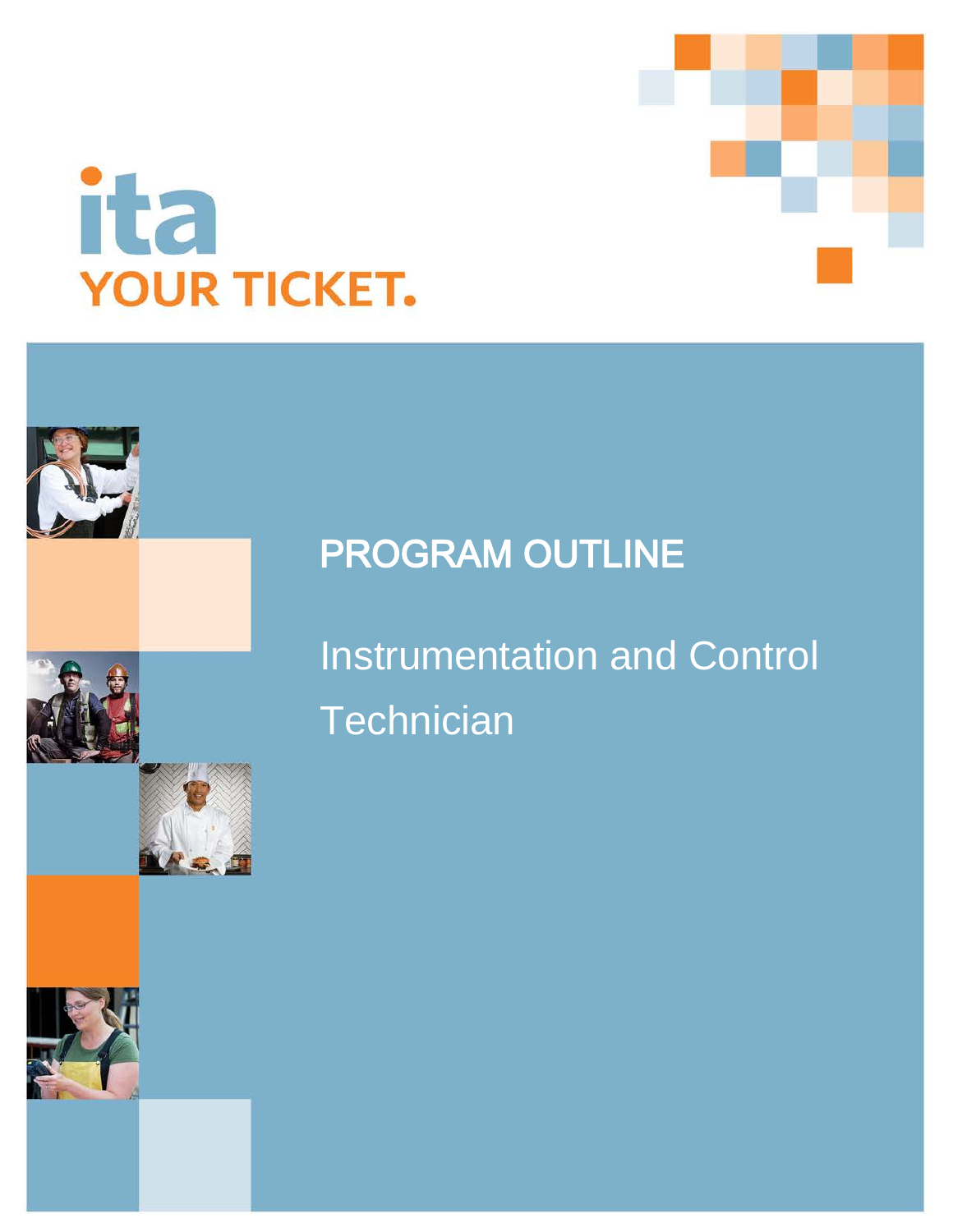# **ita**



The latest version of this document is available in PDF format on the ITA website [www.itabc.ca](http://www.itabc.ca/)

To order printed copies of Program Outlines or learning resources (where available) for BC trades contact:

Crown Publications, Queen's Printer Web: www.crownpub.bc.ca Email: crownpub@gov.bc.ca Toll Free 1 800 663-6105

## **Copyright © 2020 Industry Training Authority**

This publication may not be modified in any way without permission of the Industry Training Authority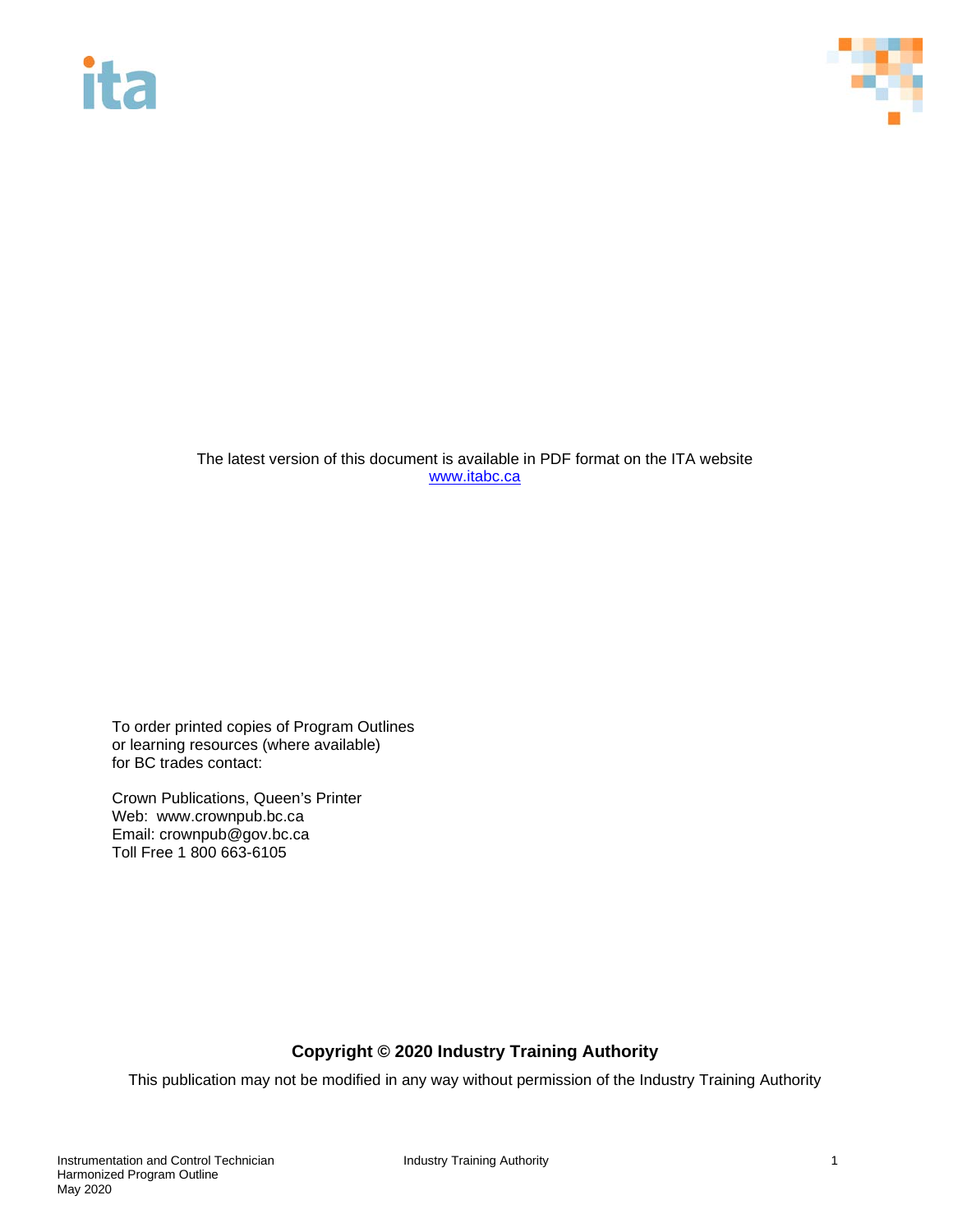# **INSTRUMENTATION AND CONTROL TECHNICIAN PROGRAM OUTLINE**

**APPROVED BY INDUSTRY MAY 2020**

> **BASED ON RSOS 2020**

**Developed by Industry Training Authority Province of British Columbia**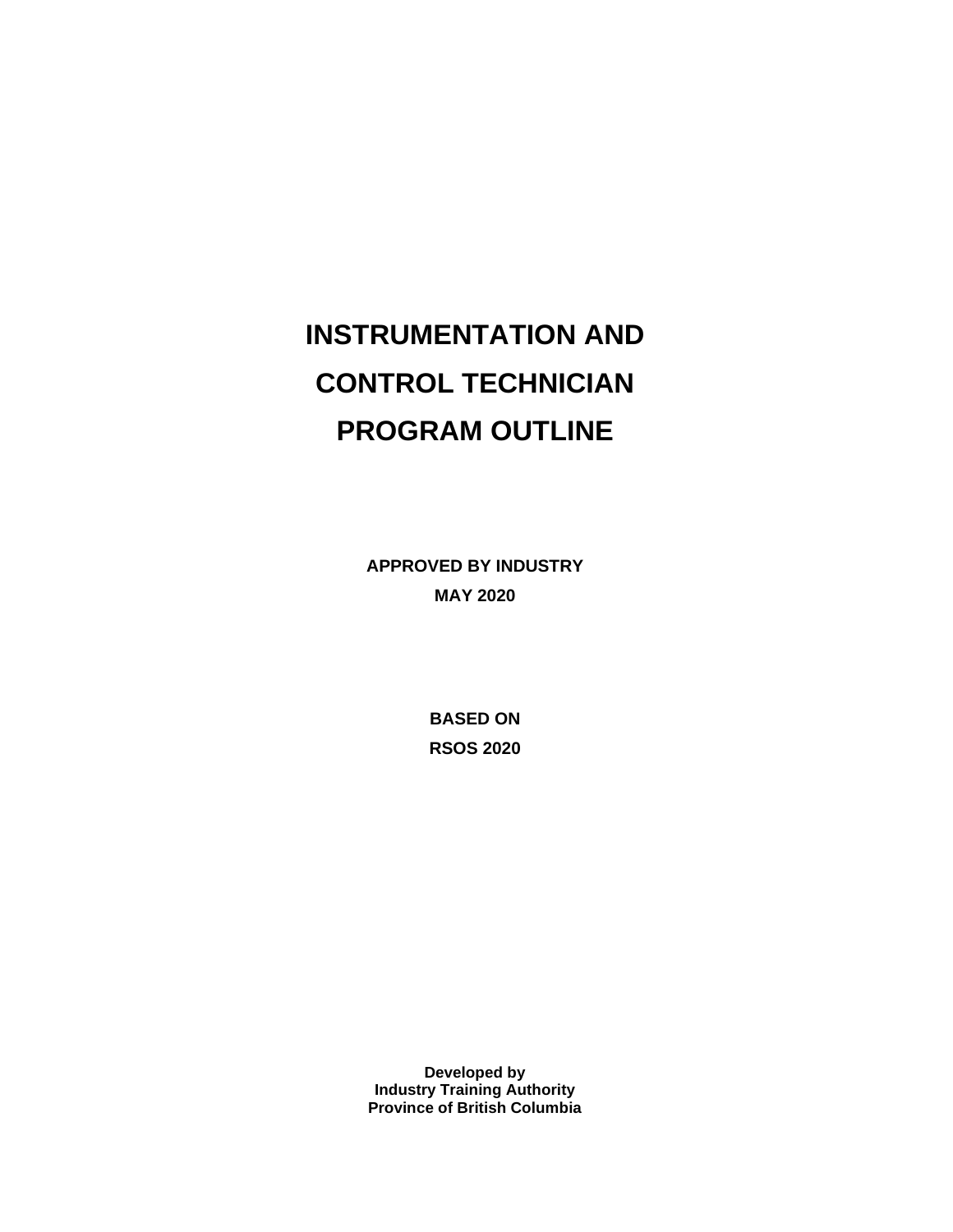



# **TABLE OF CONTENTS**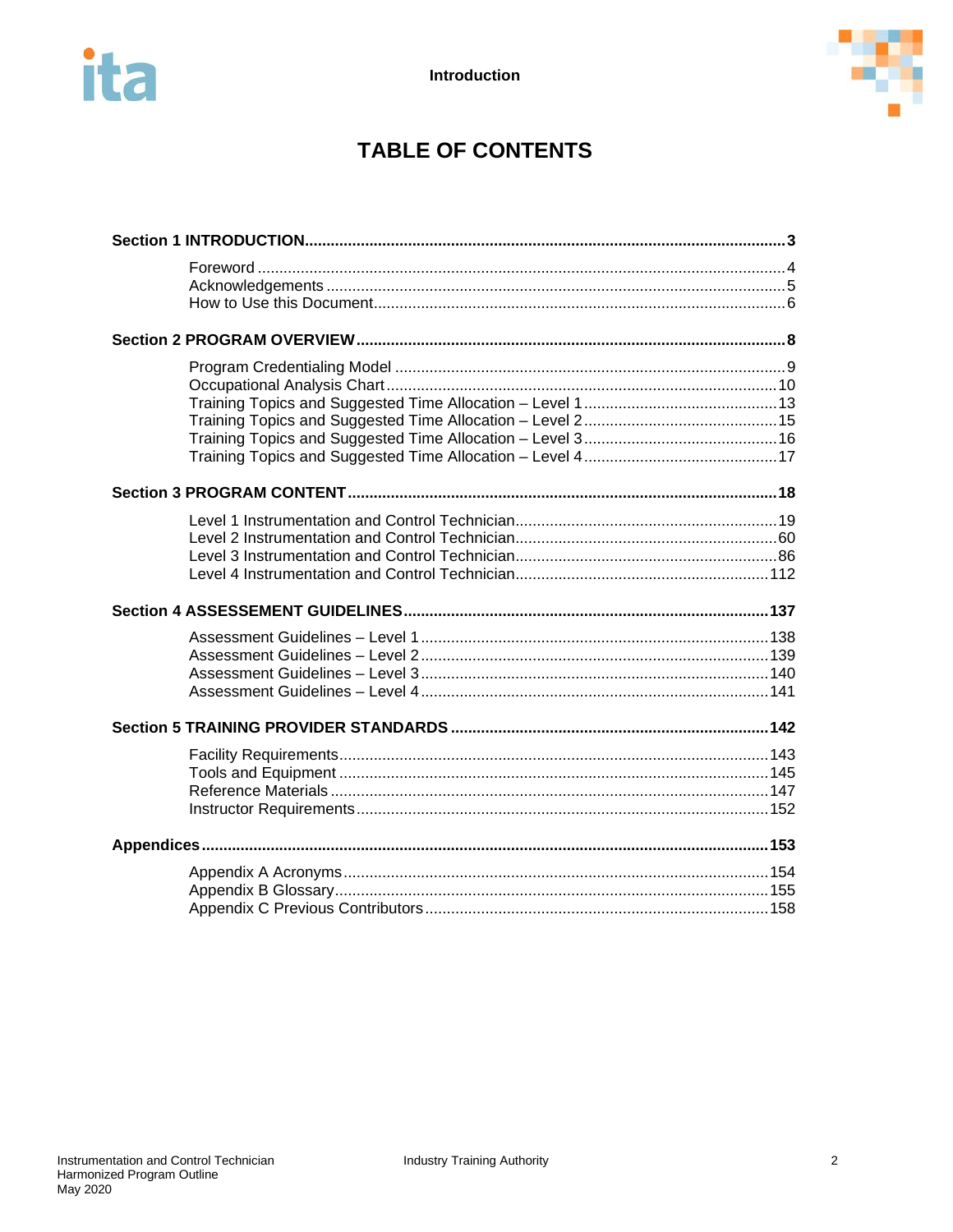



# <span id="page-4-0"></span>**Section 1 INTRODUCTION**

# **Instrumentation and Control Technician**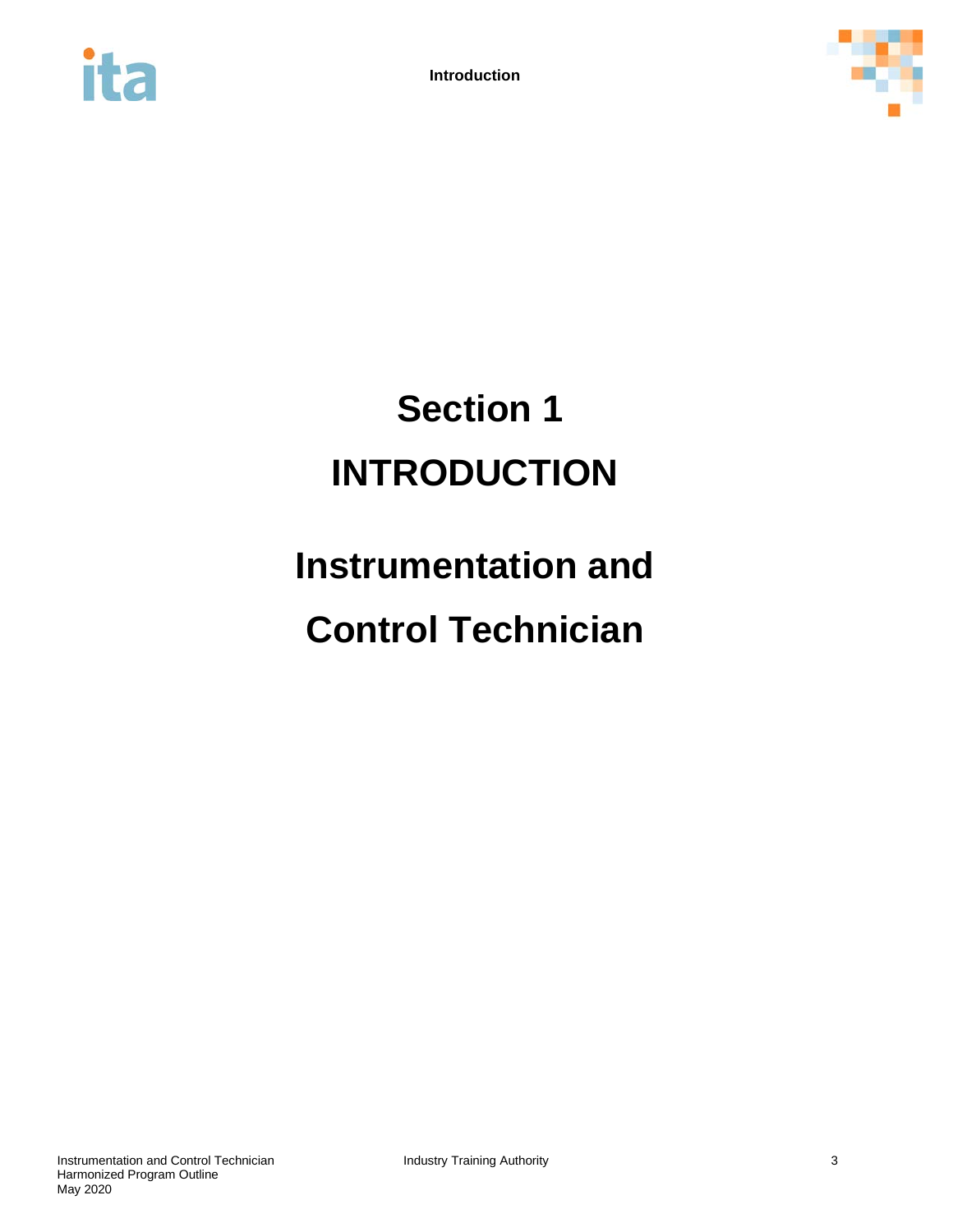

# **Foreword**

<span id="page-5-0"></span>This Program Outline is for use in the Instrumentation and Control Technician apprenticeship training classes as sponsored by the Industry Training Authority and will be used as a curriculum planning guide for instructors in the formal classroom portions of apprenticeship training.

Practical demonstration and student participation should always be integrated with classroom sessions.

Safe working practices, though not always specified in each of the competencies and learning tasks, are an implied part of the program and should be stressed throughout the apprenticeship.

The technical training times calculated by the Industry Subject Matter Experts are based on six hours of instructional time ("student contact time") per day.

This Program Outline includes a list of recommended reference textbooks that are available to support the learning objectives and the minimum shop requirements needed to support instruction. Appendix C of this document contains a sample lab assessment tool which is intended to assist new instructors in creating lab assessment instruments.

School-based training for this trade does **NOT** include practical safety certification (rigging, fall protection, confined space entry, etc.). Apprentices will examine the purpose and intent of work safety documents and regulations and know how to find this information. It is the responsibility of employers to train apprentices in on-the-job safety practices and procedures (as per BC Occupational Health and Safety Regulations and Employers' Company Safety Policies).

### **SAFETY ADVISORY**

Be advised that references to the WorkSafe BC safety regulations contained within these materials do not/may not reflect the most recent Occupational Health and Safety Regulation (the current Standards and Regulation in BC can be obtained on the following website: [http://www.worksafebc.com\)](http://www.worksafebc.com/). Please note that it is always the responsibility of any person using these materials to inform him/herself about the Occupational Health and Safety Regulation pertaining to his/her work.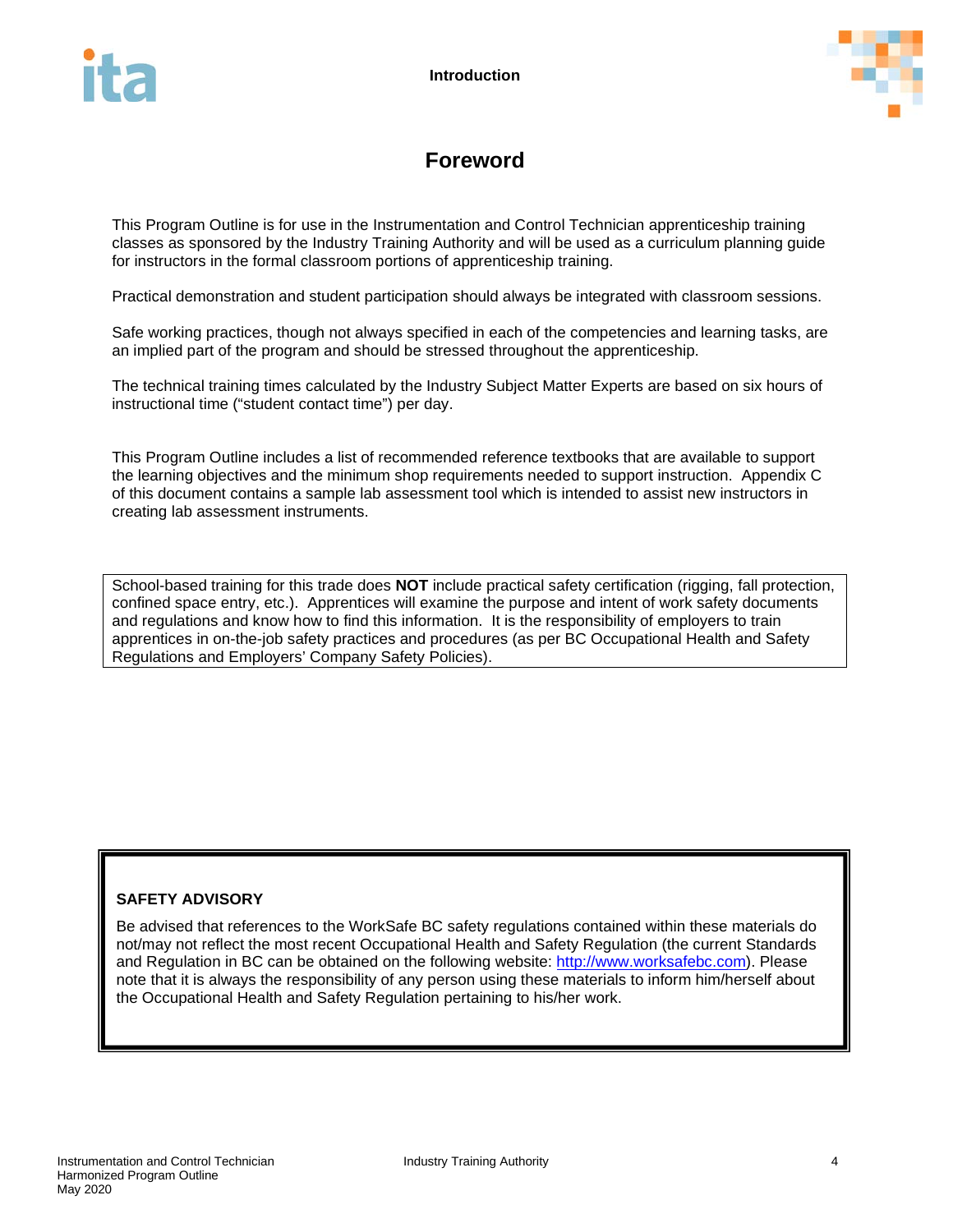

# **Acknowledgements**

<span id="page-6-0"></span>In 2019/2020, Subject Matter Experts were convened to review the BC Program Outline with respect to the Pan-Canadian Harmonization Initiative changes. The following are the Subject Matter Experts who participated in this review:

- Aron Reid, **Howe Sound Pulp and Paper Corportation**
- Shane Stirling, Epscan
- Leo Paradis, Catalyst Paper
- Jim Armstrong, BC Institute of Technology
- Charles Maxwell, BC Institute of Technology

Facilitators:

• Angela Caughy, ITA (Industry Training Authority)

The Industry Training Authority would like to acknowledge the dedication and hard work of all the industry representatives appointed to identify the training requirements of the Instrumentation and Control Technician occupation.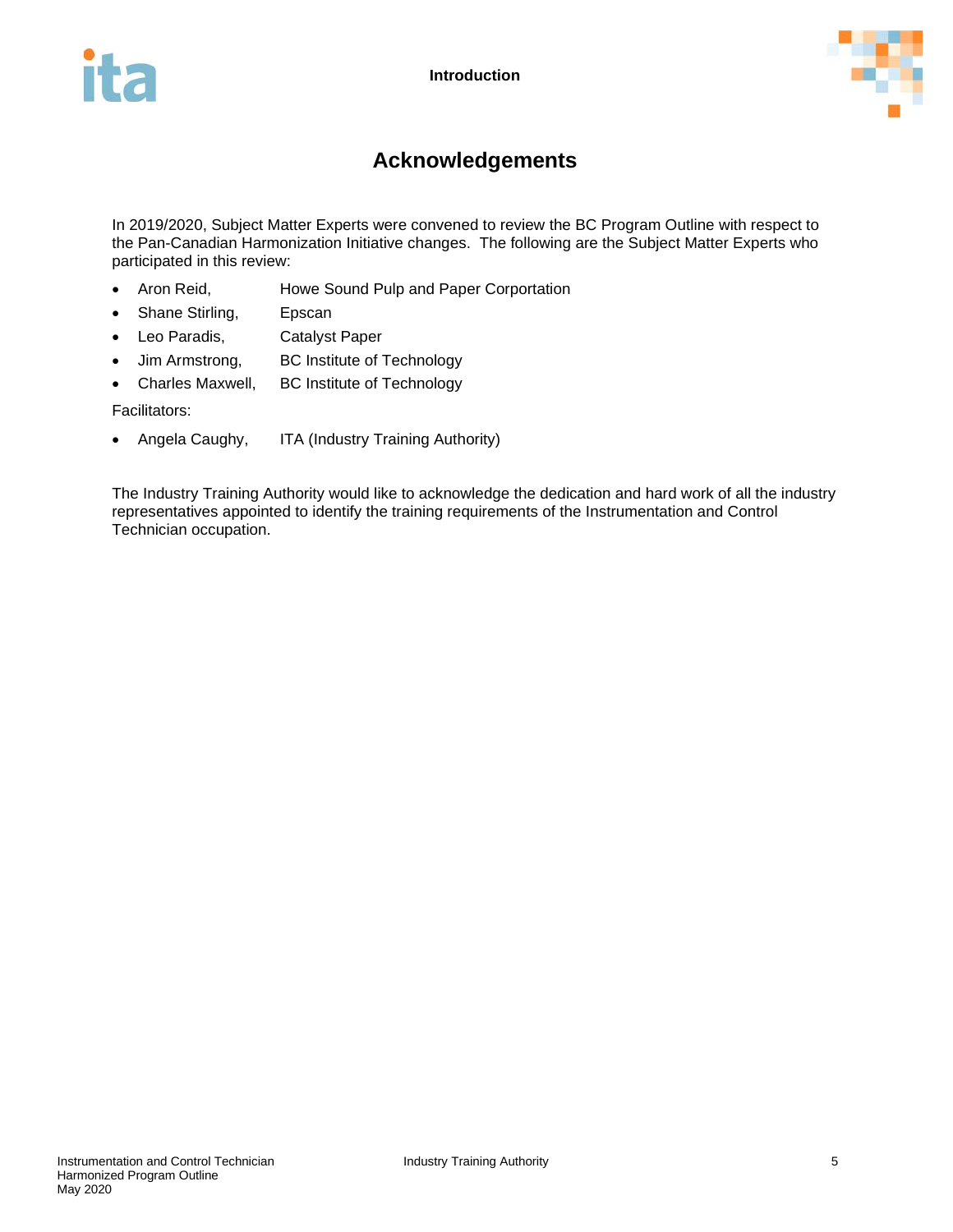

# **How to Use this Document**

<span id="page-7-0"></span>This Program Outline has been developed for the use of individuals from several different audiences. The table below describes how each section can be used by each intended audience.

| <b>Section</b>                                                                               | <b>Training Providers</b>                                                                                                                                                                                                                                | <b>Employers/</b><br><b>Sponsors</b>                                                                                                                                                                                                                  | <b>Apprentices</b>                                                                                                                                                                                                                | <b>Challengers</b>                                                                                                                                         |
|----------------------------------------------------------------------------------------------|----------------------------------------------------------------------------------------------------------------------------------------------------------------------------------------------------------------------------------------------------------|-------------------------------------------------------------------------------------------------------------------------------------------------------------------------------------------------------------------------------------------------------|-----------------------------------------------------------------------------------------------------------------------------------------------------------------------------------------------------------------------------------|------------------------------------------------------------------------------------------------------------------------------------------------------------|
| Program<br><b>Credentialing</b><br><b>Model</b>                                              | Communicates<br>program length and<br>structure, and all<br>pathways to<br>completion                                                                                                                                                                    | Illustrates the length<br>and structure of the<br>program                                                                                                                                                                                             | Illustrates the length<br>and structure of the<br>program, and pathway<br>to completion                                                                                                                                           | Illustrates the<br>challenger pathway to<br>Certificate of<br>Qualification                                                                                |
| <b>OAC</b>                                                                                   | Communicates the<br>competencies that<br>industry has defined<br>as representing the<br>scope of the<br>occupation                                                                                                                                       | Displays the<br>competencies that an<br>apprentice is expected<br>to demonstrate in<br>order to achieve<br>certification                                                                                                                              | Displays the<br>competencies<br>apprentices will<br>achieve as a result of<br>program completion                                                                                                                                  | Displays the<br>competencies<br>challengers must<br>demonstrate in order<br>to challenge the<br>program                                                    |
| <b>Training</b><br><b>Topics and</b><br><b>Suggested</b><br><b>Time</b><br><b>Allocation</b> | Shows proportionate<br>representation of<br>general areas of<br>competency (GACs)<br>at each program level,<br>the suggested<br>proportion of time<br>spent on each GAC,<br>and percentage of<br>time spent on theory<br>versus practical<br>application | Shows the scope of<br>competencies covered<br>in the technical<br>training, the<br>suggested proportion<br>of time spent on each<br>GAC, and the<br>percentage of that<br>time spent on theory<br>versus practical<br>application                     | Shows the scope of<br>competencies covered<br>in the technical<br>training, the<br>suggested proportion<br>of time spent on each<br>GAC, and the<br>percentage of that<br>time spent on theory<br>versus practical<br>application | Shows the relative<br>weightings of various<br>competencies of the<br>occupation on which<br>assessment is based                                           |
| Program<br><b>Content</b>                                                                    | Defines the<br>objectives, learning<br>tasks, high level<br>content that must be<br>covered for each<br>competency, as well<br>as defining<br>observable,<br>measurable<br>achievement criteria<br>for objectives with a<br>practical component          | Identifies detailed<br>program content and<br>performance<br>expectations for<br>competencies with a<br>practical component;<br>may be used as a<br>checklist prior to<br>signing a<br>recommendation for<br>certification (RFC) for<br>an apprentice | Provides detailed<br>information on<br>program content and<br>performance<br>expectations for<br>demonstrating<br>competency                                                                                                      | Allows individual to<br>check program<br>content areas against<br>their own knowledge<br>and performance<br>expectations against<br>their own skill levels |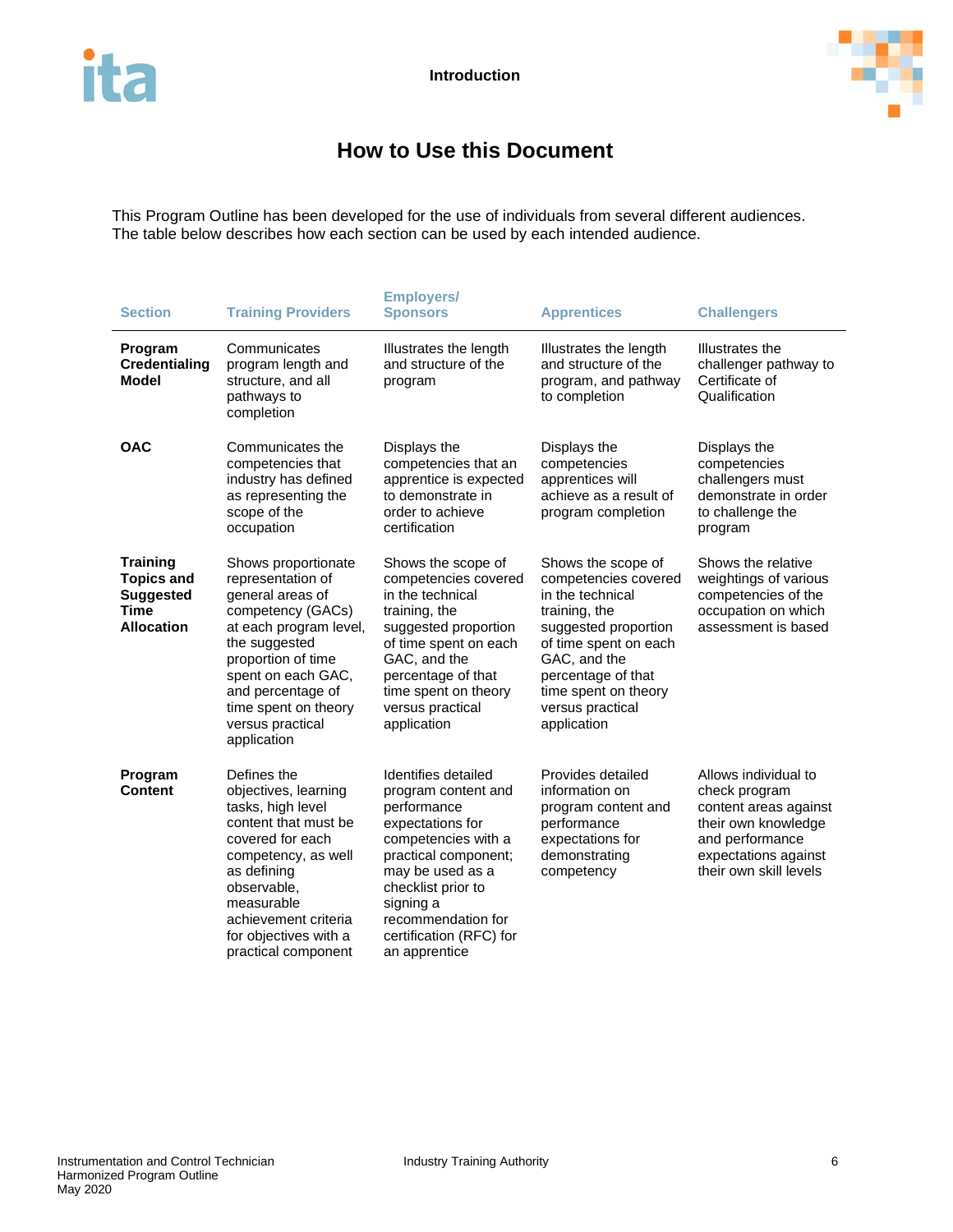



| <b>Section</b>                                         | <b>Training Providers</b>                                                                                                                          | <b>Employers/</b><br><b>Sponsors</b>                                                                                                                                                      | <b>Apprentices</b>                                                                                                                                                                                                                                    | <b>Challengers</b>                                                                                                                                                                   |
|--------------------------------------------------------|----------------------------------------------------------------------------------------------------------------------------------------------------|-------------------------------------------------------------------------------------------------------------------------------------------------------------------------------------------|-------------------------------------------------------------------------------------------------------------------------------------------------------------------------------------------------------------------------------------------------------|--------------------------------------------------------------------------------------------------------------------------------------------------------------------------------------|
| <b>Training</b><br><b>Provider</b><br><b>Standards</b> | Defines the facility<br>requirements, tools<br>and equipment,<br>reference materials (if<br>any) and instructor<br>requirements for the<br>program | Identifies the tools and<br>equipment an<br>apprentice is expected<br>to have access to:<br>which are supplied by<br>the training provider<br>and which the student<br>is expected to own | Provides information<br>on the training facility,<br>tools and equipment<br>provided by the<br>school and the<br>student. reference<br>materials they may be<br>expected to acquire.<br>and minimum<br>qualification levels of<br>program instructors | Identifies the tools<br>and equipment a<br>tradesperson is<br>expected to be<br>competent in using or<br>operating; which may<br>be used or provided in<br>a practical<br>assessment |
| Appendix-<br>Glossary of<br><b>Acronyms</b>            |                                                                                                                                                    |                                                                                                                                                                                           | Defines program<br>specific acronyms                                                                                                                                                                                                                  |                                                                                                                                                                                      |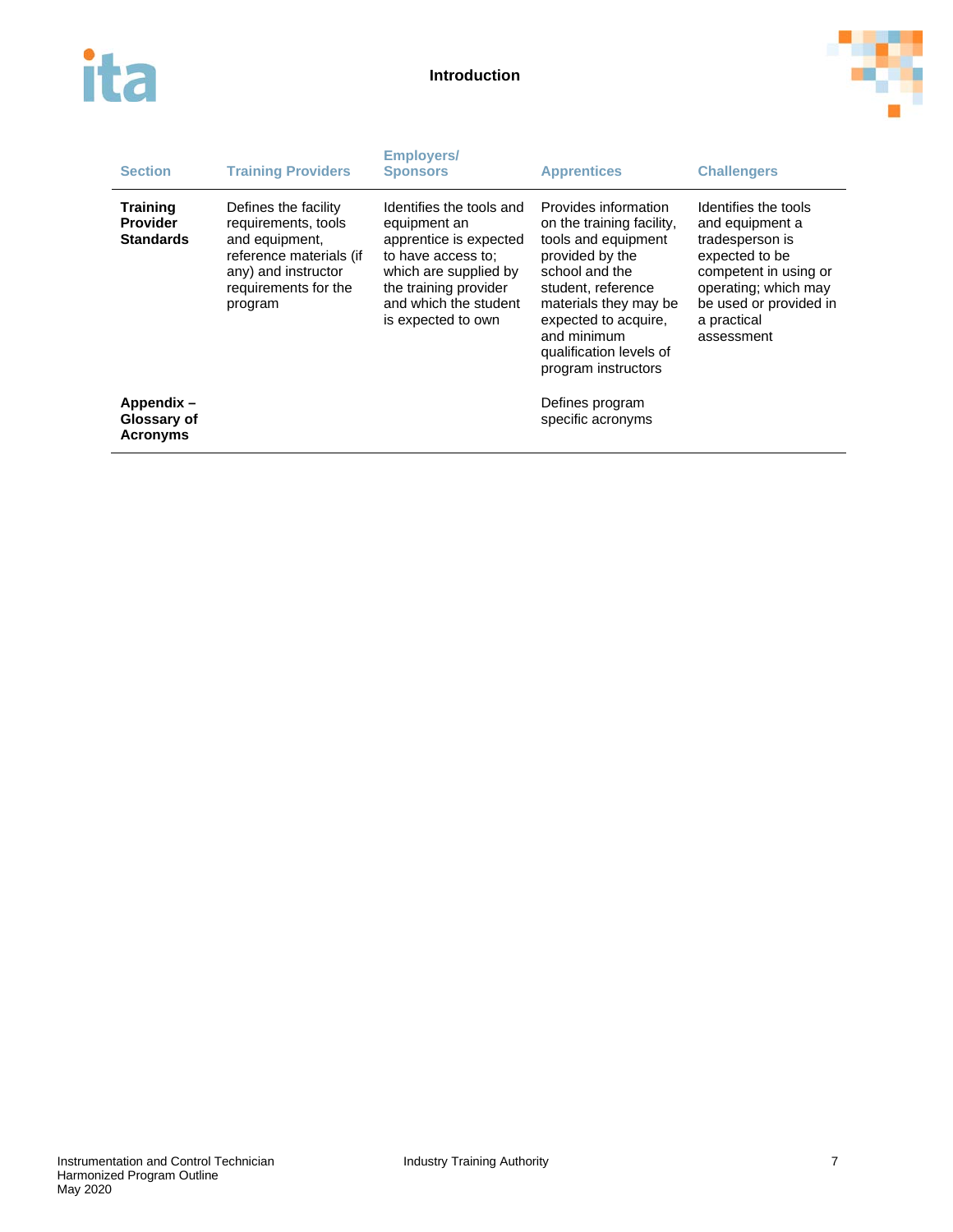<span id="page-9-0"></span>



# **Section 2 PROGRAM OVERVIEW**

# **Instrumentation and**

# **Control Technician**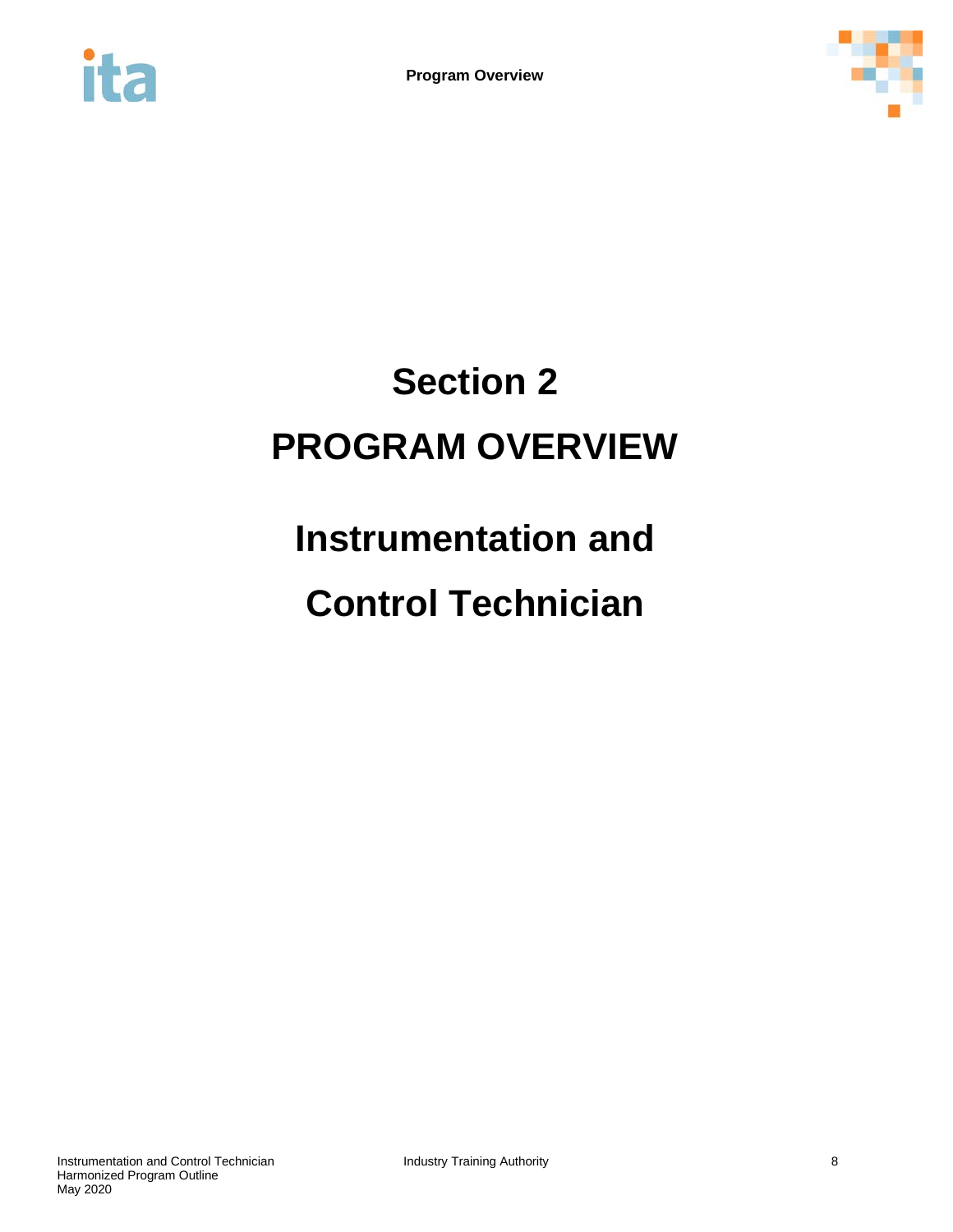

# **Program Credentialing Model**

#### <span id="page-10-0"></span>**Apprenticeship pathway**

This graphic provides an overview of the Instrumentation and Control Technician (Industrial Instrument Mechanic) apprenticeship pathway.



CROSS-PROGRAM CREDITS

*Individuals who hold the credentials listed below are entitled to receive partial credit toward the completion requirements of this program*

*None*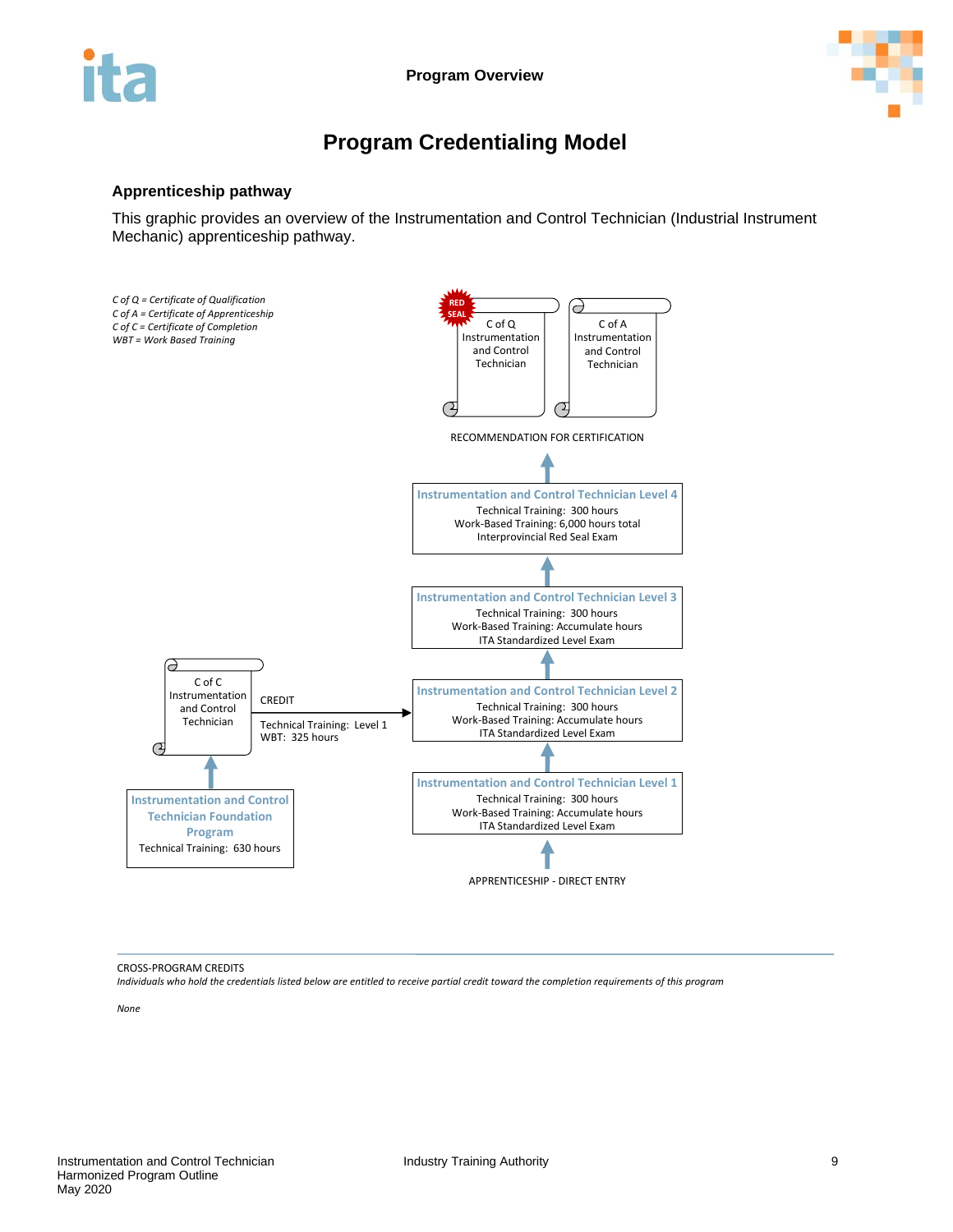

# **Occupational Analysis Chart**

Occupation Description:

"Instrumentation and Control Technician" means a person who installs, repairs, maintains, replaces, calibrates, programs and services all process monitoring and/or control instruments, including indicators, recording devices, control loops and computers. These instruments may be pneumatic, hydraulic, electronic, electrical, mechanical, nuclear, optical or chemical and include signal transmission, telemetering and digital devices in industrial operations.

<span id="page-11-0"></span>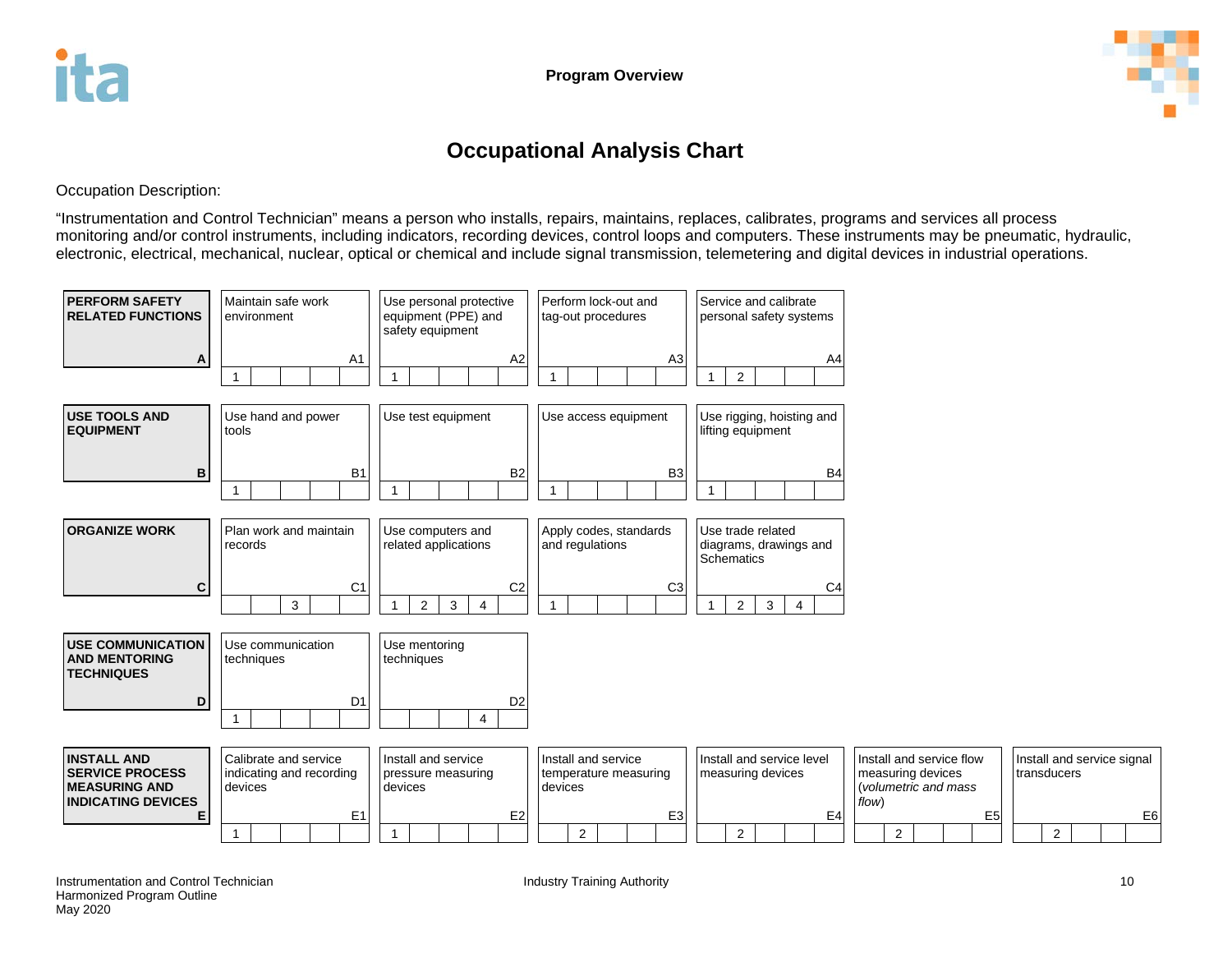



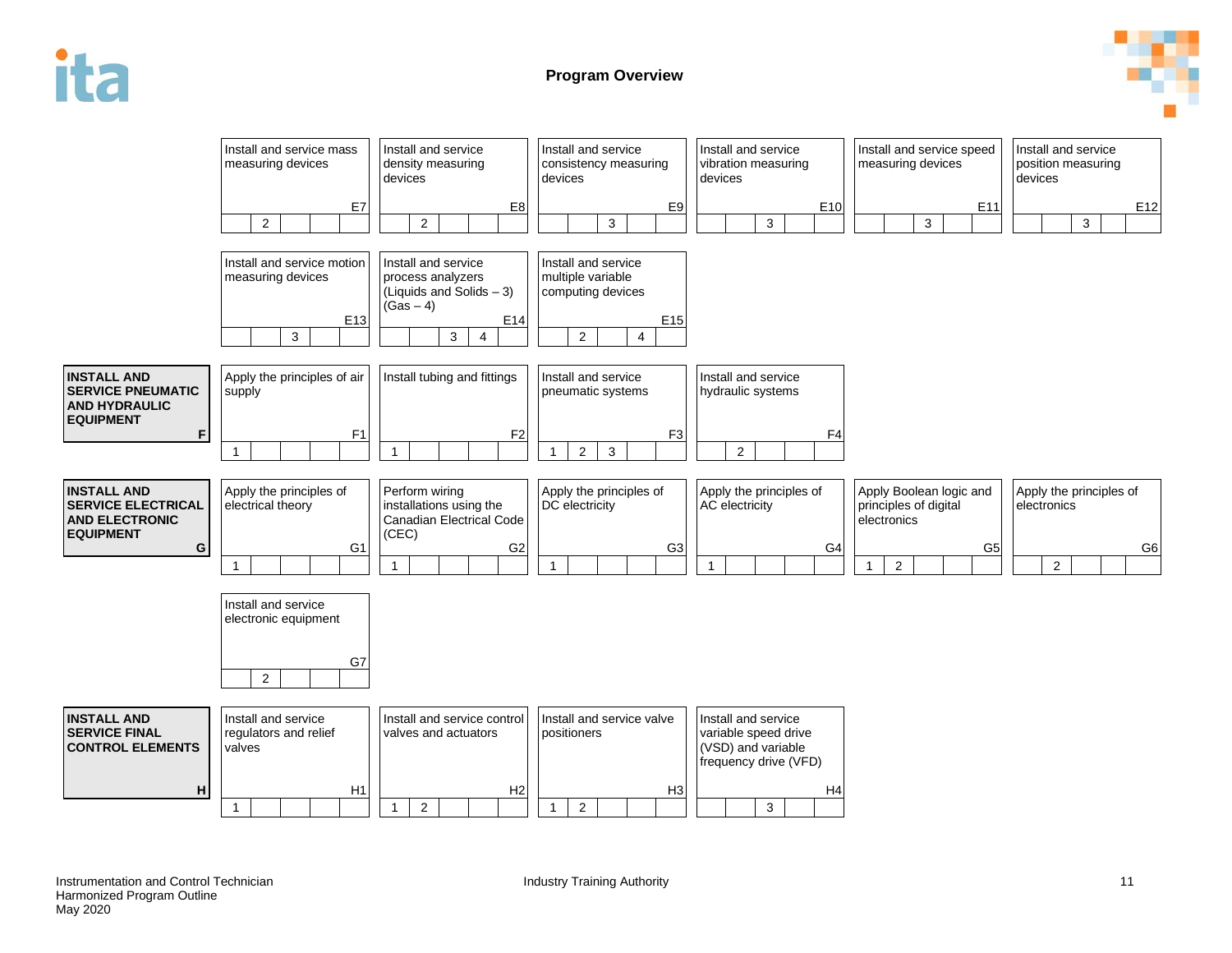



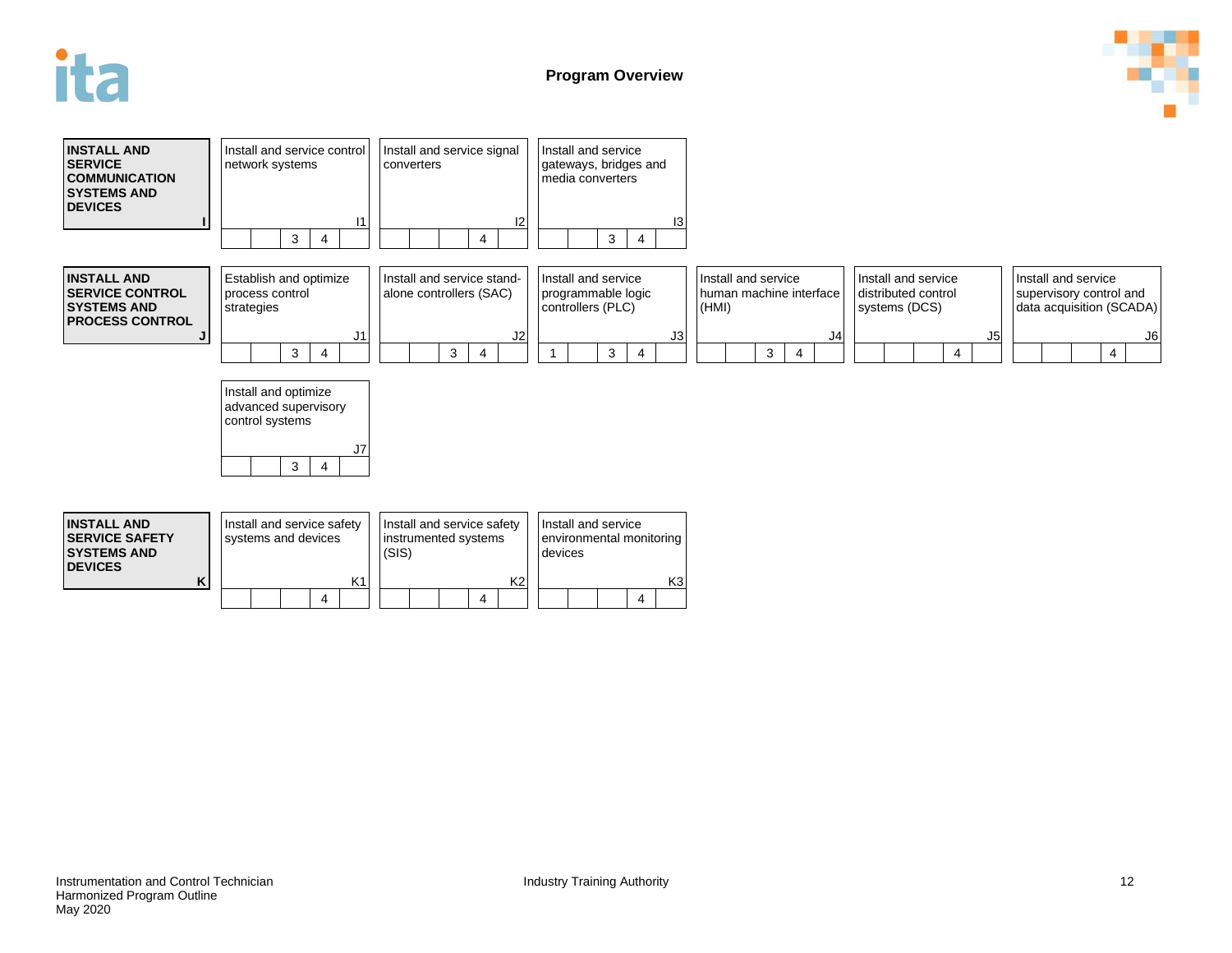<span id="page-14-0"></span>



# **INSTRUMENTATION AND CONTROL TECHNICIAN**

|                   |                                                                               | % of Time | <b>Theory</b> | <b>Practical</b> | <b>Total</b> |
|-------------------|-------------------------------------------------------------------------------|-----------|---------------|------------------|--------------|
| Line A            | PERFORM SAFETY RELATED FUNCTIONS                                              | 3%        | 80%           | 20%              | 100%         |
| A1                | Maintain safe work environment                                                |           | ✓             |                  |              |
| A <sub>2</sub>    | Use personal protective equipment (PPE) and safety<br>equipment               |           | ✓             |                  |              |
| A <sub>3</sub>    | Perform lock-out and tag-out procedures                                       |           | $\checkmark$  | $\checkmark$     |              |
| A4                | Service and calibrate personal safety systems                                 |           | ✓             |                  |              |
| Line B            | <b>USE TOOLS AND EQUIPMENT</b>                                                | 3%        | 80%           | 20%              | 100%         |
| <b>B1</b>         | Use hand and power tools                                                      |           | ✓             |                  |              |
| <b>B2</b>         | Use test equipment                                                            |           | ✓             | ✓                |              |
| B <sub>3</sub>    | Use access equipment                                                          |           | ✓             |                  |              |
| B4                | Use rigging, hoisting and lifting equipment                                   |           | ✓             |                  |              |
| Line <sub>C</sub> | <b>ORGANIZE WORK</b>                                                          | 5%        | 80%           | 20%              | 100%         |
| C <sub>2</sub>    | Use computers and related applications                                        |           | $\checkmark$  | ✓                |              |
| C <sub>3</sub>    | Apply codes, standards and regulations                                        |           | ✓             |                  |              |
| C <sub>4</sub>    | Use trade related diagrams, drawings and schematics                           |           | ✓             | $\checkmark$     |              |
| Line D            | <b>USE COMMUNICATION AND MENTORING</b><br><b>TECHNIQUES</b>                   | 2%        | 60%           | 40%              | 100%         |
| D1                | Use communication techniques                                                  |           | $\checkmark$  |                  |              |
| Line E            | <b>INSTALL AND SERVICE PROCESS MEASURING</b><br><b>AND INDICATING DEVICES</b> | 15%       | 40%           | 60%              | 100%         |
| E1                | Calibrate and service indicating and recording devices                        |           | ✓             | ✓                |              |
| E <sub>2</sub>    | Install and service pressure measuring devices                                |           | ✓             | ✓                |              |
| Line F            | <b>INSTALL AND SERVICE PNEUMATIC AND</b><br><b>HYDRAULIC EQUIPMENT</b>        | 8%        | 40%           | 60%              | 100%         |
| F1                | Apply the principles of air supply                                            |           | ✓             | ✓                |              |
| F <sub>2</sub>    | Install tubing and fittings                                                   |           | ✓             | ✓                |              |
| F <sub>3</sub>    | Install and service pneumatic systems                                         |           | ✓             | ✓                |              |
| Line G            | <b>INSTALL AND SERVICE ELECTRICAL AND</b><br><b>ELECTRONIC EQUIPMENT</b>      | 30%       | 40%           | 60%              | 100%         |
| G <sub>1</sub>    | Apply the principles of electrical theory                                     |           | ✓             |                  |              |
| G <sub>2</sub>    | Perform wiring installations using the Canadian<br>Electrical Code (CEC)      |           | ✓             |                  |              |
| G <sub>3</sub>    | Apply the principles of DC electricity                                        |           | ✓             | ✓                |              |
| G4                | Apply the principles of AC electricity                                        |           | ✓             | ✓                |              |
| G <sub>5</sub>    | Apply Boolean logic and principles of digital electronics                     |           | ✓             | ✓                |              |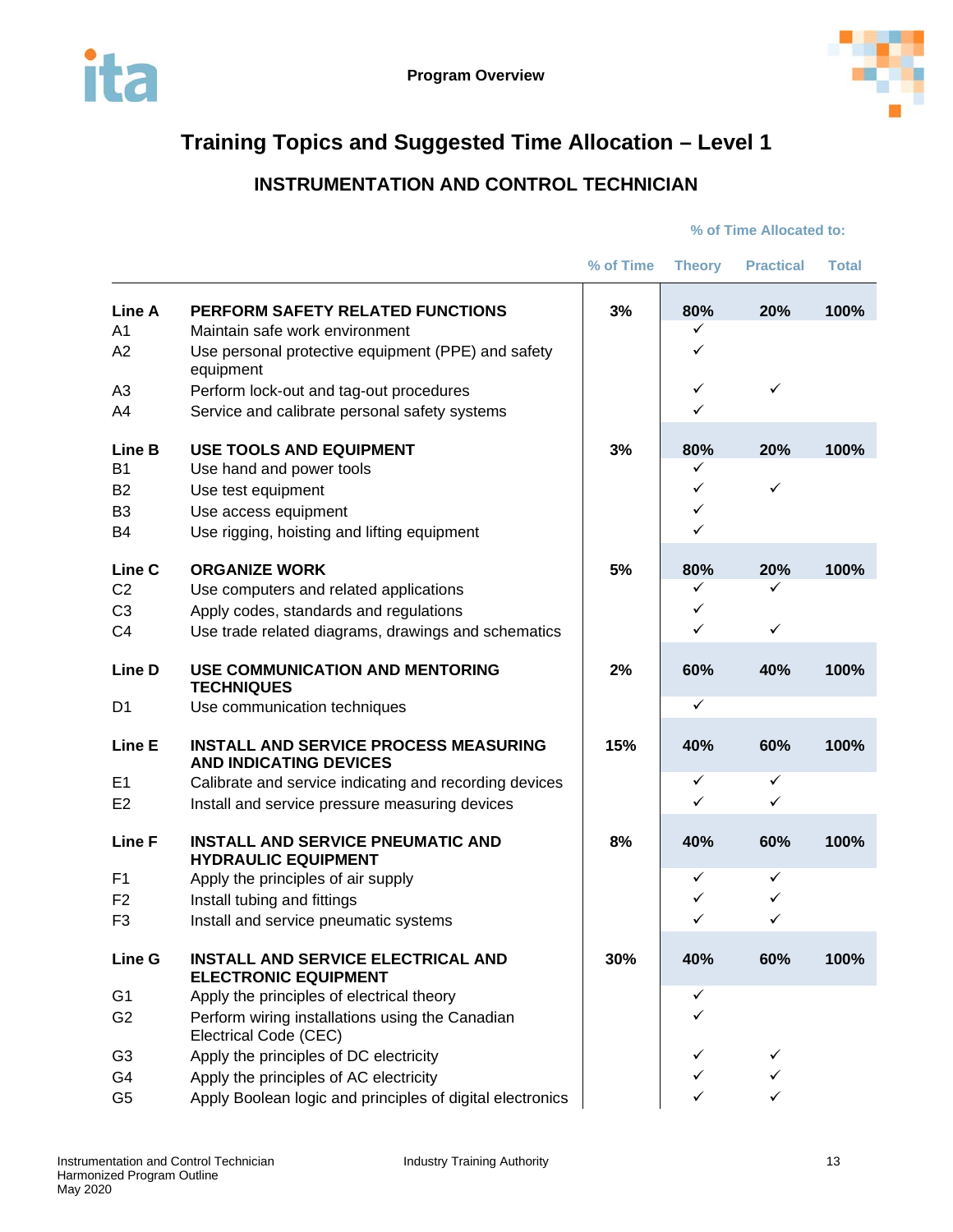



|                                        |                                                                                                                                               | % of Time | <b>Theory</b> | <b>Practical</b> | Total |
|----------------------------------------|-----------------------------------------------------------------------------------------------------------------------------------------------|-----------|---------------|------------------|-------|
| Line H                                 | <b>INSTALL AND SERVICE FINAL CONTROL</b><br><b>ELEMENTS</b>                                                                                   | 28%       | <b>40%</b>    | 60%              | 100%  |
| H1<br>H <sub>2</sub><br>H <sub>3</sub> | Install and service regulators and relief valves<br>Install and service control valves and actuators<br>Install and service valve positioners |           | ✓             | ✓                |       |
| Line J                                 | INSTALL AND SERVICE CONTROL SYSTEMS AND<br><b>PROCESS CONTROL</b>                                                                             | 6%        | <b>40%</b>    | 60%              | 100%  |
| J3                                     | Install and service programmable logic controllers (PLC)                                                                                      |           | ✓             | ✓                |       |
|                                        | <b>Total Percentage for Instrumentation and Control</b><br><b>Technician Level 1</b>                                                          | 100%      |               |                  |       |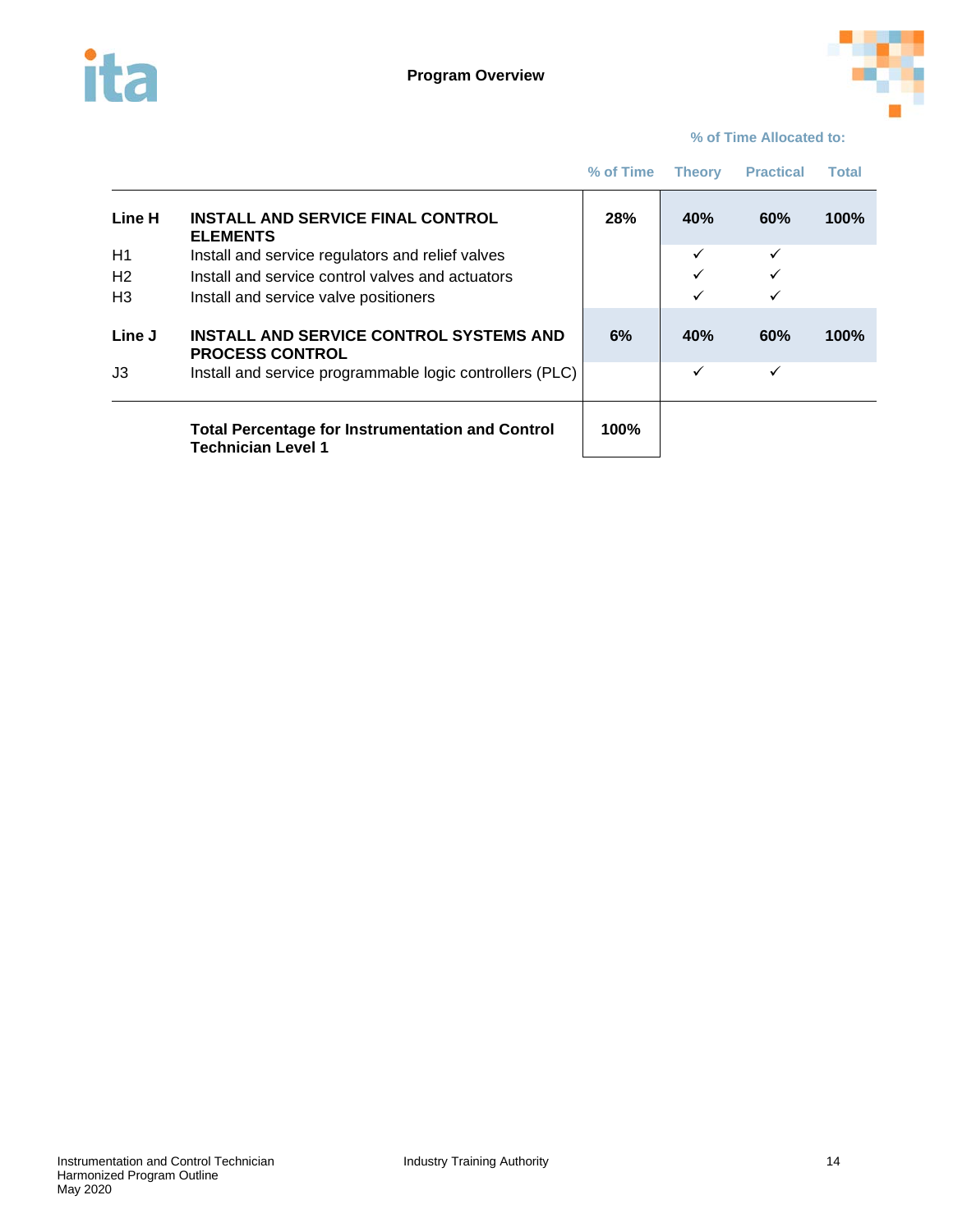

# **INSTRUMENTATION AND CONTROL TECHNICIAN**

<span id="page-16-0"></span>

|                 |                                                                                          | % of Time | <b>Theory</b> | <b>Practical</b> | <b>Total</b> |
|-----------------|------------------------------------------------------------------------------------------|-----------|---------------|------------------|--------------|
| Line A<br>A4    | <b>PERFORM SAFETY RELATED FUNCTIONS</b><br>Service and calibrate personal safety systems | 1%        | 50%<br>✓      | 50%<br>✓         | 100%         |
| Line C          | <b>ORGANIZE WORK</b>                                                                     | 5%        | 80%           | 20%              | 100%         |
| C <sub>2</sub>  | Use computers and related applications                                                   |           | $\checkmark$  | ✓                |              |
| C <sub>4</sub>  | Use trade related diagrams, drawings and schematics                                      |           | $\checkmark$  | $\checkmark$     |              |
| Line E          | <b>INSTALL AND SERVICE PROCESS MEASURING</b><br><b>AND INDICATING DEVICES</b>            | 44%       | 50%           | 50%              | 100%         |
| E <sub>3</sub>  | Install and service temperature measuring devices                                        |           | ✓             | ✓                |              |
| E <sub>4</sub>  | Install and service level measuring devices                                              |           | ✓             | ✓                |              |
| E <sub>5</sub>  | Install and service flow measuring devices (volumetric<br>and mass flow)                 |           | ✓             | ✓                |              |
| E <sub>6</sub>  | Install and service signal transducers                                                   |           | ✓             | ✓                |              |
| E7              | Install and service mass measuring devices                                               |           | ✓             | ✓                |              |
| E <sub>8</sub>  | Install and service density measuring devices                                            |           | ✓             | ✓                |              |
| E <sub>15</sub> | Install and service multiple variable computing devices                                  |           | ✓             | ✓                |              |
| Line F          | <b>INSTALL AND SERVICE PNEUMATIC AND</b><br><b>HYDRAULIC EQUIPMENT</b>                   | 10%       | 40%           | 60%              | 100%         |
| F <sub>3</sub>  | Install and service pneumatic systems                                                    |           | $\checkmark$  | ✓                |              |
| F4              | Install and service hydraulic systems                                                    |           | ✓             | ✓                |              |
| Line G          | <b>INSTALL AND SERVICE ELECTRICAL AND</b><br><b>ELECTRONIC EQUIPMENT</b>                 | 30%       | 50%           | 50%              | 100%         |
| G <sub>5</sub>  | Apply Boolean logic and principles of digital electronics<br>(advanced)                  |           | ✓             | ✓                |              |
| G <sub>6</sub>  | Apply the principles of electronics                                                      |           | ✓             | ✓                |              |
| G7              | Install and service electronic equipment                                                 |           | ✓             | ✓                |              |
| Line H          | <b>INSTALL AND SERVICE FINAL CONTROL</b><br><b>ELEMENTS</b>                              | 10%       | 60%           | 40%              | 100%         |
| H2              | Install and service control valves and actuators<br>(application)                        |           | ✓             | ✓                |              |
| H <sub>3</sub>  | Install and service valve positioners (application)                                      |           | ✓             | ✓                |              |
|                 | <b>Total Percentage for Instrumentation and Control</b><br><b>Technician Level 2</b>     | 100%      |               |                  |              |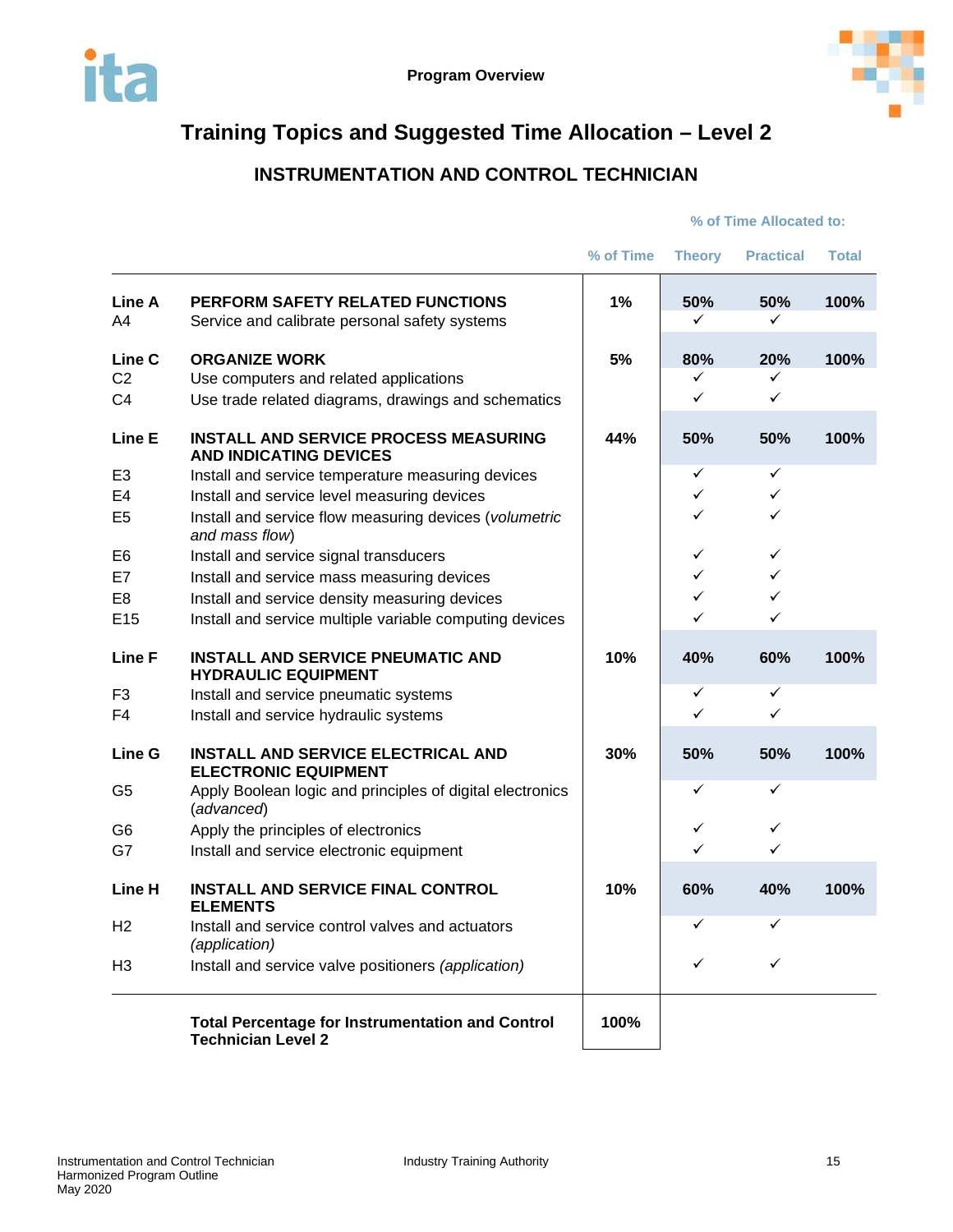<span id="page-17-0"></span>



# **INSTRUMENTATION AND CONTROL TECHNICIAN**

|                |                                                                                      | % of Time | <b>Theory</b> | <b>Practical</b> | <b>Total</b> |
|----------------|--------------------------------------------------------------------------------------|-----------|---------------|------------------|--------------|
| Line C         | <b>ORGANIZE WORK</b>                                                                 | 5%        | 80%           | 20%              | 100%         |
| C <sub>1</sub> | Plan work and maintain records                                                       |           | ✓             | ✓                |              |
| C <sub>2</sub> | Use computers and related applications                                               |           | $\checkmark$  | ✓                |              |
| C <sub>4</sub> | Use trade related diagrams, drawings and schematics                                  |           | $\checkmark$  | $\checkmark$     |              |
| Line E         | <b>INSTALL AND SERVICE PROCESS MEASURING</b><br><b>AND INDICATING DEVICES</b>        | 35%       | 50%           | 50%              | 100%         |
| E <sub>9</sub> | Install and service consistency measuring devices                                    |           | ✓             | ✓                |              |
| E10            | Install and service vibration measuring devices                                      |           | ✓             | ✓                |              |
| E11            | Install and service speed measuring devices                                          |           | ✓             |                  |              |
| E12            | Install and service position measuring Devices                                       |           | $\checkmark$  |                  |              |
| E13            | Install and service motion measuring Devices                                         |           | $\checkmark$  |                  |              |
| E14            | Install and service process analyzers (liquids and solids)                           |           | ✓             | $\checkmark$     |              |
| Line F         | <b>INSTALL AND SERVICE PNEUMATIC AND</b><br><b>HYDRAULIC EQUIPMENT</b>               | 2%        | 50%           | 50%              | 100%         |
| F <sub>3</sub> | Install and service pneumatic systems                                                |           | $\checkmark$  | ✓                |              |
| Line H         | <b>INSTALL AND SERVICE FINAL CONTROL</b><br><b>ELEMENTS</b>                          | 5%        | 40%           | 60%              | 100%         |
| H4             | Install and service variable speed drive (VSD) and<br>variable frequency drive (VFD) |           | ✓             | ✓                |              |
| Line I         | <b>INSTALL AND SERVICE COMMUNICATION</b><br><b>SYSTEMS AND DEVICES</b>               | 10%       | 80%           | 20%              | 100%         |
| $\mathsf{I}$   | Install and service control network systems                                          |           | ✓             | ✓                |              |
| 13             | Install and service gateways, bridges and media<br>converters                        |           | ✓             |                  |              |
| Line J         | <b>INSTALL AND SERVICE CONTROL SYSTEMS AND</b><br><b>PROCESS CONTROL</b>             | 43%       | 40%           | 60%              | 100%         |
| J <sub>1</sub> | Establish and optimize process control strategies                                    |           | $\checkmark$  | ✓                |              |
| J2             | Install and service stand-alone controllers (SAC)                                    |           | $\checkmark$  |                  |              |
| J3             | Install and service programmable logic controllers (PLC)                             |           | ✓             | ✓                |              |
| J4             | Install and service human machine interface (HMI)                                    |           | ✓             | ✓                |              |
| J7             | Install and optimize advanced supervisory control<br>systems                         |           |               |                  |              |
|                | <b>Total Percentage for Instrumentation and Control</b><br><b>Technician Level 3</b> | 100%      |               |                  |              |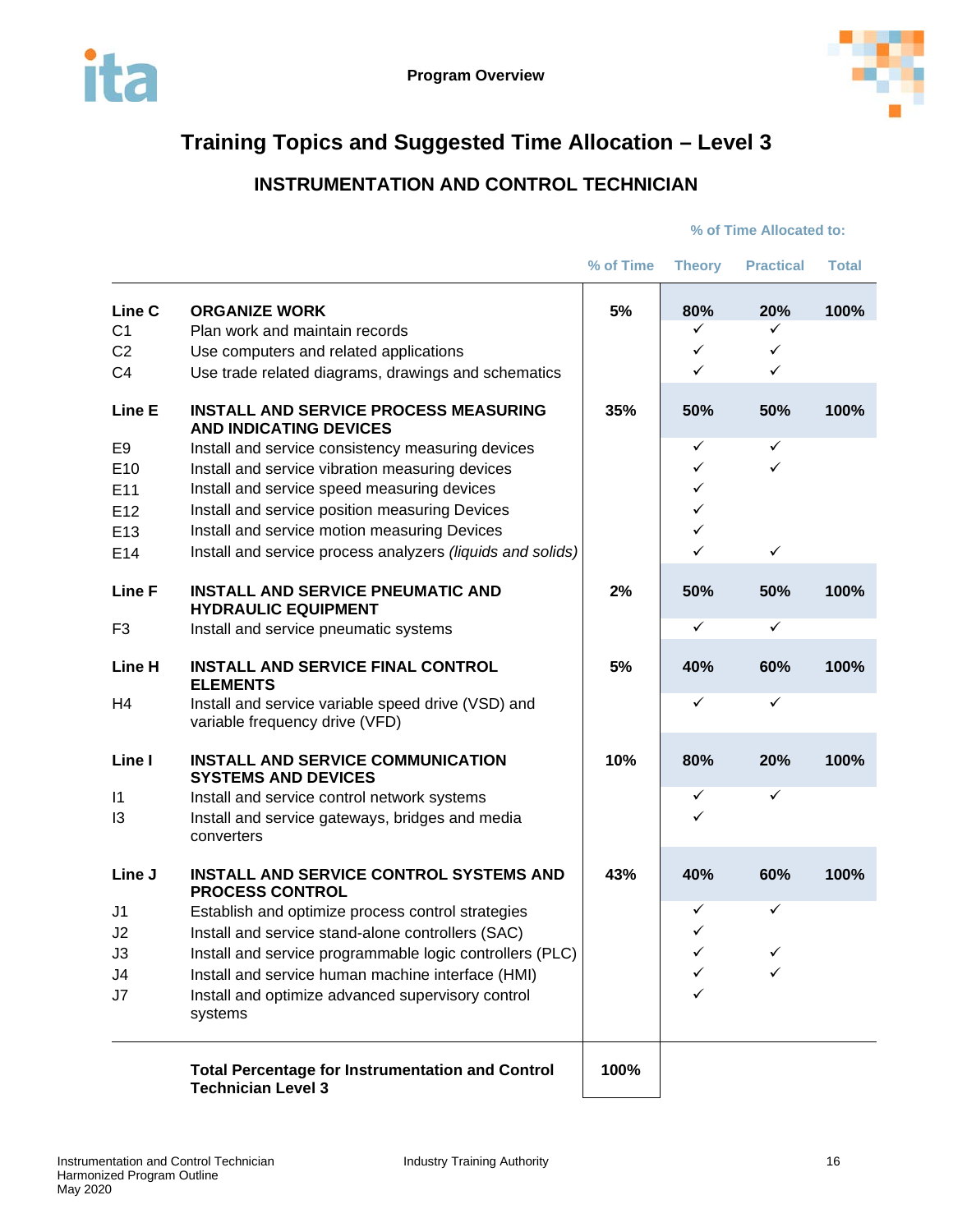<span id="page-18-0"></span>



# **INSTRUMENTATION AND CONTROL TECHNICIAN**

|                                            |                                                                                                                       | % of Time | <b>Theory</b>     | <b>Practical</b>  | <b>Total</b> |
|--------------------------------------------|-----------------------------------------------------------------------------------------------------------------------|-----------|-------------------|-------------------|--------------|
| Line C<br>C <sub>2</sub><br>C <sub>4</sub> | <b>ORGANIZE WORK</b><br>Use computers and related applications<br>Use trade related diagrams, drawings and schematics | 2%        | 60%<br>✓<br>✓     | 40%<br>✓<br>✓     | 100%         |
| Line D                                     | <b>USE COMMUNICATION AND MENTORING</b><br><b>TECHNIQUES</b>                                                           | 3%        | 40%               | 60%               | 100%         |
| D <sub>2</sub>                             | Use mentoring techniques                                                                                              |           | $\checkmark$      |                   |              |
| Line E                                     | <b>INSTALL AND SERVICE PROCESS MEASURING</b><br><b>AND INDICATING DEVICES</b>                                         | 10%       | 50%               | 50%               | 100%         |
| E <sub>14</sub><br>E <sub>15</sub>         | Install and service process analyzers (gas)<br>Install and service multiple variable computing devices                |           | $\checkmark$<br>✓ | $\checkmark$<br>✓ |              |
| Line I                                     | <b>INSTALL AND SERVICE COMMUNICATION</b><br><b>SYSTEMS AND DEVICES</b>                                                | 10%       | 80%               | 20%               | 100%         |
| $\vert$ 1                                  | Install and service control network systems                                                                           |           | ✓                 | ✓                 |              |
| 12                                         | Install and service signal converters                                                                                 |           | ✓                 | ✓                 |              |
| 13                                         | Install and service gateways, bridges and media<br>converters                                                         |           | ✓                 | ✓                 |              |
| Line J                                     | <b>INSTALL AND SERVICE CONTROL SYSTEMS AND</b><br><b>PROCESS CONTROL</b>                                              | 60%       | 40%               | 60%               | 100%         |
| J <sub>1</sub>                             | Establish and optimize process control strategies                                                                     |           | ✓                 | ✓                 |              |
| J <sub>2</sub>                             | Install and service stand-alone controllers (SAC)                                                                     |           | ✓                 | ✓                 |              |
| J3                                         | Install and service programmable logic controllers (PLC)                                                              |           | ✓                 | $\checkmark$      |              |
| J4                                         | Install and service human machine interface (HMI)                                                                     |           | ✓                 | ✓                 |              |
| J <sub>5</sub>                             | Install and service distributed control systems (DCS)                                                                 |           | ✓                 | ✓                 |              |
| J <sub>6</sub>                             | Install and service supervisory control and data<br>acquisition (SCADA)                                               |           | ✓                 | ✓                 |              |
| J7                                         | Install and optimize advanced supervisory control<br>systems                                                          |           | ✓                 | $\checkmark$      |              |
| Line K                                     | <b>INSTALL AND SERVICE SAFETY SYSTEMS AND</b><br><b>DEVICES</b>                                                       | 15%       | 60%               | 40%               | 100%         |
| K <sub>1</sub>                             | Install and service safety systems and devices                                                                        |           | ✓                 |                   |              |
| K <sub>2</sub>                             | Install and service safety instrumented systems (SIS)                                                                 |           | ✓                 |                   |              |
| K <sub>3</sub>                             | Install and service environmental monitoring devices                                                                  |           | ✓                 | ✓                 |              |
|                                            | <b>Total Percentage for Instrumentation and Control</b><br><b>Technician Level 4</b>                                  | 100%      |                   |                   |              |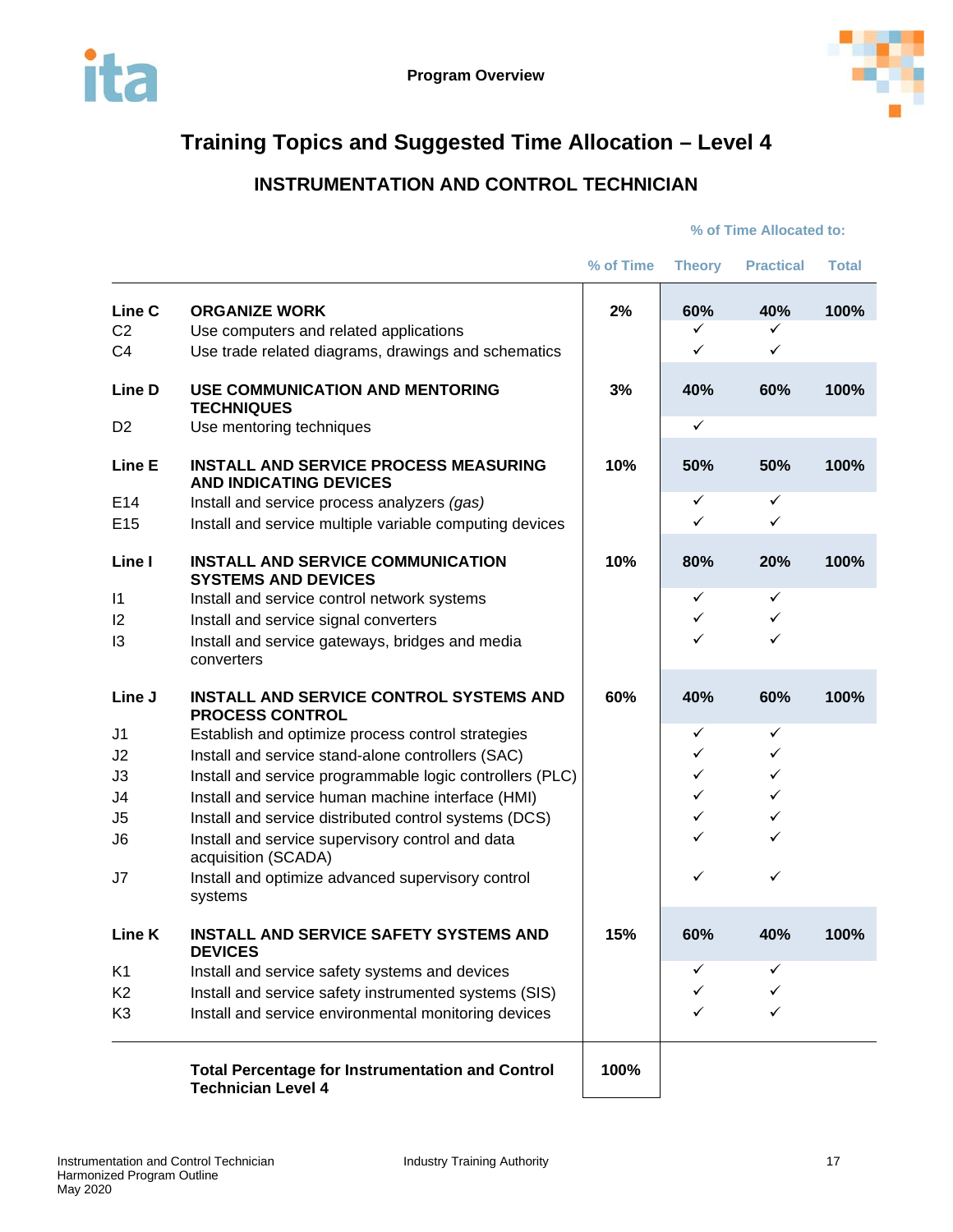<span id="page-19-0"></span>



# **Section 3 PROGRAM CONTENT**

# **Instrumentation and**

# **Control Technician**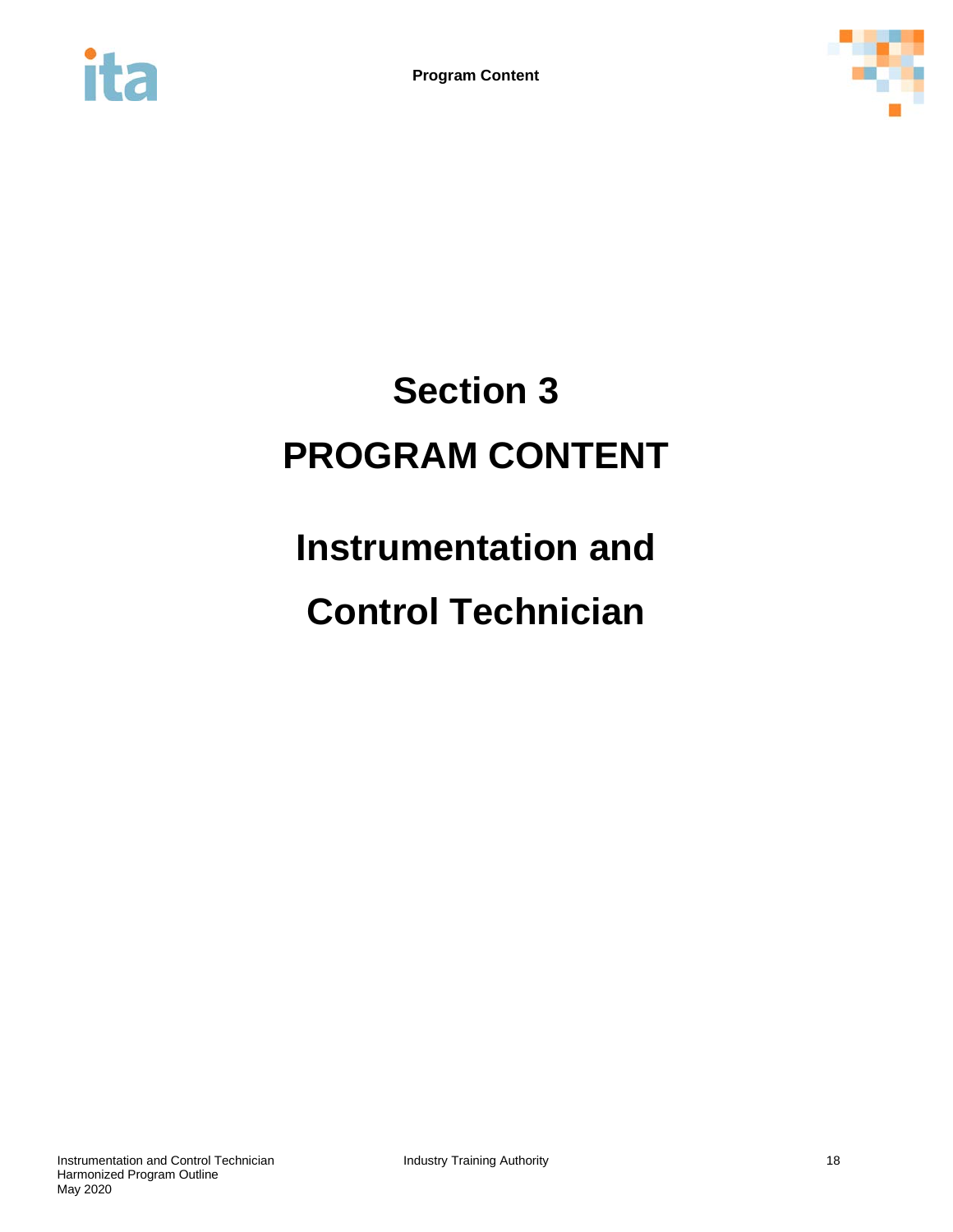<span id="page-20-0"></span>



# **Level 1 Instrumentation and Control Technician**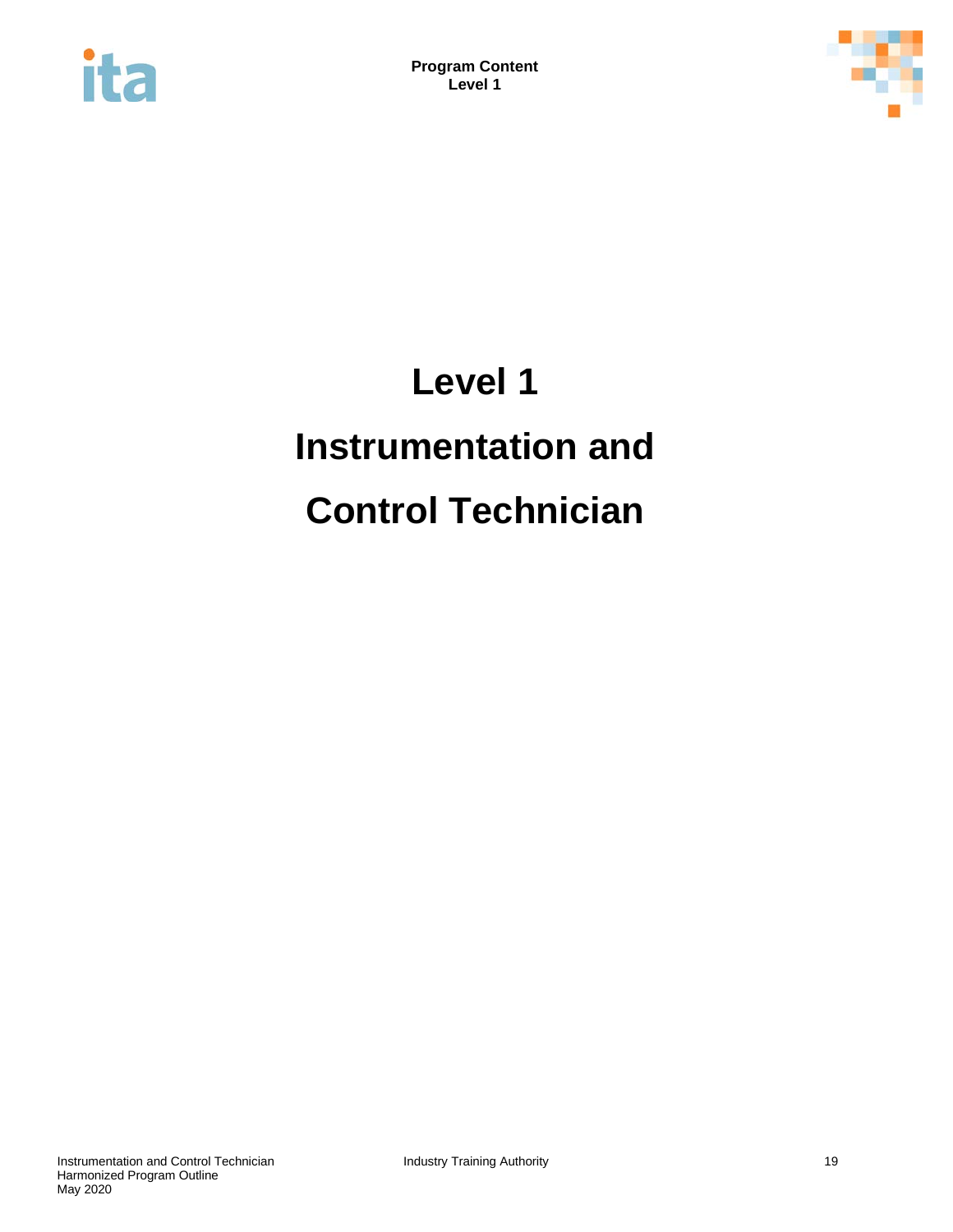



## **Line (GAC): A PERFORM SAFETY RELATED FUNCTIONS**

**Competency: A1 Maintain safe work environment**

### **Objectives**

To be competent in this area, the individual must be able to:

• Assess and manage workplace hazards.

#### **LEARNING TASKS CONTENT**

1. Describe common workplace hazards **•** Short term hazards

- - o Confined space
	- o Elevations
	- o Electrical
	- o Compressed gas
	- o Explosive material (dust)
	- o Air quality
- Long term hazards
	- o Respiratory disease
	- o Repetitive strain injuries
	- o Hearing loss
	- o Chemical exposure
	- Workspace awareness
		- o Safe attitude
		- o Safe housekeeping
		- o Site conditions
		- o Recycling and disposal procedures
- 
- Safety Data Sheets (SDS)
- TDG
- OHS regulations
- WorkSafeBC standards
- Emergency shutoffs
- Fire prevention
- Chemical hazard response
	- o Eye wash facilities
	- o Emergency shower
- Evacuation plan
	- o Marshalling/mustering areas
	- o Emergency exits
	- o Emergency contact/phone numbers

2. Manage workplace hazards **•** WHMIS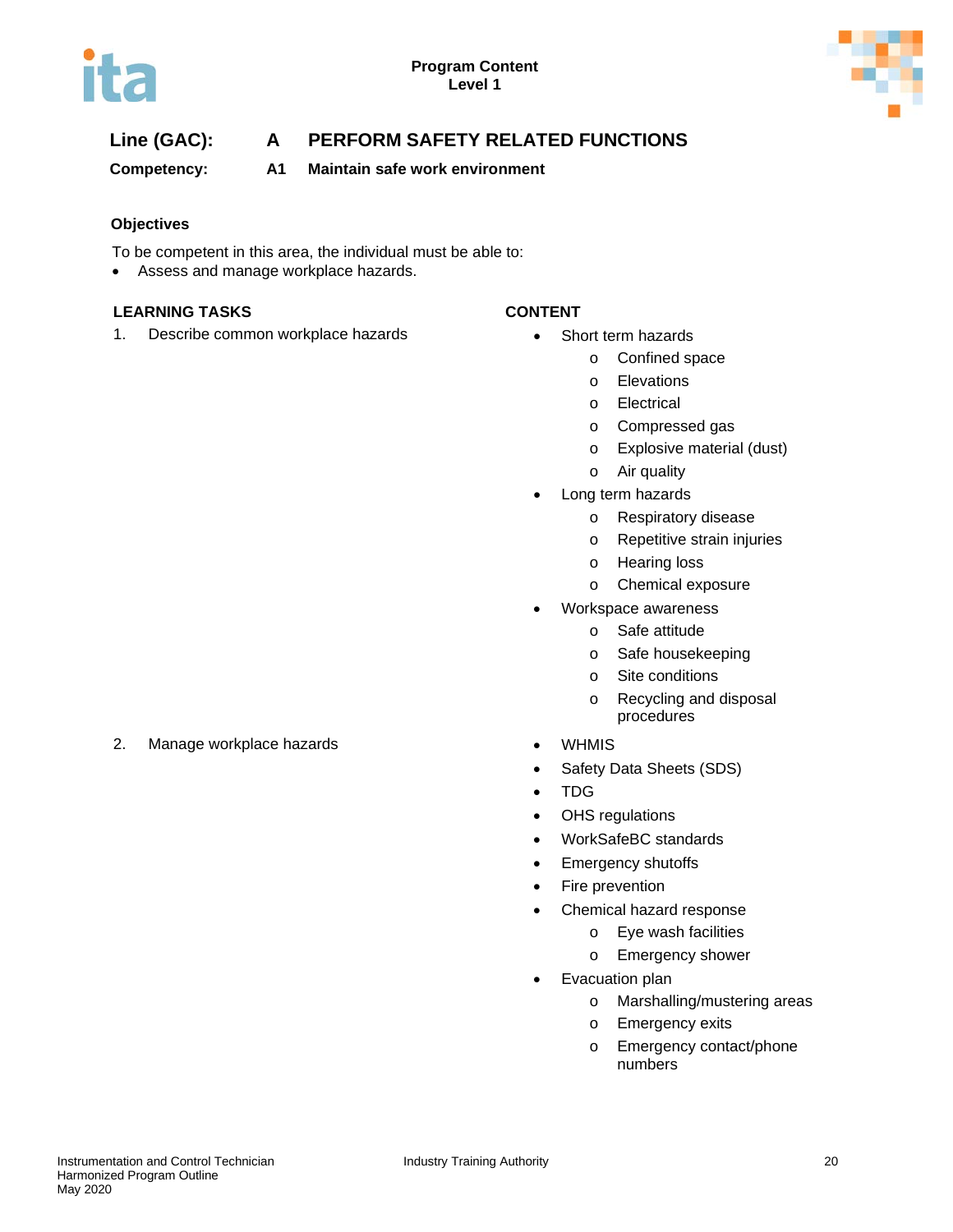



### **Achievement Criteria – (Workplace)**

Performance The learner is aware of WHMIS and that it is a required certification. Conditions To be assessed in the workplace. Criteria Tasks must be performed within specification and time frames acceptable to industry.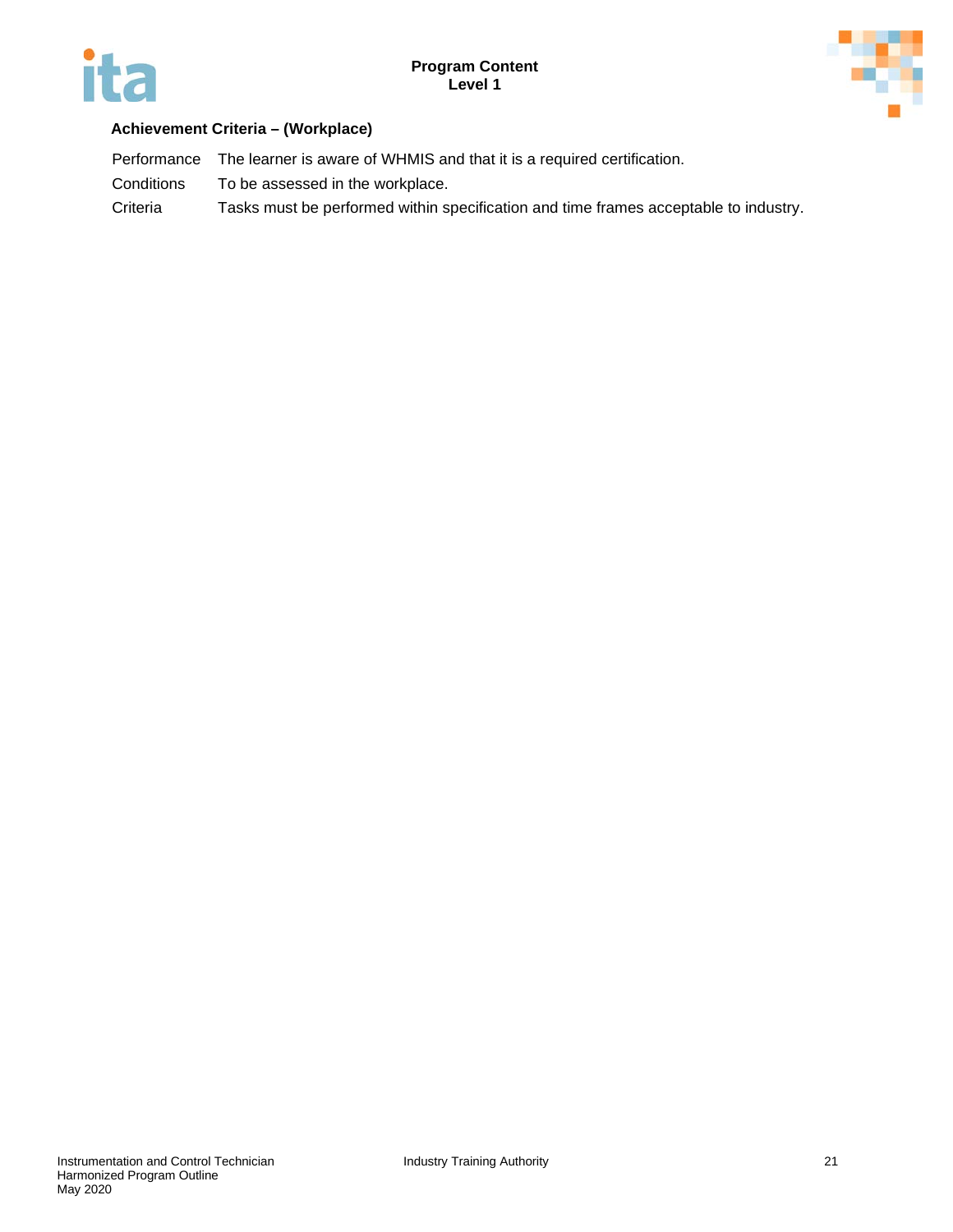

# **Line (GAC): A PERFORM SAFETY RELATED FUNCTIONS**

**Competency: A2 Use personal protective equipment (PPE) and safety equipment**

### **Objectives**

To be competent in this area, the individual must be able to:

- Describe personal protective equipment (PPE) and safety equipment.
- Apply personal safety precautions and procedures.

### **LEARNING TASKS CONTENT**

1. Describe personal protective equipment (PPE) • Head protection

- 
- Eye protection
- Hearing protection
- Hand protection
- Clothing (FR rated)
- Foot protection
- Personal breathing apparatus
- - o Fire extinguishers
	- o First-aid
	- o Ventilation
	- o Screens
- Procedures
- **Storage**
- Limitations
- Standards, acts and regulations

2. Describe safety equipment **•** Types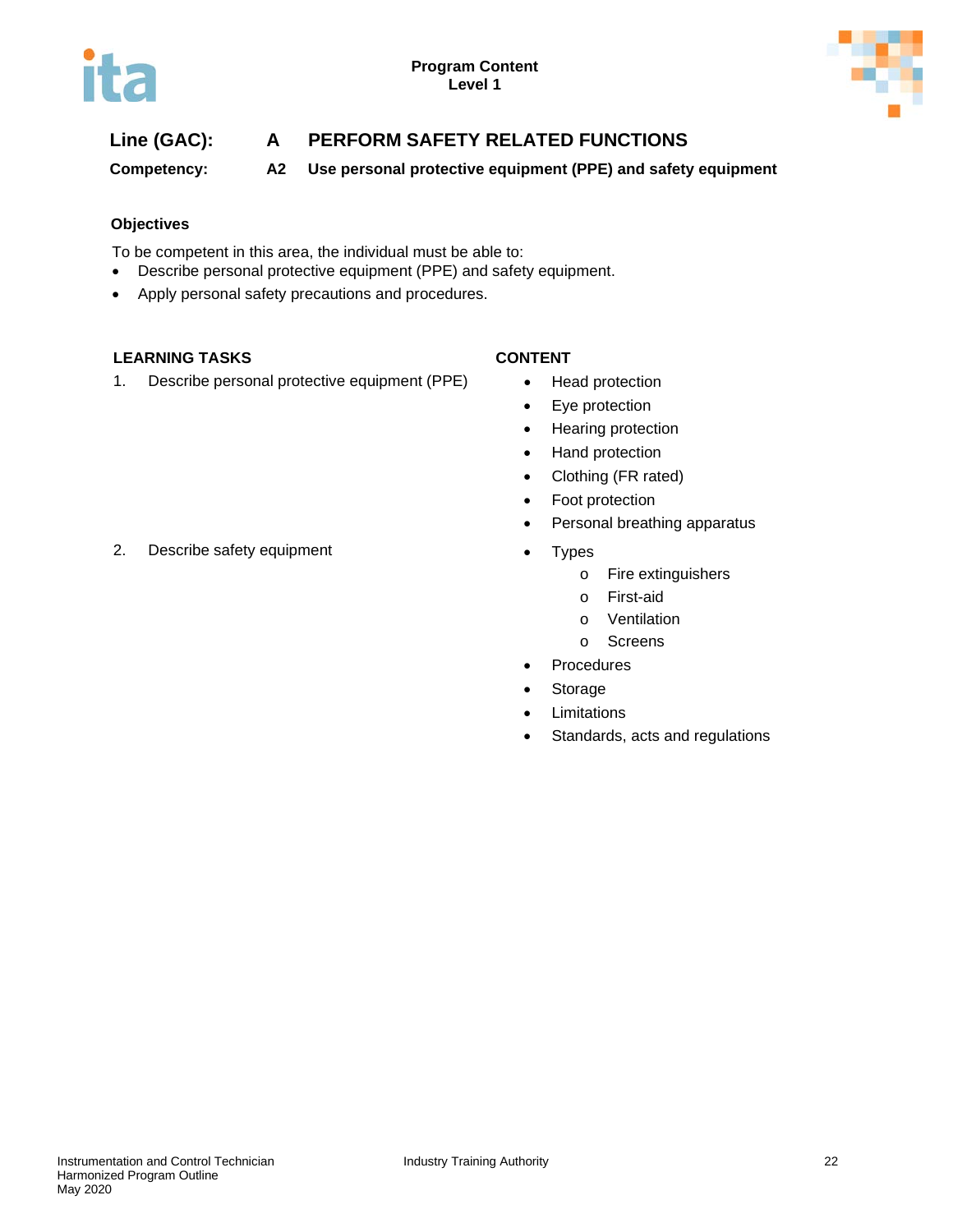

# **Line (GAC): A PERFORM SAFETY RELATED FUNCTIONS**

### **Competency: A3 Perform lock-out and tag-out procedures**

### **Objectives**

To be competent in this area, the individual must be able to:

- Describe lock-out requirements.
- Perform lock-out and tag-out procedures.

3. Describe lock-out requirements for various

• Explain standards and safe practices when working with AC and DC electrical circuits and devices.

#### **LEARNING TASKS CONTENT**

sources of energy

- 1. Describe CEC regulations Scope, general rules and applications
	- o Sizing of wire and fuses
	- o Class 1 and Class 2 circuits
	- o Proper installation and grounding of electrical equipment
	- o Area classification
	- o Other sections as needed
- 2. Describe OHS guide to electrical hazards Reference WorkSafeBC Publications
	- o Working Safely Around **Electricity**
	- Electrical
		- Hazardous energy
			- o Mechanical
			- o Gravity
			- o Pressure
			- o Static
	- **Hydraulic** 
		- o Steam
		- o Pneumatic.vacuum
	- Hazardous gases
		- o Toxic
		- o Flammable
	- - o Identify
		- o Isolate
		- o De-energize
		- o Verify
			- − Test for zero energy
		- o Documentation
	- Plant requirements

4. Perform lock-out and tag-out **•** Procedures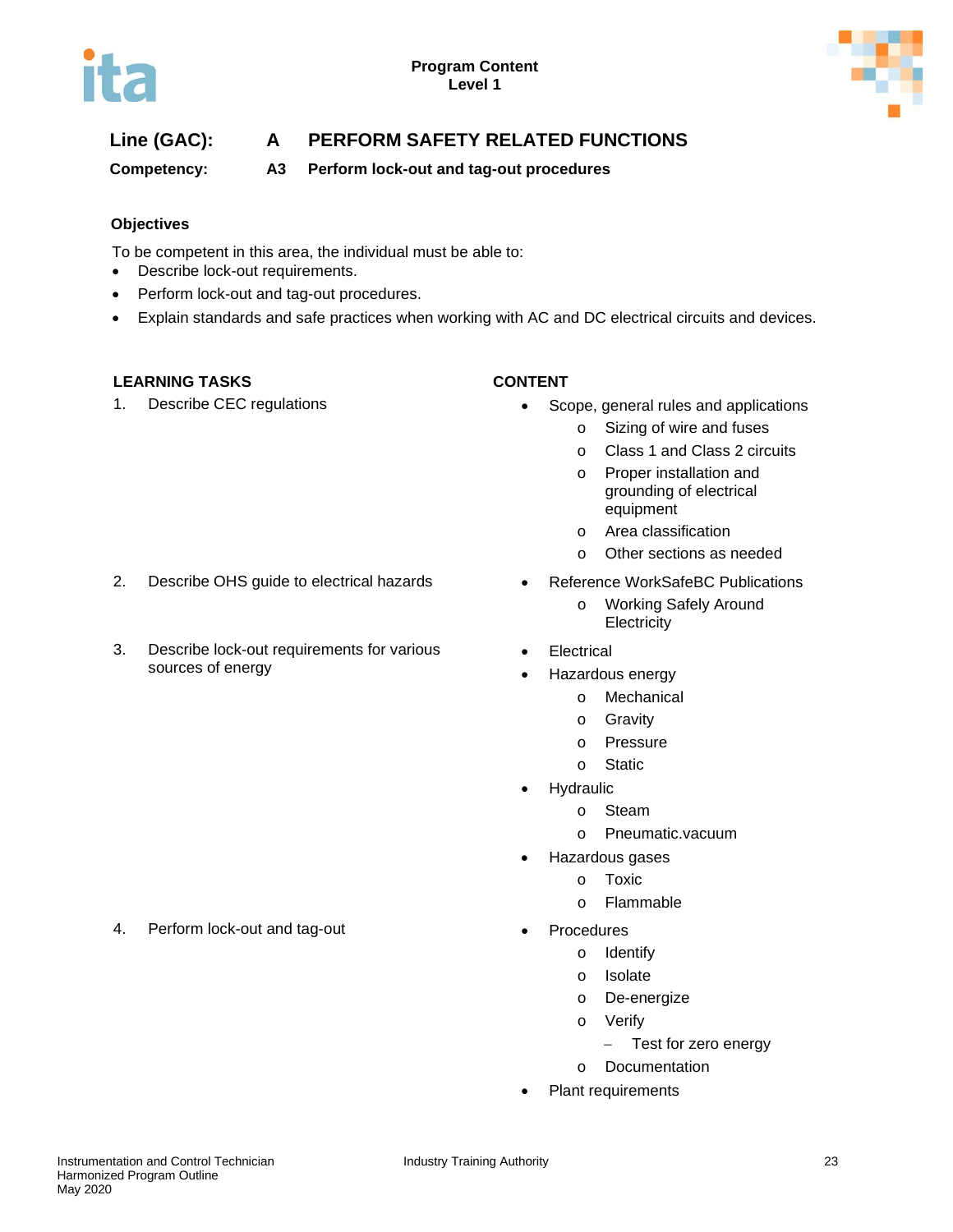

### **LEARNING TASKS CONTENT**

- Use of locks
	- o Scissors
		- o Breaker locks
		- o Cord locks
- Lock-out board
- Tags
- Cables
- Key-box system
- Blinding
- Standby person
- Isolation of vessels
- Matching of the lock-out to the vessel being worked on

#### **Achievement Criteria**

Performance The learner will be able to perform electrical lock-out including verification.

Conditions To be assessed during technical training.

The learner will be given:

- Lock-out equipment
- Isolation devices
- Multi-meter
- Lock and key
- Tag
- Personal protective equipment (PPE)

### Criteria The learner will be evaluated on:

- Safety
- Completion and verification of electrical lock-out procedures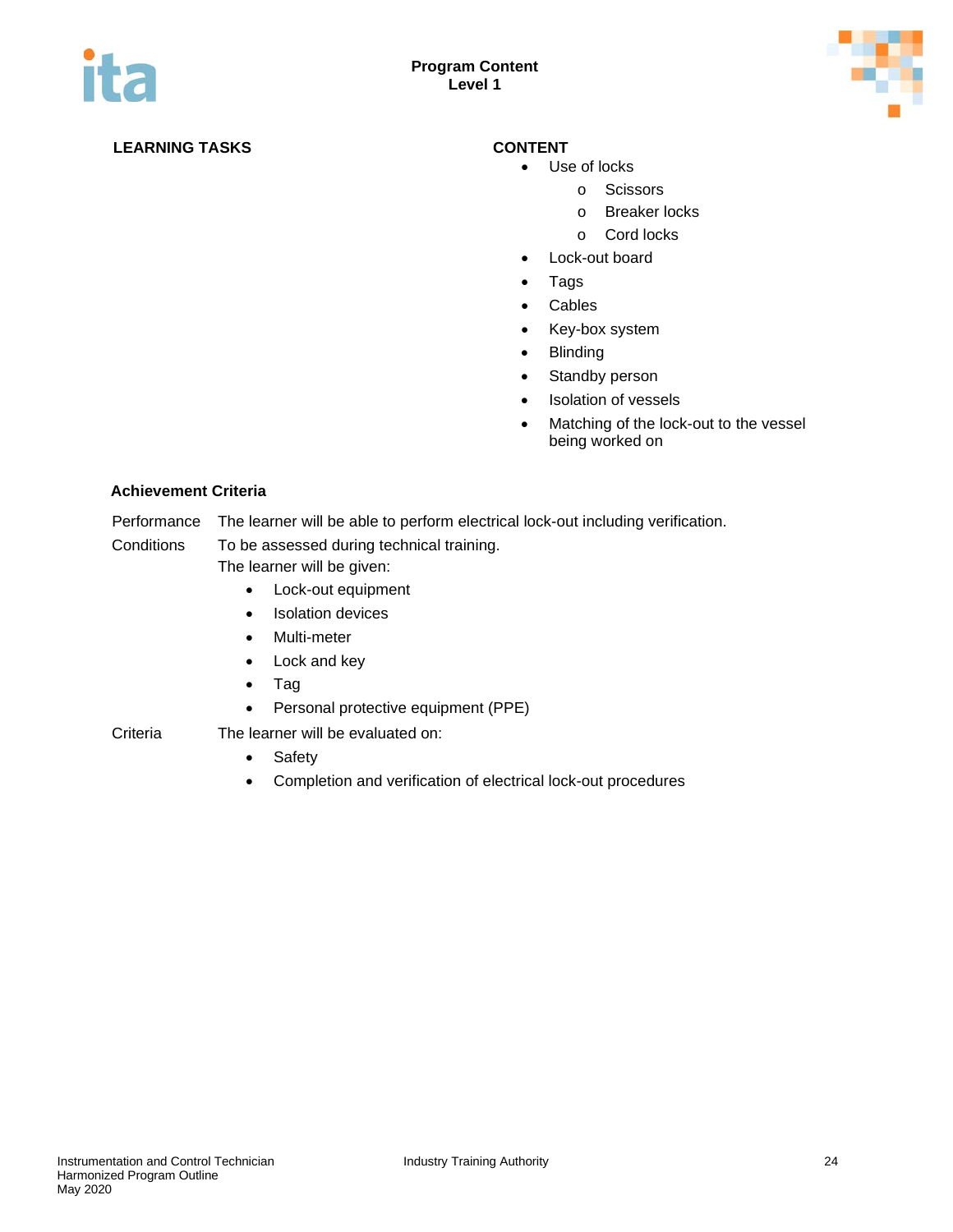

# **Line (GAC): A PERFORM SAFETY RELATED FUNCTIONS**

**Competency: A4 Service and calibrate personal safety systems**

#### **Objectives**

To be competent in this area, the individual must be able to:

- Identify the types of personal safety systems.
- Explain personal safety system applications.

#### **LEARNING TASKS CONTENT**

1. Describe personal gas monitors and standard calibration routines

- Portable personal gas monitor (Cl, SO<sub>2,</sub> H2S, O2 , LEL, CO )
- Pull tube (Draeger)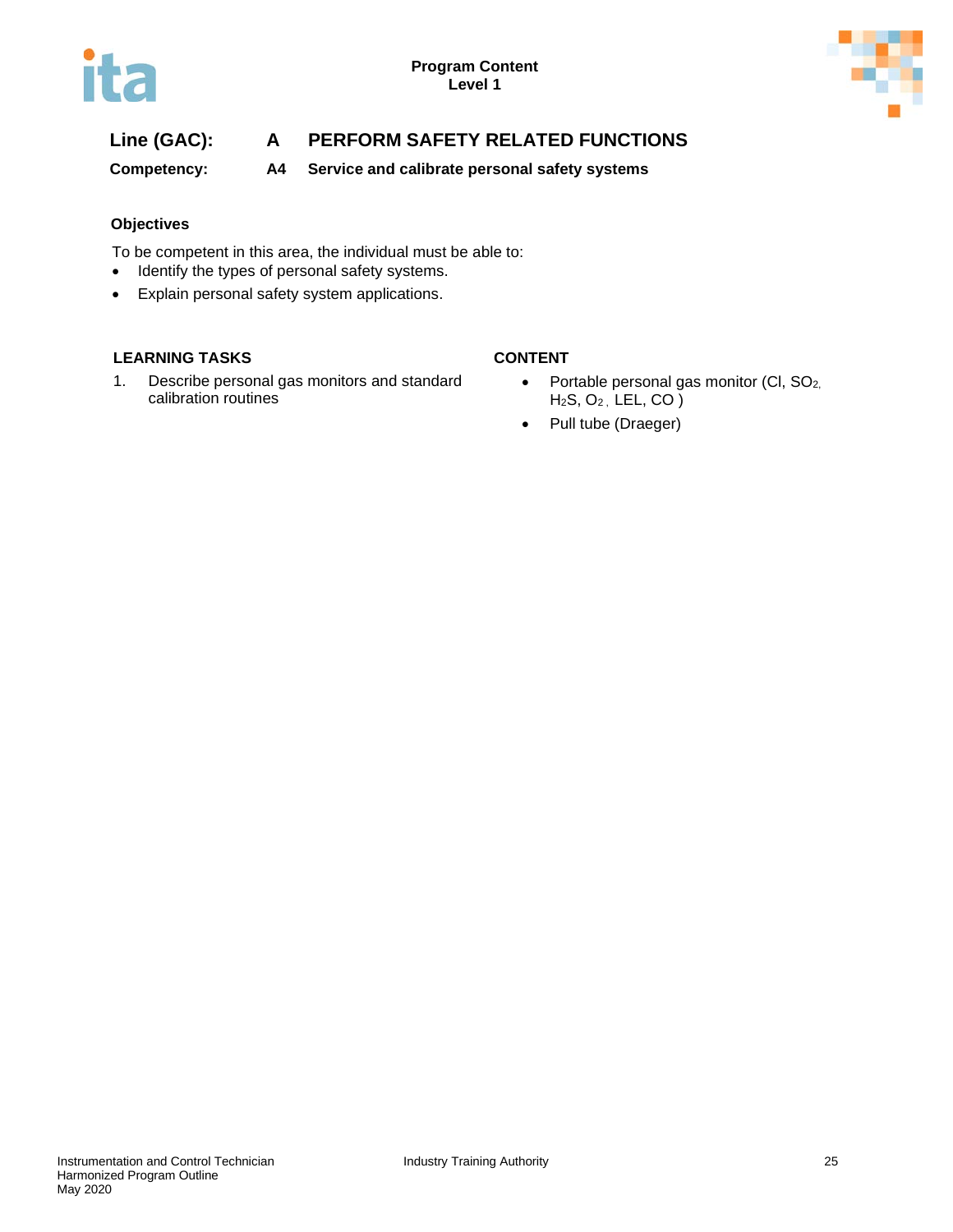



**Competency: B1 Use hand and power tools**

### **Objectives**

To be competent in this area, the individual must be able to:

• Use and maintain hand and power tools.

### **LEARNING TASKS CONTENT**

1. Use hand tools **•** Types

- - o See Section 4 Tools and Equipment
- Maintenence
- - o See Section 4 Tools and Equipment
- Maintenence
- 2. Use power tools **•** Types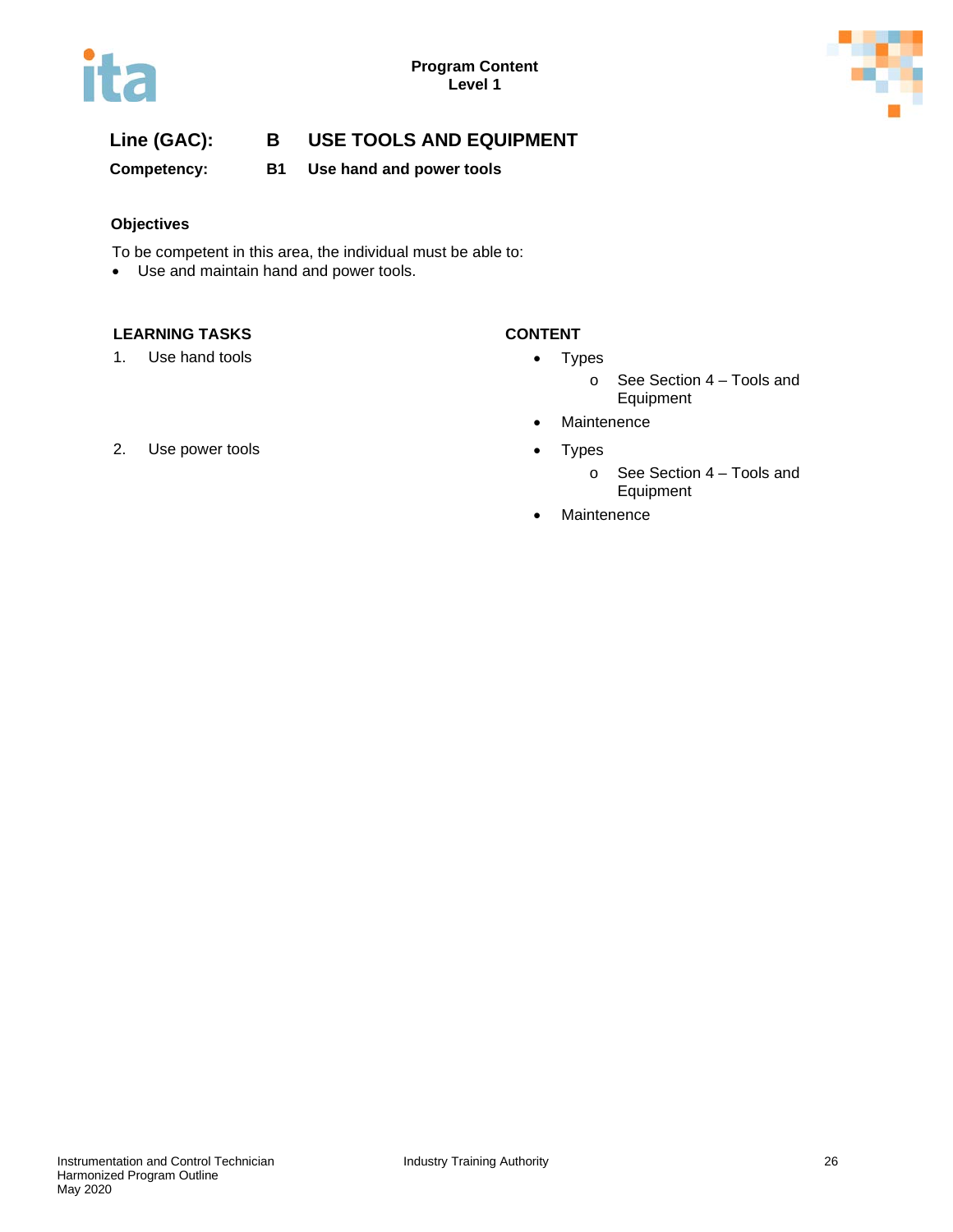



**Competency: B2 Use test equipment**

#### **Objectives**

To be competent in this area, the individual must be able to:

- Use test equipment.
- Mount and install devices.

### **LEARNING TASKS CONTENT**

1. Confirm and maintain integrity of test equipment

2. Describe mounting and installation hardware

and installation practices

- Test gauge
- Multimeter
- Manometer
- Dead weight tester
- Digital test equipment
- Portable personal gas monitors
- Manufacturers' instructions
- Types of mounting hardware
	- o Uni-strut
	- o Clamps
	- o U-bolts
- Installation locations

### **Achievement Criteria**

- Performance The learner will be able to:
	- Use test equipment
	- Mount and install devices
- Conditions As part of practical lab tasks, given the required tools and materials
- Criteria Tasks must be performed within specifications, safety standards and time frames acceptable to industry, and the learner must achieve a minimum grade of 70%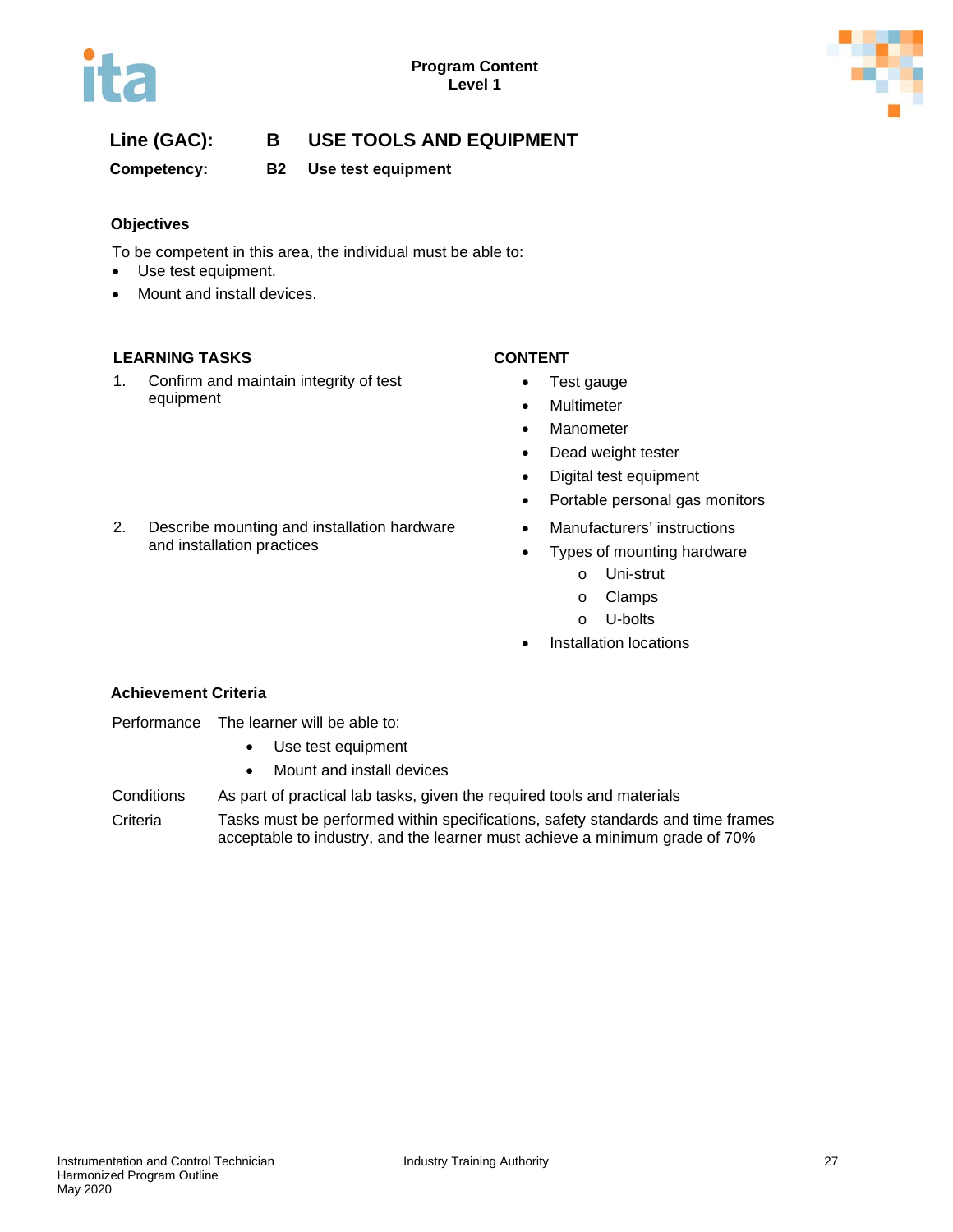



**Competency: B3 Use access equipment**

### **Objectives**

To be competent in this area, the individual must be able to:

• Describe the safe use of access equipment.

#### **LEARNING TASKS CONTENT**

1. Describe the safe use of access equipment • Types

- - o Ladders
	- o Platforms
	- o Lifts
- WorkSafeBC regulations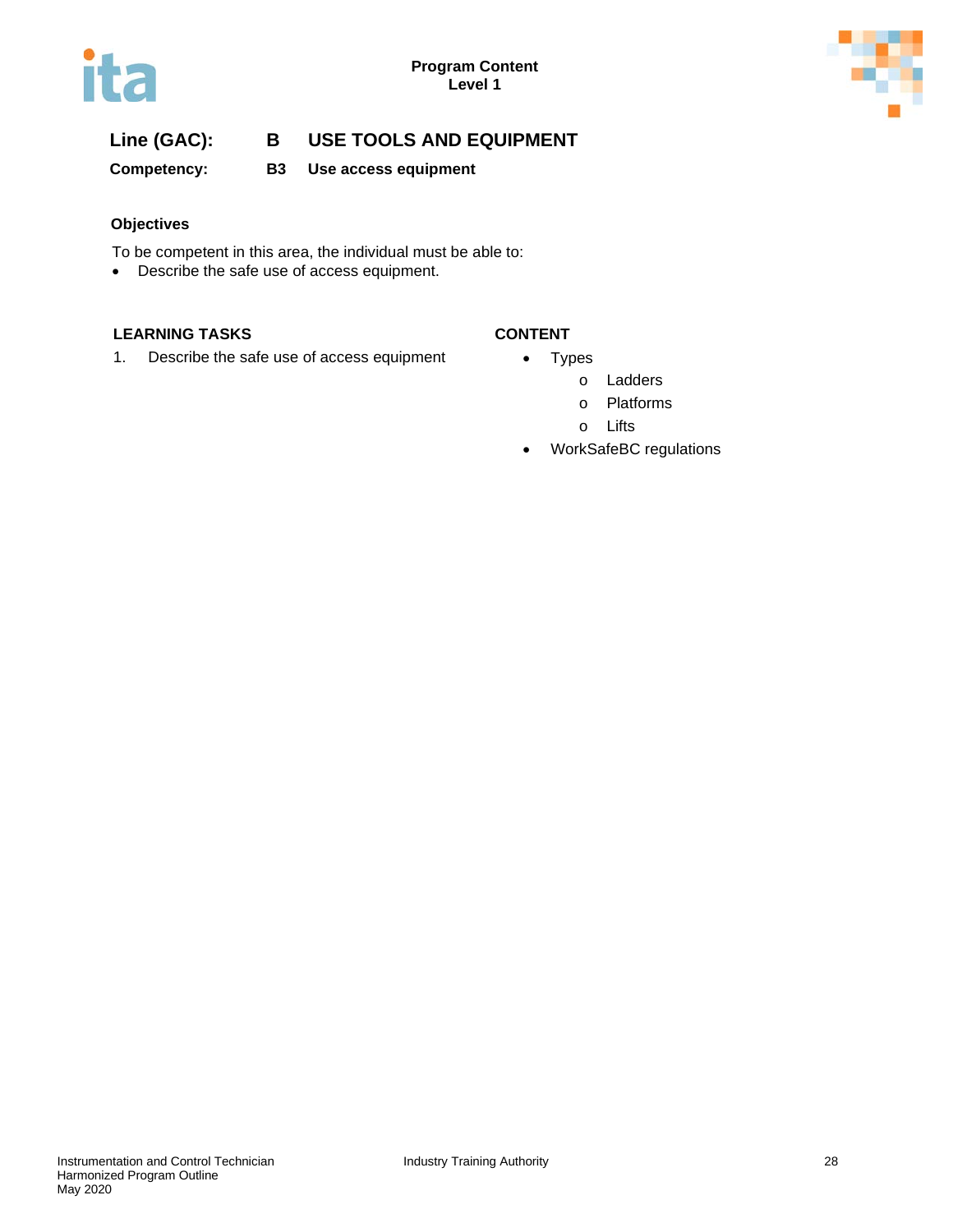

**Competency: B4 Use rigging, hoisting and lifting equipment**

#### **Objectives**

To be competent in this area, the individual must be able to:

• Describe the use of rigging, hoisting and lifting equipment.

#### **LEARNING TASKS CONTENT**

- 1. Describe the use of rigging, hoisting and lifting equipment.
- Types
	- o Tirfors (come-along)
	- o Aerial lift platform
	- o Slings
	- o Shackles
	- o Hoists
	- o Cranes
- WorkSafeBC regulations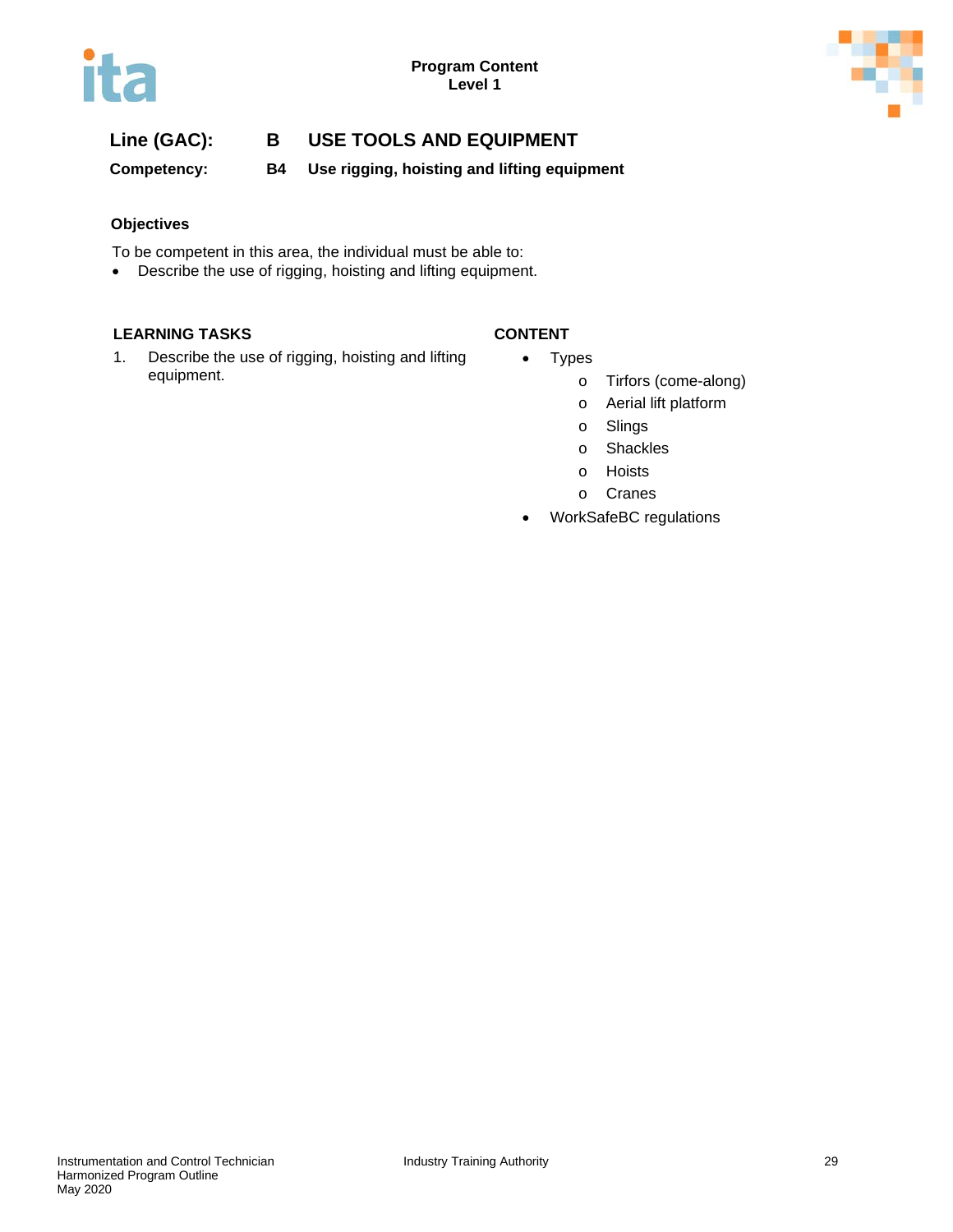

## **Line (GAC): C ORGANIZE WORK**

**Competency: C2 Use computers and related applications**

#### **Objectives**

To be competent in this area, the individual must be able to:

• Configure and program instrumentation devices to manufacturers' specifications.

#### **LEARNING TASKS CONTENT**

1. Examines diagnostic and configuration software, hardware and firmware

- Types
	- o SMART calibrators
	- o HART communicators
- Configuration and programming software, hardware and firmware used in Level 1
- Configuration and programming software, hardware and firmware used in Level 1
- 3. Maintains back-up data and documentation Configuration and applicable

2. Uses diagnostic and configuration software,

hardware and firmware

programming software

#### **Achievement Criteria**

Performance The learner will be able to:

- Use configuration and programming software, hardware and firmware
- Produce back up data and documentation
- Conditions As part of practical lab tasks, given the required tools and materials
- Criteria Tasks must be performed within specifications, safety standards and time frames acceptable to industry, and the learner must achieve a minimum grade of 70%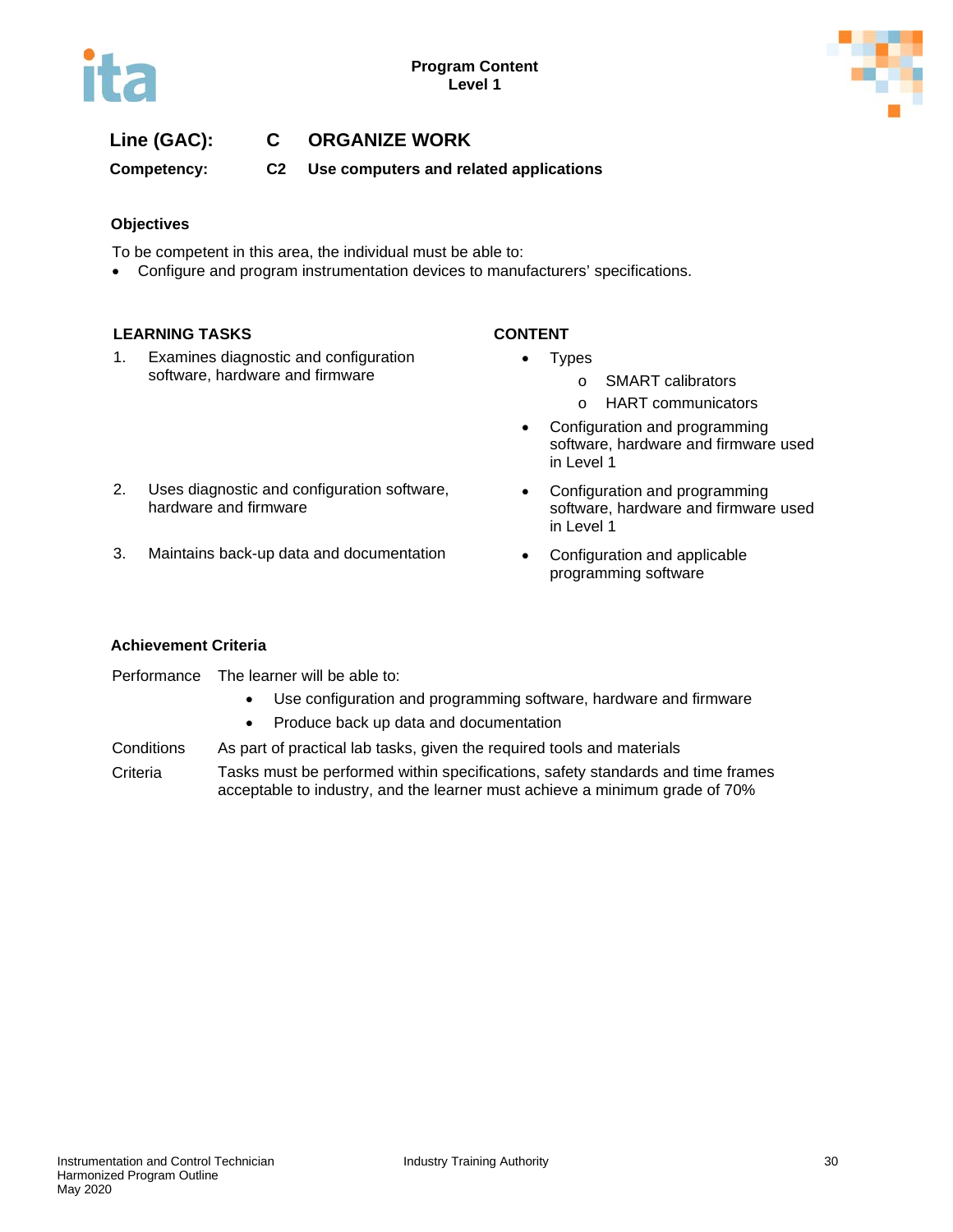

## **Line (GAC): C ORGANIZE WORK**

**Competency: C3 Apply codes, standards and regulations** 

#### **Objectives**

To be competent in this area, the individual must be able to:

- Explain the purpose and applications of standards, codes and regulations.
- Access work-related safety regulations and publications.

#### **LEARNING TASKS CONTENT**

1. Navigate WorkSafeBC website to access workrelated safety regulations and publications

- http://worksafebc.com
- OHS Regulation
	- o Purpose of Regulation
	- o General Requirements of OHS
	- o Right to refuse unsafe work
	- o Government/Employer/
	- Employee responsibilities o Chemical and biological agents
	- o Noise, vibration, radiation and temperature
	- o Tools machinery and equipment safety
	- o Ladders, scaffolds and temporary work platforms
	- o Rigging, cranes and hoists
	- o Mobile equipment
	- o Transportation of workers
	- o Traffic control
	- o Electrical safety
	- o Oil and gas industries
- PDF documents from WorkSafeBC website (publications):
	- o Effective Safety and Health Programs
	- o Lockout/Tagout
	- o Fall Protection
	- o Confined Space Hazards
	- o Confined Space Entry
	- o Working Safely Around **Electricity**
	- o Chlorine Safe Work Practices
	- o WHMIS/GHS manuals
	- o Hazard Symbols Key Booklet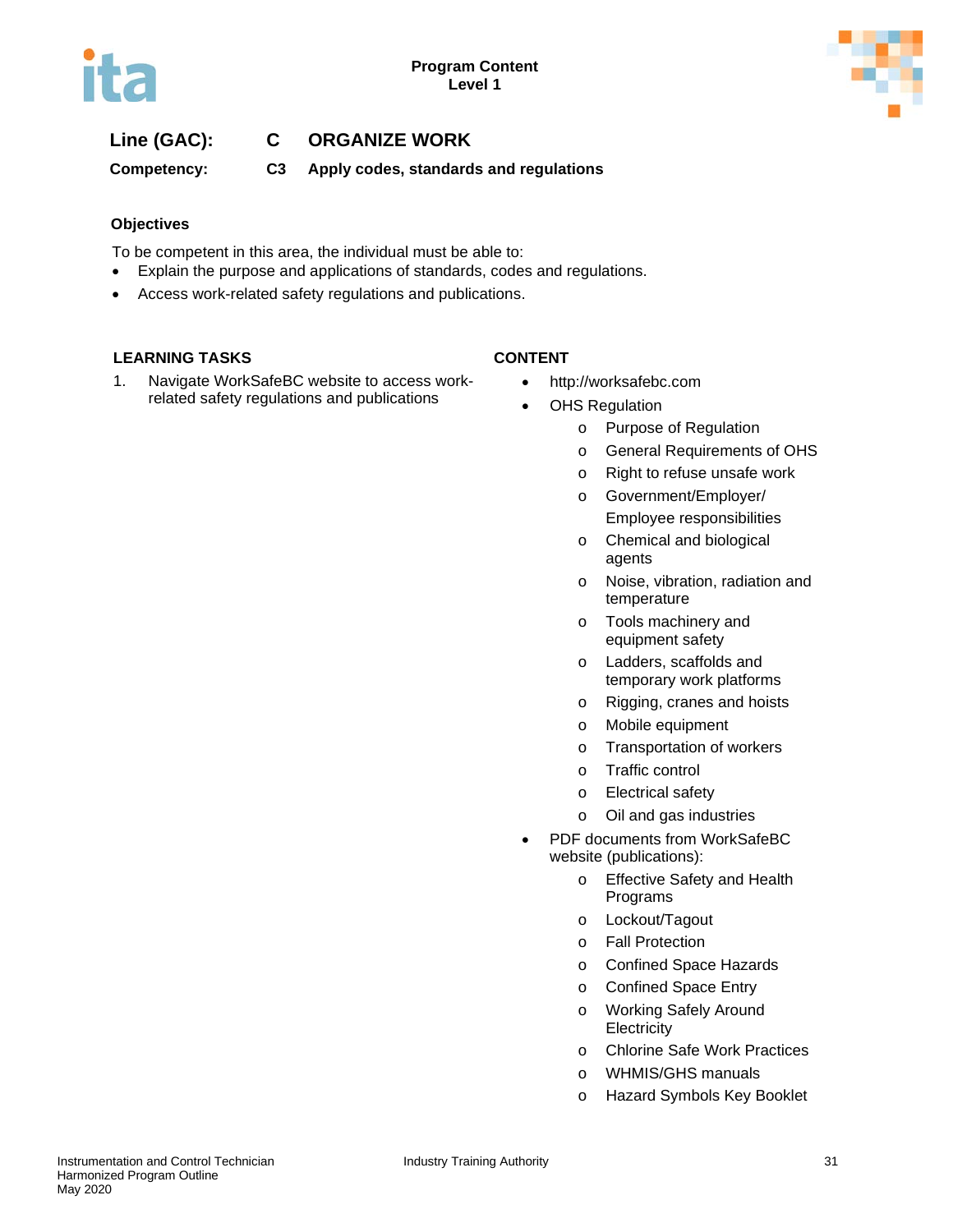

## **LEARNING TASKS CONTENT**

2. Examine safety and certification bodies related to this trade

- o Hazard Alerts
- Purpose and intent of codes / regulations/standards
	- o WHMIS/GHS and use of SDS
	- o CSA certification standards
	- o ISA documentation
	- o CEC (Canadian Electrical Code)
	- o Boiler and Pressure Vessel Code
	- o CNSC (Canadian Nuclear Safety Commission)
	- o National Energy Board Regulations for Custody **Transfer**
	- o Oil and Gas Commission Accepted Practices for Measurement
	- o Transportation of Dangerous Goods Act
	- o BC Mines Act
	- o BC Environmental Regulations
- Other related codes and standards, as needed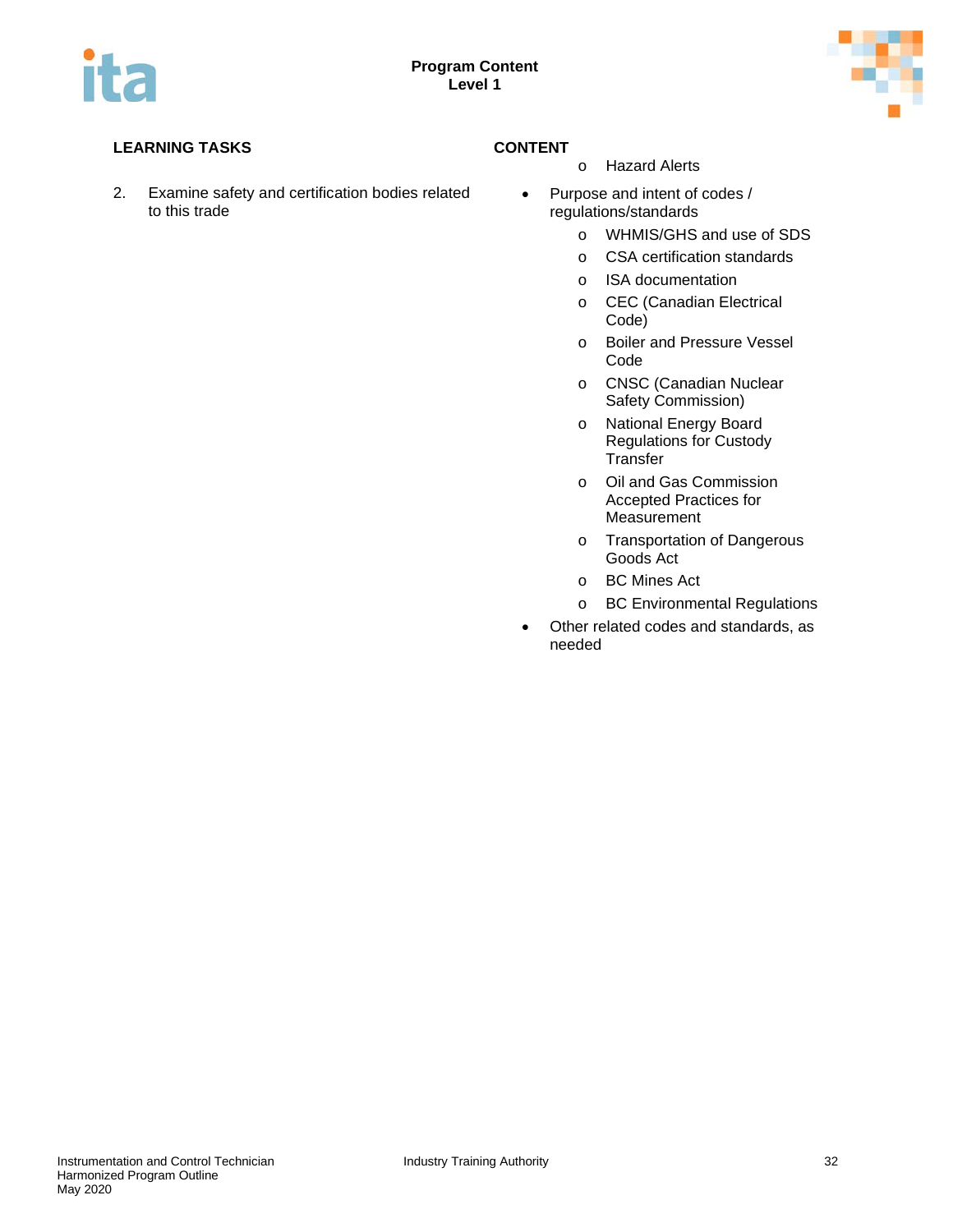

## **Line (GAC): C ORGANIZE WORK**

**Competency: C4 Use trade related diagrams, drawings and schematics**

#### **Objectives**

To be competent in this area, the individual must be able to:

- Describe drawings and schematics.
- Describe symbols.
- Use P&ID/P&C drawings.

#### **LEARNING TASKS CONTENT**

1. Describe types of schematics and drawings • P&ID

- 
- SAMA
- Isometric
- Orthographic
- 2. Describe symbols and conventions ISA
	- SAMA
- 3. Use basic schematics and drawings **•** P&ID
	- P&C

#### **Achievement Criteria**

Performance The learner will be able to use drawings and schematics.

Conditions As part of practical lab tasks, given the required tools and materials.

Criteria Tasks must be performed within specifications, safety standards and time frames acceptable to industry, and the learner must achieve a minimum grade of 70%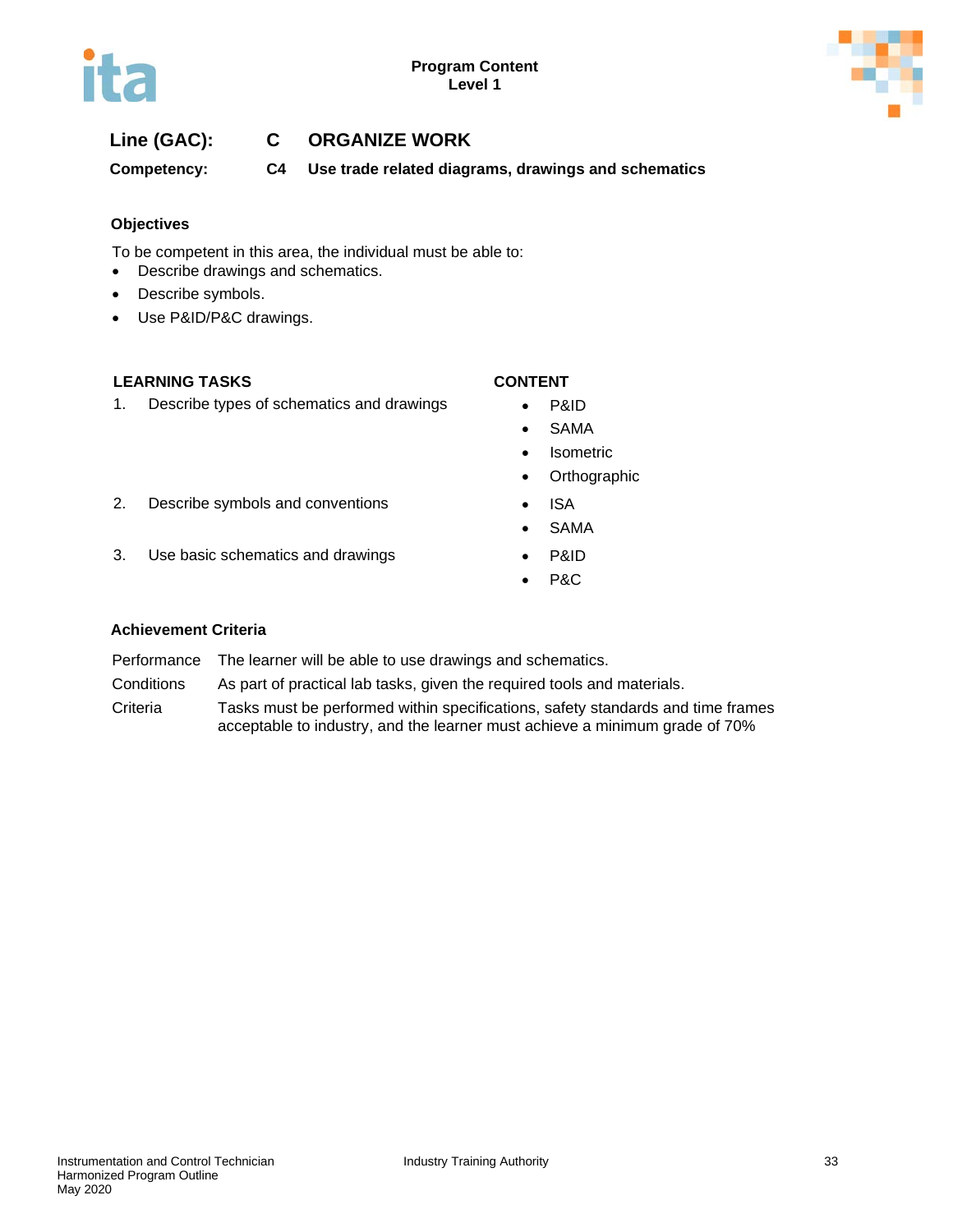



# **Line (GAC): D USE COMMUNICATION AND MENTORING TECHNIQUES**

**Competency: D1 Use communication techniques**

#### **Objectives**

To be competent in this area, the individual must be able to:

• Communicate with others.

#### **LEARNING TASKS CONTENT**

1. Communicate with others **•** Trade terminology

- 
- Effective verbal communication skills
- Effective written communication skills
- Consulting to solve problems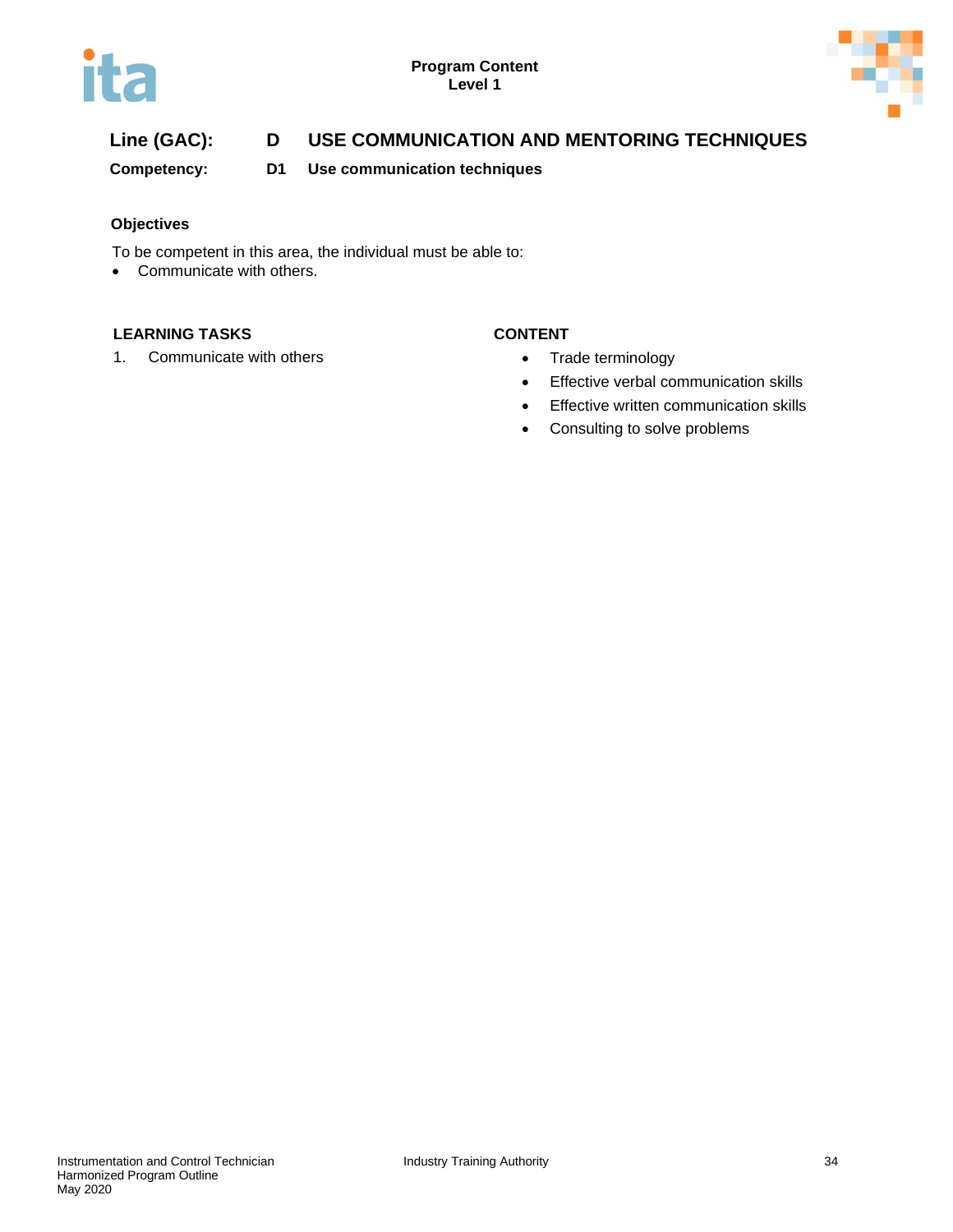



# **Line (GAC): E INSTALL AND SERVICE PROCESS MEASURING DEVICES**

**Competency: E1 Calibrate and service indicating and recording devices**

### **Objectives**

To be competent in this area, the individual must be able to:

• Calibrate and service chart recorders and gauges using principles of links and levers.

#### **LEARNING TASKS CONTENT**

1. Examine types of recording devices • Chart recorders

- - o Pneumatic
	- o Electronic
	- Principles of links and levers
		- o Motion multiplication
		- o Angularity
		- o Zero
		- o Span
- - o Configurable
	- o CRT
	- o LCD/LED
	- o Plasma
- **Gauges** 
	- o Panel
		- o Field
- **Accessories** 
	- o Pigtail siphons
	- o Dampening
	- o Chemical seals
- Calculation of head correction
- Measuring element and range
	- o Bourdon tube
	- o Helical
	- o Spiral
	- o Bellows
	- o Diaphragm capsule
	- o Slack diaphragm
- **Applications** 
	- o Metallurgies
	- o Oil filled
	- o Compound
	- o Combination
- 2. Examine indicating devices **•** Displays
- 3. Calibrate and service indicating devices using principles of zero, span and angularity adjustments as they relate to links and levers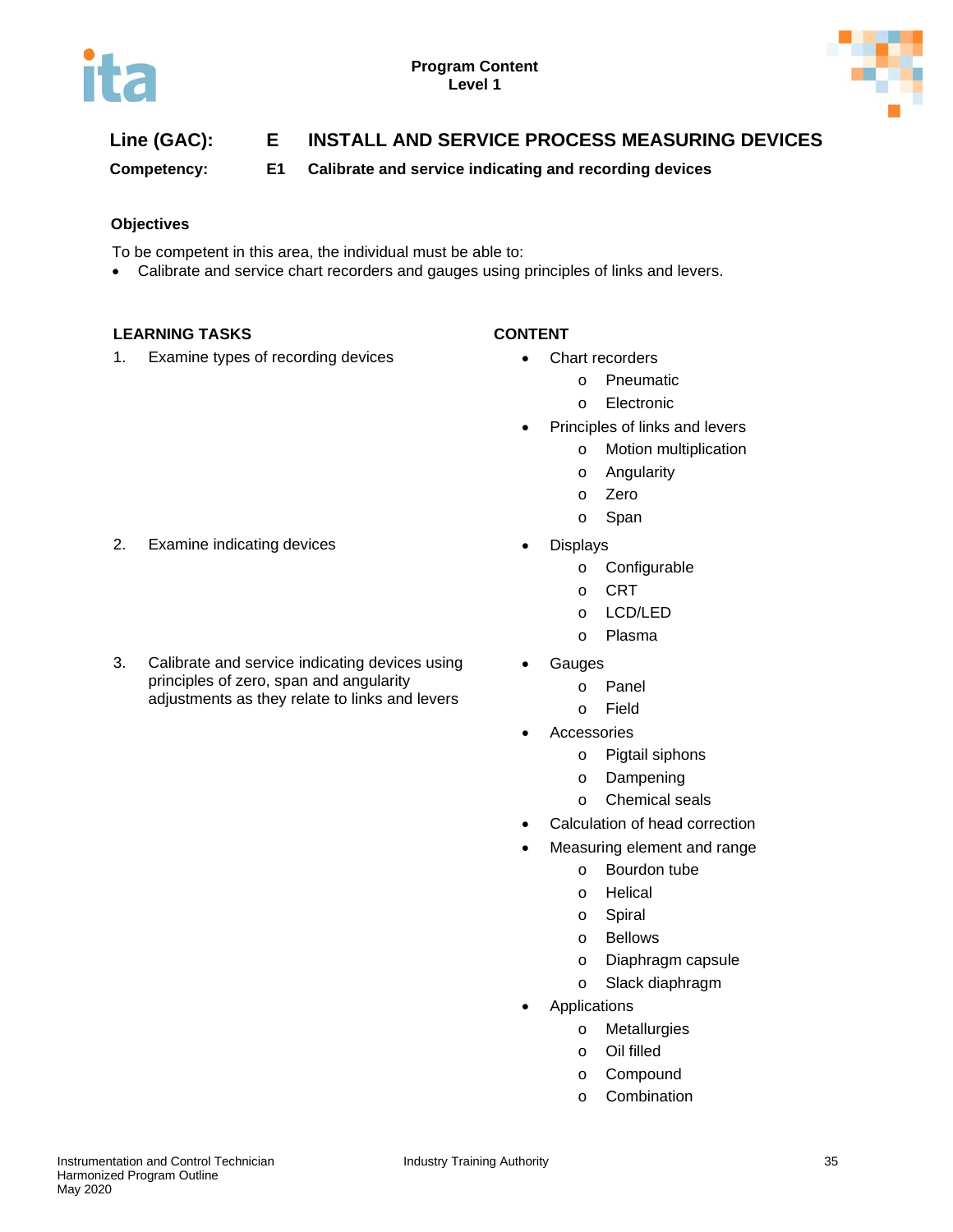

- o Duplex
- o Differential
- o Draft
- o Oxygen service
- o Refrigeration service
- 4. Service recording devices Identification of measuring element and input measurement scale
	- Device calibration using principles of zero, span and angularity adjustments as they relate to links and levers
	- Pen arcing time line
	- Power supply
	- Pens
	- Paper

#### **Achievement Criteria**

Performance The learner will be able to:

- Calibrate pressure gauges
	- o Draft gauge
	- o Bourdon gauge
- Calibrate mechanical, pneumatic and electrical chart recorders
- Conditions As part of practical lab tasks, given the required tools and materials
- Criteria Tasks must be performed within specifications, safety standards and time frames acceptable to industry, and the learner must achieve a minimum grade of 70%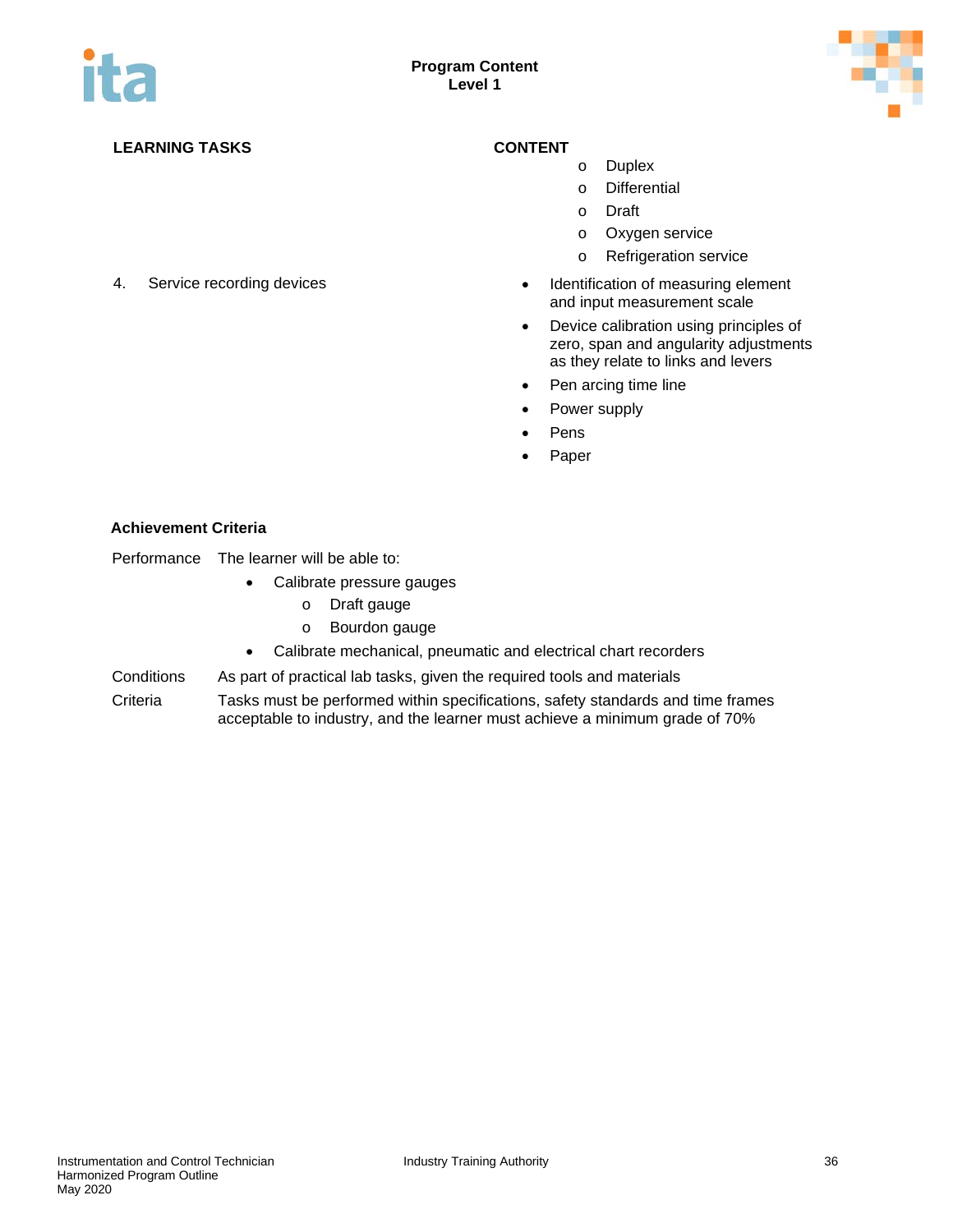

# **Line (GAC): E INSTALL AND SERVICE PROCESS MEASURING DEVICES**

**Competency: E2 Install and service pressure measuring devices**

### **Objectives**

To be competent in this area, the individual must be able to:

• Configure and calibrate pneumatic, electronic and digital measuring devices to process requirements.

#### **LEARNING TASKS CONTENT**

1. Examine types of pressure **•** Absolute

- 
- **Differential**
- Gauge
- Vacuum
- Conversion tables
	- o Pressure conversion formulas
	- o Steam tables (relationship between temperature and pressure)
- Head correction calculation
- 
- Electronic
- Digital
- Manufacturers' specifications
- Selection of device
- Air/power supply requirements
- Location of device
- Isolation of device
- Connection of device to process
- Connection of device to control system
- Sealants and gaskets
- Device operation
- Primary calibration standards
	- o Manometer types
		- Well
		- **Raised Well**
		- **Dual tube**
		- **Incline**
		- U-tube
		- **Slack tube**
	- o Manometer fluids
		- **-** Mercury
		- Unity oil
- 2. Examine types of pressure measuring devices Pneumatic
- 3. Examine installation of pressure measuring devices

4. Configure / calibrate pressure measuring devices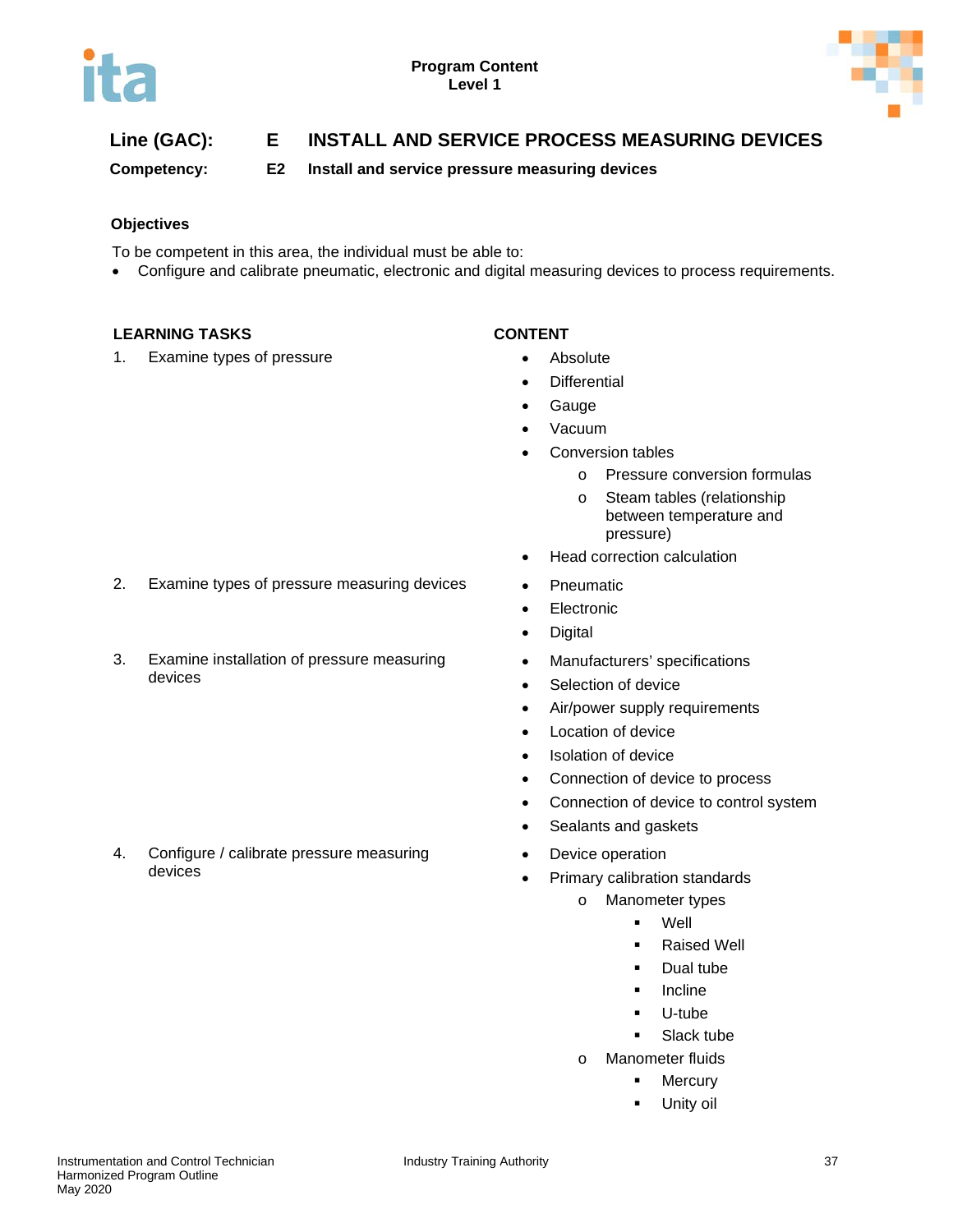

- **•** Water
- Red oil
- **Meriam #3**
- **Fluoroscien**
- o Dead weight testers
	- **•** Pneumatic
	- **-** Hydraulic
- Calibration/configuration parameters
- Interpretation of results
- Identification of cause/effect of calibration errors
- Adjustments to bring device within calibration parameters
- Returning device to service after calibration
- Document calibration results
- 5. Maintain device Manufacturers' recommended maintenance procedures

- Performance The learner will be able to configure and calibrate pressure measuring devices
- Conditions As part of practical lab tasks, given the required tools and materials
- Criteria Tasks must be performed within specifications, safety standards and time frames acceptable to industry, and the learner must achieve a minimum grade of 70%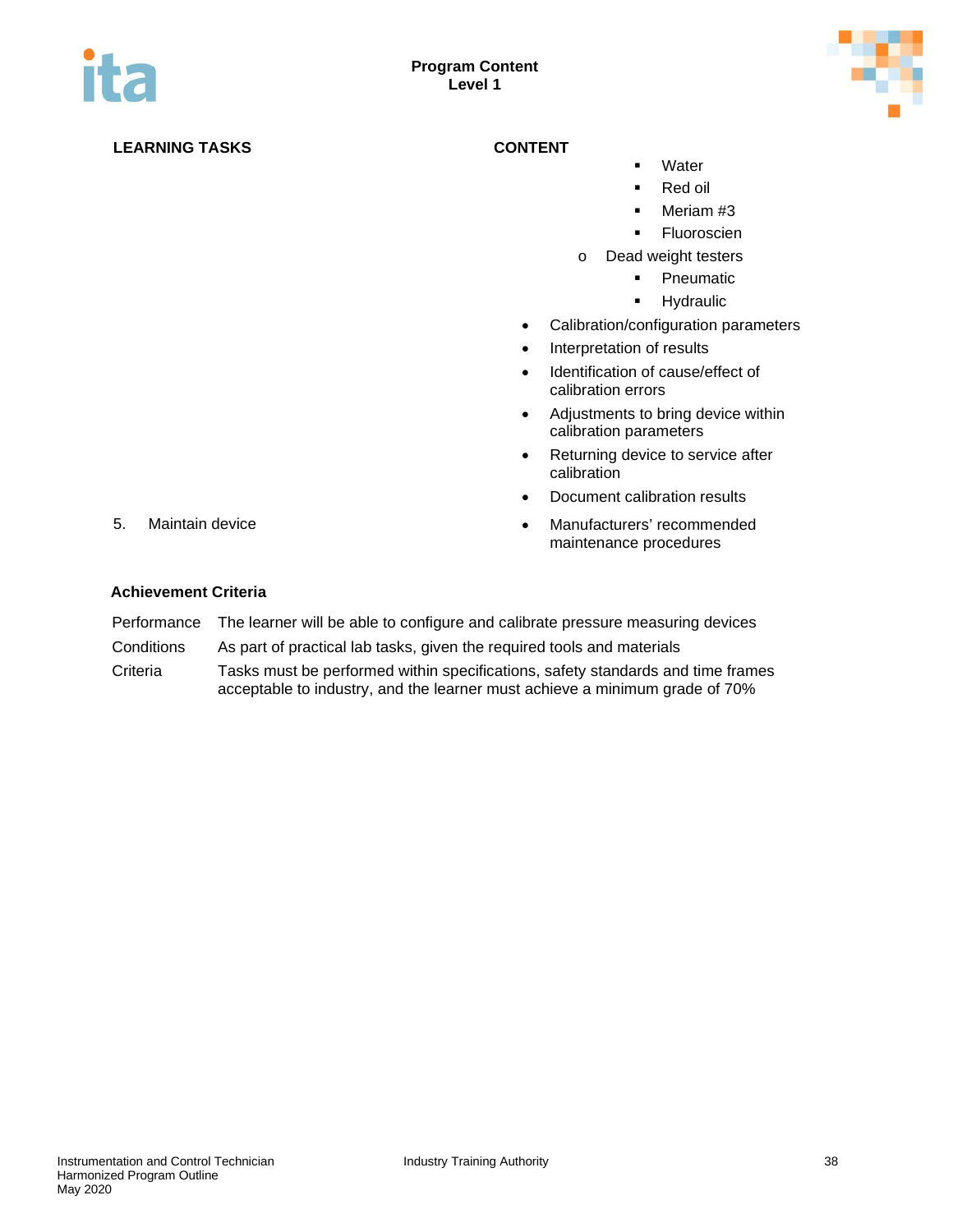



# **Line (GAC): F INSTALL AND SERVICE PNEUMATIC AND HYDRAULIC EQUIPMENT**

**Competency: F1 Apply the principles of air supply**

#### **Objectives**

To be competent in this area, the individual must be able to:

• Explain the purpose, operation and servicing of air supply systems.

#### **LEARNING TASKS CONTENT**

1. Examine instrument air systems and equipment • Need for clean, dry air

- 
- Air compressors
- Air dryers
- Air receivers
- Air filters
- 2. Examine air distribution systems Mill air
	- Instrument air
	- System requirements
	-
	- Hygrometer
	- Hair hygrometer
	- Sling psychrometer
	- Digital psychrometer
	- Bulk polymer resistance sensor
	- Psychrometric chart
	- Servicing requirements
		- o Traps
		- o Dessicant
		- o Pre and post filters

3. Use relative humidity to infer dew point • Chilled mirror

4. Examine the servicing procedures for air supply

### **Achievement Criteria**

systems

Performance The learner will be able to:

- Measure dew point
- Create an instrument air supply drawing from an existing system

Conditions As part of practical lab tasks, given the required tools and materials Criteria Tasks must be performed within specifications, safety standards and time frames

acceptable to industry, and the learner must achieve a minimum grade of 70%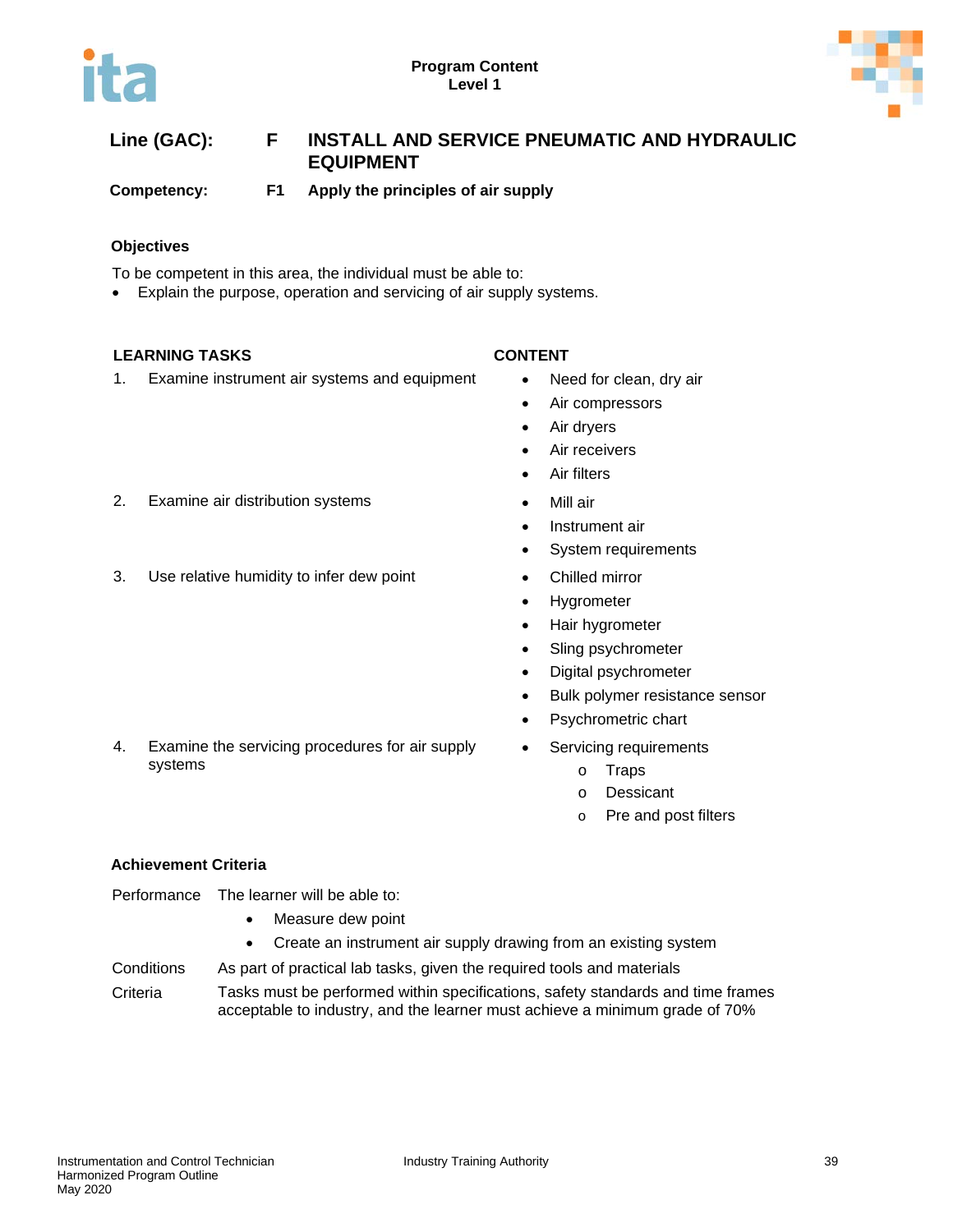

# **Line (GAC): F INSTALL AND SERVICE PNEUMATIC AND HYDRAULIC EQUIPMENT**

**Competency: F2 Install tubing and fittings**

### **Objectives**

To be competent in this area, the individual must be able to:

• Select, assemble and install tubing and assorted fittings (as per drawings provided).

### **LEARNING TASKS CONTENT**

procedures

1. Examine types of tubing and installation procedures

2. Examine types of fittings and installation

- Plastic
- Stainless steel
- Copper
- Rubber
- Process and pressure requirements
	- o Sizes
	- o Pressure and temperature ratings
- Types of fittings
	- o Unions
		- o Elbows
	- o Tees
	- o Couplings
	- o Bushings
	- o Reducers
	- o Caps
	- o Plugs
	- o Bulkhead fittings
	- o Others
	- Tube fittings
		- o Compression
		- o Flared
		- o Hydraulic
- Process and pressure requirements
	- o Sizes
	- o Pressure and temperature ratings
- Pipe fittings
	- o Ratings
- 
- Manual tube benders
- Hydraulic tube benders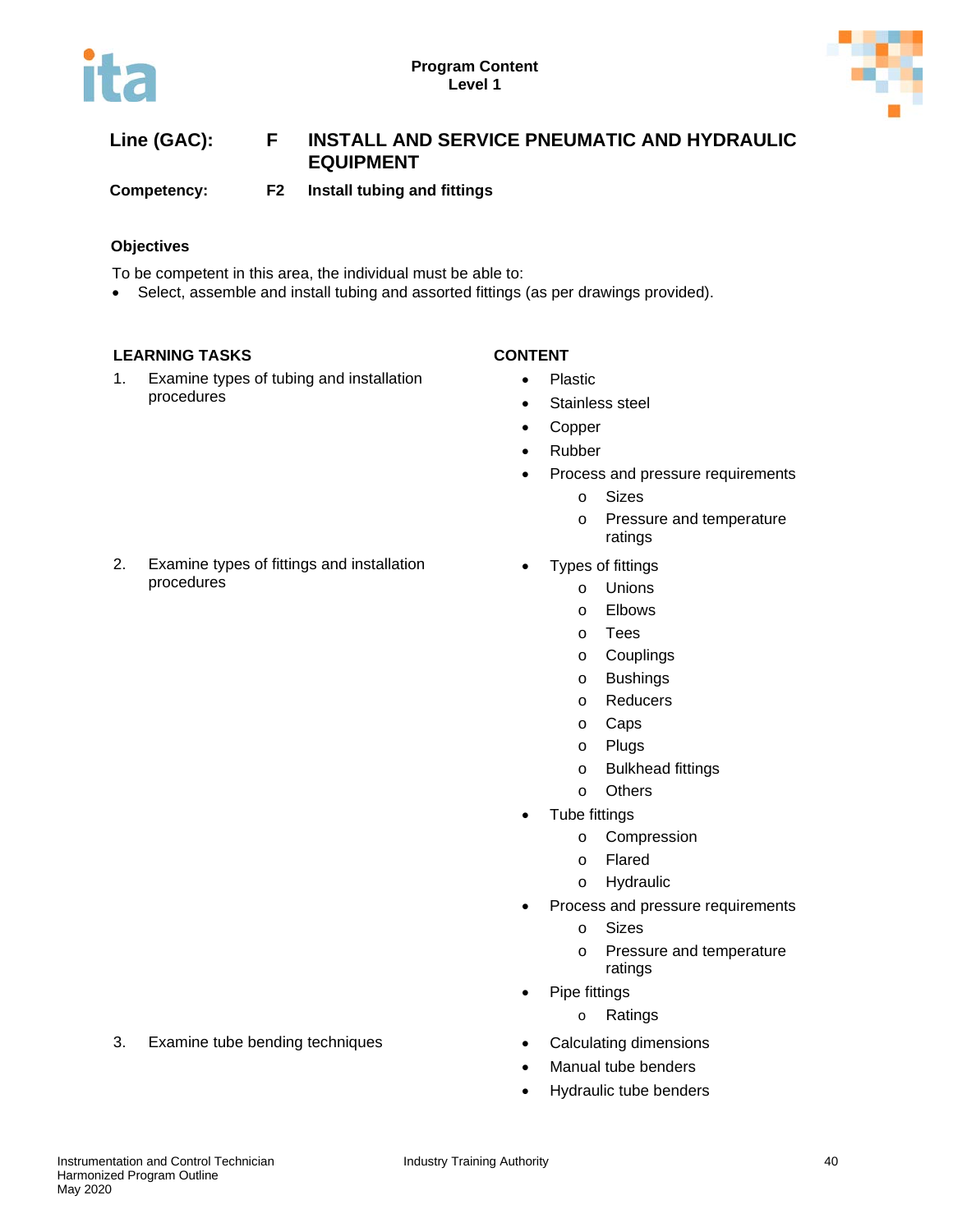

- 4. Install tubing and fittings Ferrule construction and location
	- Tightening fittings
	- Follow P&ID drawings
	- Select appropriate tubing and fittings

### **Achievement Criteria**

#### Performance The learner will be able to:

- Identify types of fittings
- Bend tubing to a pre-determined pattern

Conditions As part of practical lab tasks, given the required tools and materials

Criteria Tasks must be performed within specifications, safety standards and time frames acceptable to industry, and the learner must achieve a minimum grade of 70%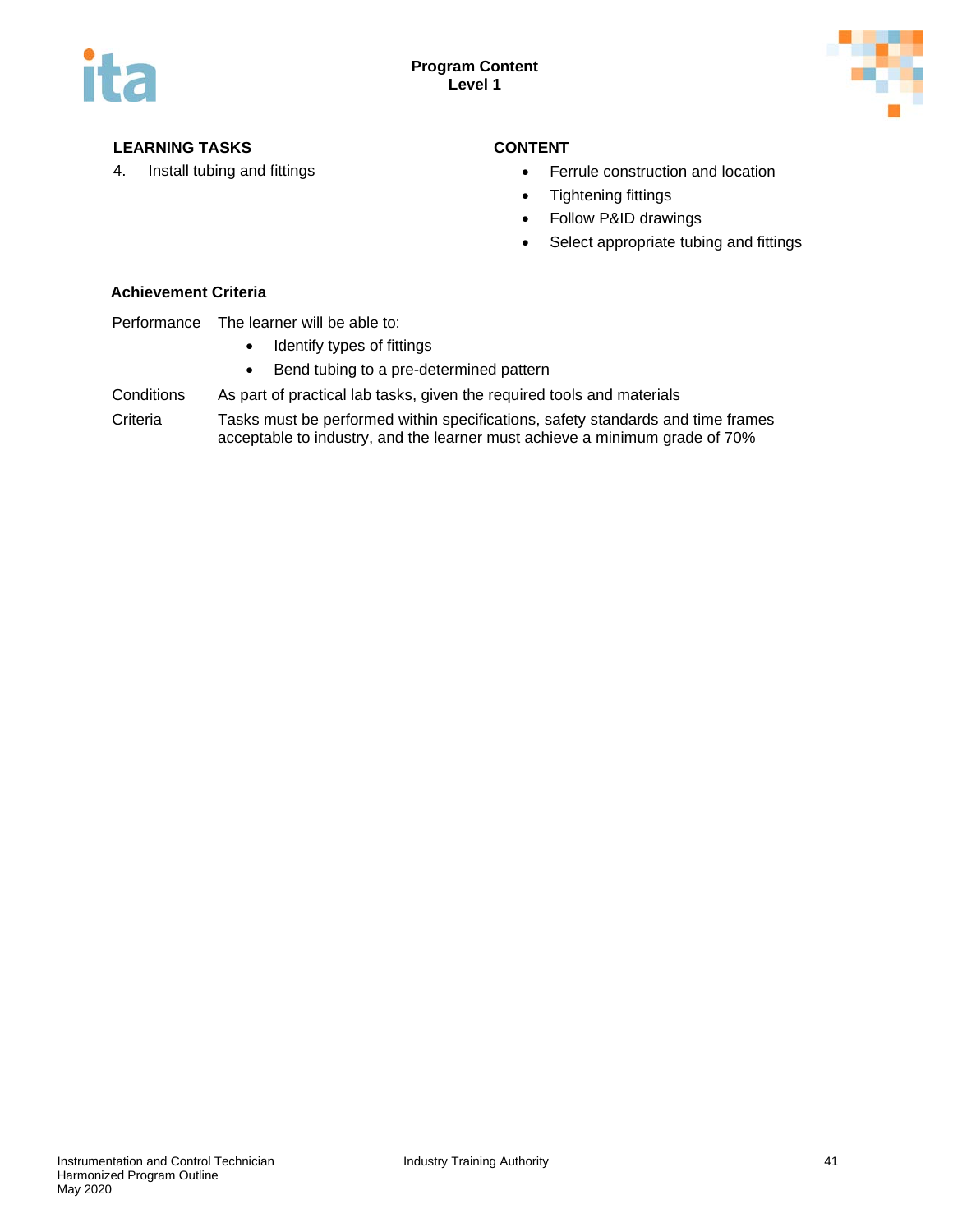

# **Line (GAC): F INSTALL AND SERVICE PNEUMATIC AND HYDRAULIC EQUIPMENT**

**Competency: F3 Install and service pneumatic systems**

### **Objectives**

To be competent in this area, the individual must be able to:

• Calibrate pneumatic instruments to required specifications.

### **LEARNING TASKS CONTENT**

1. Examine specifications and hazards of pneumatic equipment

#### 2. Examine types of pneumatic equipment • Transmitters

- 3. Examine fundamental operating principles of pneumatic equipment
- 4. Examine fundamental pneumatic equipment installation procedures

- Compressed air safety
- Pneumatic signals (3-15 psi, 6-30 psi, 20-100 kPa)
- Required air supplies
- 
- **Converters**
- **Positioners**
- Controllers
- Relays
- Force balance
- **Motion balance**
- Selection of equipment
	- o Application
	- o Materials
- **Location**
- Set up and adjustments
- Isolation of equipment
- Repair and replacement methods
- Component selections
- 5. Calibrate pneumatic transmitters **•** Force balance calibration procedure
	- Motion balance calibration procedure
	- Documentation of calibration results

- Performance The learner will be able to calibrate pneumatic equipment
- Conditions As part of practical lab tasks, given the required tools and materials
- Criteria Tasks must be performed within specifications, safety standards and time frames acceptable to industry, and the learner must achieve a minimum grade of 70%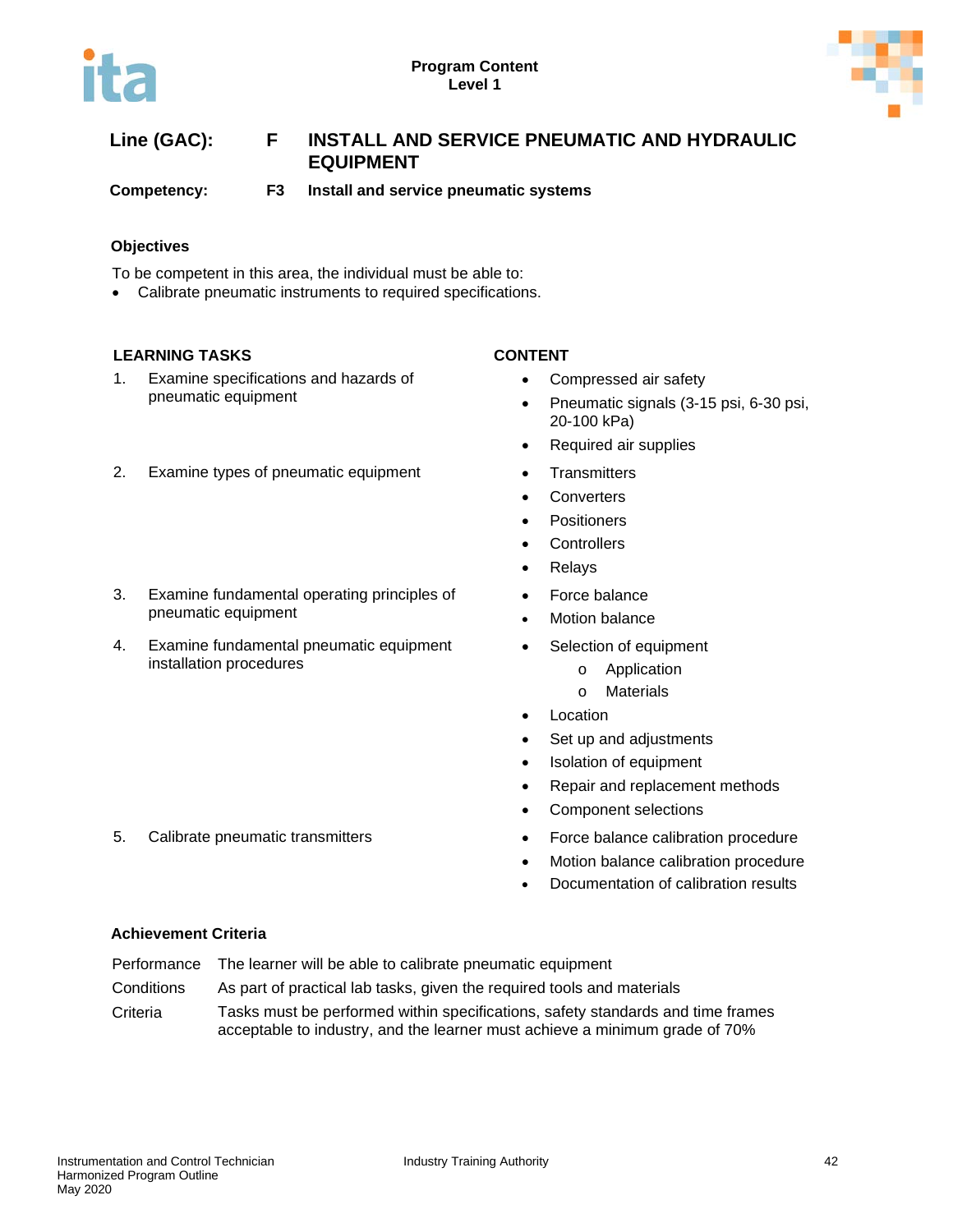

# **Line (GAC): G INSTALL AND SERVICE ELECTRICAL AND ELECTRONIC EQUIPMENT**

**Competency: G1 Apply the principles of electrical theory**

### **Objectives**

To be competent in this area, the individual must be able to:

- Explain principles, sources, types and measures of electrical power.
- Apply related mathematical formulas.

### **LEARNING TASKS CONTENT**

1. Examine basic principles of electrical theory • Atomic structure

- - Conductivity of an element
		- o Conductor
		- o Insulator
		- o Semiconductor
- Electrical current
	- o Conventional Theory
	- o Electron Theory
- - o Friction
	- o Temperature differences
	- o Light
	- o Pressure
	- o Chemical reactions
	- o Magnetism
- Magnetic Lines of Force
- Magnetic induction
	- o Alternating current (AC)
	- o Generated by power plants by magnetic induction
	- o Voltage
	- o Voltage levels
	- o Polarity
- DC voltage sources
	- o Fixed polarity
		- − Constant voltage
		- Fixed direction of flow in a circuit
- 
- Amperage
- **Resistance**
- 3. Examine voltage, current and resistance Voltage
- 2. Examine sources of AC/DC electrical energy Generating electricity
- 
-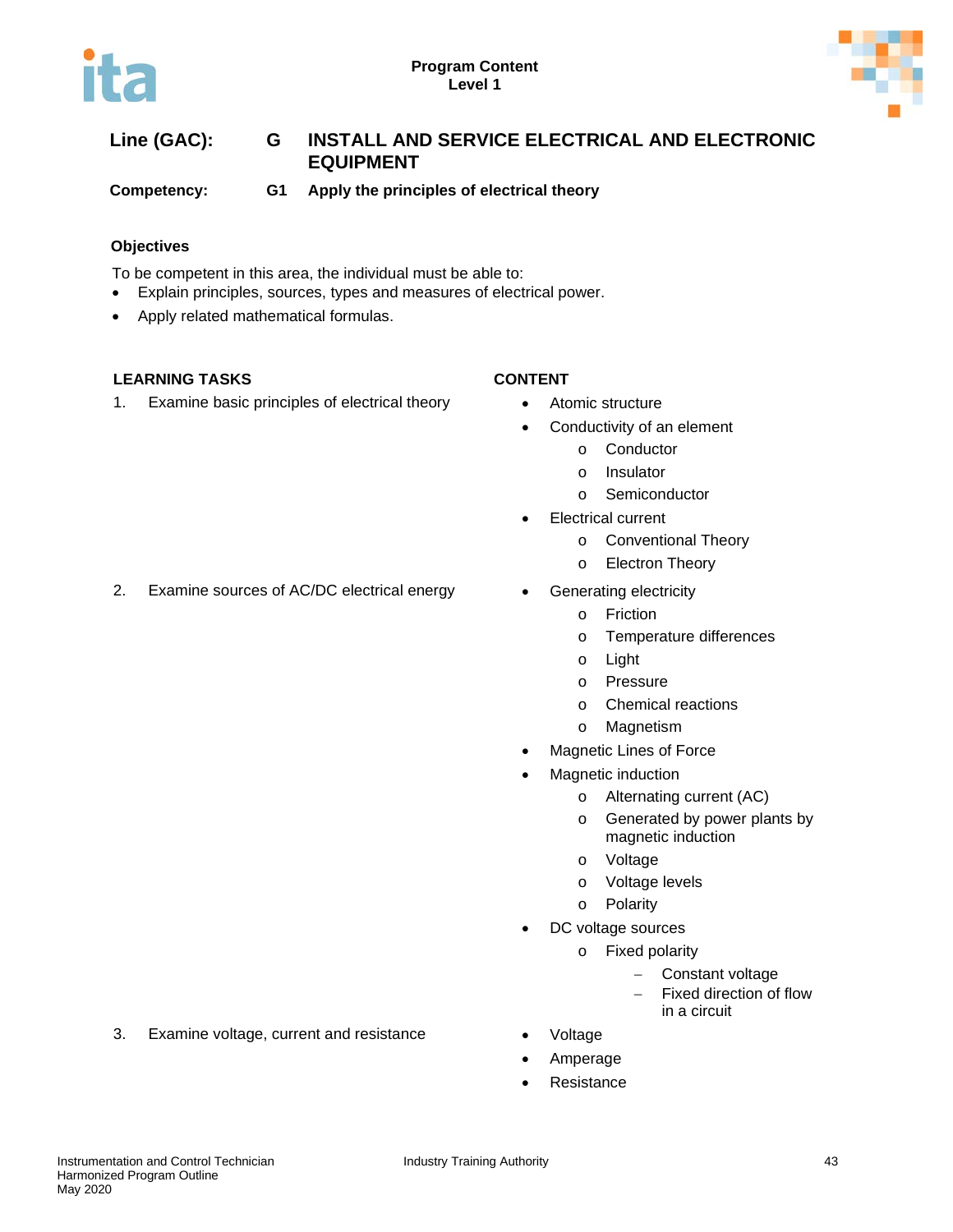

4. Explain Ohm's law • Relationship between voltage (E), current (I) and resistance (R) in an electrical circuit

 $O$   $E=1 \times R$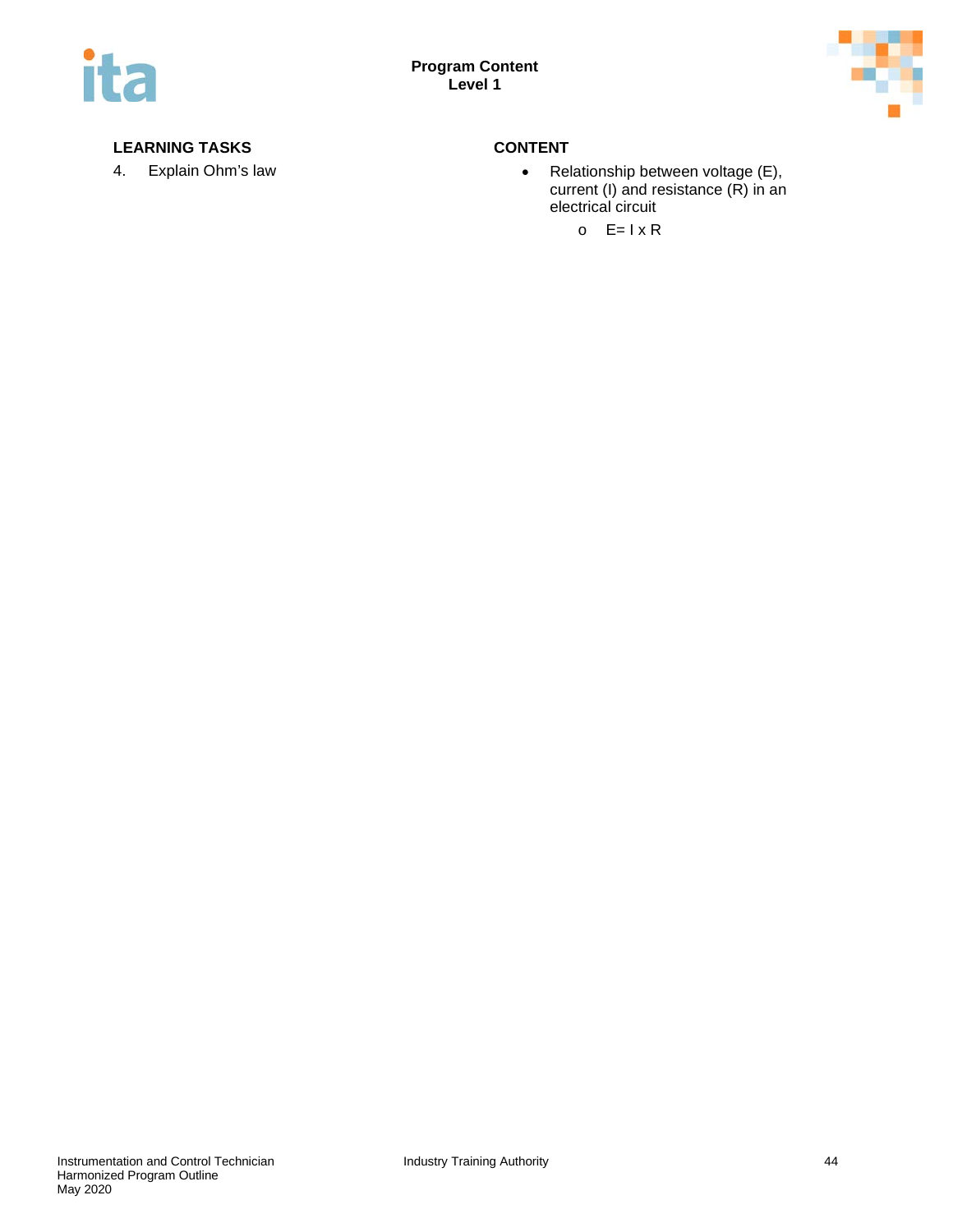



# **Line (GAC): G INSTALL AND SERVICE ELECTRICAL AND ELECTRONIC EQUIPMENT Competency: G2 Perform wiring installations using the Canadian Electrical Code (CEC)**

#### **Objectives**

To be competent in this area, the individual must be able to:

• Examine wiring installations in accordance with CEC requirements.

### **LEARNING TASKS CONTENT**

- 1. Examine wiring installation requirements Materials
	- Connections
		- o Crimping
			- o Terminal blocks
			- o Marrettes
			- o Soldering
			- o Protection (heat shrink, taping etc.)
	- Shielding
	- Grounding
	- Grounding loops
	- CEC requirements
	- Wire sizing
	- Routing of wiring runs
	- Stripping wire
	- Labeling/colour-coding wire
	- Connecting wire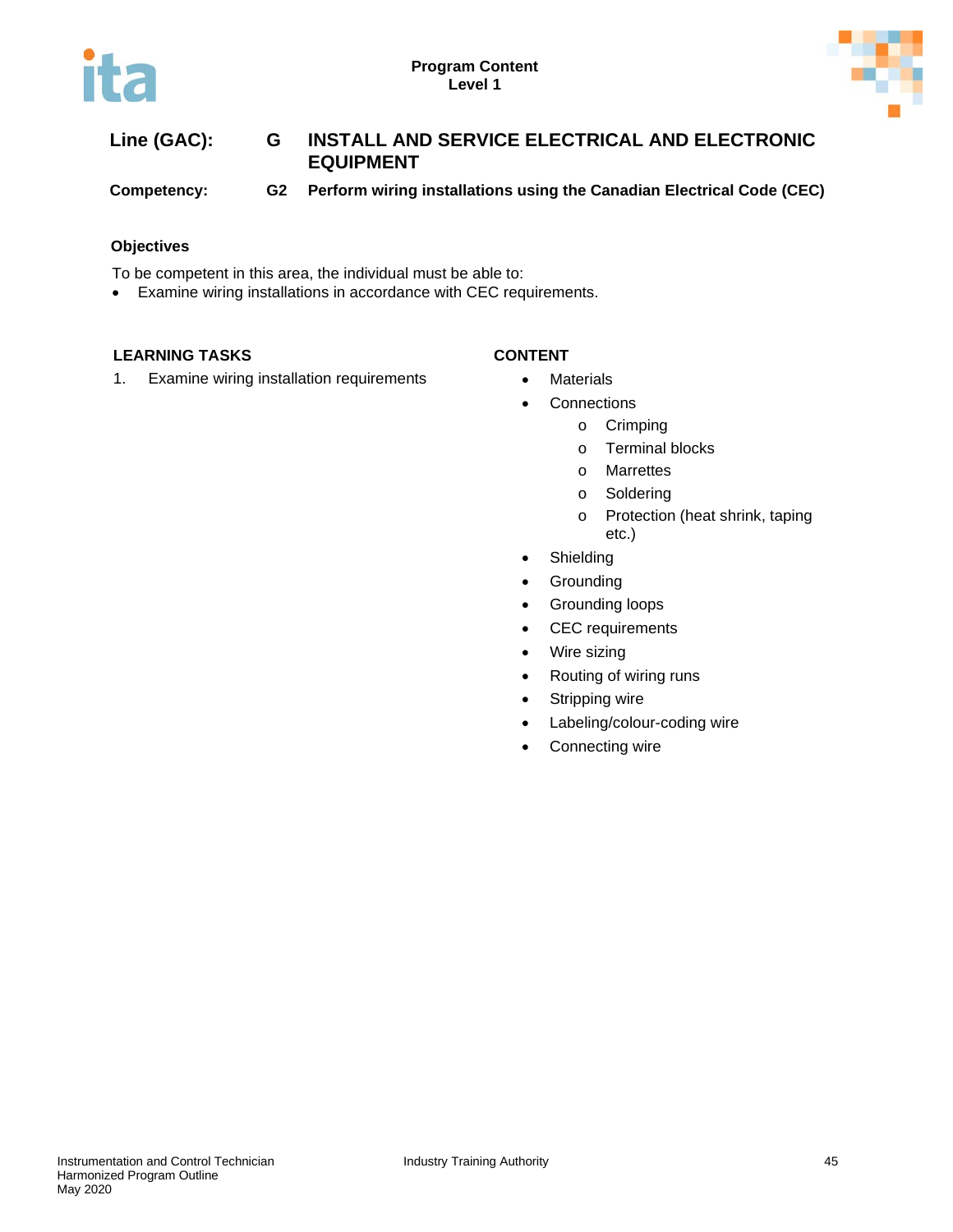

# **Line (GAC): G INSTALL AND SERVICE ELECTRICAL AND ELECTRONIC EQUIPMENT**

**Competency: G3 Apply the principles of DC electricity**

### **Objectives**

To be competent in this area, the individual must be able to:

- Apply the basic principles of DC electricity.
- Use DC electrical equipment and instruments.

### **LEARNING TASKS CONTENT**

1. Examine operation and applications of various batteries

### 2. Measure electrical current, voltage and resistance

- 3. Calculate currents, voltages and resistance using Ohm's law
- 4. Define and reference voltage measurement to circuit common
- 5. Calculate electrical power in watts **•** Apply Watt's Law to define power
- 6. Examine resistors, potentiometers and rheostats
- 

- Lead acid
- NiCad
- NiMh
- Lithium ion
- Analog multimeters
- Digital multimeters
- Series circuits
- Parallel and combination circuits
- Formula  $E=1 \times R$
- Difference between ground and circuit common
- Multimeter
- Oscilloscope and scope meter
- Circuit schematic
- rating of appliances
- Watts =  $E \times I$
- Differences
- Power ratings
- Applications
- Colour codes
- 7. Apply appropriate sections of CEC Scope, general rules and definitions of the CEC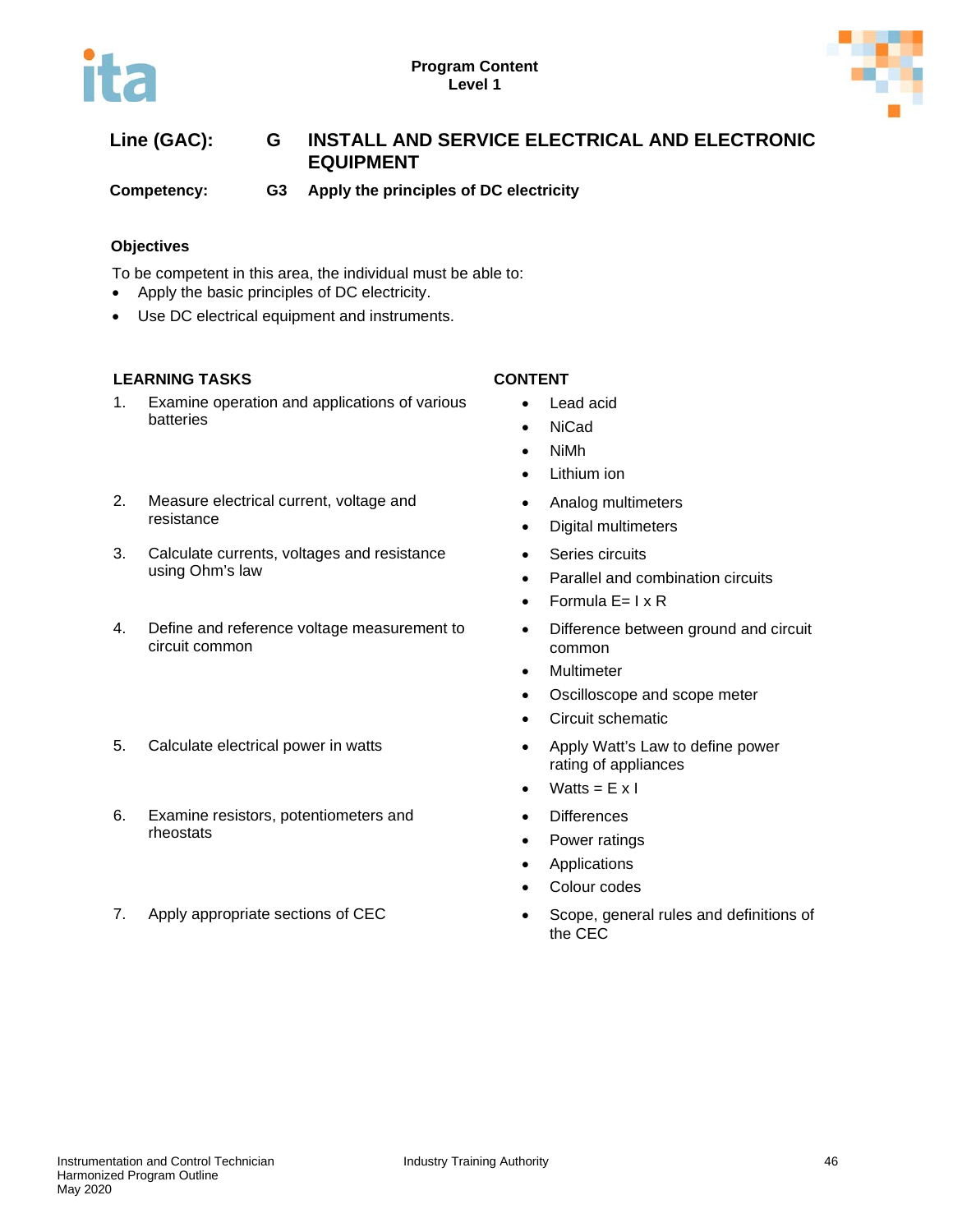



### **Achievement Criteria**

Performance The learner will be able to:

- Design and build a circuit
- Test for accuracy by calculating and measuring current, voltage and resistance
- Define and reference voltage measurements
- Conditions As part of practical lab tasks, given the required tools and materials

Criteria Tasks must be performed within specifications, safety standards and time frames acceptable to industry, and the learner must achieve a minimum grade of 70%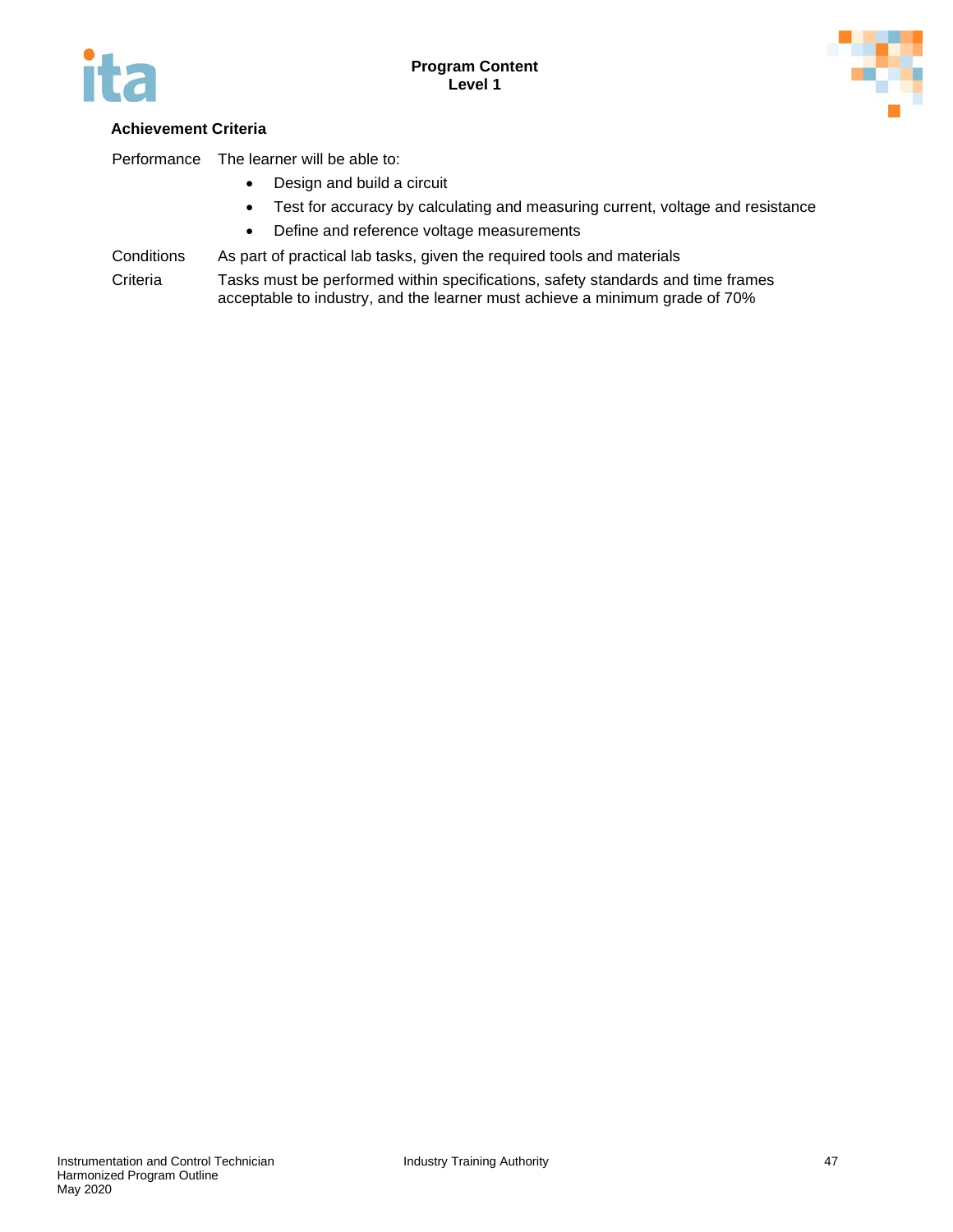

# **Line (GAC): G INSTALL AND SERVICE ELECTRICAL AND ELECTRONIC EQUIPMENT**

**Competency: G4 Apply the principles of AC electricity**

### **Objectives**

To be competent in this area, the individual must be able to:

- Apply the basic principles of AC electricity.
- Use AC circuits.

### **LEARNING TASKS CONTENT**

AC circuits

1. Describe AC electricity **and the Contract of Contract Contract Contract Contract Contract Contract Contract Contract Contract Contract Contract Contract Contract Contract Contract Contract Contract Contract Contract Con** 

### 2. Examine various types of transformers • Step up

- 
- Polarity and waveform analysis
- 
- Step down
- Automatic
- SOLA
- Isolation
- Applications
- Filtering
- Regulating voltage
- Power factor correction
- 
- Inductors
- Resistors
- Wire
- Fuses
- 5. Build and test circuits Demonstrate use of various AC components in circuits
	- Measuring techniques and equipment
	- Sizing components
	-
	- Class 2
	- Section 16 CEC
	- Wiring methods (Section 12 CEC)
	- Support
	- Grounding
	- Shielding
	-
	- Crimping
	- Printed circuit board repair

# 4. Size electrical components for various circuits • Capacitors

3. Examine the use of capacitors and inductors in

- 
- 6. Types of AC circuits Class 1
- 7. Examine installation procedures for AC equipment
- 8. Apply proper circuit connection techniques Soldering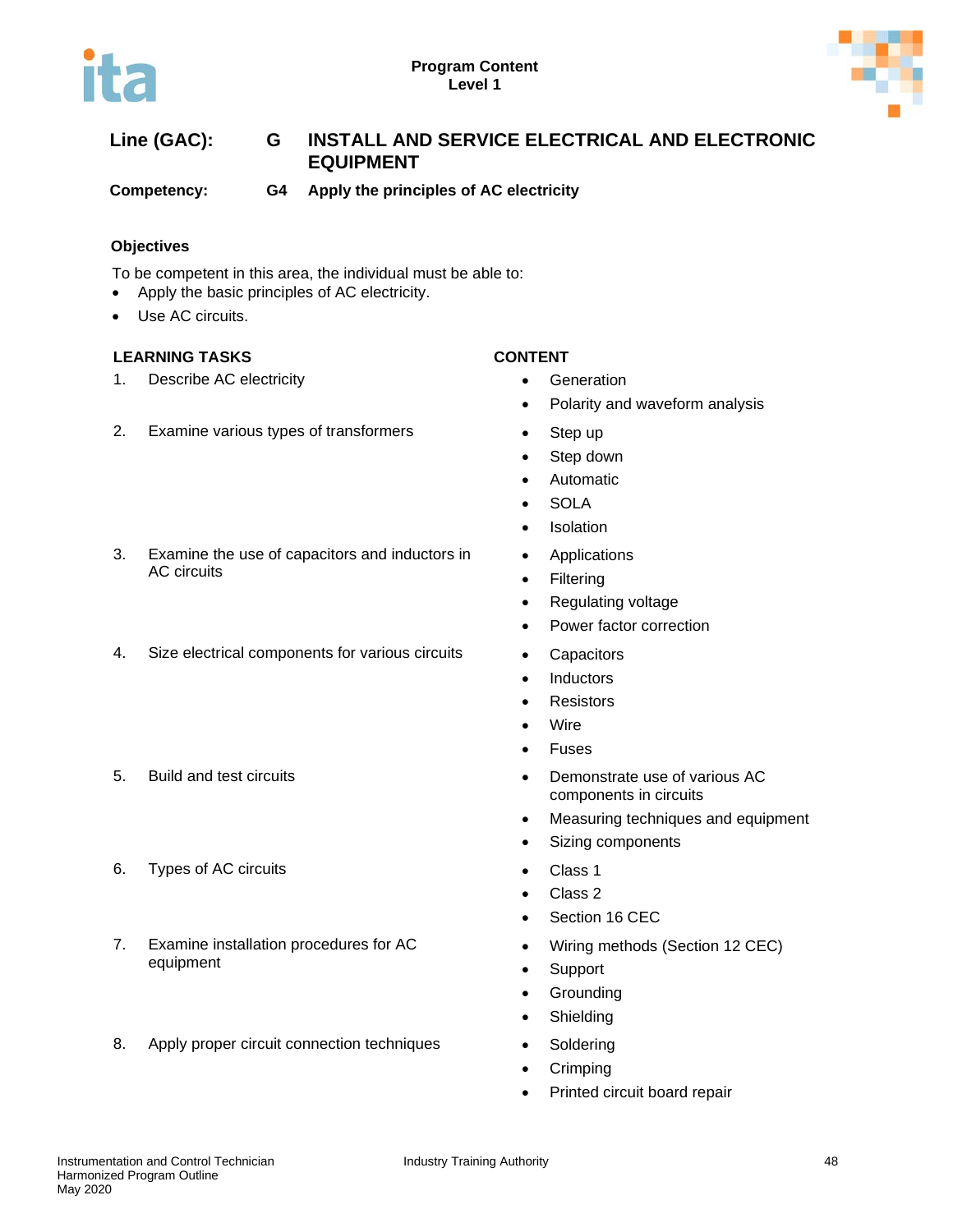



### **Achievement Criteria**

Performance The learner will be able to:

- Size electrical components
- Build and test AC circuits
- Apply proper circuit connection techniques
- Conditions As part of practical lab tasks, given the required tools and materials
- Criteria Tasks must be performed within specifications, safety standards and time frames acceptable to industry, and the learner must achieve a minimum grade of 70%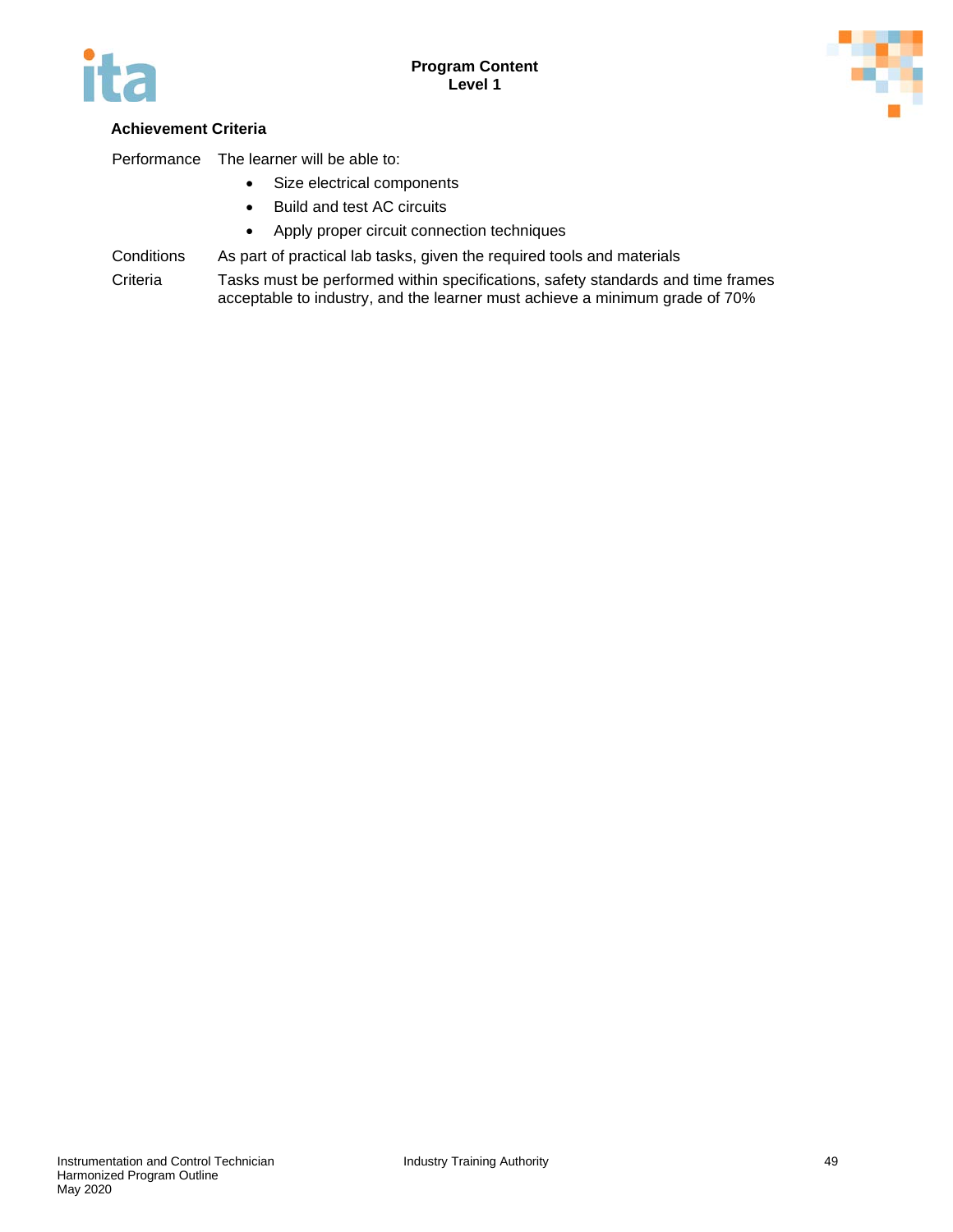



| Line (GAC): | G   | INSTALL AND SERVICE ELECTRICAL AND ELECTRONIC<br><b>EQUIPMENT</b> |
|-------------|-----|-------------------------------------------------------------------|
| Competency: | G5. | Apply Boolean logic and principles of digital electronics         |

#### **Objectives**

To be competent in this area, the individual must be able to:

• Explain the principles of digital electronics in logic applications.

#### **LEARNING TASKS CONTENT**

- 
- 1. Examine basic principles of digital logic **•** Discrete values
	- Waveforms
	- Logic levels
	- Conversions
		- o Digital to analog
		- o Analog to digital
		- o Binary to decimal
		- o Sum of weights
		- o Octal to decimal
		- o Decimal to octal
		- o Binary to octal
		- o Binary to hexadecimal
	- Logic gate symbols
		- o Negation and polarity indicators
		- o NOT gate
		- o AND gate
		- o OR gate
		- o NAND gate
		- o NOR gate
		- o XOR gate
		- o XNOR gate

- Performance The learner will be able to apply principles of digital logic in Instruction List (IL) programming
- Conditions As part of practical lab tasks, given the required tools and materials
- Criteria Tasks must be performed within specifications, safety standards and time frames acceptable to industry, and the learner must achieve a minimum grade of 70%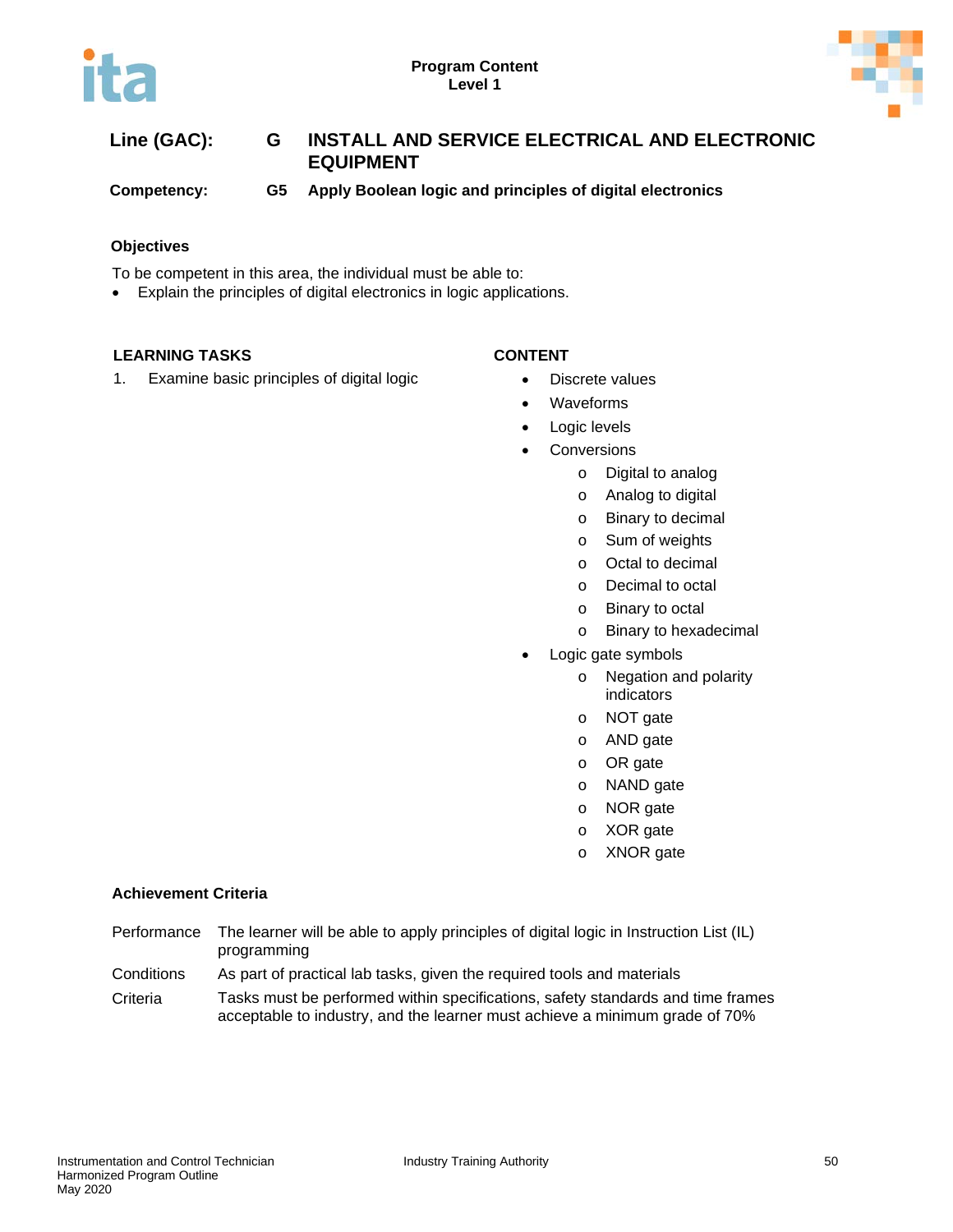



# **Line (GAC): H INSTALL AND SERVICE FINAL CONTROL ELEMENTS**

**Competency: H1 Install and service regulators and relief valves**

#### **Objectives**

To be competent in this area, the individual must be able to:

- Service regulators.
- Explain the operation of relief valves.

2. Examine operation and applications of

• Service basic emergency shutdown devices (ESDs).

#### **LEARNING TASKS CONTENT**

regulators

1. Examine regulators **•** Purpose

- 
- Pressure drops
- Types
	- o Relieving
	- o Non- relieving
	- o Pilot operated
- **Definitions** 
	- o Droop
	- o Turndown
- **Applications** 
	- o Pressure reducing
	- o Pressure relieving
- Air
- **Water**
- Steam
- Oil
- Gas
- **Differential**
- 3. Service and maintain regulators Components
	- o Diaphragms
	- o Bolts
	- o Springs
	- o Seats
	- o Gaskets
	- Disassembling
		- o Spring compression
	- **Inspect**
	- Reassemble
	- Test
	-
- 4. Examine relief valves **Applications •** Applications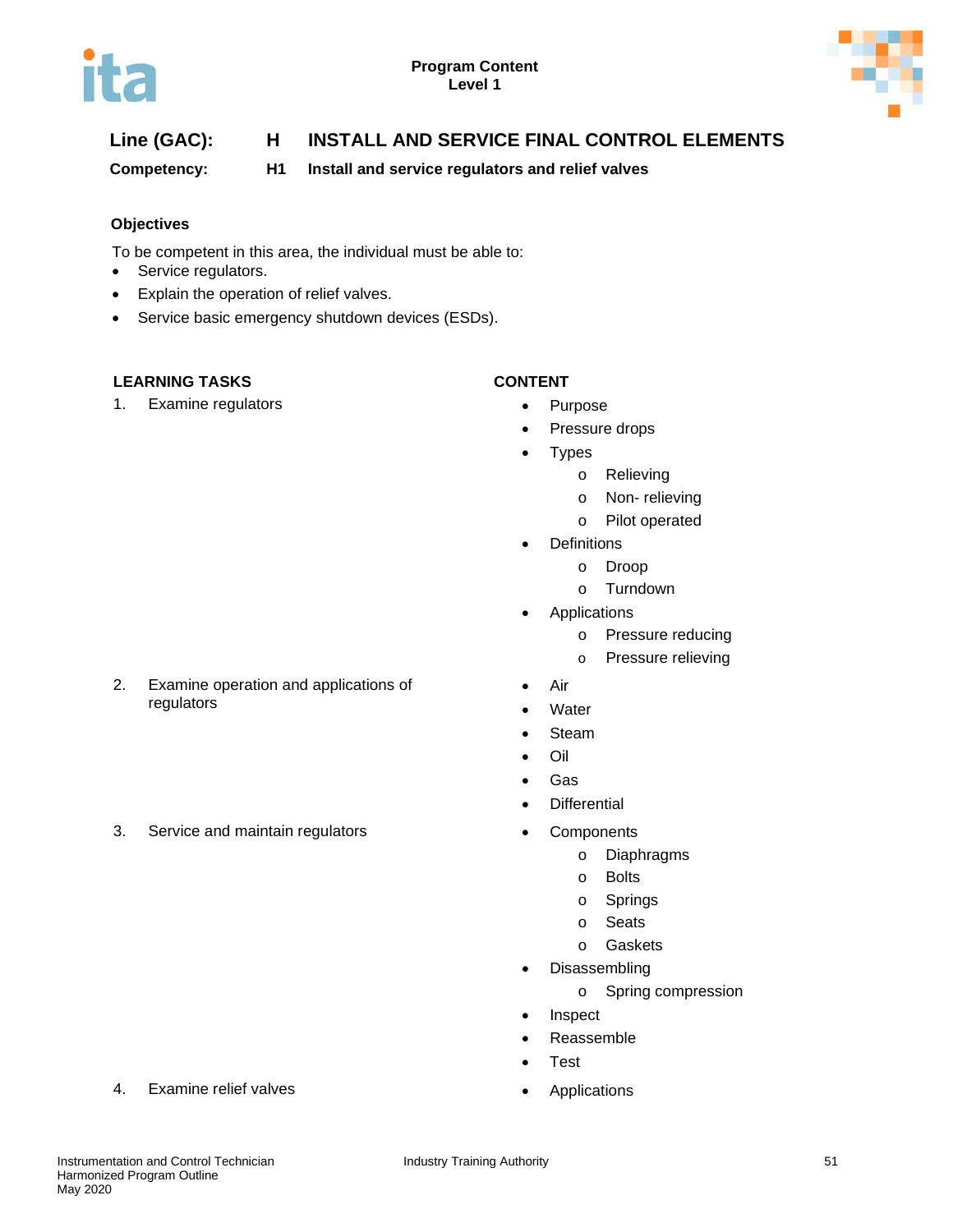

- o Safety device
- Reset differential
- Certification and testing
- 5. Service basic ESDs Manipulate process to allow for servicing
	- o Alerting operations
	- o Awareness of impact on process
	- Test ESD components
	- Alarming
		- o Audible alarms
		- o Visible alarms
		- o Response to alarm
		- o Notificatons

#### **Achievement Criteria**

Performance The learner will be able to:

- Service regulators
- Service basic ESDs

#### Conditions As part of practical lab tasks, given the required tools and materials

Criteria Tasks must be performed within specifications, safety standards and time frames acceptable to industry, and the learner must achieve a minimum grade of 70%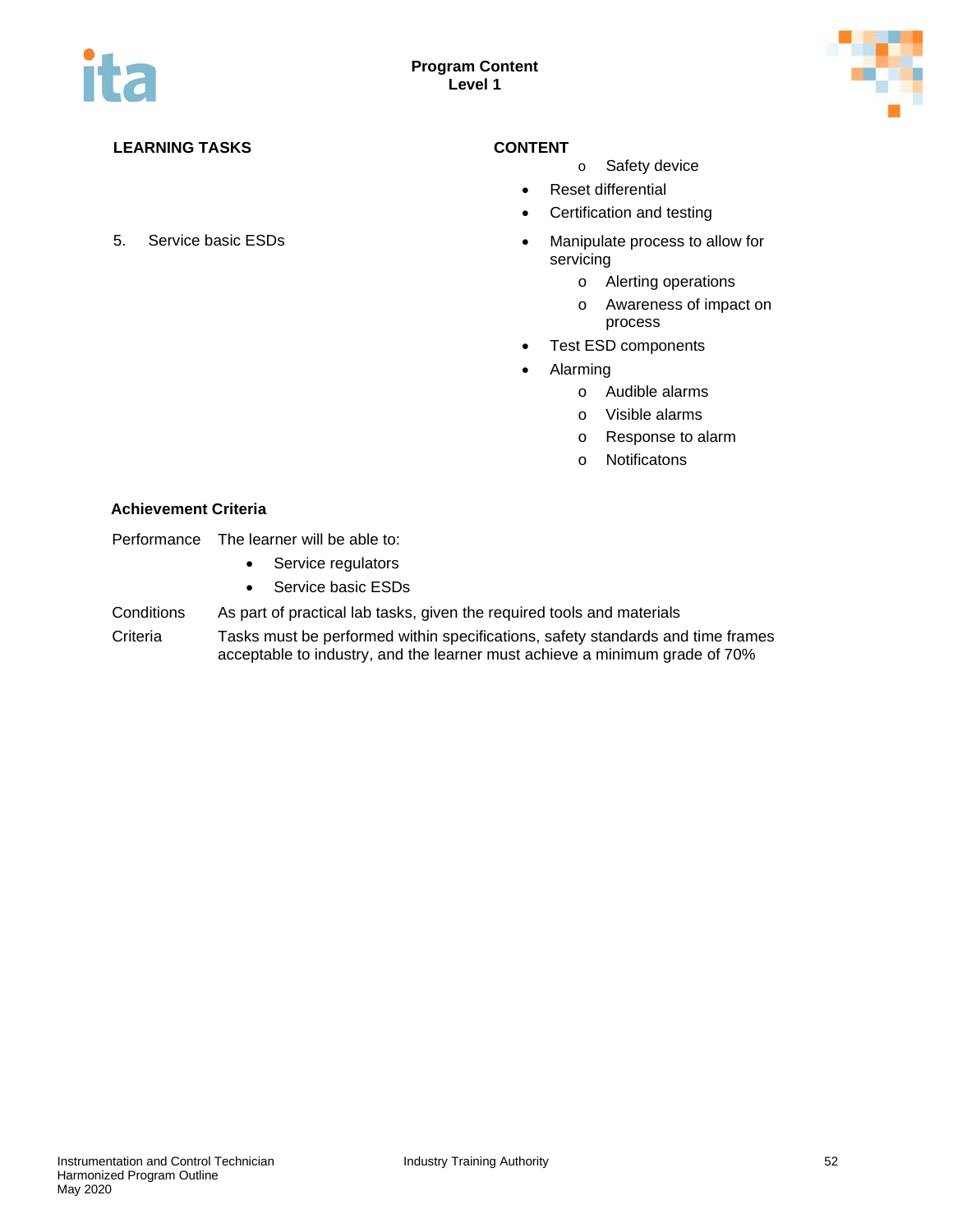



# **Line (GAC): H INSTALL AND SERVICE FINAL CONTROL ELEMENTS**

**Competency: H2 Install and service control valves and actuators**

### **Objectives**

To be competent in this area, the individual must be able to:

- Service control valves.
- Install and service actuators.

### **LEARNING TASKS CONTENT**

1. Examine actuators **•** Types

- - o Pneumatic
		- o Hydraulic
		- o Electric
- **Applications** 
	- o Fail open
	- o Fail close
	- o Fail last
- **Actions** 
	- o Spring return
	- o Double-acting
- **Components** 
	- o Diaphragms
	- o Plates
	- o Stem connector (coupling)
	- o Bushings
	- o O-rings
	- o Pistons
	- o Motors
	- o Springs
- Required Operating Environment
- - o Metallurgy
	- o Seal/shut off requirements
- Flow Characteristics
	- o Quick opening
	- o Linear
	- o Equal percentage
- Body Types
	- o Sliding stem
		- − Globe
			- − Bar stock
			- Pinch valve

2. Examine control valves **Examine** control valves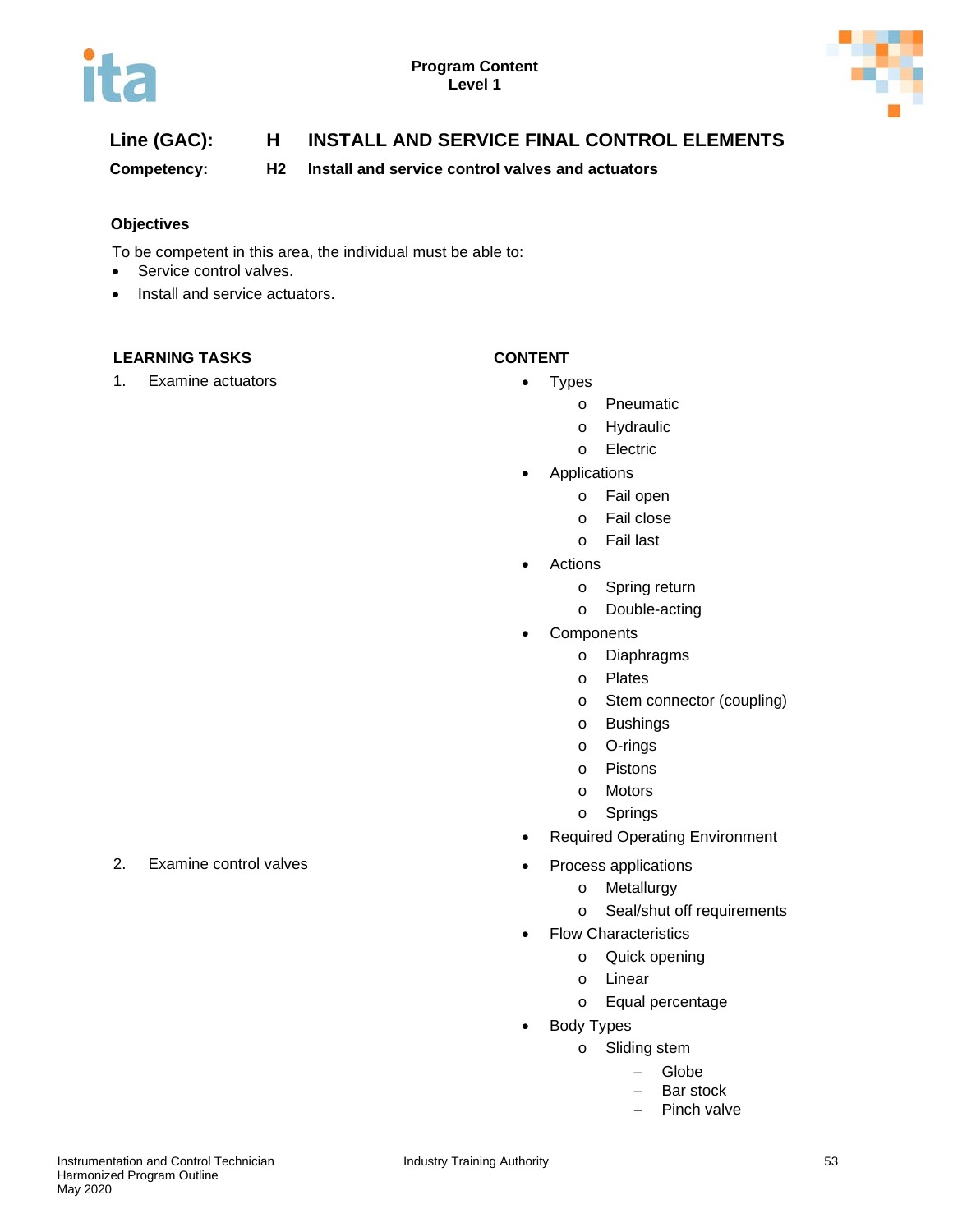

- o Rotary
	- − Butterfly
	- − E-Disc
	- − Segmented ball
	- − Through-bore ball
	- − Restricted trim
- **Components** 
	- o Cages
	- o Plugs
	- o Seats
	- o Stems
	- o Packing
- Types and applications of valve packing
	- o Teflon
	- o Graphite
	- o Rope
- 
- **Sealants**
- Positioning valve in process
- Securing valve using appropriate process
	- o Flanged
	- o Screwed
	- o Wafered/flangeless
- Isolation of valve from process
- Testing procedures
	- o Stroke to ensure proper operation
	- o Leak testing
- Possible faults
	- o Leaking packing
	- o Valve passing
	- o Damaged parts
	- o Incorrect travel
- Cleaning/lubricating
- Repairing/rebuilding
- 4. Install and service actuators **•** Matching to valve
	- Connecting to valve
		- o Lifting procedures
	- Valve travel
	- Bench set

3. Service control valves **by a strategie of the Service Caskets • Gaskets**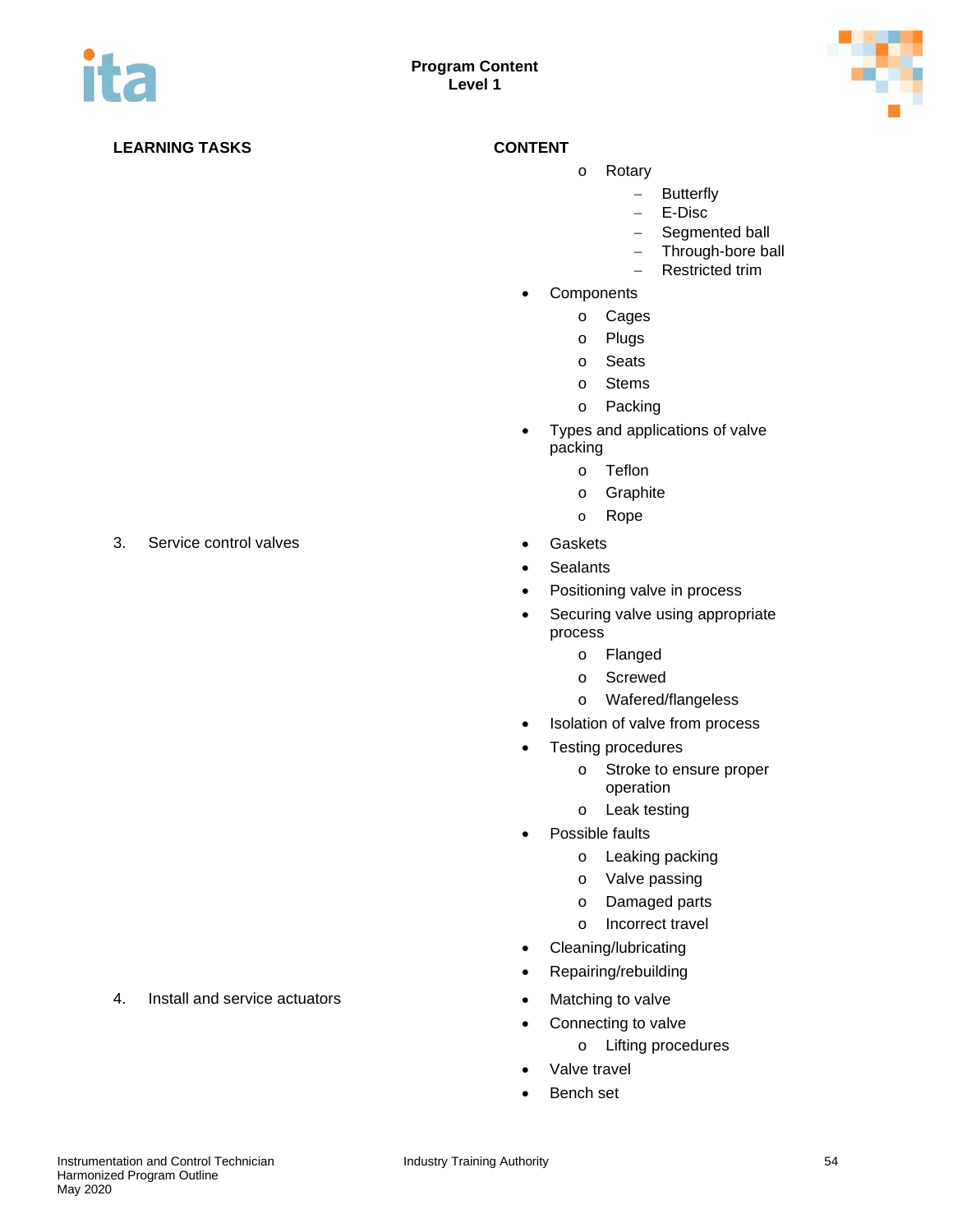

- Verifying operation
	- o Correct air supply pressure
- Function testing
- Possible faults
	- o Leaking diaphragms
	- o Broken springs
	- o Damaged/worn O-rings
- Removing/replacing components
- Cleaning/lubricating components
- Assembling/disassembling
	- o Spring compression
	- o Loading on stem connector
	- o Returning to service

|  | Performance | The learner will be able to: |
|--|-------------|------------------------------|
|--|-------------|------------------------------|

- Service control valves
- Remove, service and install actuators on control valves
- Conditions As part of practical lab tasks, given the required tools and materials
- Criteria Tasks must be performed within specifications, safety standards and time frames acceptable to industry, and the learner must achieve a minimum grade of 70%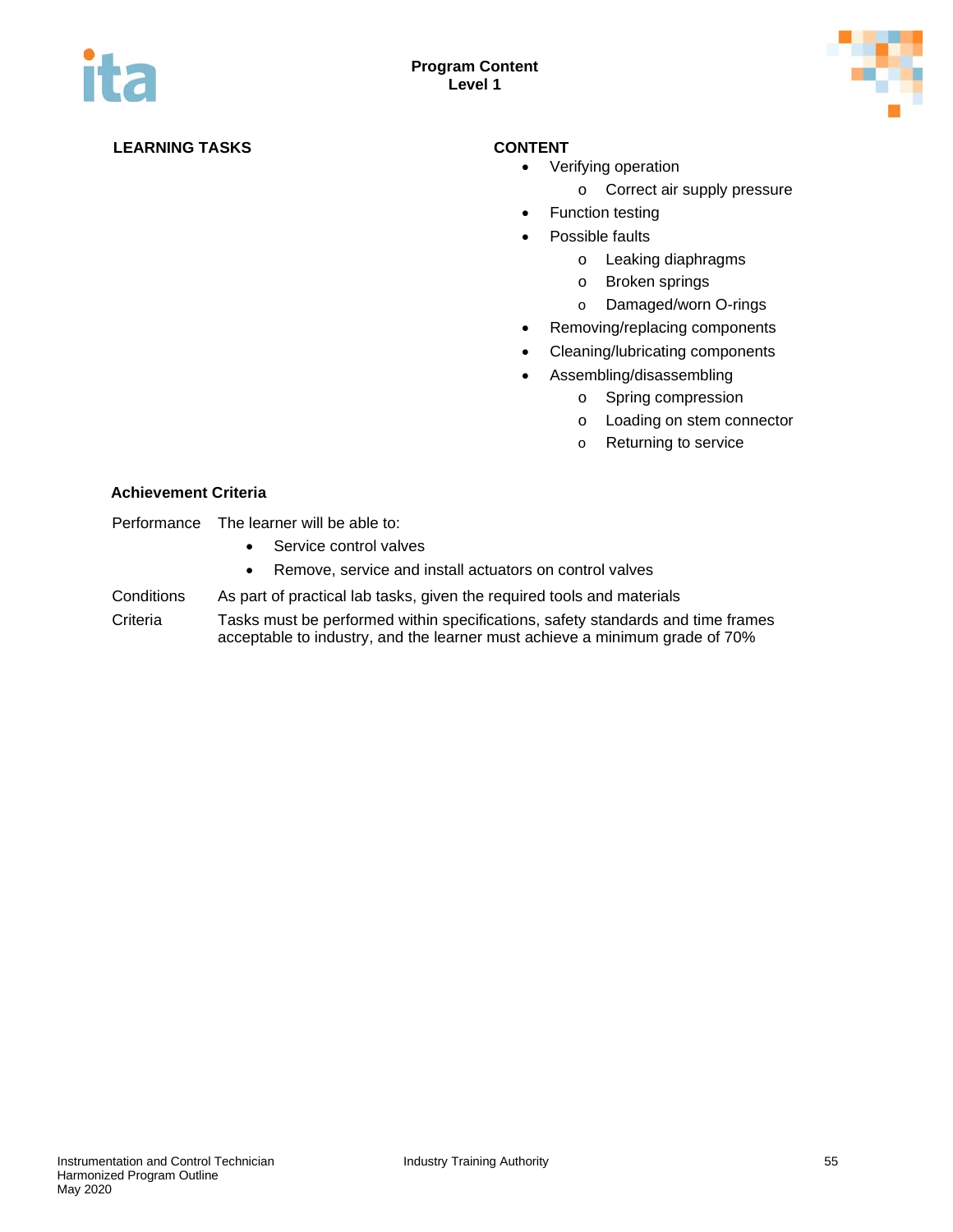



# **Line (GAC): H INSTALL AND SERVICE FINAL CONTROL ELEMENTS**

**Competency: H3 Install and service valve positioners**

### **Objectives**

To be competent in this area, the individual must be able to:

• Install and service valve positioners on final control elements.

#### **LEARNING TASKS CONTENT**

1. Examine valve positioners **•** Types

- - o Pneumatic
	- o Electronic
	- o Digital
	- o Electro hydraulic
	- o Electro mechanical
	- **Applications** 
		- o Sliding stem/rotary
		- o Piston/diaphragm
	- **Components** 
		- o Levers
			- o Nozzles
			- o Flappers
			- o Relays
	- **Auxiliaries** 
		- o Locks
		- o Boosters
		- o Speed controls
- Parameters
- Relation to actuator type/application
- 2. Install and service valve positioners **•** Mounting
	- Connecting to actuator
	- Connecting to process control system
	- **Configuring** 
		- o Set stroke
		- o Set pressures
		- o Match to actuator
	- **Calibrating** 
		- o Connecting calibration instruments
		- o Interpretation of calibration results
		- o Cause/effect of calibration errors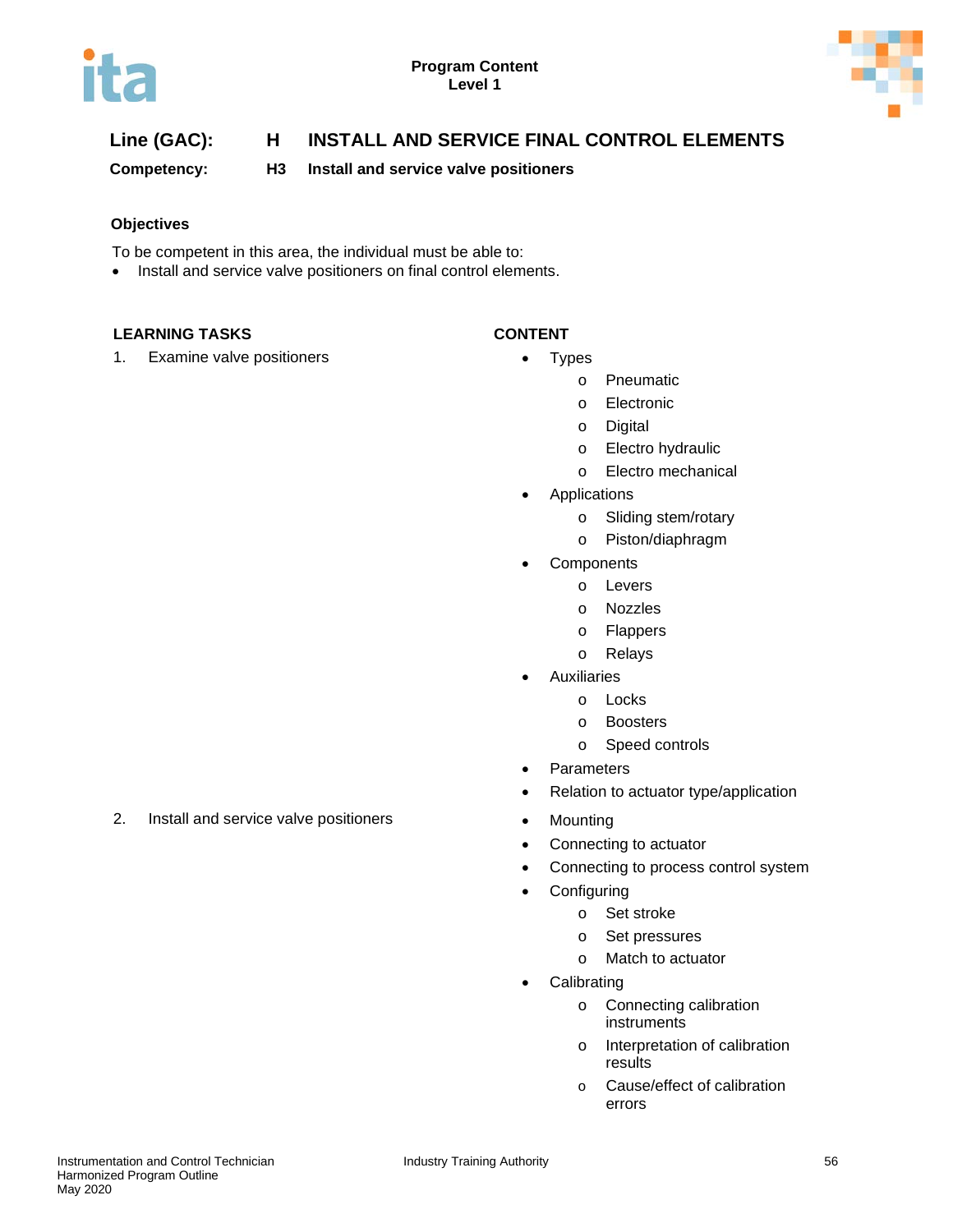

- Component maintenance
	- o Remove
	- o Replace
	- o Repair
	- o Clean
- Returning to service

- Performance The learner will be able to install and service valve positioners
- Conditions As part of practical lab tasks, given the required tools and materials
- Criteria Tasks must be performed within specifications, safety standards and time frames acceptable to industry, and the learner must achieve a minimum grade of 70%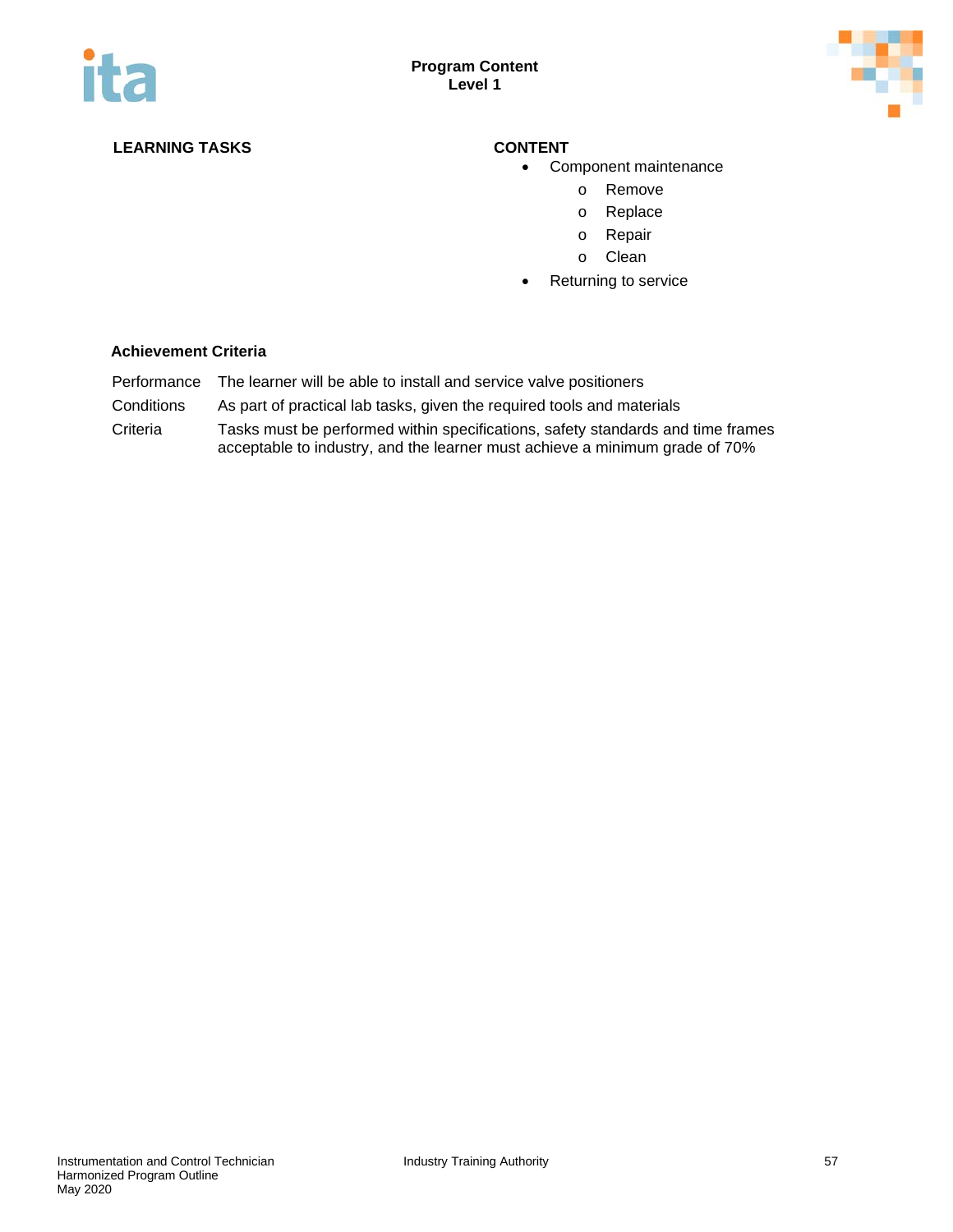

# **Line (GAC): J INSTALL AND SERVICE CONTROL SYSTEMS AND PROCESS CONTROL**

**Competency: J3 Install and service programmable logic controllers (PLC)**

### **Objectives**

To be competent in this area, the individual must be able to:

- Explain basic programmable logic controllers (PLCs) from introductory materials on PLCs
- Create a simple PLC program using instruction list (IL) language

### **LEARNING TASKS CONTENT**

languages

1. Examine types of PLCs **• Constanting the State of PLCs** • Hardware architecture

- - Control capabilities
		- o Discrete control
		- o Analog control
- Compatibility with other process systems
- Networks
- Protocols
- Structured text
- Instruction list
- Ladder logic
- Function block
- Sequential function chart
- 
- Memory organization
- Input interface
- Output interface
- Power supply
- Programming/monitoring interface
- Data table
- User program
- IL operators in the program
	- o LD, ST, S, R, AND, OR, XOR, ADD, SUB, MUL, DIV, GT, GE, EQ, NE, LE, LT
- Subroutine commands
	- o JMP, CAL, RET
- Timer and Counter commands
	- o TON, CD

2. Identify the five IEC 61131-3 PLC programming

3. Examine PLC components **•** CPU

4. Create a simple PLC program using the Instruction List (IL) programming language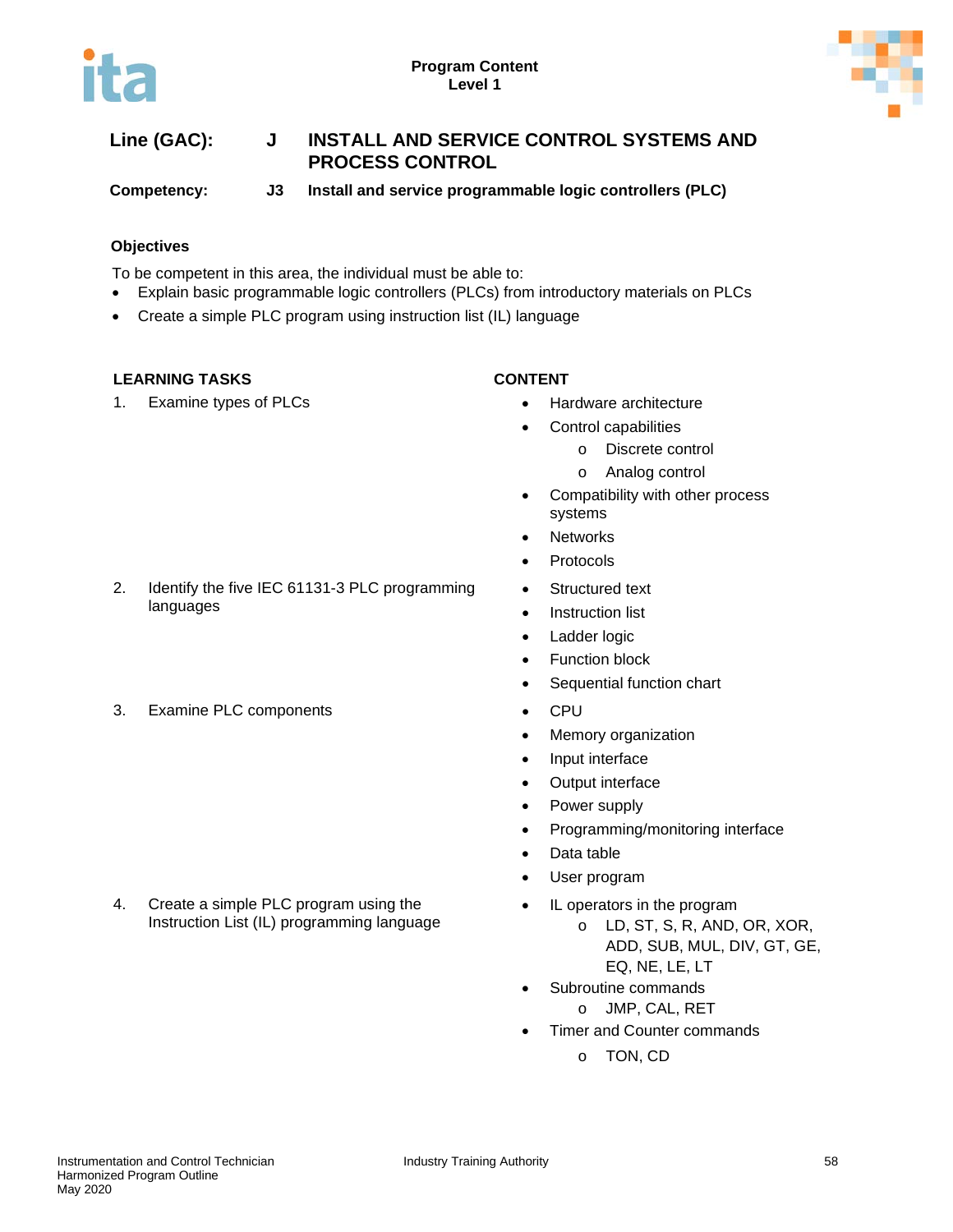



- Performance The learner will be able to create a simple PLC program using the Instruction List (IL) programming language
- Conditions As part of practical lab tasks, given the required tools and materials
- Criteria Tasks must be performed within specifications, safety standards and time frames acceptable to industry, and the learner must achieve a minimum grade of 70%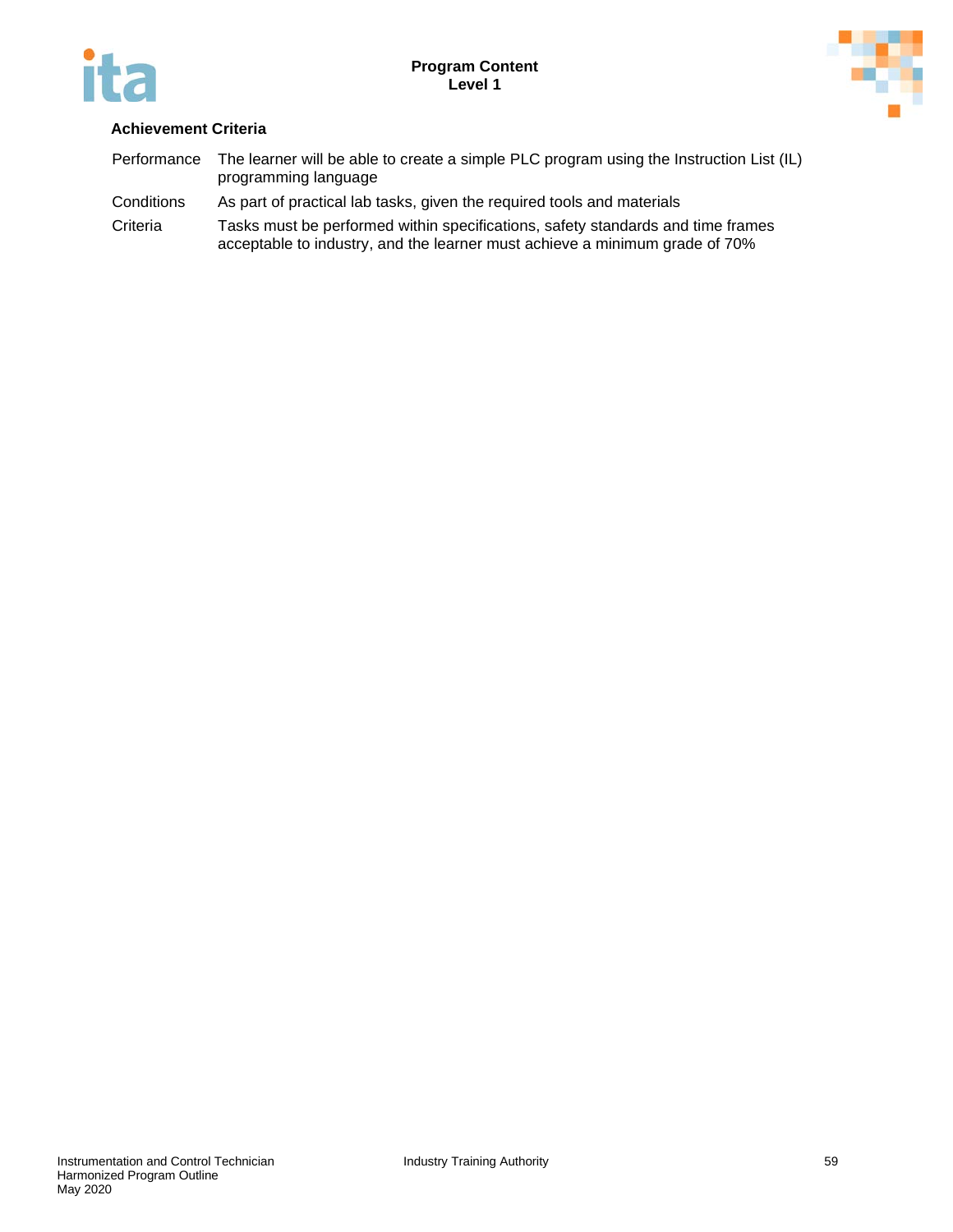



# **Level 2 Instrumentation and Control Technician**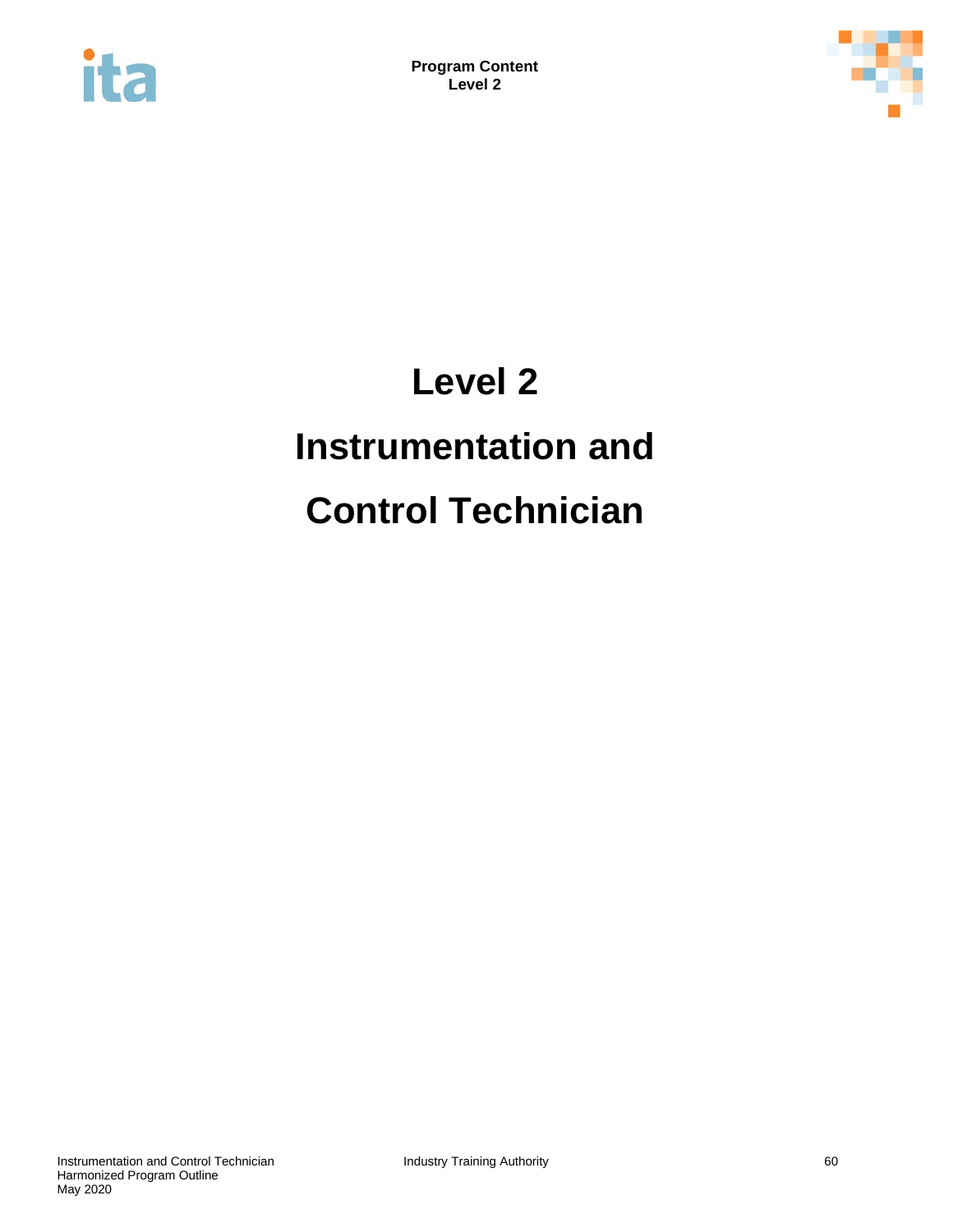

# **Line (GAC): A PERFORM SAFETY RELATED FUNCTIONS**

**Competency: A4 Service and calibrate personal safety systems**

### **Objectives**

To be competent in this area, the individual must be able to:

- Identify the types of personal safety systems.
- Explain personal safety system applications.

### **LEARNING TASKS CONTENT**

1. Describe radiation safety devices **•** Radiation (gamma) survey meter

- 
- Personal dosimeter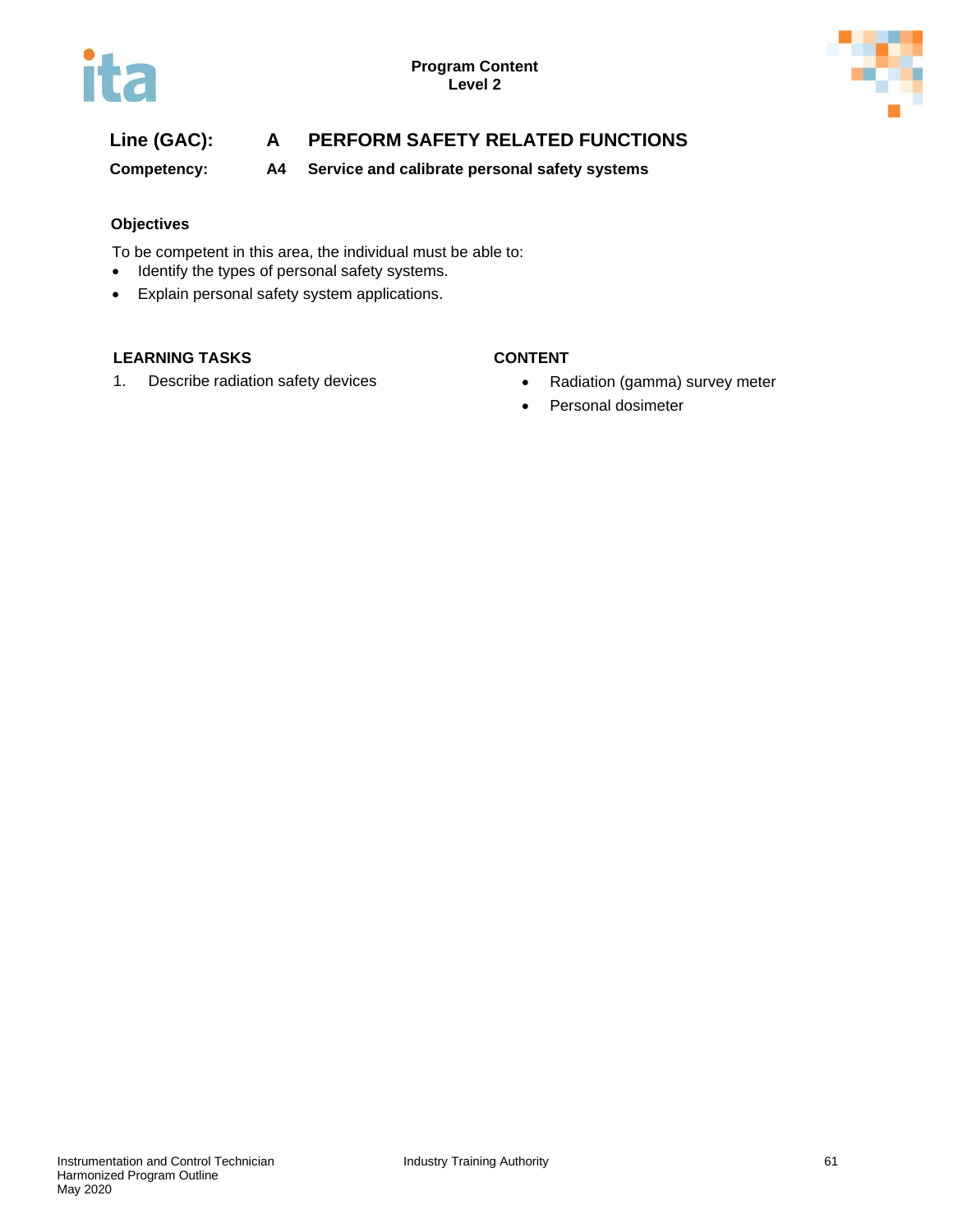

## **Line (GAC): C ORGANIZE WORK**

**Competency: C2 Use computers and related applications**

#### **Objectives**

To be competent in this area, the individual must be able to:

• Configure and program instrumentation devices to manufacturers' specifications.

#### **LEARNING TASKS CONTENT**

- 1. Examine diagnostic and configuration software, hardware and firmware
- Types
	- o PC software
	- o SMART calibrators
	- o HART communicators
- Configuration and programming software used in Level 2
	- o Flow element sizing programs
	- o Temperature and density signal linearization
	- o Control valve sizing
- 2. Use diagnostic and configuration software, • Configuration and programming software used in Level 2
	- o Primary flow element sizing programs
	- o AGA Mass flow computers
	- o Control valve sizing programs

### **Achievement Criteria**

Performance The learner will be able to:

hardware and firmware

- Perform computerized flow calculations
- Program an AGA mass flow computer
- Size a control valve given the process application parameters
- Conditions As part of practical lab tasks, given the required tools and materials

Criteria Tasks must be performed within specifications, safety standards and time frames acceptable to industry, and the learner must achieve a minimum grade of 70%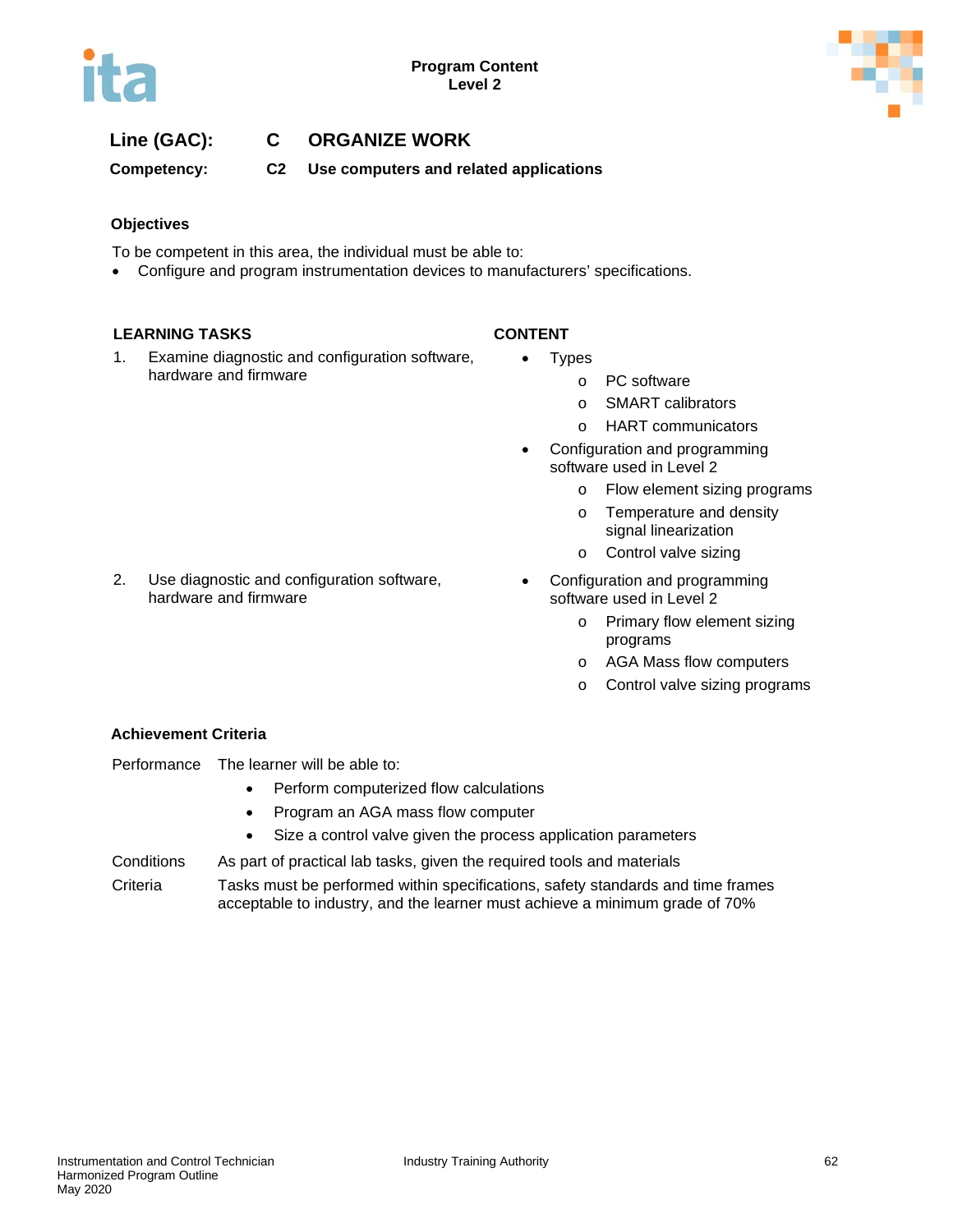

# **Line (GAC): C ORGANIZE WORK**

**Competency: C4 Use trade related diagrams, drawings and schematics**

#### **Objectives**

To be competent in this area, the individual must be able to:

- Describe drawings and schematics.
- Describe symbols.
- Use P&ID/P&C/loop drawings.

#### **LEARNING TASKS CONTENT**

- 1. Examine types of schematics and drawings **•** P&ID, SAMA, isometric, orthographic
- 2. Examine symbols and conventions **•** ISA and SAMA symbols
- 3. Use and modify basic schematics and drawings P&ID/P&C/loop drawings

- and loop drawings
- 
- 

- Performance The learner will be able to use and modify drawings and schematics.
- Conditions As part of practical lab tasks, given the required tools and materials
- Criteria Tasks must be performed within specifications, safety standards and time frames acceptable to industry, and the learner must achieve a minimum grade of 70%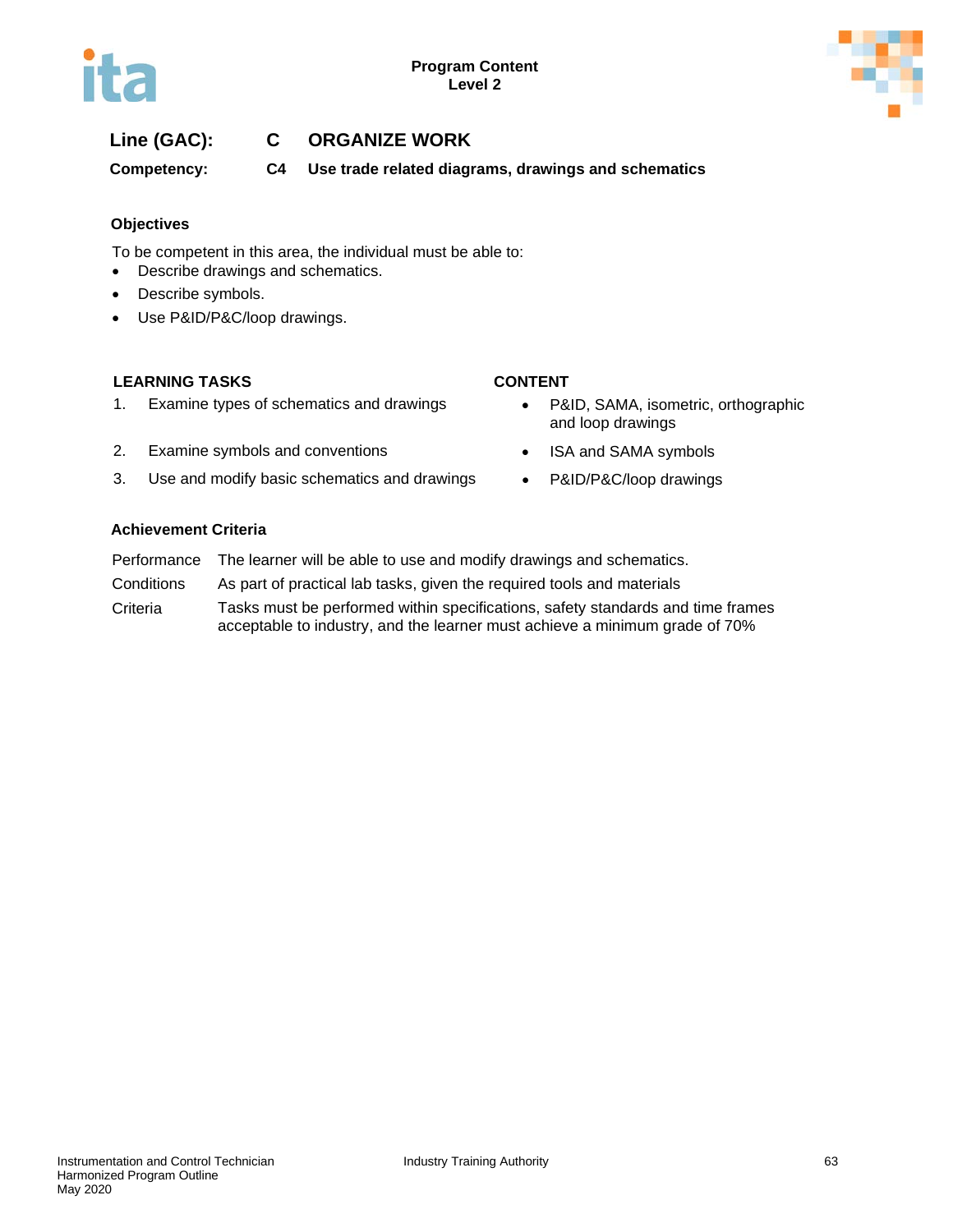



# **Line (GAC): E INSTALL AND SERVICE PROCESS MEASURING AND INDICATING DEVICES**

**Competency: E3 Install and service temperature measuring devices**

### **Objectives**

To be competent in this area, the individual must be able to:

• Install, calibrate and service temperature measuring devices.

### **LEARNING TASKS CONTENT**

their operation

1. Examine temperature scales **•** Fahrenheit

- 
- Celsius
- Kelvin
- Conversions between scales
- Thermometer
- Thermocouple
	- o Thermocouple tables
- Resistive Thermal Device (RTD) o RTD tables
- **Thermistor**
- Filled thermal system
- **Pyrometer**
- Semi-conductor mechanical thermal system
- Infrared radiation
- Fibre Optic
- 3. Examine temperature calibrating instruments Thermometers
	- Multimeters
		- o Millivolt source
		- o Resistance source
	- Temperature baths
	- Dry block calibrators
	- Thermocouple simulators
	- Decade box electronic and analog
	- Accuracy
	- Calibration parameters of temperature measuring devices
	- Manufacturers' specifications
	- Best Practices for selection/location of measuring device
		- o Response time
		- o Temperature ranges

2. Examine temperature measuring devices and

4. Install, calibrate and service temperature measuring devices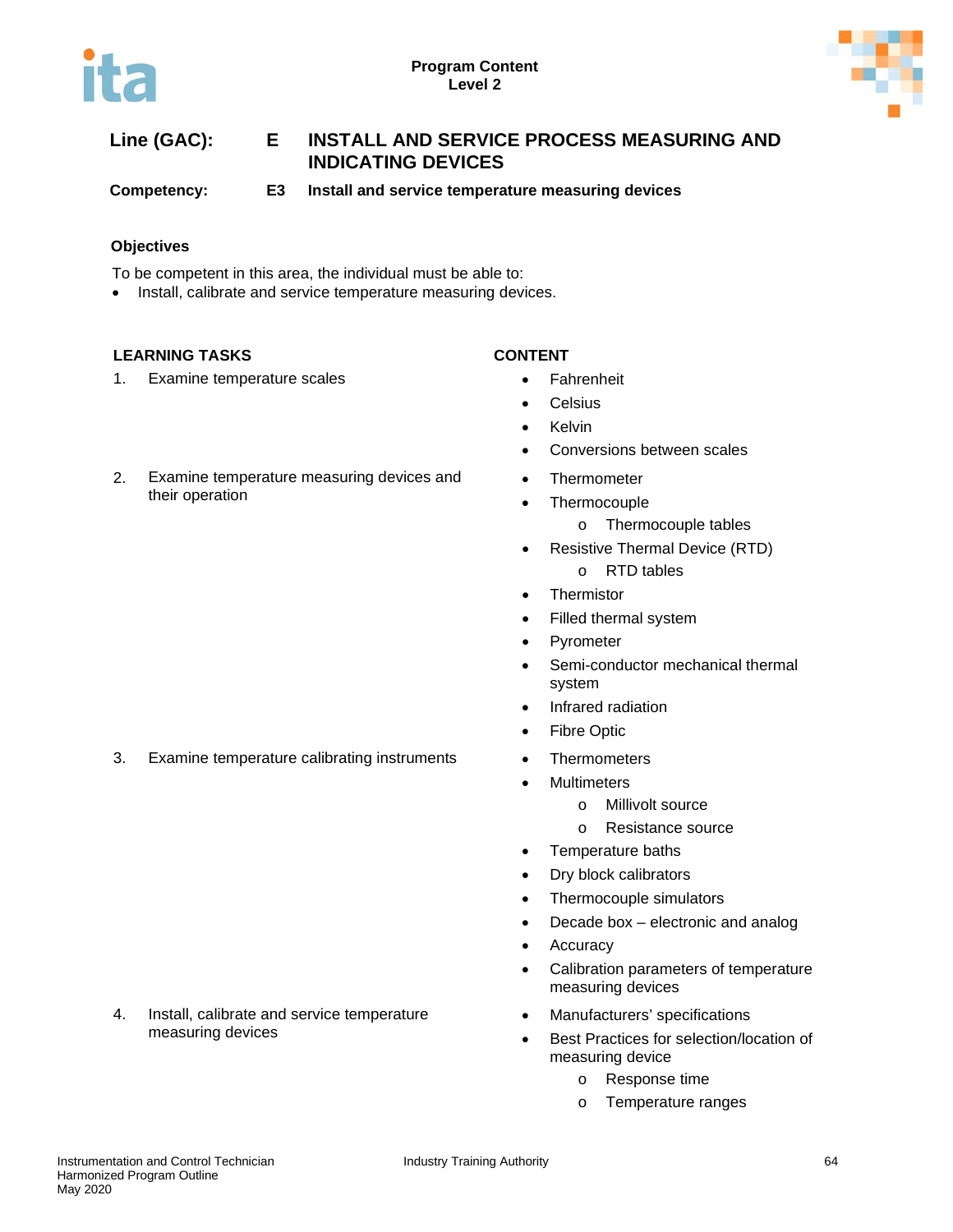

- o Resolution
- Thermowell selection and installation
	- o Metallurgy
	- o Heat transfer
- **Thermocouples** 
	- o Grounding
	- o Cold junction compensation
	- o Types (J, K…T)
	- o Extension wires
	- o Colour codes (note: North American and European colour codes are different)
		- − North American
		- − European
- RTDs
	- o Alpha and DIN standards
	- $\circ$  2, 3 and 4 wire
	- o 100, 200…1000 ohm
	- o Callendar Van Dusen
- Device check/calibration
	- o Wheatstone bridge
	- o Simulators
	- o Decade box
- Interpretation of calibration results
- Cause/effect of calibration error
- Device adjustments
- Repairing/replacing device components
- Verification of operation
- Returning device to service
- Documenting calibration

#### **Achievement Criteria**

Performance The learner will be able to:

- Assess temperature installations to confirm best practices
- Calibrate and service temperature measuring devices
- Conditions As part of practical lab tasks, given the required tools and materials Criteria Tasks must be performed within specifications, safety standards and time frames acceptable to industry, and the learner must achieve a minimum grade of 70%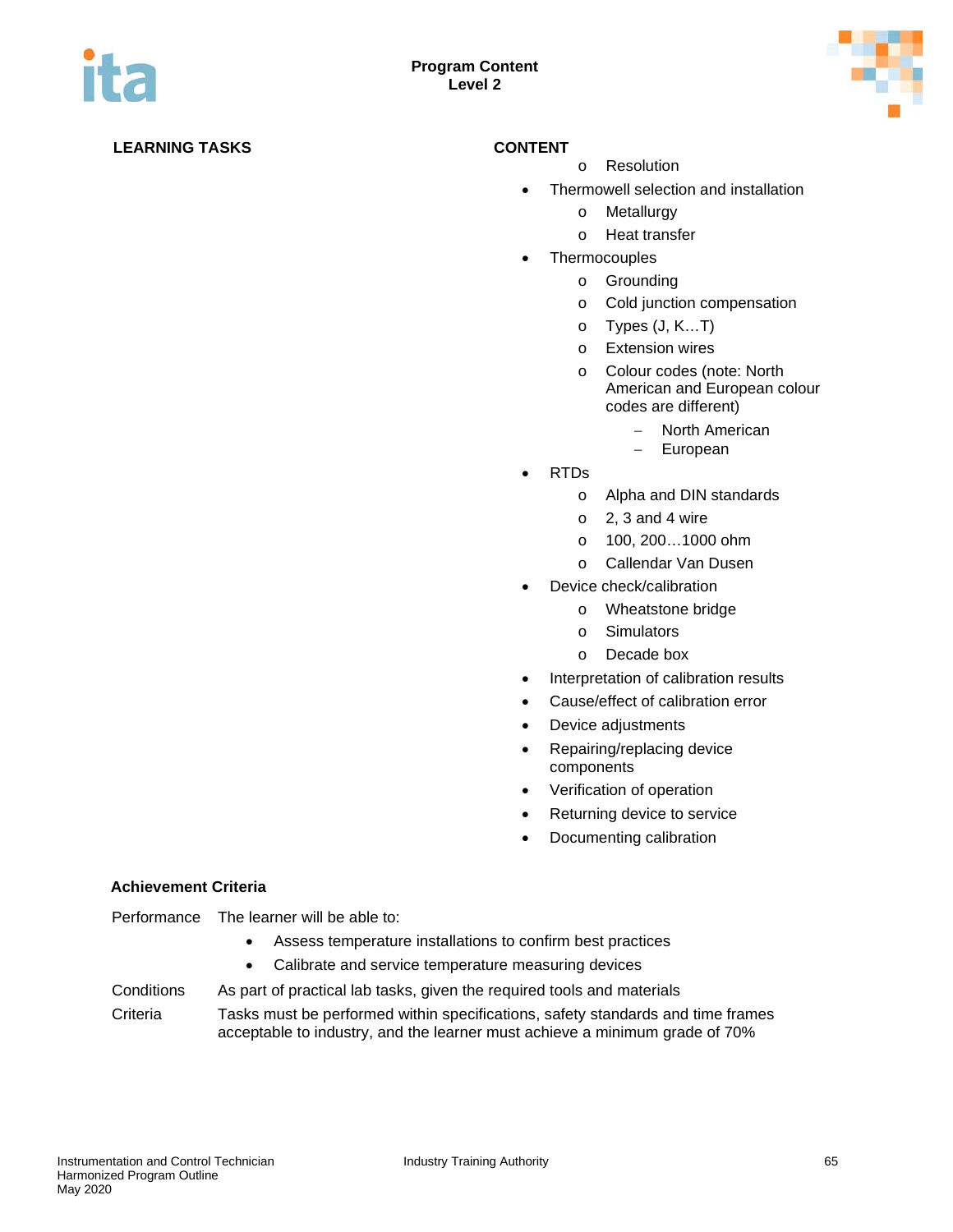



# **Line (GAC): E INSTALL AND SERVICE PROCESS MEASURING AND INDICATING DEVICES**

**Competency: E4 Install and service level measuring devices**

### **Objectives**

To be competent in this area, the individual must be able to:

• Install, calibrate and service level measuring devices.

### **LEARNING TASKS CONTENT**

1. Examine level measuring devices and their operation

- Point level
	- o Capacitance
		- o Float switches
		- o Tuning fork
		- o Bindicator
		- o Microwave
		- o Ultrasonic
		- o Nuclear
	- Continuous level
		- o Hydrostatic head
		- o Laser
		- o Ultrasonic
		- o Radar
		- o Sight glass
		- o Bubble pipe
		- o Resistance tape
		- o Magnetic float
		- o Load cell
		- o Displacement
		- o Capacitance
	- Boiler drum level
- Pressure calibrator
- Laptop/software
- Handheld programmer (configurator)
- Manufacturers' specifications
- Selection/location of measuring device
	- o Process application
	- o Process medium
	- o Price
	- o Best practices
- Verify operation
- Device check/calibration
- 2. Examine calibration instruments used on level measuring devices
- 3. Install, calibrate and service level measuring devices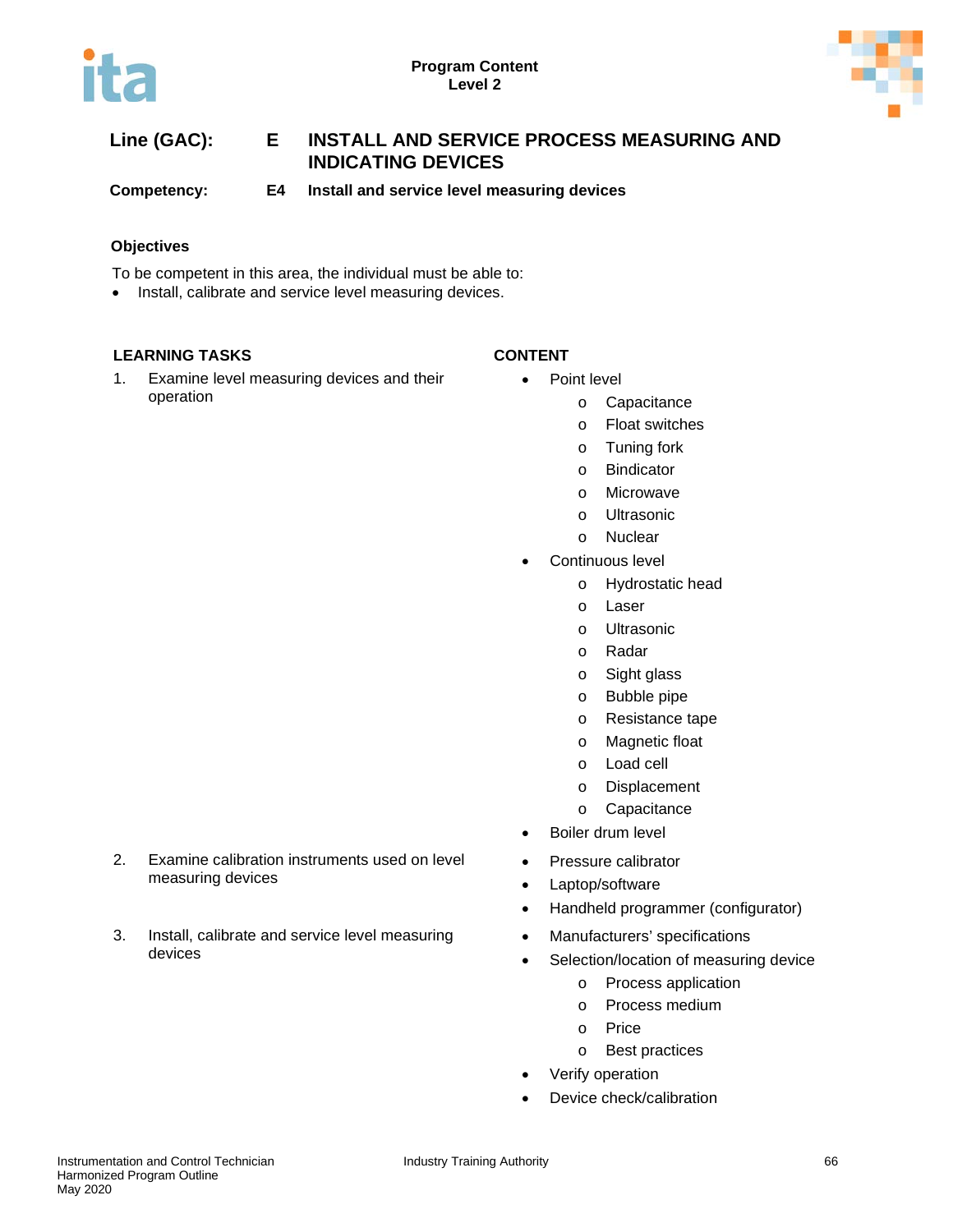

- Interpretation of calibration results
- Cause/effect of calibration error
- Device adjustments
- Repairing/replacing device components
- Verification of operation
- Returning device to service
- Documenting calibration

#### **Achievement Criteria**

Performance The learner will be able to:

- Assess level installations to confirm best practices
- Calibrate and service level measuring devices

Conditions As part of practical lab tasks, given the required tools and materials

Criteria Tasks must be performed within specifications, safety standards and time frames acceptable to industry, and the learner must achieve a minimum grade of 70%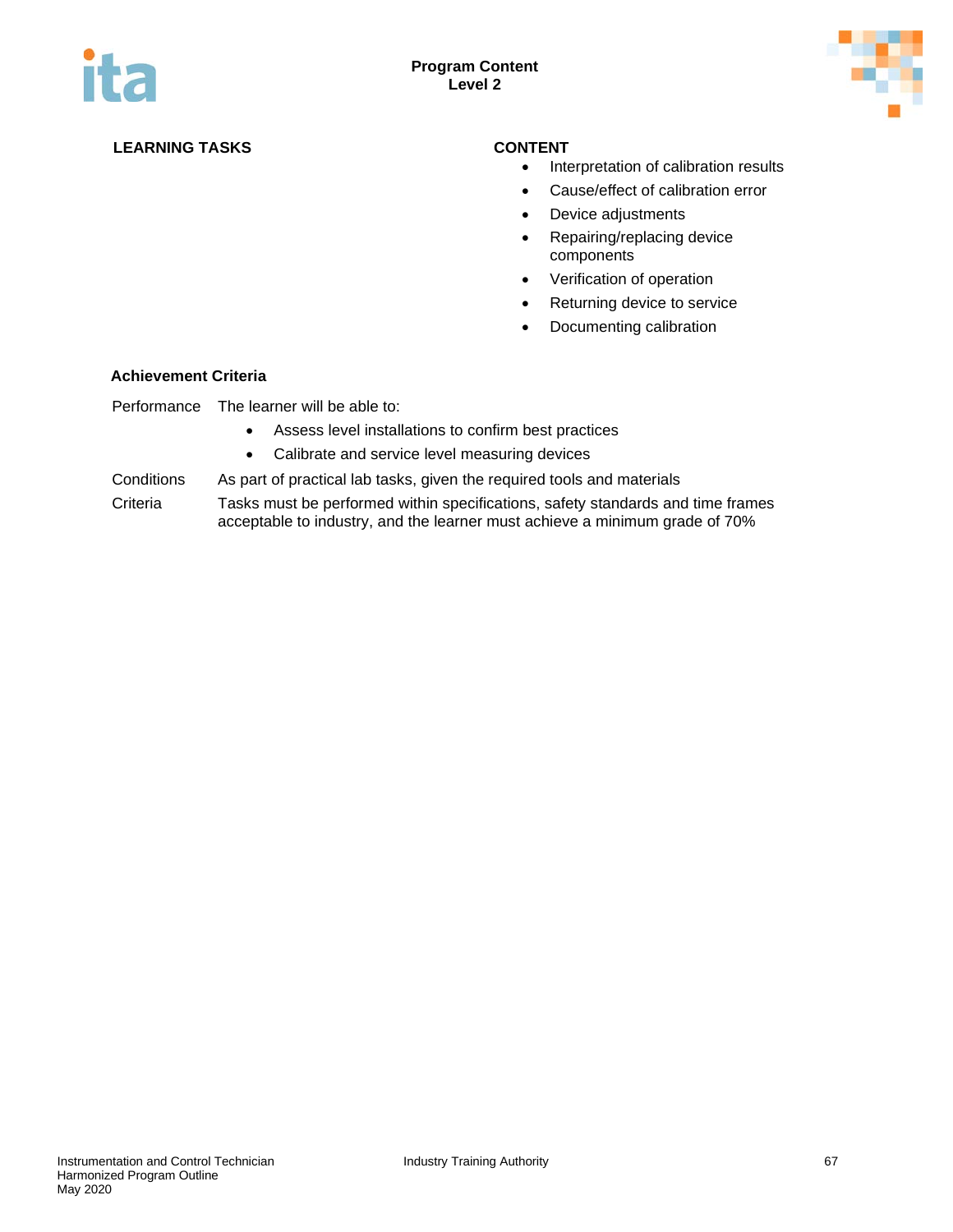

# **Line (GAC): E INSTALL AND SERVICE PROCESS MEASURING AND INDICATING DEVICES**

**Competency: E5 Install and service flow measuring devices** (*volumetric and mass flow*)

### **Objectives**

To be competent in this area, the individual must be able to:

• Install, calibrate and service flow measuring devices to process requirements.

### **LEARNING TASKS CONTENT**

1. Examine flow measuring devices and their operation

- Bernoulli's Theorem
- Differential pressure sensors
	- o Orifice plate
	- o Flumes/weirs
	- o Annubar
	- o Pitot tube
	- o Target meter
	- o Elbow meter
	- o Venturi
	- o Wedge
	- o Flow nozzle
	- o Variable area flow meters
- **Velocity** 
	- o Turbine
	- o Vortex
	- o Ultrasonic
	- o Magnetic flow meter
- Mass flow
	- o Coriolis
	- o Multi-variable mass flow
	- o Thermal
	- o Weightometer fundamentals (conveyors)
- Positive displacement meter
- Other flow measurement devices
- Pressure calibrators
- Flow simulators
- Temperature calibrator
- Frequency generator
- Laptop/software
- Handheld programmer (configurator)
- 
- 2. Examine calibration instruments used on flow measuring devices
- 3. Install, calibrate and service flow measuring Manufacturers' specifications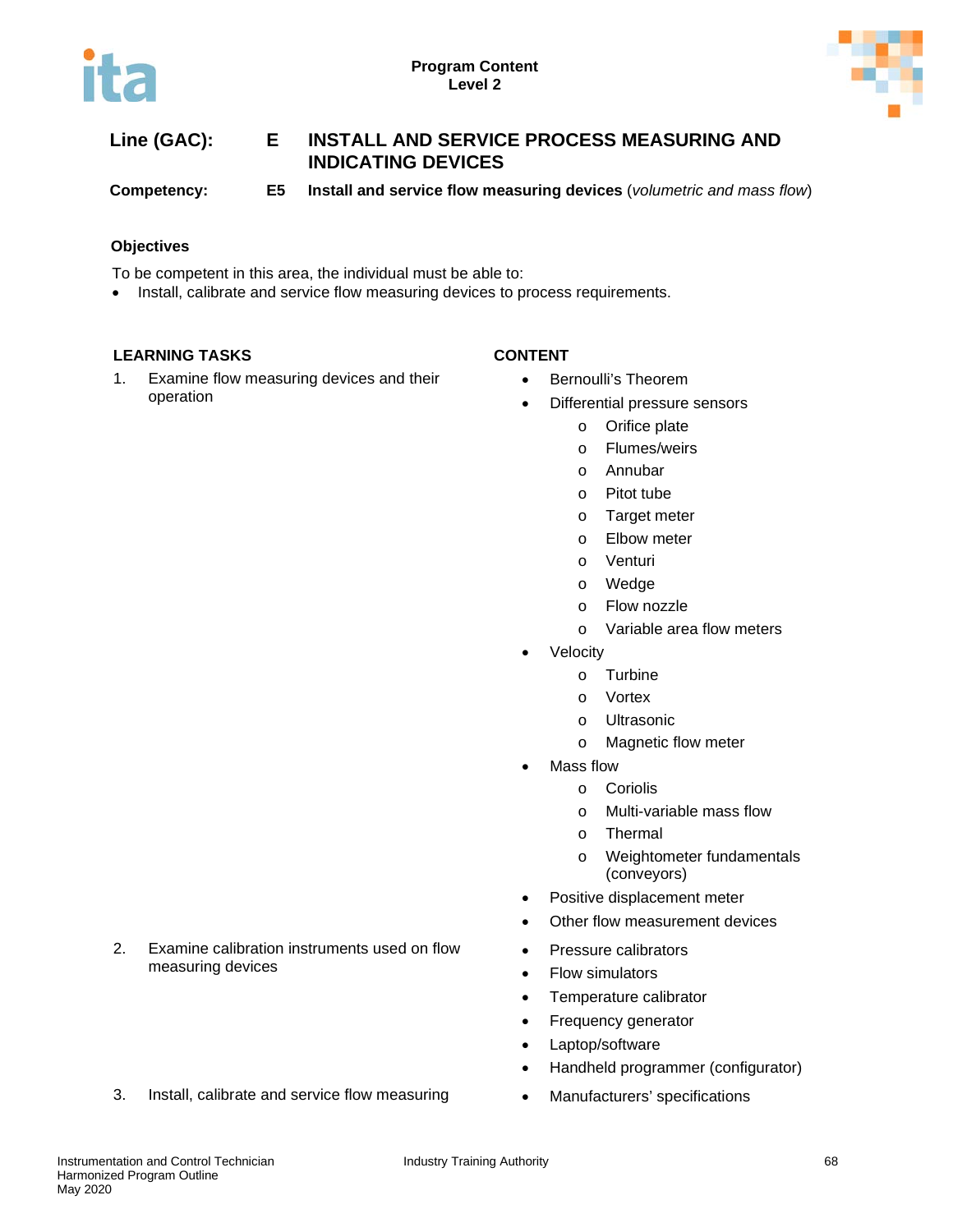

- devices  **Selection/location factors** 
	- o Straight pipe requirements
	- o Accuracy requirements
	- o Process application
	- o Process medium
	- o Cost
	- o Best practices
	- Verify operation
	- Device check/calibration
	- Interpretation of calibration results
	- Cause/effect of calibration error
	- Device adjustments
	- Repair/replace device components
	- Returning device to service
	- Documenting calibration

### **Achievement Criteria**

Performance The learner will be able to:

- Assess flow installations to confirm best practices
- Calibrate and service flow measuring devices
- Program and calibrate multivariable mass flow devices
- Conditions As part of practical lab tasks, given the required tools and materials
- Criteria Tasks must be performed within specifications, safety standards and time frames acceptable to industry, and the learner must achieve a minimum grade of 70%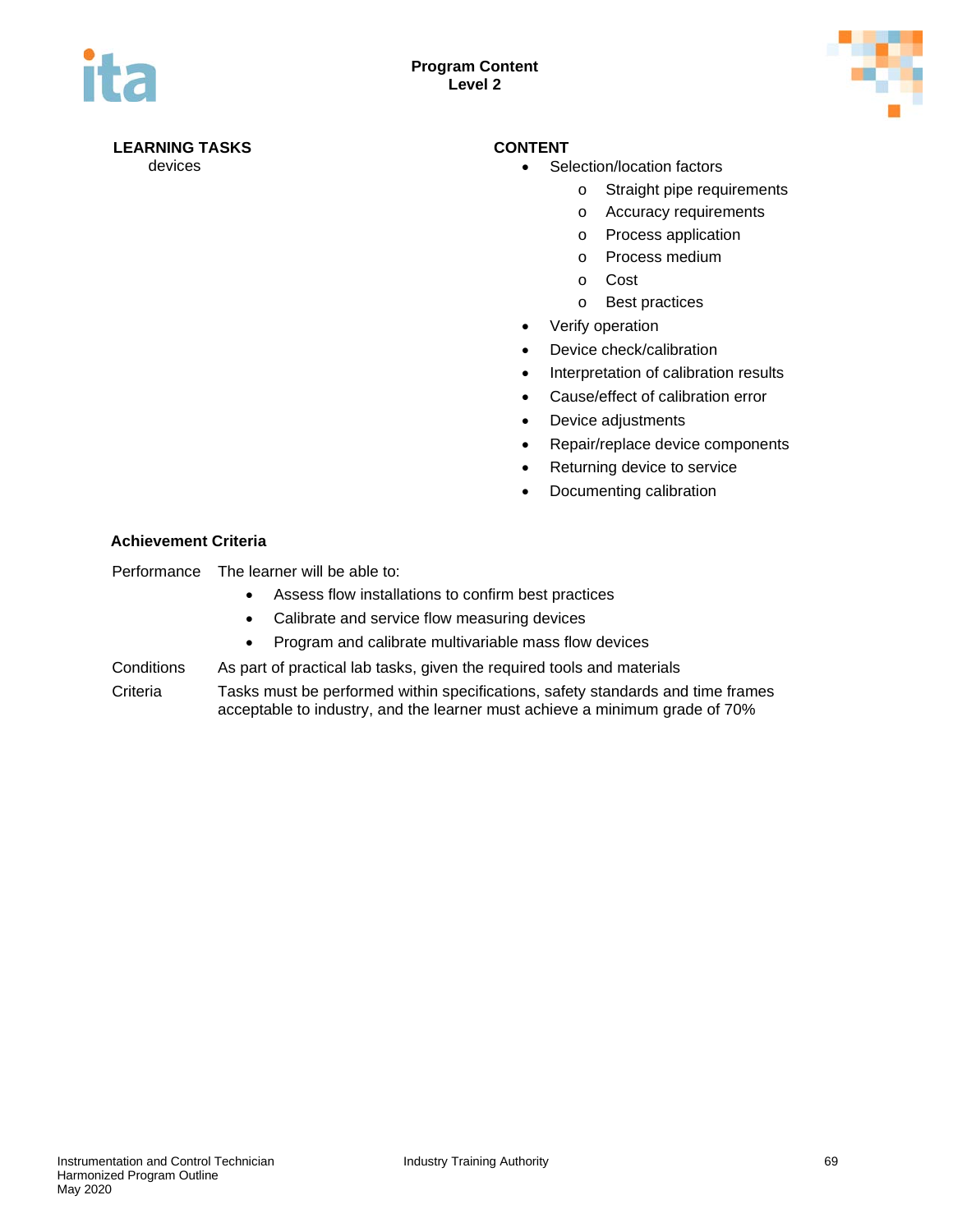



# **Line (GAC): E INSTALL AND SERVICE PROCESS MEASURING AND INDICATING DEVICES**

**Competency: E6 Install and service signal transducers**

### **Objectives**

To be competent in this area, the individual must be able to:

• Calibrate and service signal conditioners to process requirements.

### **LEARNING TASKS CONTENT**

1. Examine signal conditioners and their operation • Pneumatic relays

- - o Signal converters
	- o Volume boosters
- I/P, P/I transducers
- Hardware and software
	- o High select
	- o Function block
- Square root extraction
- **Integrators**
- 2. Calibrate and service signal conditioners **•** Manufacturers' specifications for installation
	- o Moore Industries
	- o Fisher 846
	- o Rosemount

- Performance The learner will be able calibrate and service signal conditioners
- Conditions As part of practical lab tasks, given the required tools and materials
- Criteria Tasks must be performed within specifications, safety standards and time frames acceptable to industry, and the learner must achieve a minimum grade of 70%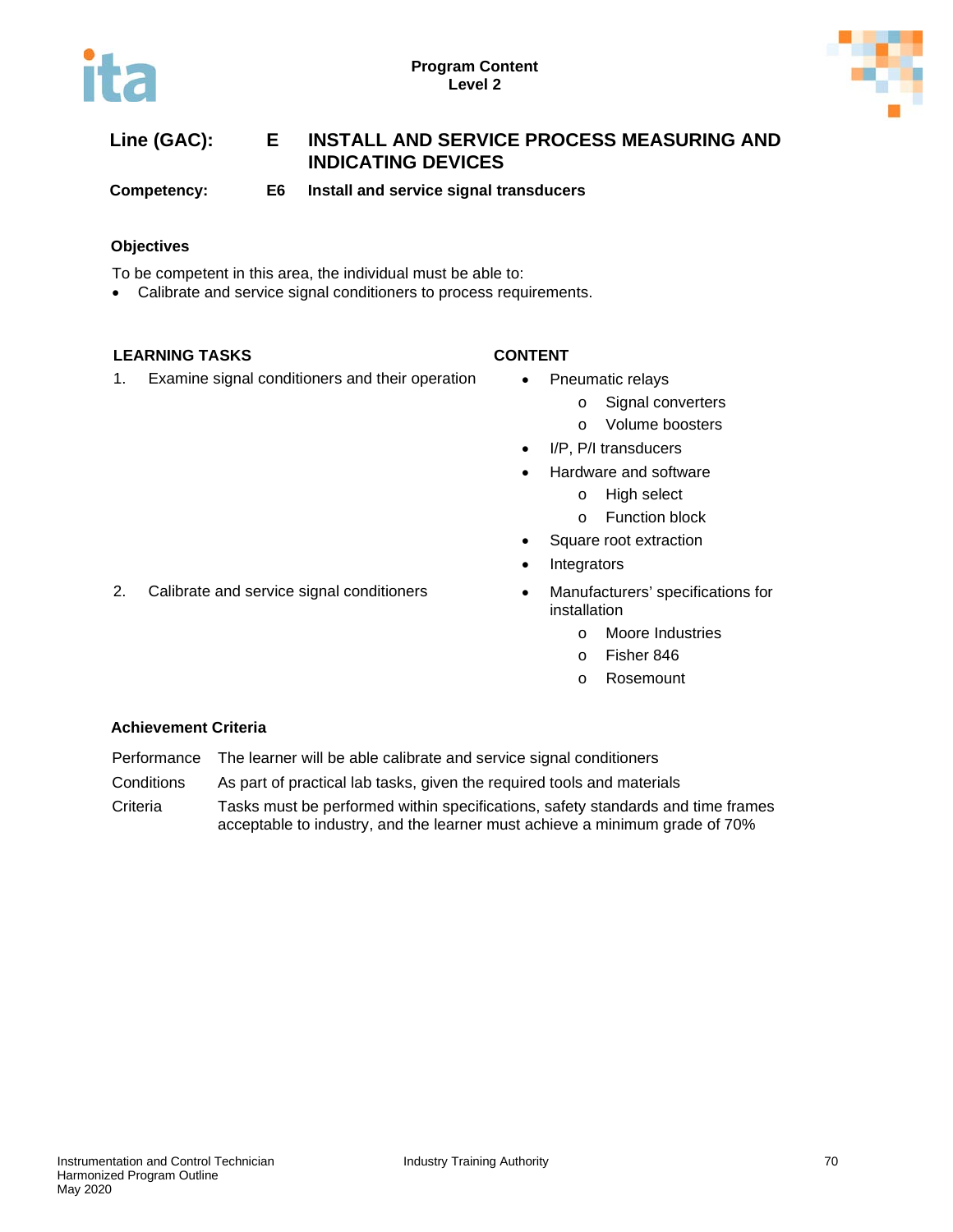

**Competency: E7 Install and service mass measuring devices**

### **Objectives**

To be competent in this area, the individual must be able to:

• Install, calibrate and service mass measuring devices.

### **LEARNING TASKS CONTENT**

- 1. Examine mass (weight) measuring devices and their operation
- 2. Examine calibration instruments used on mass (weight) measuring devices
- 3. Install, calibrate and service mass (weight) measuring devices

- Load cells
- Scales
- Strain gauges
- Test weights
- Calibration chains
- Wheatstone bridge
- Laptop/software
- Handheld programmer (configurator)
- Manufacturers' specifications
- Selection/location of measuring device
	- o Process application
	- o Cost
	- o Best practices
- Verify operation
- Device check/calibration
- Interpretation of calibration results
- Cause/effect of calibration error
- Device adjustments
- Repair/replace device components
- Returning device to service
- Documenting calibration

### **Achievement Criteria**

| Performance<br>The learner will be able to: |
|---------------------------------------------|
|---------------------------------------------|

- Assess mass (weight) installations to confirm best practices
- Calibrate and service weight measuring devices

Conditions As part of practical lab tasks, given the required tools and materials

Criteria Tasks must be performed within specifications, safety standards and time frames acceptable to industry, and the learner must achieve a minimum grade of 70%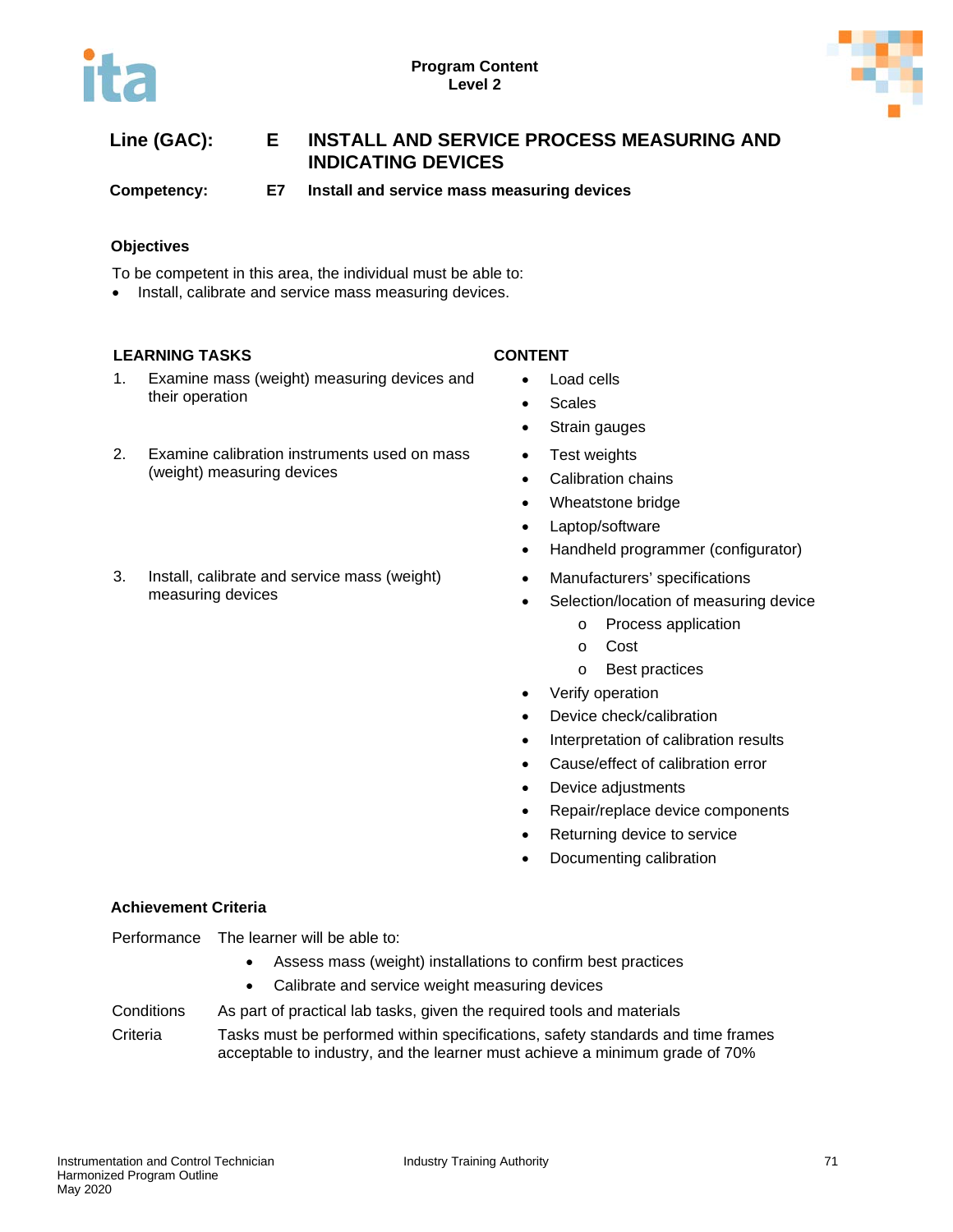



**Competency: E8 Install and service density measuring devices**

### **Objectives**

To be competent in this area, the individual must be able to:

• Install, calibrate and service density measuring devices.

### **LEARNING TASKS CONTENT**

devices

1. Examine density measuring devices and their operation

2. Examine calibration instruments used on

3. Install, calibrate and service density measuring

density measuring devices

- Types
	- o Hydrometer
	- o Hydrostatic head
	- o Displacers
	- o Nuclear
	- o Refractometer
	- o Boiling Point Rise (BPR)
	- o Coriolis meters
	- Effect of temperature on density
	- Pressure calibrator
	- Laptop/software
	- Handheld programmer (configurator)
	- Manufacturers' specifications
	- Selection/location of measuring device
		- o Process application
		- o Process medium
		- o Price
		- o Best practices
	- Verify operation
	- Device check/calibration
	- Interpretation of calibration results
	- Cause/effect of calibration error
	- Device adjustments
	- Repairing/replacing device components
	- Verification of operation
	- Returning device to service
	- Documenting calibration
	- Radiation source regulatory safety test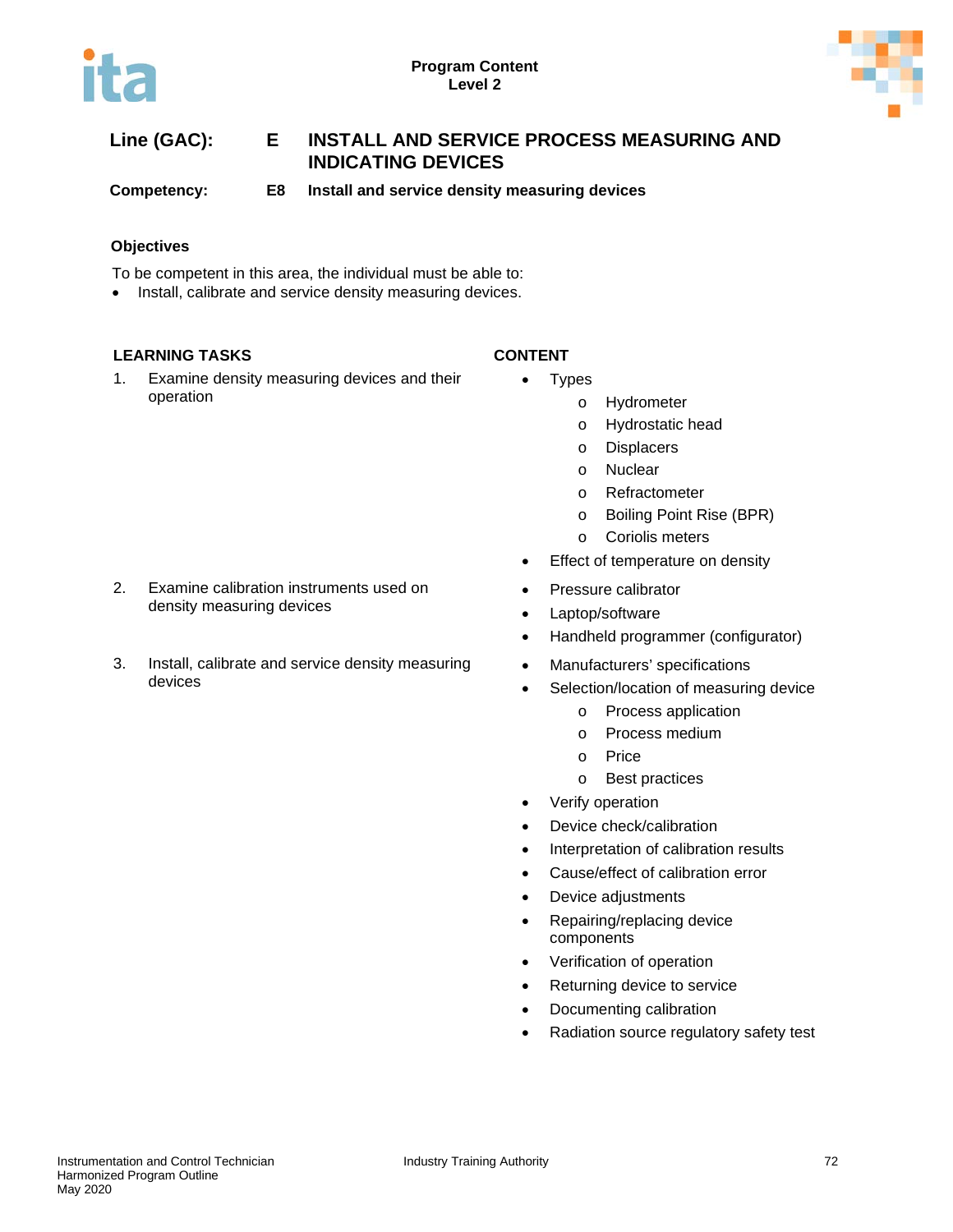



### **Achievement Criteria**

Performance The learner will be able to:

- Assess density installations to confirm best practices
- Calibrate and service density measuring devices
- Perform safety tests on a radiation source
- Conditions As part of practical lab tasks, given the required tools and materials

Criteria Tasks must be performed within specifications, safety standards and time frames acceptable to industry, and the learner must achieve a minimum grade of 70%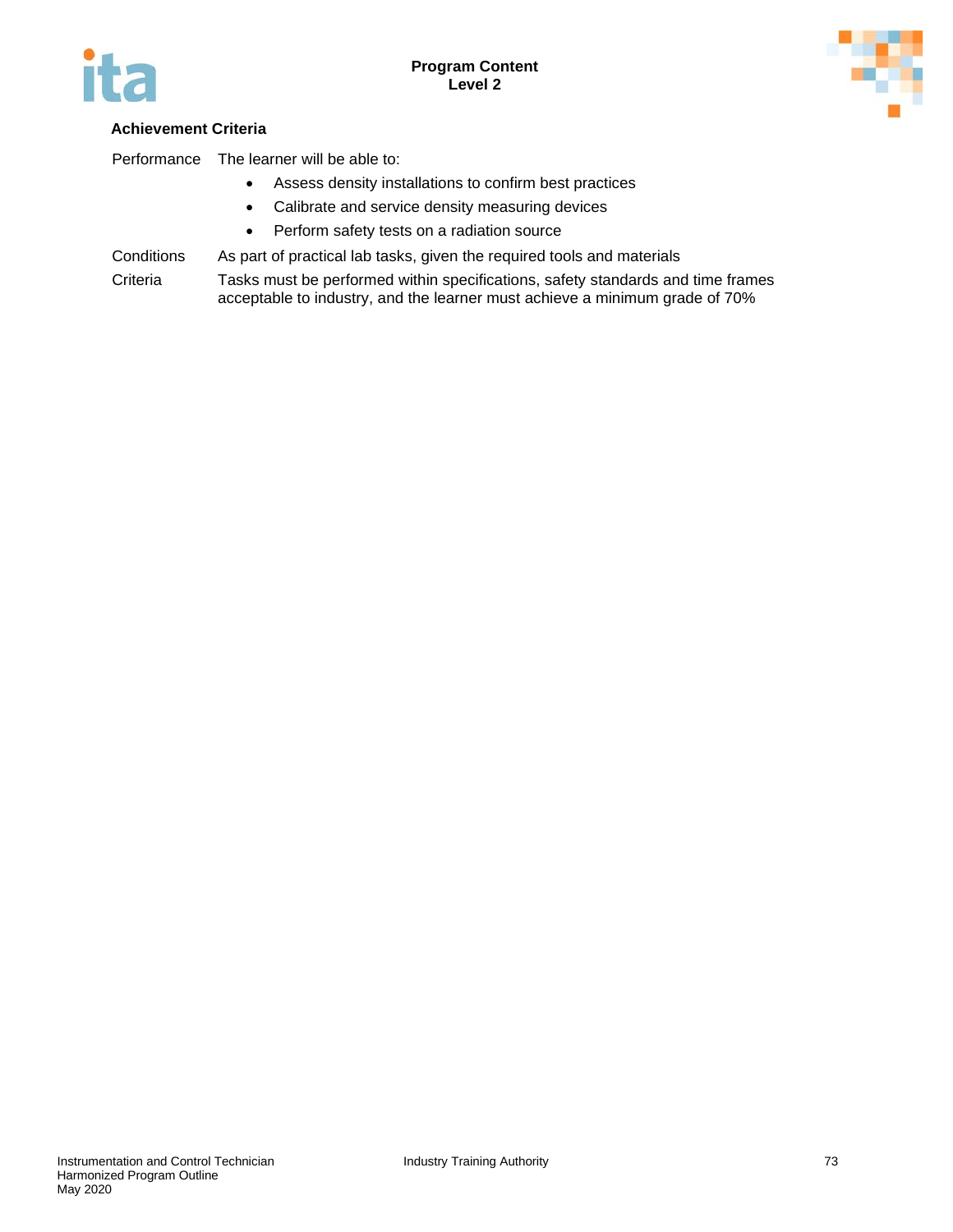

**Competency: E15 Install and service multiple variable computing devices** 

### **Objectives**

To be competent in this area, the individual must be able to:

- Configure a multivariable steam or natural gas flow metering system.
- Explain the purpose and application of a temperature compensated vortex steam flow meter.

#### **LEARNING TASKS CONTENT**

- 1. Examine multivariable flow meters Operation of multivariable flow meters
	- o Mass steam flow
		- o Mass air flow
	- o Temperature compensated vortex steam flow (volumetric to mass)
	- o Floboss meters for natural gas custody transfer
	- o Pressure and temperature compensated natural gas turbine flow measurement
- 2. Configure (calibrate) multivariable flow meters Calibration / certification of multivariable transmitters
	- o Mass steam flow
	- o Mass air flow
	- o Temperature compensated vortex steam flow (volumetric to mass)
	- o Floboss meters for natural gas custody transfer
	- o Pressure and temperature compensated natural gas turbine flow measurement

- Performance The learner will be able to program and calibrate a multivariable flow transmitter
- Conditions As part of practical lab tasks, given the required tools and materials
- Criteria Tasks must be performed within specifications, safety standards and time frames acceptable to industry, and the learner must achieve a minimum grade of 70%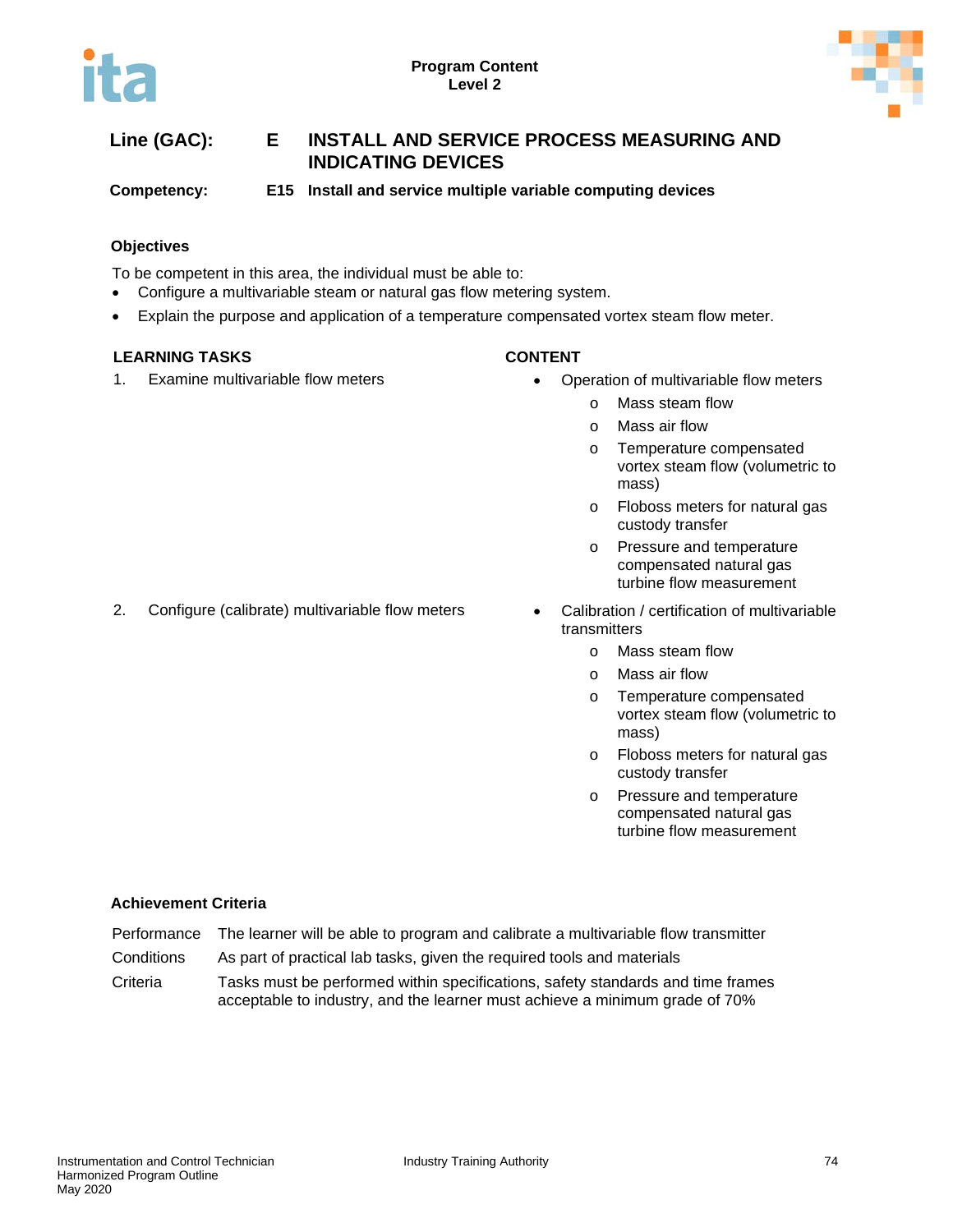

# **Line (GAC): F INSTALL AND SERVICE PNEUMATIC AND HYDRAULIC EQUIPMENT**

**Competency: F3 Install and service pneumatic systems**

### **Objectives**

To be competent in this area, the individual must be able to:

• Explain the installation and servicing of pneumatic systems

### **LEARNING TASKS CONTENT**

- 1. Examine operating principles of pneumatic equipment
- 2. Examine pneumatic equipment installation procedures

- Force balance
- **Motion balance**
- Selection of equipment
	- o Application
	- o Materials
- Location
- Set up and adjustments
- Isolation of equipment
- Repair and replacement methods
- Component selections

#### **Achievement Criteria**

Performance The learner will be able to:

- Troubleshoot a pneumatic transmitter
- Service and maintain a pneumatic transmitter

Conditions As part of practical lab tasks, given the required tools and materials

Criteria Tasks must be performed within specifications, safety standards and time frames acceptable to industry, and the learner must achieve a minimum grade of 70%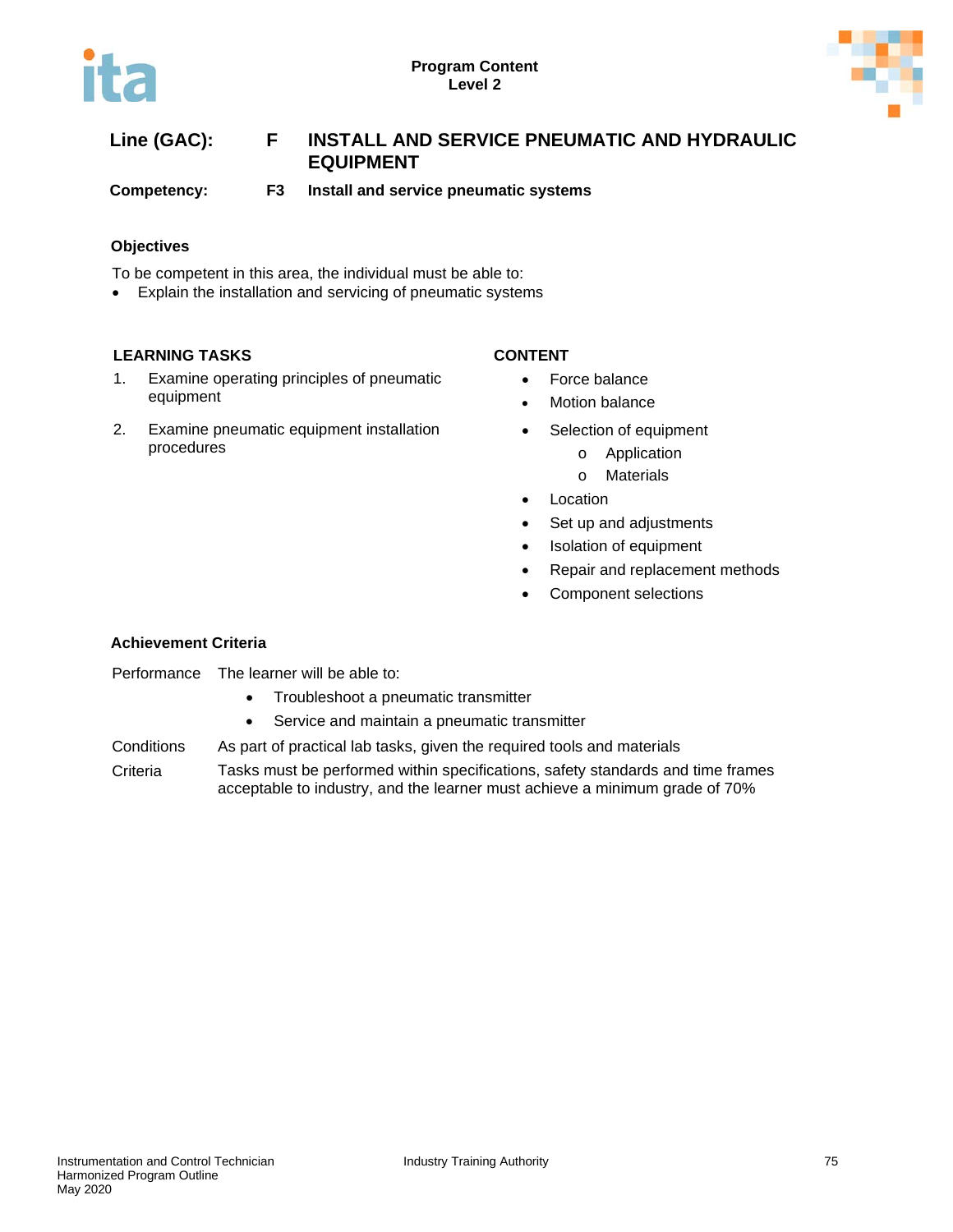

# **Line (GAC): F INSTALL AND SERVICE PNEUMATIC AND HYDRAULIC EQUIPMENT**

**Competency: F4 Install and service hydraulic systems**

### **Objectives**

To be competent in this area, the individual must be able to:

- Explain the types of hydraulic equipment, its specifications and hazards
- Diagnose control devices for different types of hydraulic equipment

### **LEARNING TASKS CONTENT**

1. Examine hydraulic specifications and hazards • Contamination

- - o Types
	- o Sources
- Fluid cleanliness standards
- Filter media
	- o Types
	- o Ratings
	- o Selection
	- o Lifespan
	- o Housing selection
- **Filter location**
- Fluid analysis
- 2. Examine different types of hydraulic equipment Types
	- o Pumps
	- o Relays
	- o Regulators
	- **Components** 
		- o Seals
		- o Spring
		- o Pistons
- 3. Diagnose control devices for hydraulic systems Cleaning
	- - o Solvents
		- o Brushes
	- **Connections** 
		- o To system
		- o Defective
	- **Repair**
	- **Valves**
	- Pumps
	- **Sensors**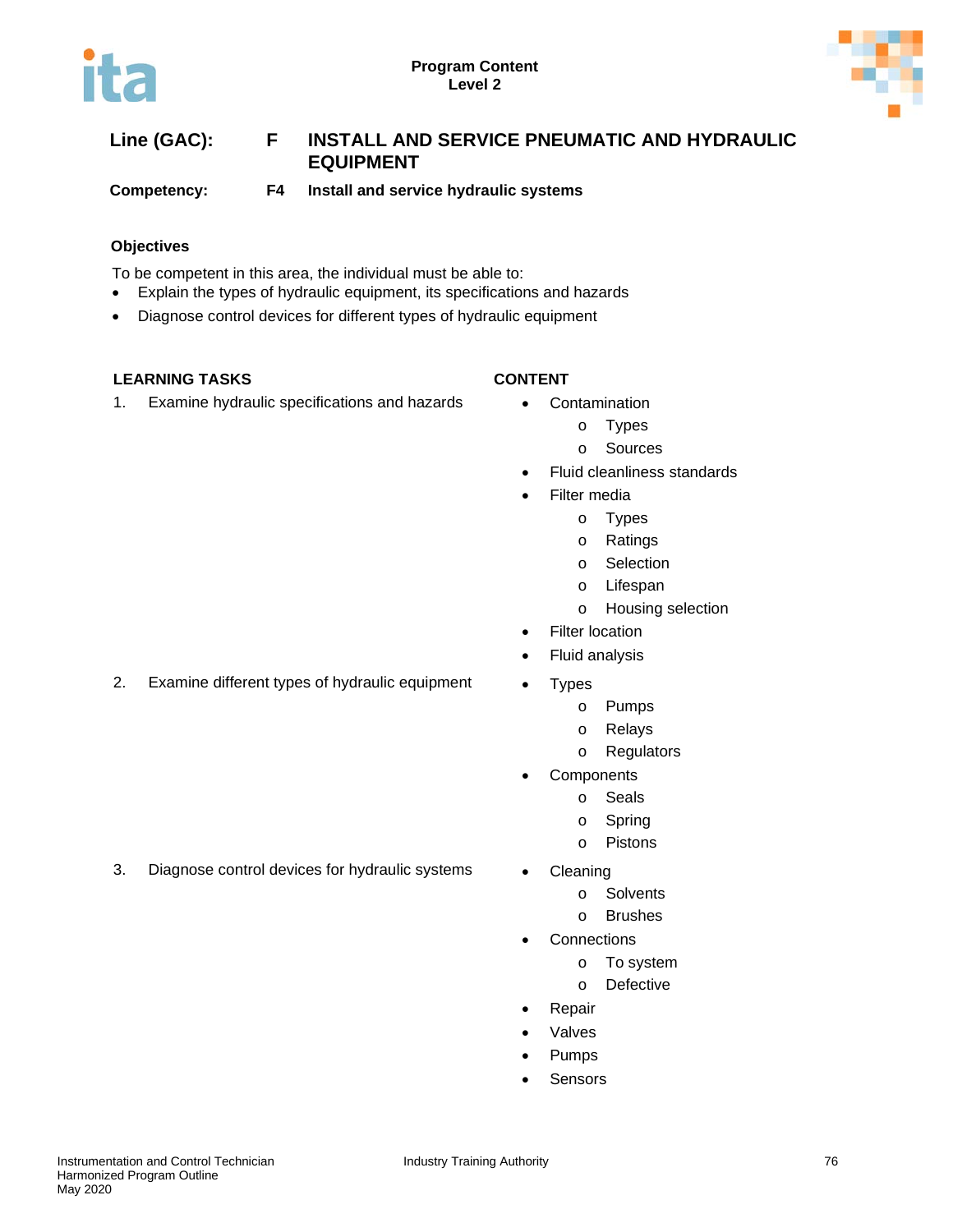



| Performance | The learner will be able to diagnose hydraulic control systems                                                                                                 |
|-------------|----------------------------------------------------------------------------------------------------------------------------------------------------------------|
| Conditions  | As part of practical lab tasks, given the required tools and materials                                                                                         |
| Criteria    | Tasks must be performed within specifications, safety standards and time frames<br>acceptable to industry, and the learner must achieve a minimum grade of 70% |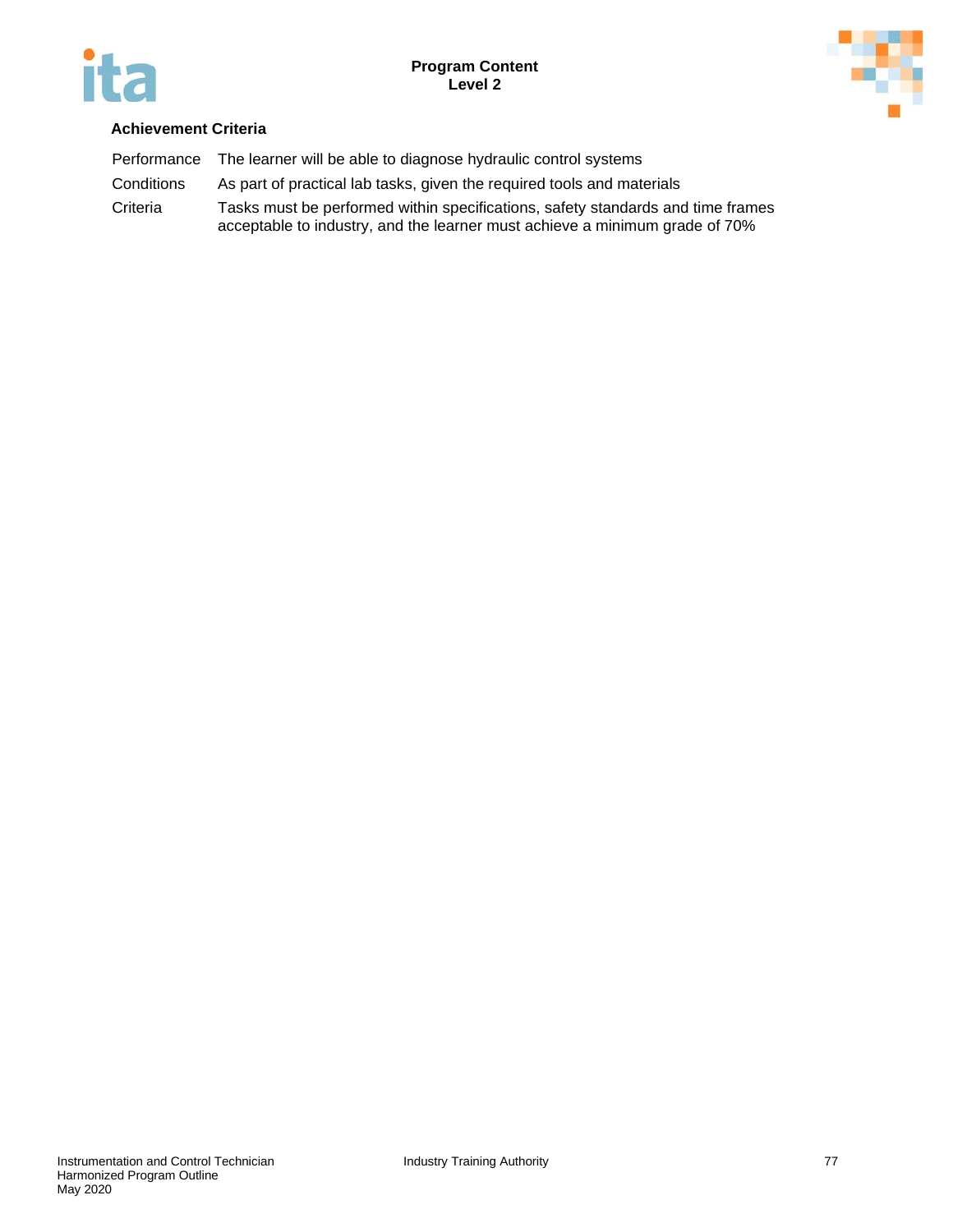



| Line (GAC): | G  | INSTALL AND SERVICE ELECTRICAL AND ELECTRONIC<br><b>EQUIPMENT</b> |
|-------------|----|-------------------------------------------------------------------|
| Competency: | G5 | Apply Boolean logic and principles of digital electronics         |

#### **Objectives**

To be competent in this area, the individual must be able to:

• Explain the principles of digital electronics in logic applications.

### **LEARNING TASKS CONTENT**

- 
- 1. Review basic principles of digital logic **•** Discrete values
	- Waveforms
	- Logic levels
	- Conversions
		- o Digital to analog
		- o Analog to digital
		- o Binary to decimal
		- o Sum of weights
		- o Octal to decimal
		- o Decimal to octal
		- o Binary to octal
		- o Binary to hexadecimal
	- Logic gate symbols
		- o Negation and polarity indicators
		- o NOT gate
		- o AND gate
		- o OR gate
		- o NAND gate
		- o NOR gate
		- o XOR gate
		- o XNOR gate
	-
	- Digital to analog conversion
	- Signal to noise ratio
		- o Analog and digital filters
	- Signals transformation
	- **Magnitude**
	- Phase
	- Karnaugh Maps

2. Examine digital signal processing **•** Analog to digital conversion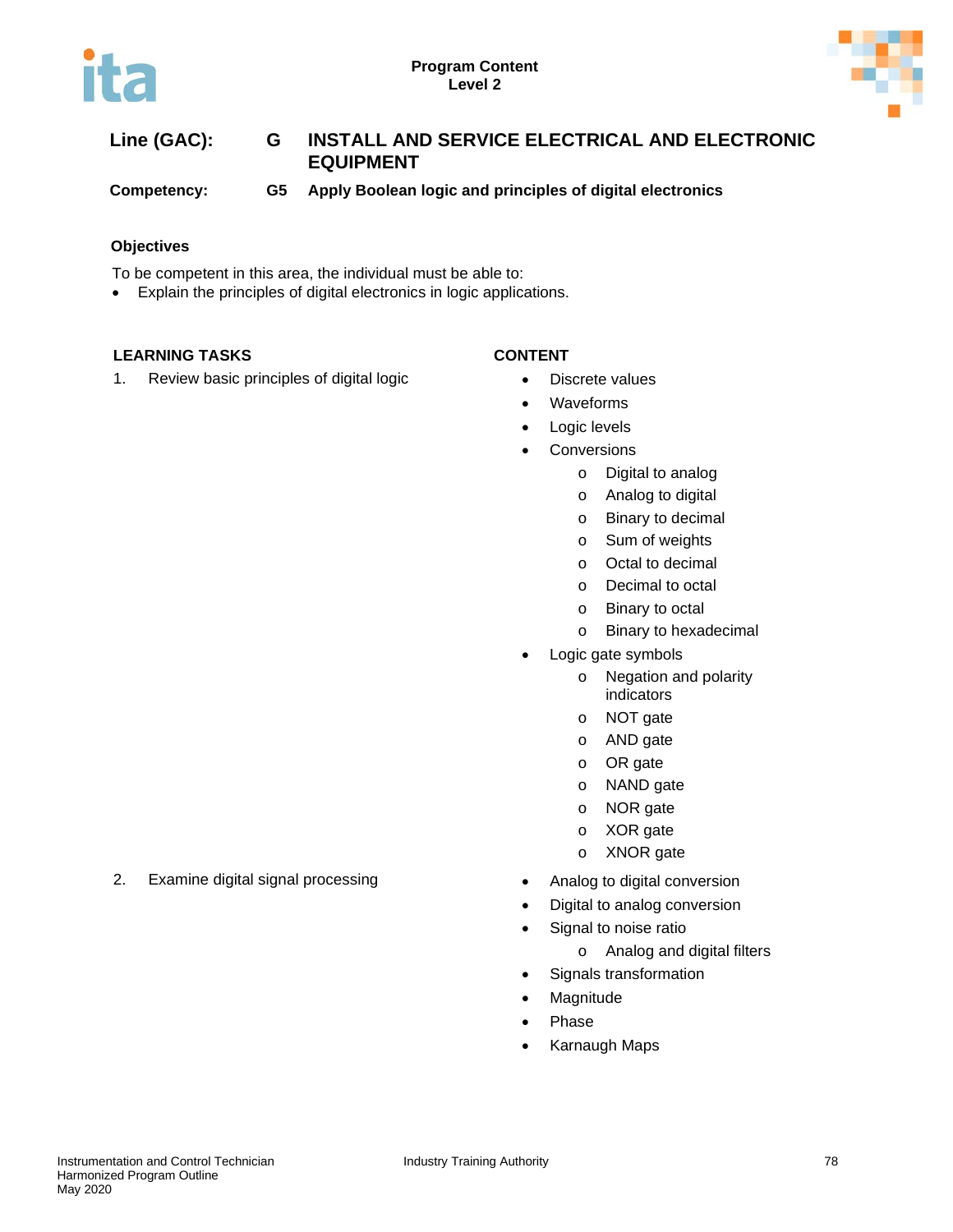



### **Achievement Criteria**

Performance The learner will be able to:

- Interpret digital logic circuits
- Build and test a basic digital logic circuit
- Conditions As part of practical lab tasks, given the required tools and materials
- Criteria Tasks must be performed within specifications, safety standards and time frames acceptable to industry, and the learner must achieve a minimum grade of 70%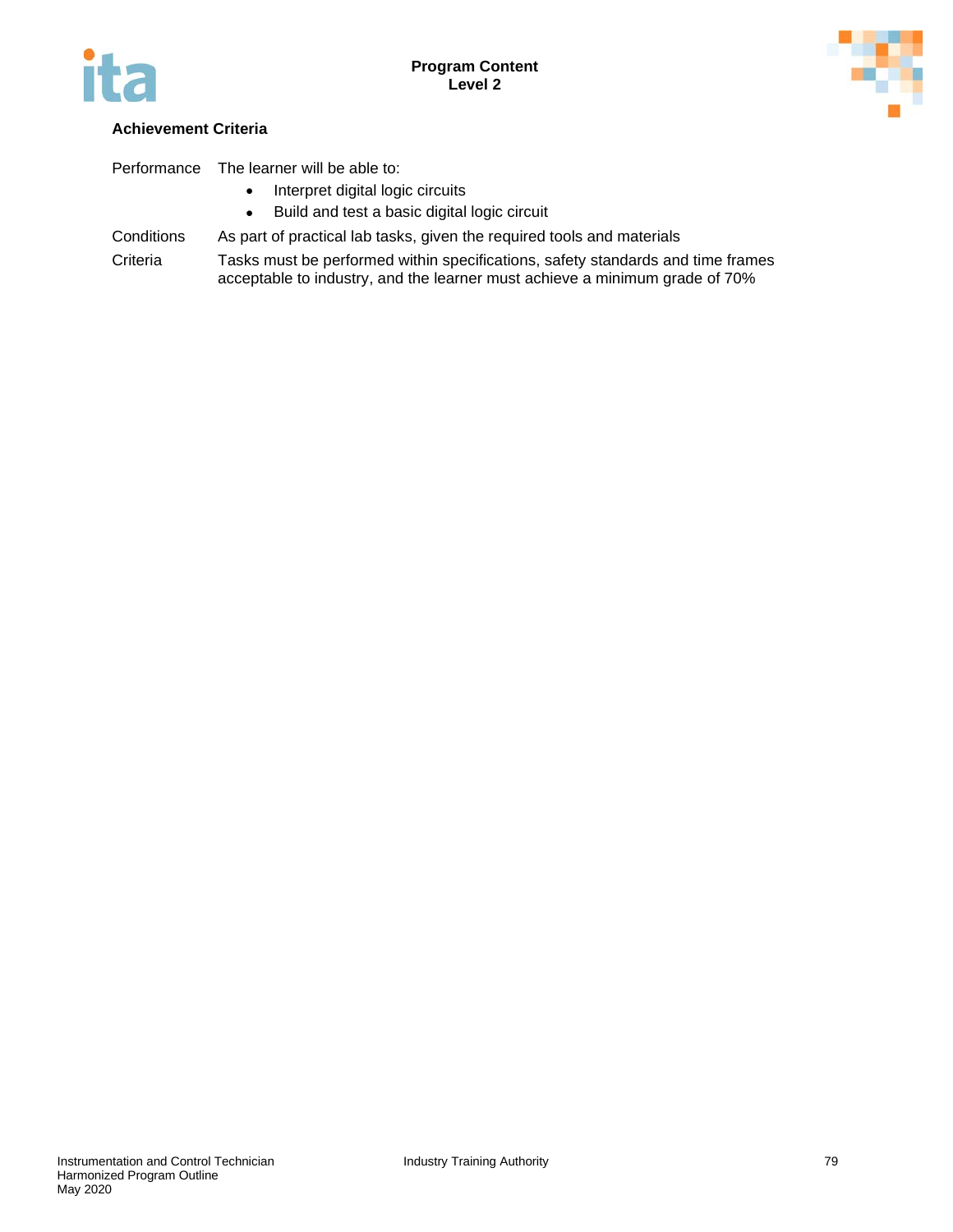



# **Line (GAC): G INSTALL AND SERVICE ELECTRICAL AND ELECTRONIC EQUIPMENT**

**Competency: G6 Apply the principles of electronics**

### **Objectives**

To be competent in this area, the individual must be able to:

• Explain electronic equipment and its operation.

#### **LEARNING TASKS CONTENT**

1. Examine electronic equipment and its operation • Analog and digital

- 
- Discrete components and their operation
	- o Transistors
	- o Op amps
	- o Diodes
	- o Zener diodes
	- Power supplies
		- o Half and full wave rectified
		- o Switching
		- o Bridge rectifier
		- o Filtering
		- o UPS system
			- **•** Online (Double conversion)
			- Line-interactive

- Performance The learner will be able to troubleshoot electronic equipment to board level
- Conditions As part of practical lab tasks, given the required tools and materials
- Criteria Tasks must be performed within specifications, safety standards and time frames acceptable to industry, and the learner must achieve a minimum grade of 70%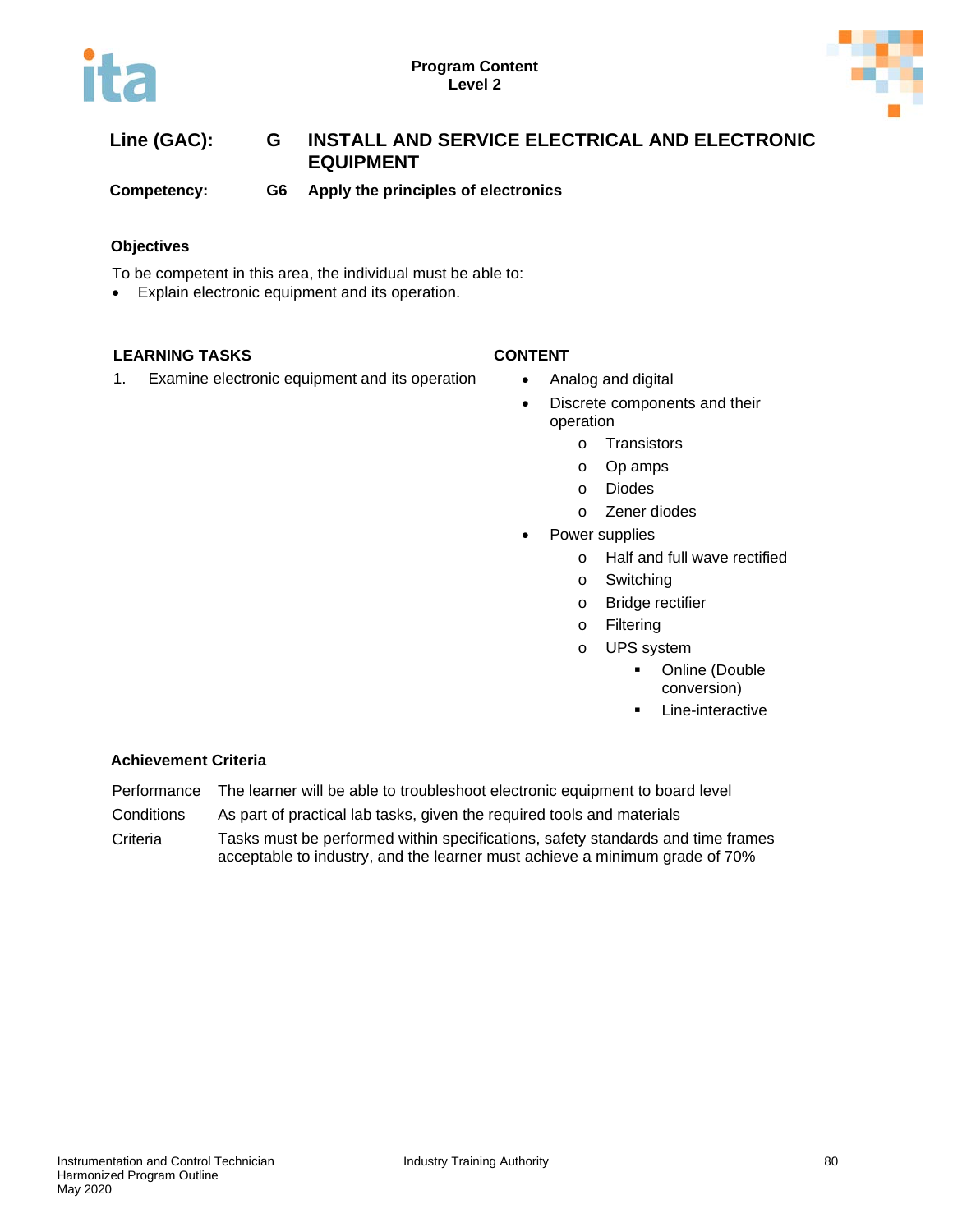



# **Line (GAC): G INSTALL AND SERVICE ELECTRICAL AND ELECTRONIC EQUIPMENT**

**Competency: G7 Install and service electronic equipment**

#### **Objectives**

To be competent in this area, the individual must be able to:

• Install and service electronic equipment to manufacturers' specifications.

### **LEARNING TASKS CONTENT**

1. Install and troubleshoot electronic equipment • Select equipment

- - o Application
		- o Components
- Select/install wiring
	- o Current loops
	- $\circ$  Wiring  $-2$ , 3 and 4 wire transmitters
	- o I/I
	- o Ground loops
	- o Manufacturer's specifications
- Connect to system
- Adjust settings
- Creating and updating loop drawings and documentation
- 
- Repair/replacement methods and equipment
	- o Oscilloscope (Scope meter)
	- o Multimeter
	- o Logic probe
- Electronic assemblies
	- o Troubleshooting to board level
		- Power supply
		- − Input conditioning
		- − Signal manipulation
		- − Output circuit
		- Back plane
	- o Board replacement procedures
		- − Ground strap
		- − Power down and
			- Power Up
- Cleaning methods

2. Service electronic equipment **•** Isolate equipment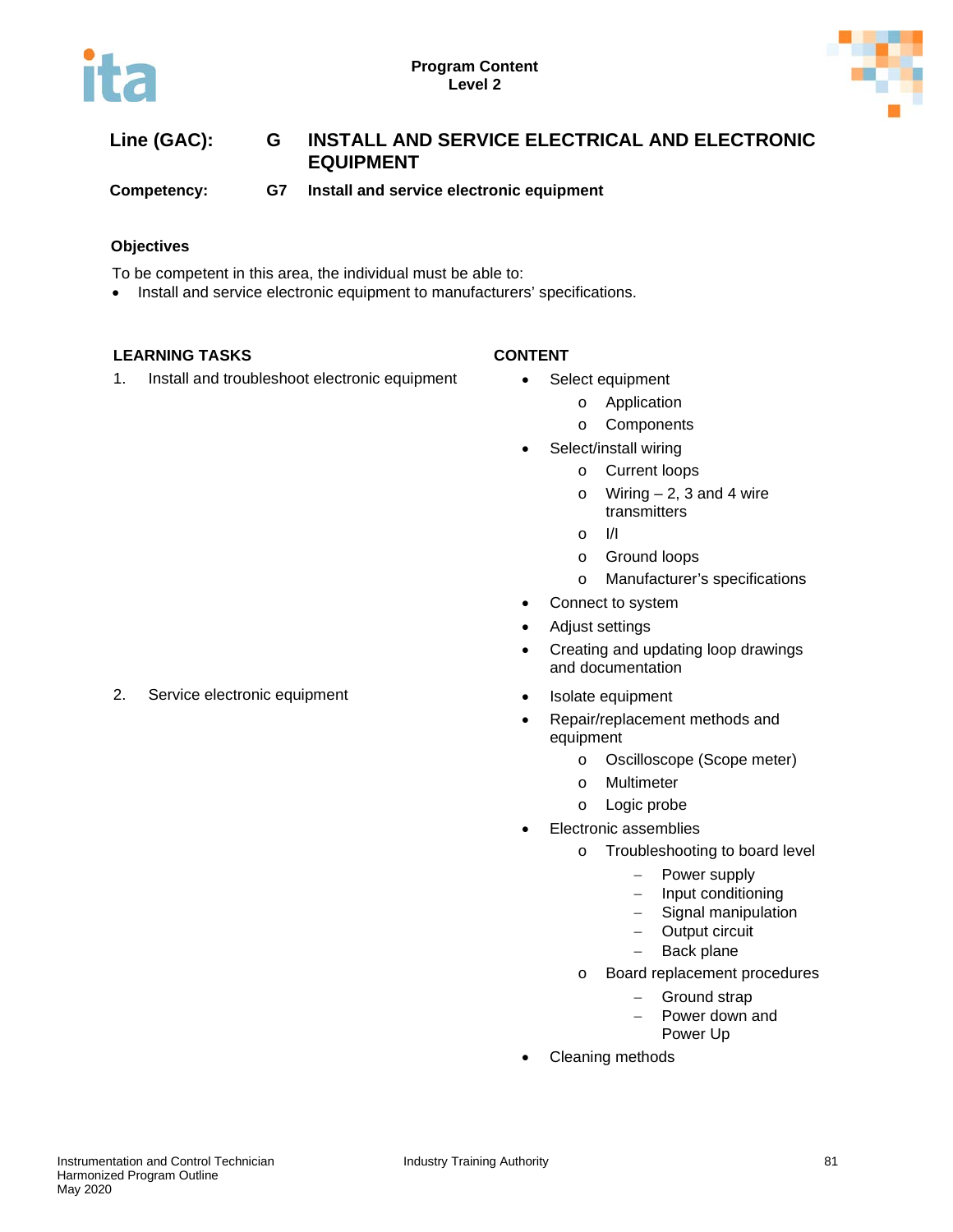



| Performance | The learner will be able to troubleshoot electronic equipment to board level                                                                                   |
|-------------|----------------------------------------------------------------------------------------------------------------------------------------------------------------|
| Conditions  | As part of practical lab tasks, given the required tools and materials                                                                                         |
| Criteria    | Tasks must be performed within specifications, safety standards and time frames<br>acceptable to industry, and the learner must achieve a minimum grade of 70% |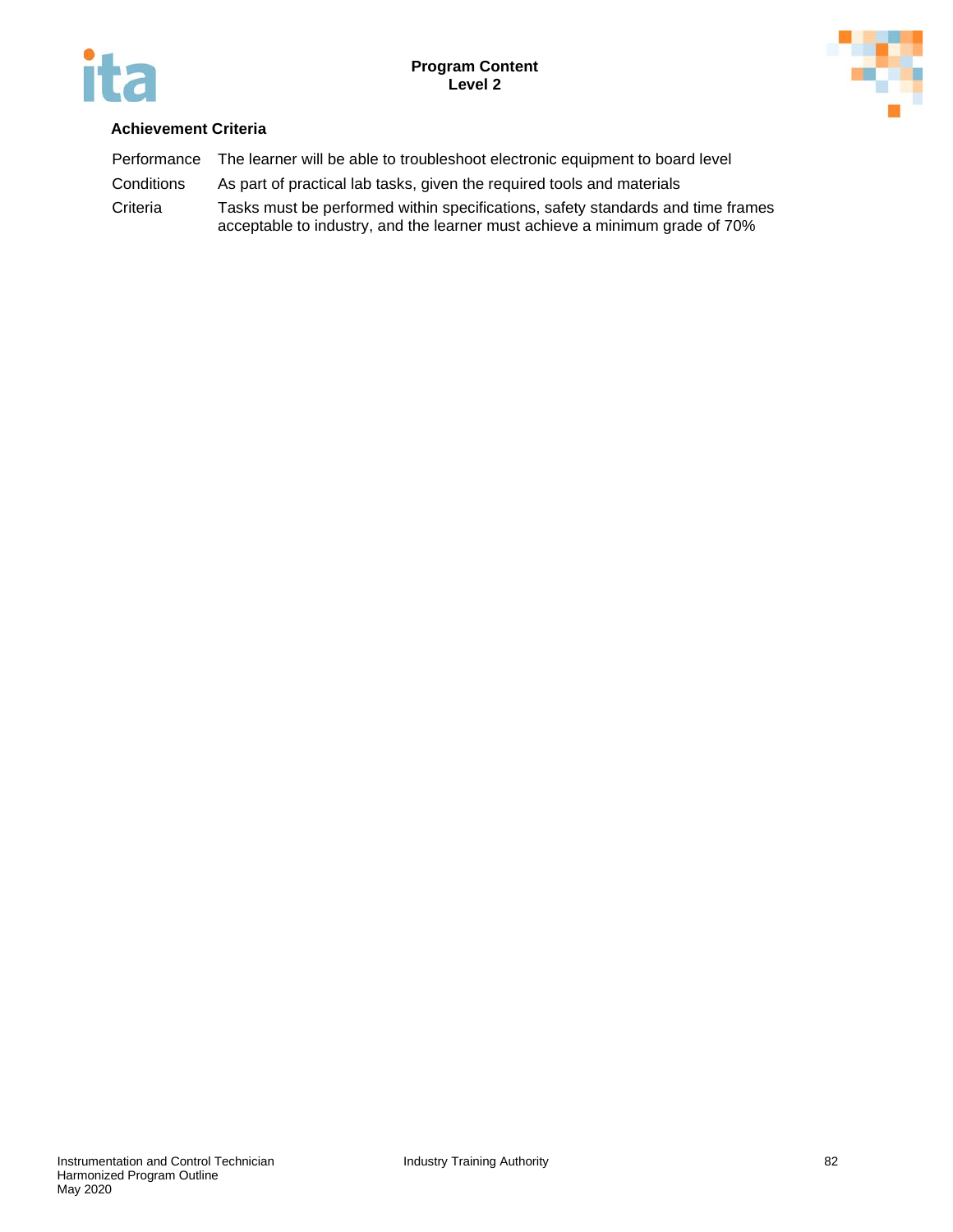



# **Line (GAC): H INSTALL AND SERVICE FINAL CONTROL ELEMENTS**

**Competency: H2 Install and service control valves and actuators**

#### **Objectives**

To be competent in this area, the individual must be able to:

• Size and select control valves and actuators.

#### **LEARNING TASKS CONTENT**

- 1. Examine sizing and selection of actuators Size and force required by process
- 2. Examine sizing and selection of control valves  $\bullet$  Defining  $C_v$

3. Select the correct valve type and size for given

- conditions
- - Flow characteristics
		- o Quick opening
		- o Equal percentage
		- o Linear
- Process requirements
	- o Medium (Liquid/ gas/steam)
	- o Pressure
	- o Flow
	- o Temperature
	- o Viscosity
	- o TDH (Total Dynamic Head) and NPSH (Net Positive Suction Head)
		- − Correlating pump curve
- Flashing/Cavitation
- Noise suppression
- Sizing for maximum ∆P allowable
- Perform sizing calculations (Liquid/ gas/steam)
	- o Manual (nomograph)
- Valve sizing software

### **Achievement Criteria**

process applications

- Performance The learner will be able to select the correct valve type and size for process given applications
- Conditions As part of practical lab tasks, given the required tools and materials
- Criteria Tasks must be performed within specifications, safety standards and time frames acceptable to industry, and the learner must achieve a minimum grade of 70%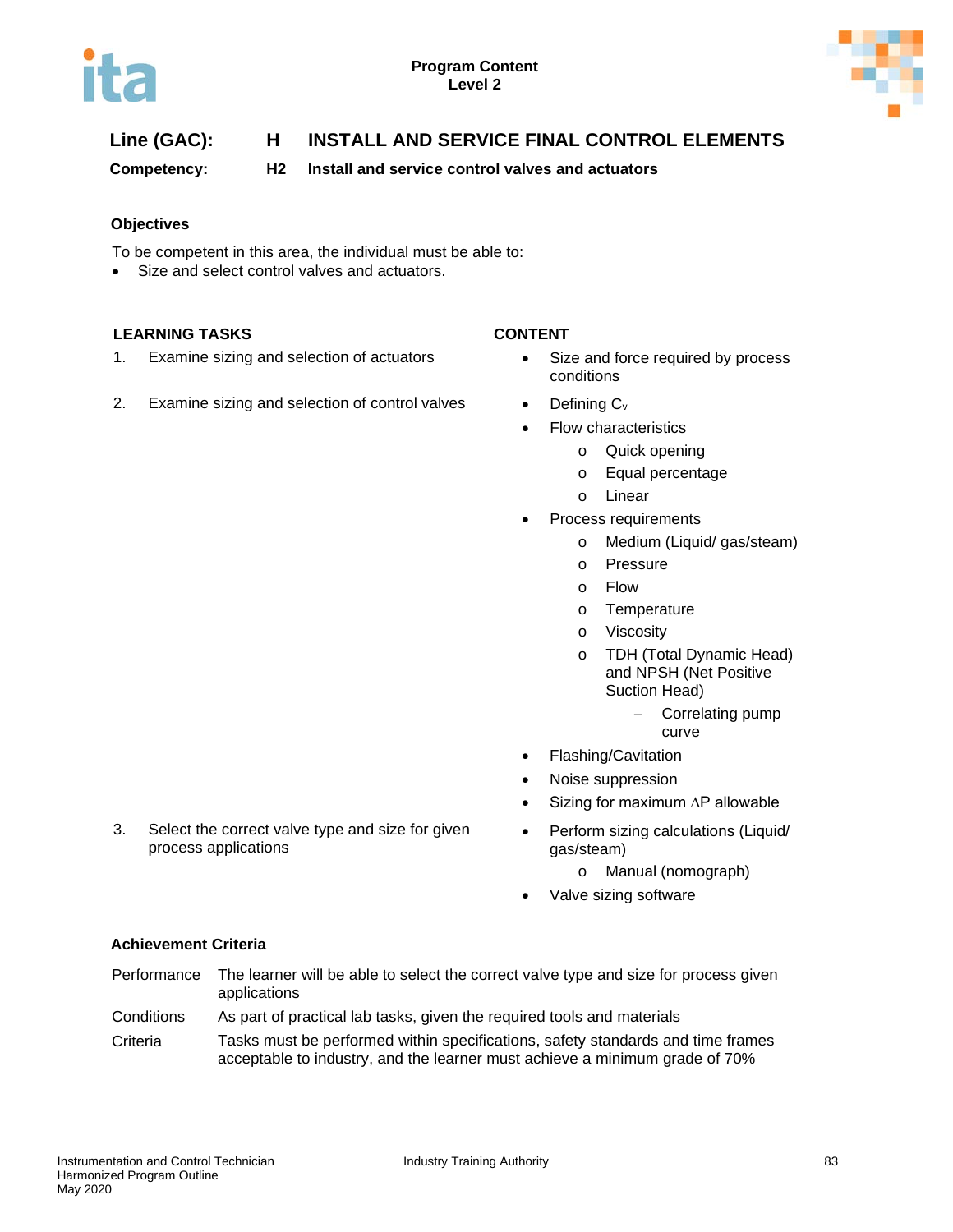



# **Line (GAC): H INSTALL AND SERVICE FINAL CONTROL ELEMENTS**

**Competency: H3 Install and service valve positioners** 

### **Objectives**

To be competent in this area, the individual must be able to:

- Explain the advanced diagnostics and operational capabilities of SMART positioners.
- Install, configure and service SMART valve positioners.

#### **LEARNING TASKS CONTENT**

1. Examine advanced diagnostics and operational capabilities of SMART positioners

- Determining valve and actuator health
	- o Stiction
	- o Friction
	- o Hysterisis
	- o Duty cycles
	- o Strokes
	- o Travel
	- o Time near closed
	- o Time near open
- History
- Alarming
- Control system interface
- Offline diagnostic testing
- 
- Connecting to actuator
- Connecting to process control system
- **Configuring** 
	- o Set stroke
	- o Set pressures
	- o Match to actuator
	- o Autotune
- **Calibrating** 
	- o Connecting calibration and configuration instruments
	- o Calibraton parameters
	- o Interpretation of calibration results
	- o Cause/effect of calibration errors
- Component maintenance
	- o Remove
	- o Replace
	- o Repair
	- o Clean
- Returning to service

2. Install and service smart valve positioners • Mounting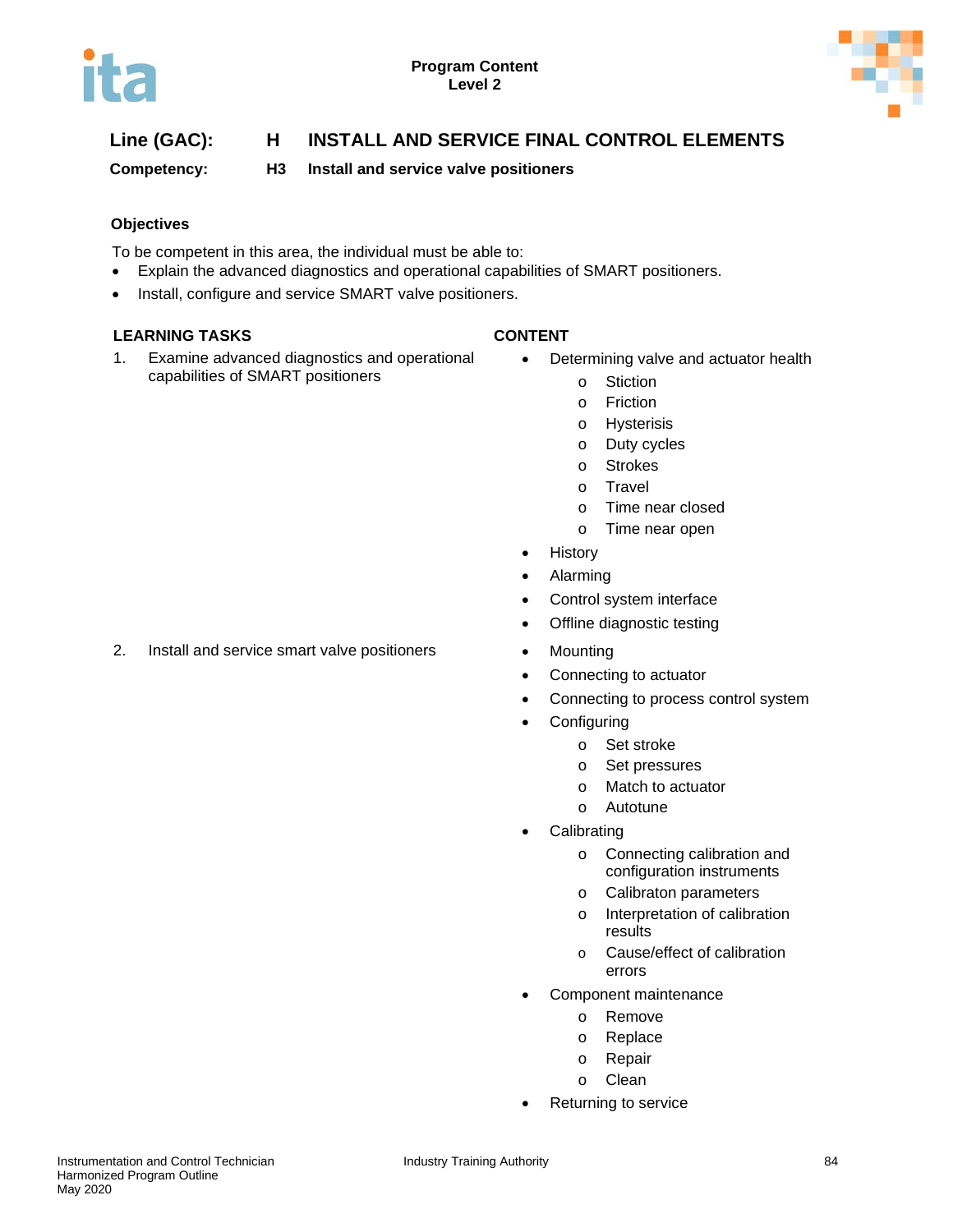



| Performance | The learner will be able to install, configure and service SMART valve positioners                                                                             |
|-------------|----------------------------------------------------------------------------------------------------------------------------------------------------------------|
| Conditions  | As part of practical lab tasks, given the required tools and materials                                                                                         |
| Criteria    | Tasks must be performed within specifications, safety standards and time frames<br>acceptable to industry, and the learner must achieve a minimum grade of 70% |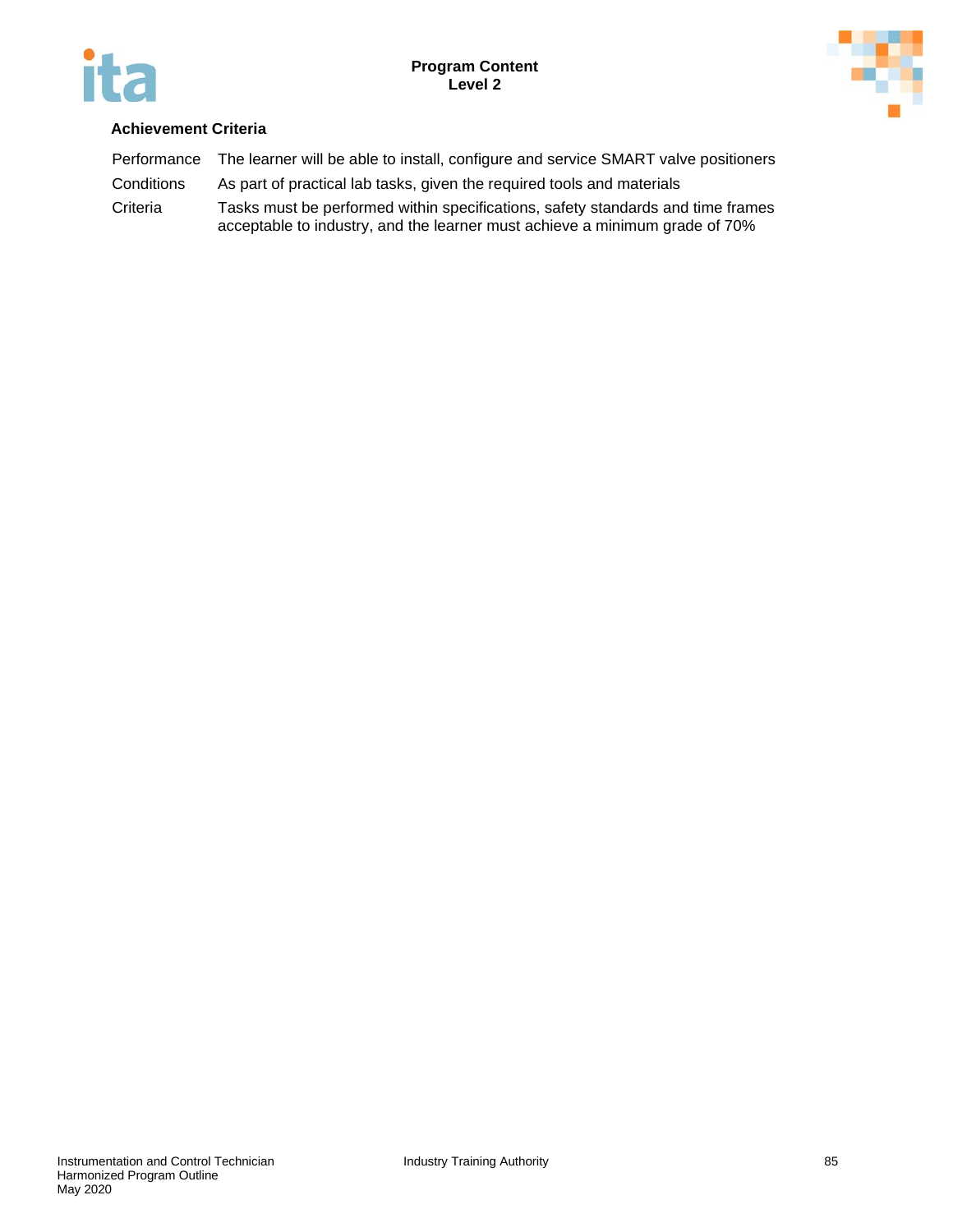



# **Level 3 Instrumentation and Control Technician**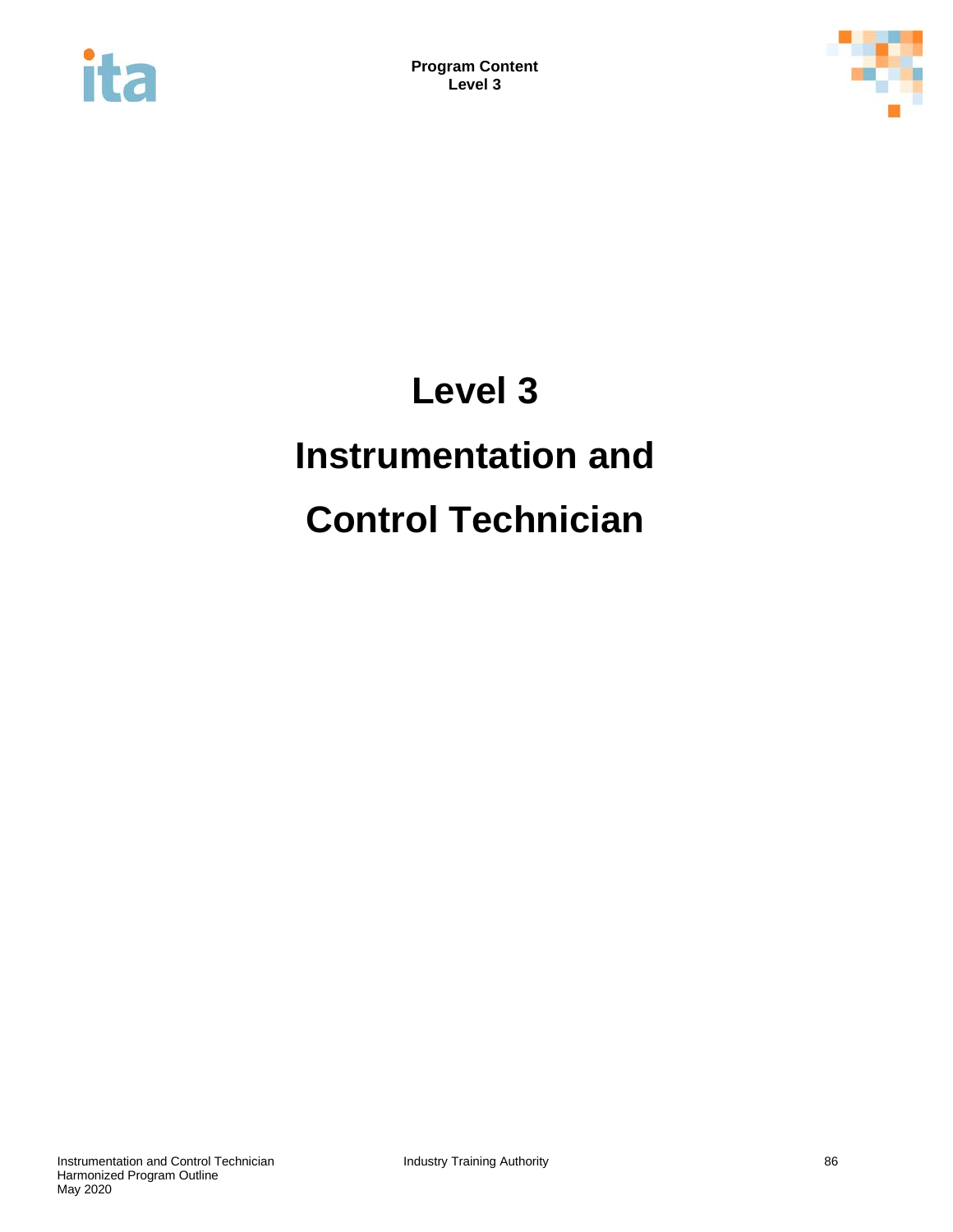

# **Line (GAC): C ORGANIZE WORK**

**Competency: C1 Plan work and maintain records**

### **Objectives**

To be competent in this area, the individual must be able to:

• Estimate labour and material and complete work-related documentation.

#### **LEARNING TASKS CONTENT**

1. Examine and determine standard work requirements

- Materials
- Equipment and tools
- Personnel
- Task planning
	- o Hazard assessment
	- o Process hazards
		- **Pressure**
		- **Temperature**
		- **Chemical**
- Work scheduling
- - o Time
	- o Cost
	- o Materials
	- o Manpower
- Identifying/organizing
	- o Tools
	- o Equipment
- Calibration sheets
- Data sheets
- Work orders
- Log entries
- Permits
- Standard Operating Procedure (SOP)
- Management of Change **Documentation** 
	- o Instrument change
	- o Range change
	- o Process change
- Maintenance schedules
	- o Preventative
	- o Predictive
	- o Reliability centered

2. Examine and apply related skills **•** Estimating

3. Examine, maintain and update types of trade related documentation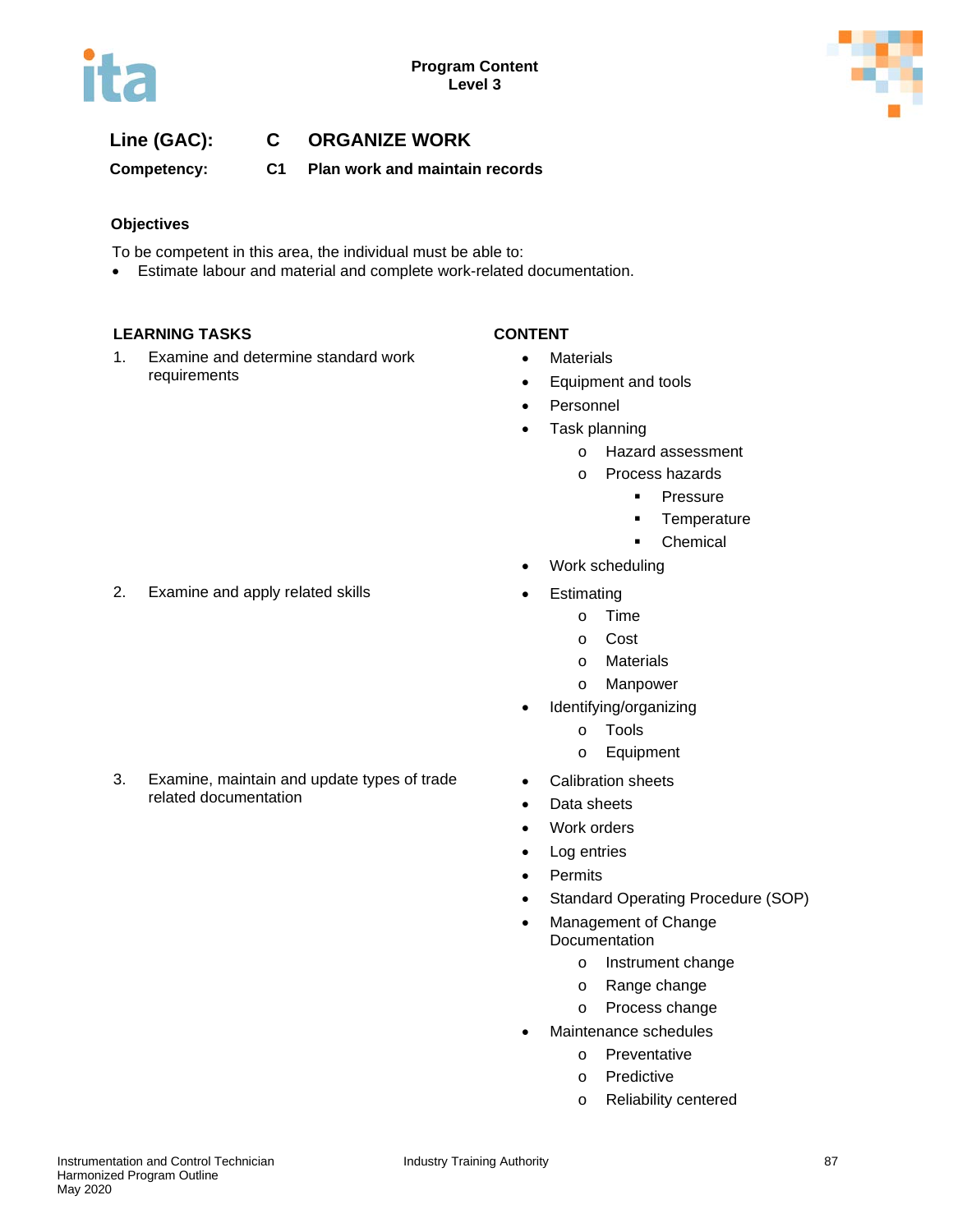

### **LEARNING TASKS CONTENT**

- Related software
	- o Spreadsheets
		- o Databases
- Word processing

#### **Achievement Criteria**

#### Performance The learner will be able to:

- Estimate labour and material requirements
- Complete work-related documentation

### Conditions As part of practical lab tasks, given the required tools and materials

Criteria Tasks must be performed within specifications, safety standards and time frames acceptable to industry, and the learner must achieve a minimum grade of 70%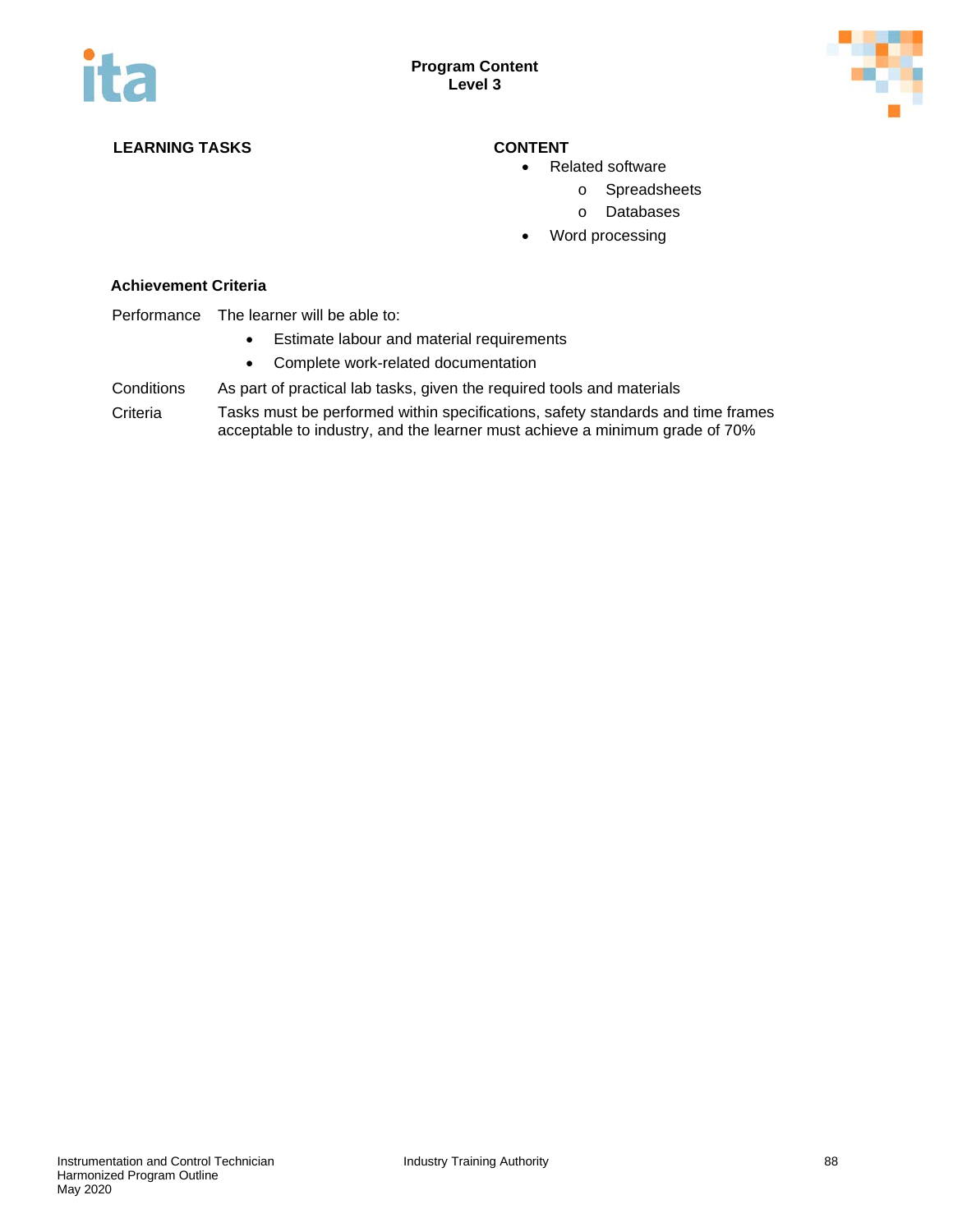

## **Line (GAC): C ORGANIZE WORK**

**Competency: C2 Use computers and related applications**

#### **Objectives**

To be competent in this area, the individual must be able to:

• Configure and program instrumentation devices to manufacturers' specifications given related hardware, software and firmware.

#### **LEARNING TASKS CONTENT**

1. Use diagnostic and configuration software, hardware and firmware

- Configuration and programming software
	- o AutoCAD
	- o Fieldcare
	- o Pactware
	- o Valve sizing
	- o HMI
		- Vijeo
		- **•** Wonderware
- 2. Maintain back-up data and documentation Configuration and programming
- software
	- o AutoCAD
	- o Fieldcare
	- o Pactware
	- o Valve sizing
	- o HMI
		- Vijeo
		- Wonderware

- Performance The learner will be able to configure and program software, hardware and firmware
- Conditions As part of practical lab tasks, given the required tools and materials
- Criteria Tasks must be performed within specifications, safety standards and time frames acceptable to industry, and the learner must achieve a minimum grade of 70%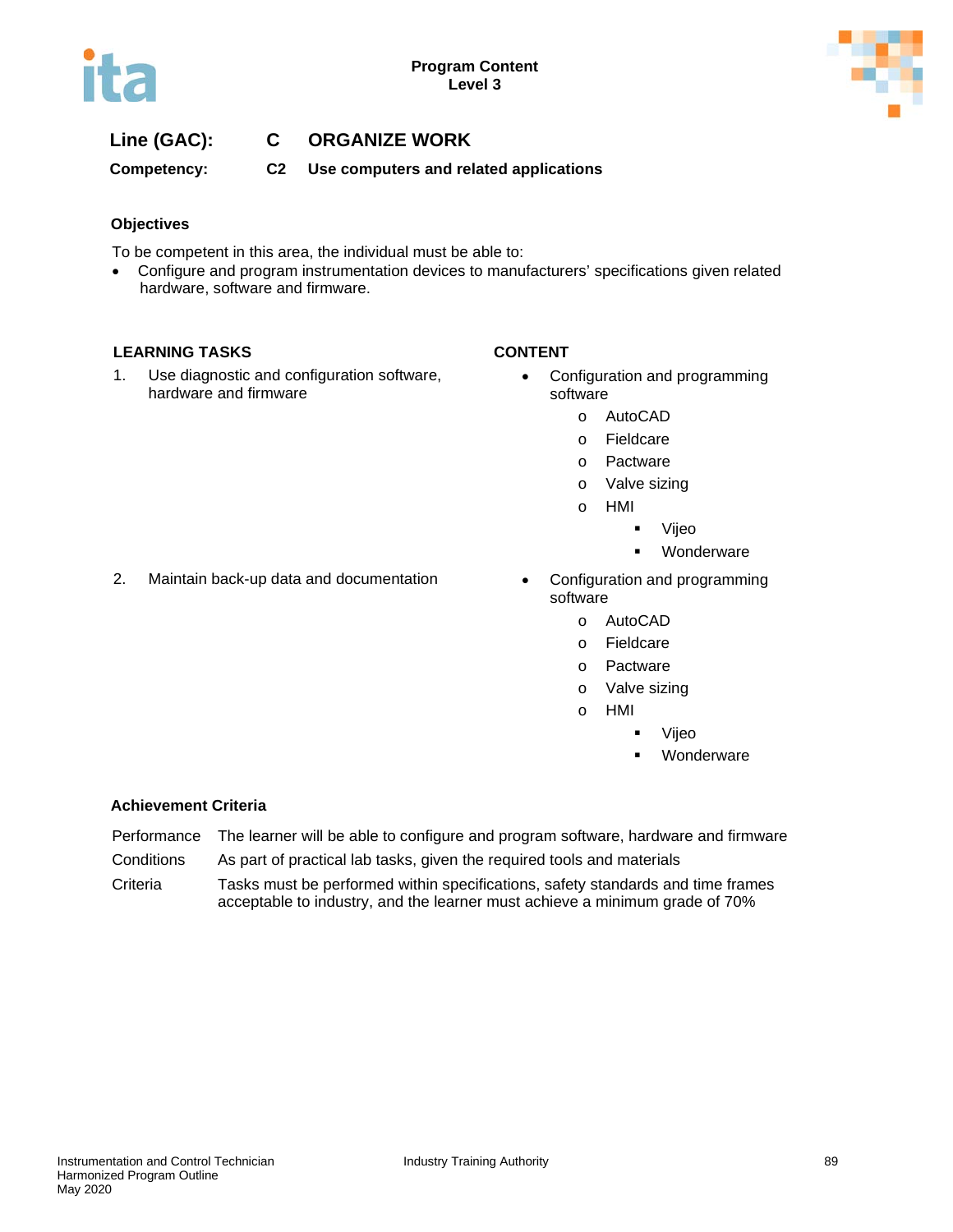

# **Line (GAC): C ORGANIZE WORK**

**Competency: C4 Use trade related diagrams, drawings and schematics**

#### **Objectives**

To be competent in this area, the individual must be able to:

- Develop drawings and schematics.
- Describe symbols.
- Use P&ID/P&C/loop drawings.

### **LEARNING TASKS CONTENT**

1. Examine types of schematics and drawings • P&ID, SAMA, isometric and

#### 2. Examine symbols and conventions • P&ID, SAMA, isometric and

3. Use and develop schematics and drawings • P&ID/P&C drawings

- orthographic drawings
- Loop drawings
- orthographic drawings
- Loop drawings
- 
- Loop drawings

- Performance The learner will be able to use and develop drawings and schematics
- Conditions As part of practical lab tasks, given the required tools and materials
- Criteria Tasks must be performed within specifications, safety standards and time frames acceptable to industry, and the learner must achieve a minimum grade of 70%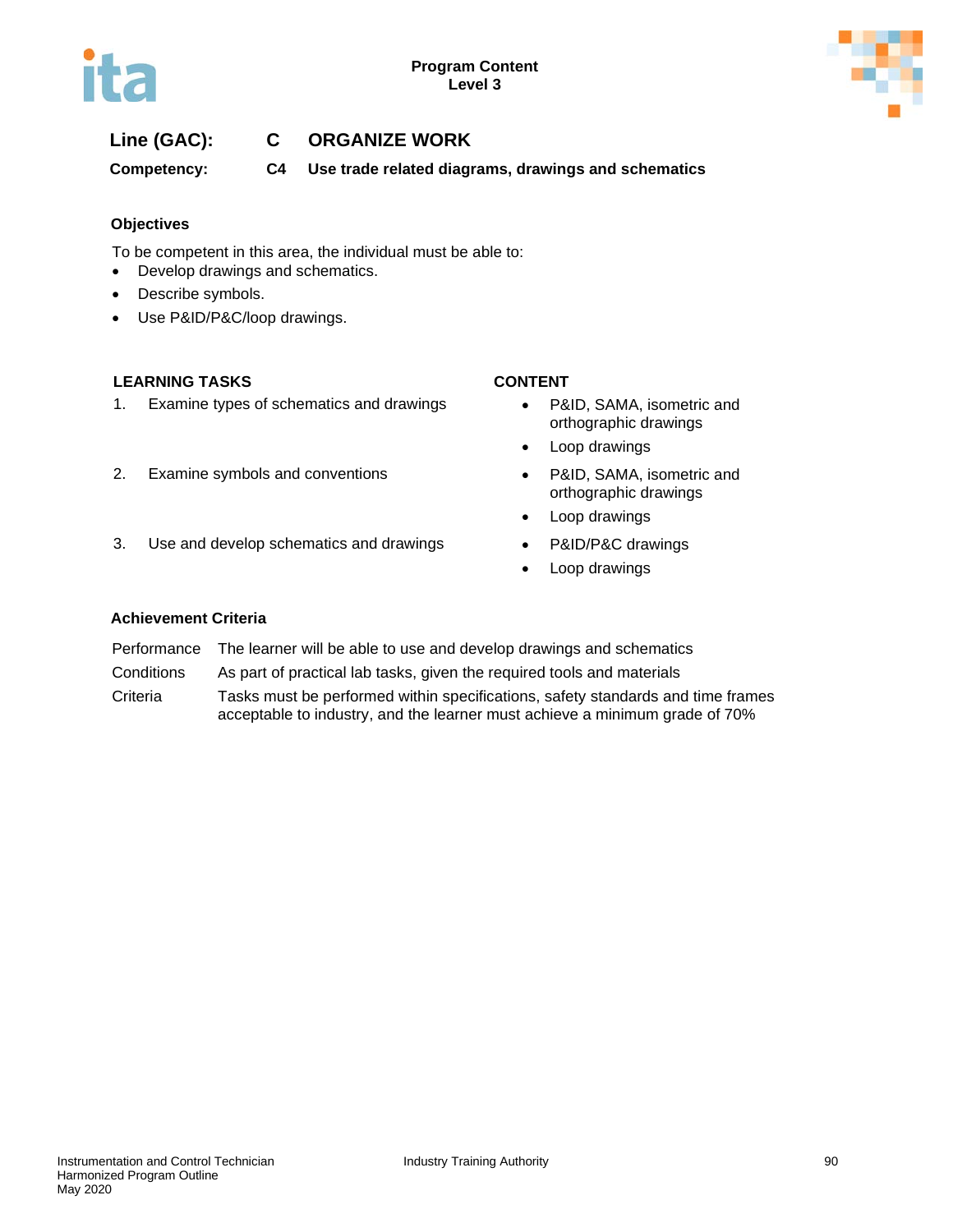

**Competency: E9 Install and service consistency measuring devices**

### **Objectives**

To be competent in this area, the individual must be able to:

• Install, calibrate and service consistency and viscosity measuring devices.

### **LEARNING TASKS CONTENT**

devices

devices

1. Examine consistency and viscosity measuring devices and their operation

2. Examine instruments and techniques used to calibrate consistency and viscosity measuring

3. Calibrate and service consistency measuring

- Types (analog and SMART)
	- o Optical
	- o Rotary
	- o Blade
	- o Microwave
	- o Nuclear
	- o Viscometer
- Factors affecting system performance
	- o Temperature
	- o Flow
	- o Vibration
	- o Pressure
	- o Process considerations
- Multimeters
- Calibrated weights
- Sampling and lab tests
- Manufacturers' specifications
- Selection/location factors
	- o Accuracy requirements
	- o Process application
	- o Process medium
	- o Cost
	- o Best practices
- Verify operation
- Calibration parameters
- Device check/calibration
- Interpretation of calibration results
- Cause/effect of calibration error
- Device adjustments
- Repair/replace device components
- Returning device to service
- Documenting calibration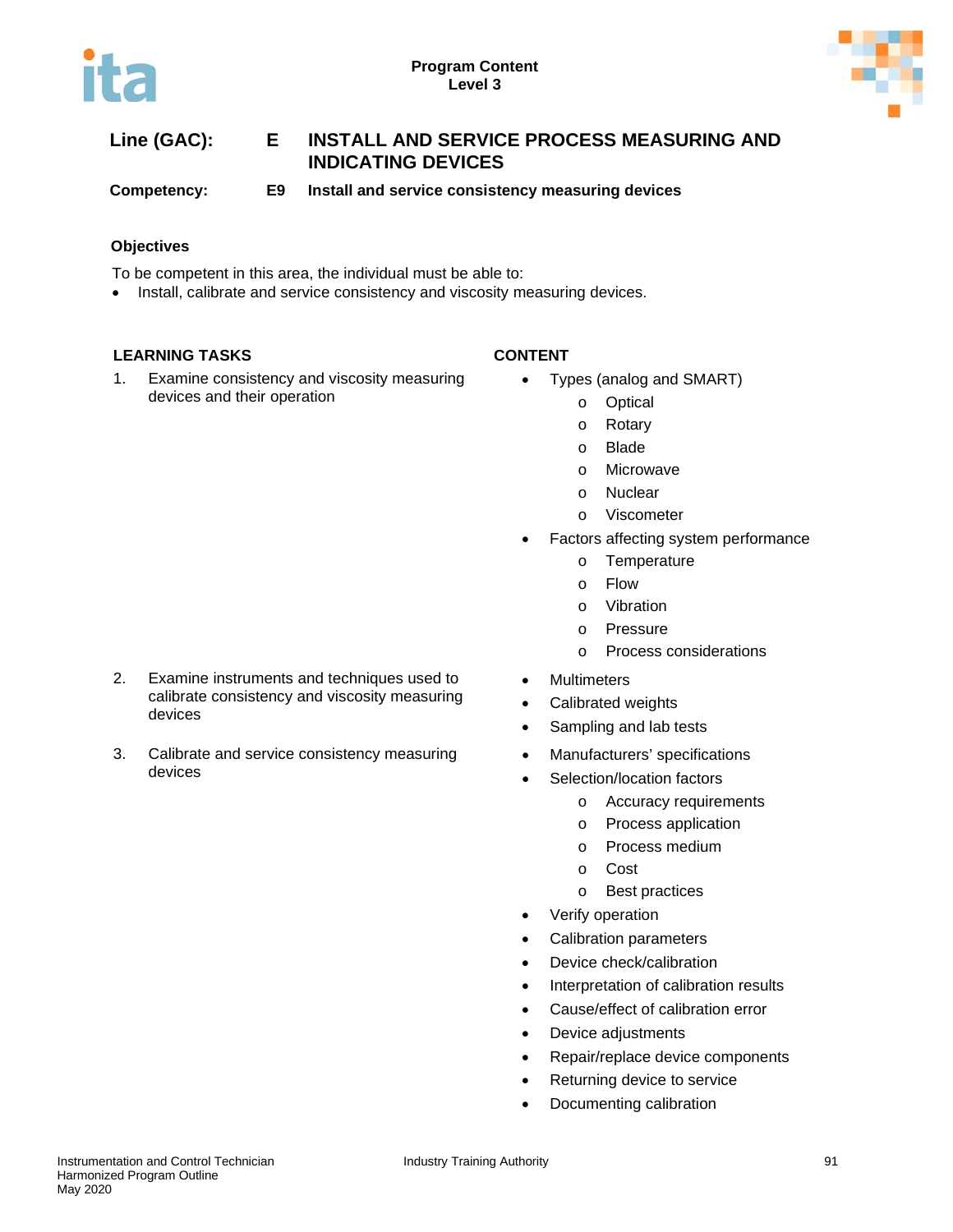



#### **Achievement Criteria**

Performance The learner will be able to:

- Assess consistency measuring installations to confirm best practices
- Calibrate and service consistency and viscosity measuring devices
- Conditions As part of practical lab tasks, given the required tools and materials

Criteria Tasks must be performed within specifications, safety standards and time frames acceptable to industry, and the learner must achieve a minimum grade of 70%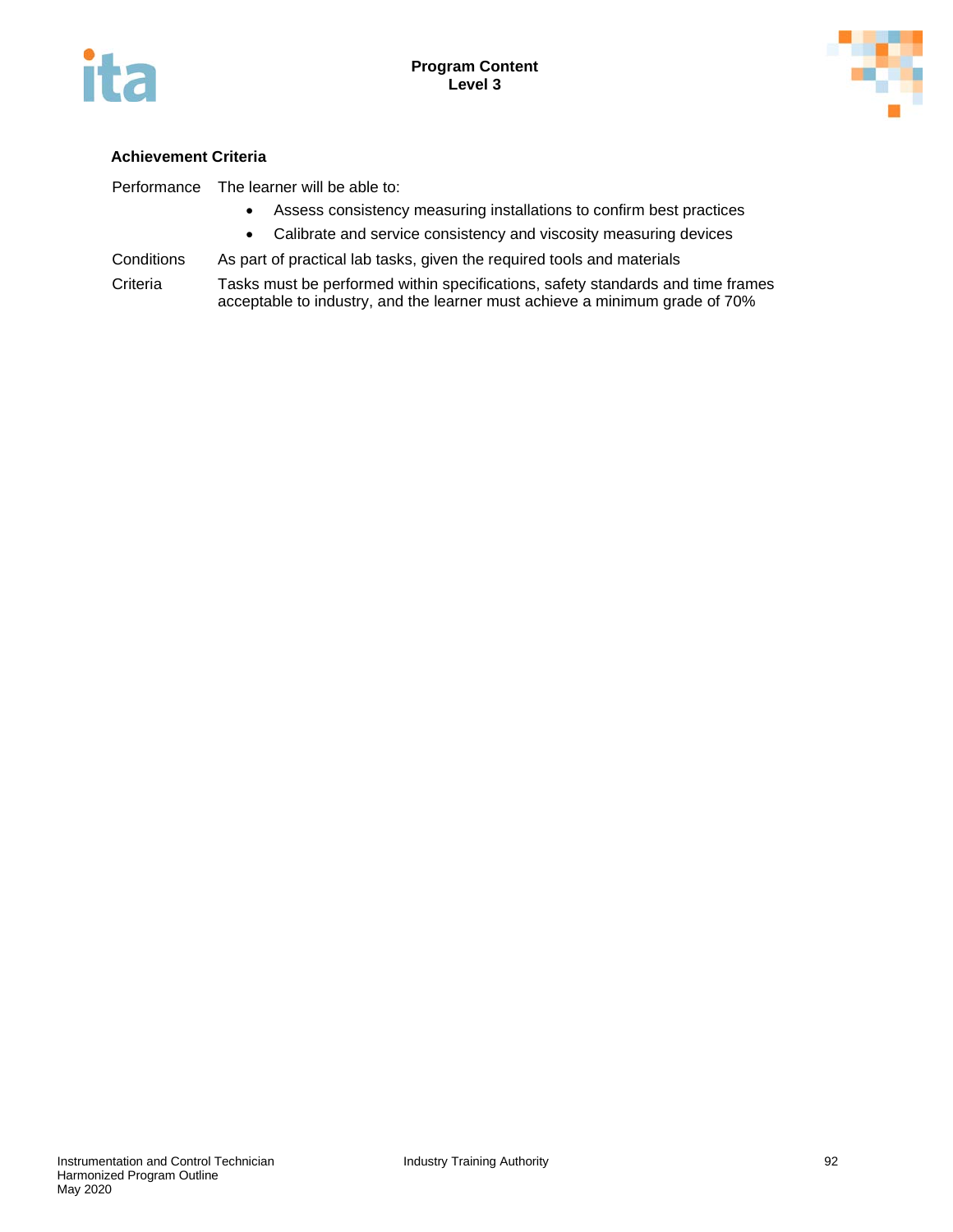



**Competency: E10 Install and service vibration measuring devices**

#### **Objectives**

To be competent in this area, the individual must be able to:

• Calibrate and service vibration measuring devices using a vibration measuring system.

#### **LEARNING TASKS CONTENT**

- 1. Examine vibration measuring devices Probes
- 2. Examine the installation, calibration and servicing requirements of vibration measuring devices
- 

- 
- Proximitors
- **Transmitters**
- Manufacturers' recommended maintenance procedures
- Maintenance actions
- Identifying cause of calibration errors
- Repair and cleaning of device
- 3. Service vibration monitoring system Test and set up vibration monitoring system on operating process equipment

- Performance The learner will be able to calibrate and service vibration measuring devices
- Conditions As part of practical lab tasks, given the required tools and materials
- Criteria Tasks must be performed within specifications, safety standards and time frames acceptable to industry, and the learner must achieve a minimum grade of 70%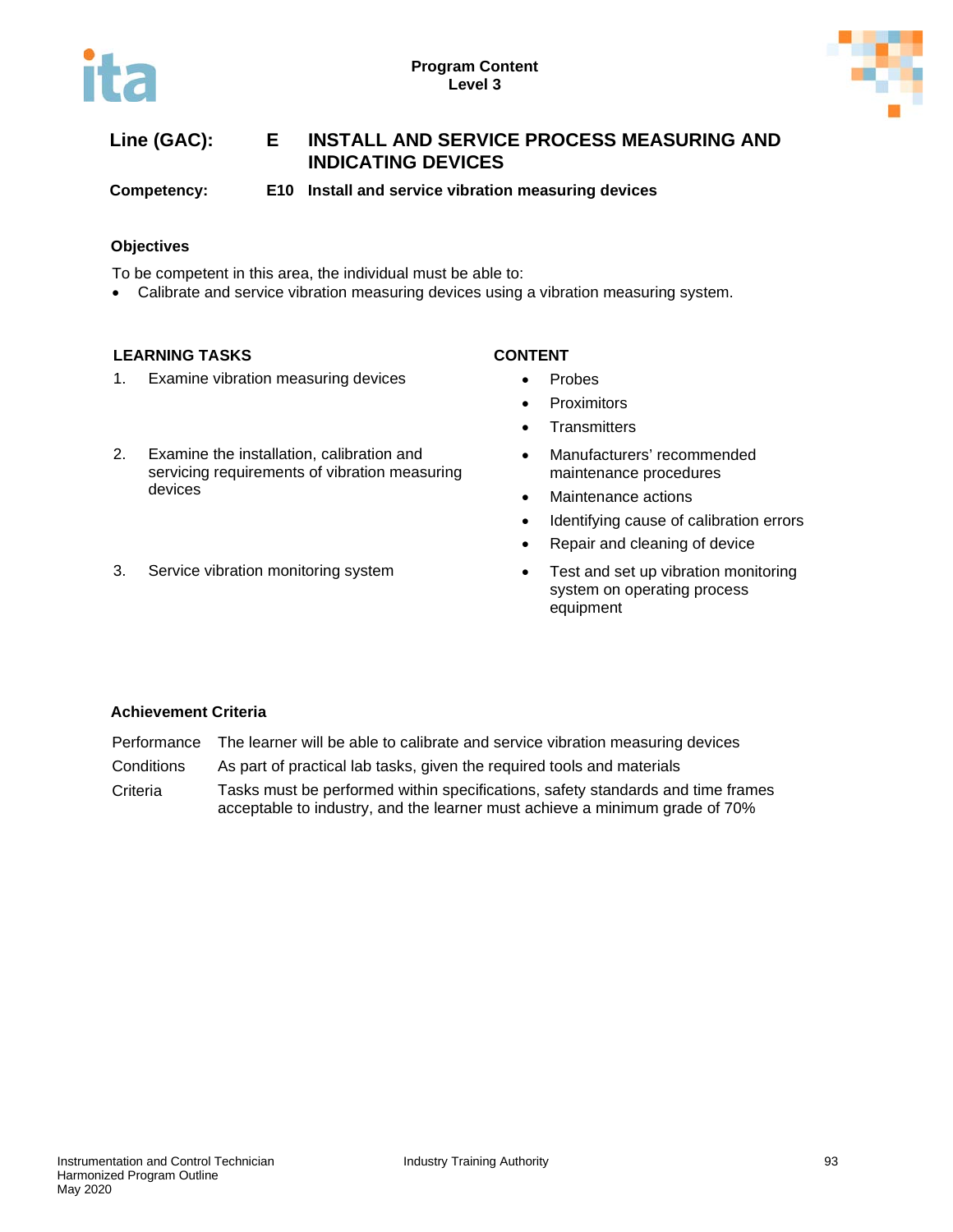



**Competency: E11 Install and service speed measuring devices**

### **Objectives**

To be competent in this area, the individual must be able to:

• Explain the servicing requirements of speed measuring devices.

### **LEARNING TASKS CONTENT**

- 1. Examine relevant laws & principles of physics Speed
- 2. Examine speed measuring devices and their applications

- 
- Velocity
- Speed measuring devices
	- o Tachometers
	- o Probes
	- o Proximitors
	- o RPM counters
	- o Strobe lights
- **Applications** 
	- o Belt weightometers
	- o Belt slippage
	- o Governors
	- o Radar gun
	- o Interlock
	- o Overspeed trips
- Manufacturers' recommended maintenance procedures
- Maintenance actions
- Identifying cause of calibration errors
- Repair and cleaning of device

3. Examine the installation, calibration and servicing requirements of speed measuring devices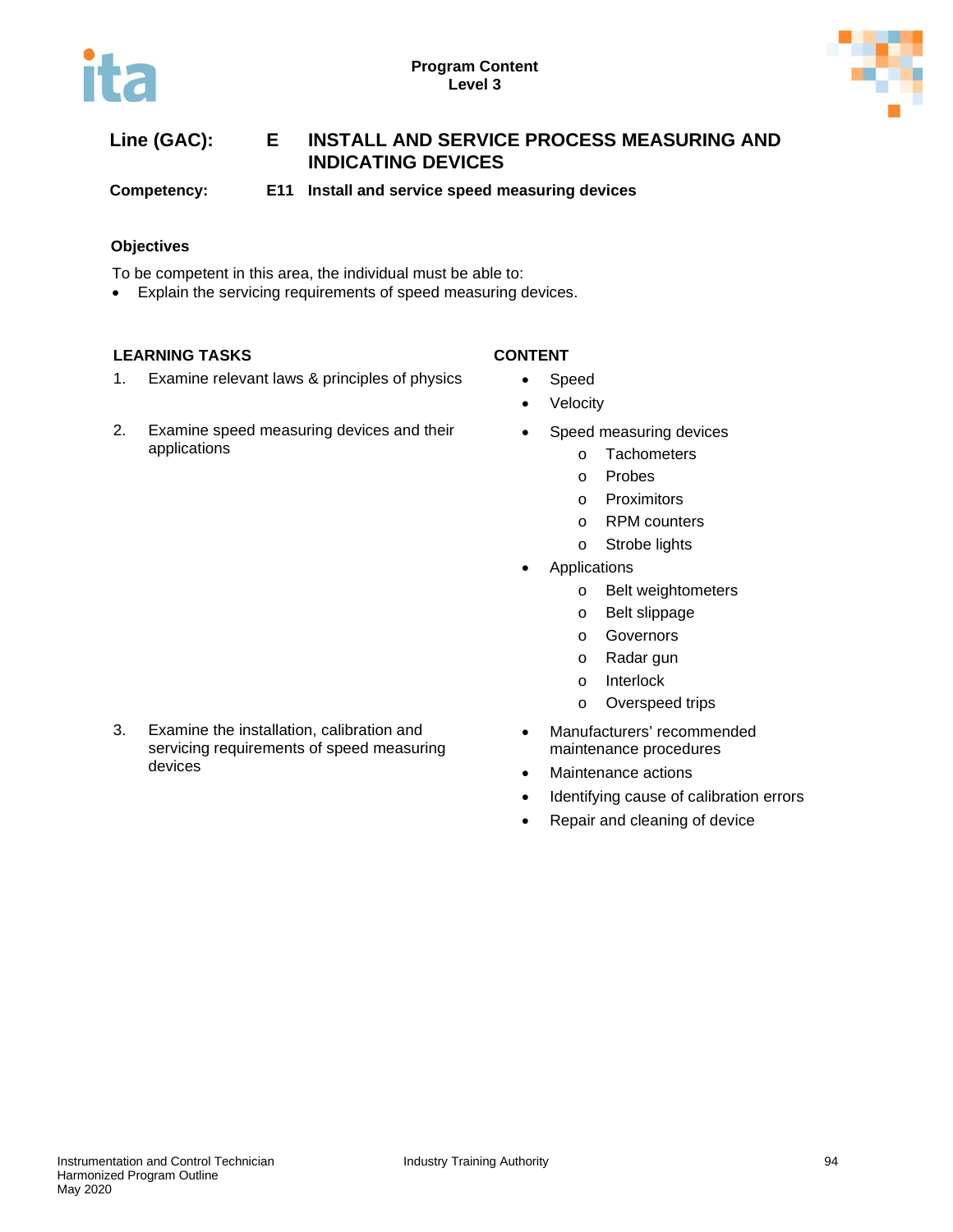

**Competency: E12 Install and service position measuring devices**

### **Objectives**

To be competent in this area, the individual must be able to:

• Explain the servicing requirements of position measuring devices.

### **LEARNING TASKS CONTENT**

1. Examine position measuring devices and their applications

- Analog position sensors
	- o Linear variable differential transformer (LVDT)
		- **Temposonic rods**
	- o Proximity switches
	- o Proximity probes
	- o Analog position sensors
	- o Lasers
	- o Global positioning system (GPS)
	- Examples of industrial applications
		- o Pulp and paper
		- o Oil and gas
		- o Mining
		- o Food Industry
	- Manufacturers' recommended maintenance procedures
	- Maintenance actions
	- Identifying cause of calibration errors
	- Bringing device within calibration parameters
- Repair and cleaning of device
- 2. Examine the installation, calibration and servicing requirements of position measuring devices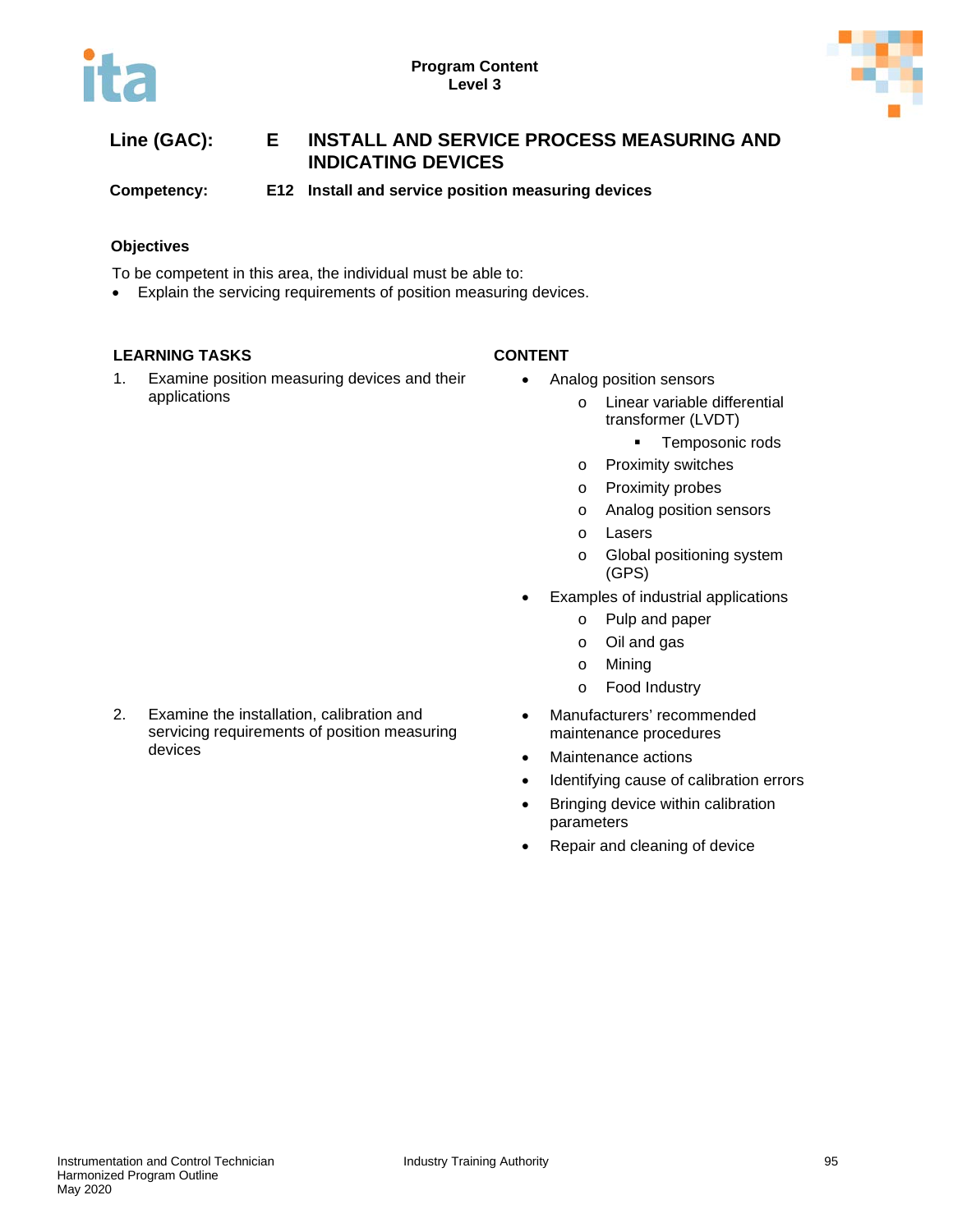

**Competency: E13 Install and service motion measuring devices**

### **Objectives**

To be competent in this area, the individual must be able to:

• Explain the servicing requirements of motion measuring devices.

### **LEARNING TASKS CONTENT**

1. Examine motion measuring devices and their applications

- Types
	- o Torque switches
	- o Proximity switches
	- o Proximity probes
	- o Analog position sensors
	- o Camera
	- **Applications** 
		- o Security
		- o Safety
		- o Monitoring rig torque
	- Manufacturers' recommended maintenance procedures
- Maintenance actions
- Identifying cause of calibration errors
- Bringing device within calibration parameters
- Repair and cleaning of device

2. Examine the installation, calibration and servicing requirements of motion measuring devices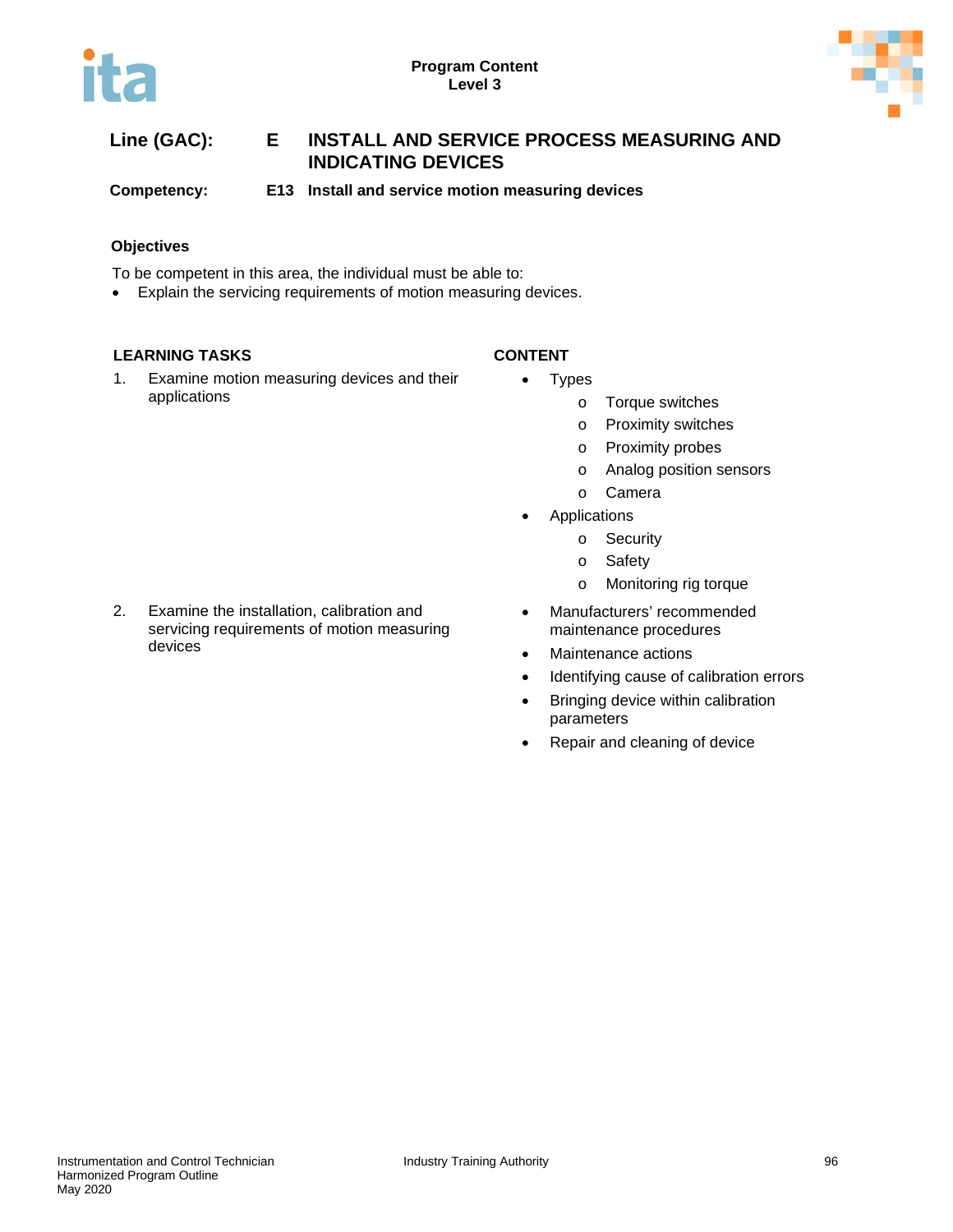

**Competency: E14 Install and service process analyzers** *(liquids and solids)*

### **Objectives**

To be competent in this area, the individual must be able to:

- Calibrate and service process liquid analyzers to process requirements.
- Explain the theory and operating parameters of process solids analyzers.

### **LEARNING TASKS CONTENT**

1. Examine process liquid analyzers • **•** pH

- 
- o Measuring electrode
- o Reference electrode
- o FET electrode
- **Conductivity** 
	- o 2 electrode
	- o 4 electrode
	- o Torroidal
- Oxidation Reduction Potential (ORP)
- Specific ion
- Dissolved oxygen
- **Turbidity**
- Water/effluent treatment
	- o Biological Oxygen Demand (BOD)
	- o Chemical Oxygen Demand (COD)
	- o Silica
	- o Sodium
	- o Residual Chlorine
- X-ray fluorescence
- Non-linear scale
- Temperature effects/compensation
- Accuracy
- Repeatability
- Interaction with process
- Sources of contamination
- Sampling systems
- Conditions required
- 3. Calibrate and service process liquid analyzers Manufacturers' specifications
	- Selection/location factors

2. Examine process liquid analyzer operational theory and operating parameters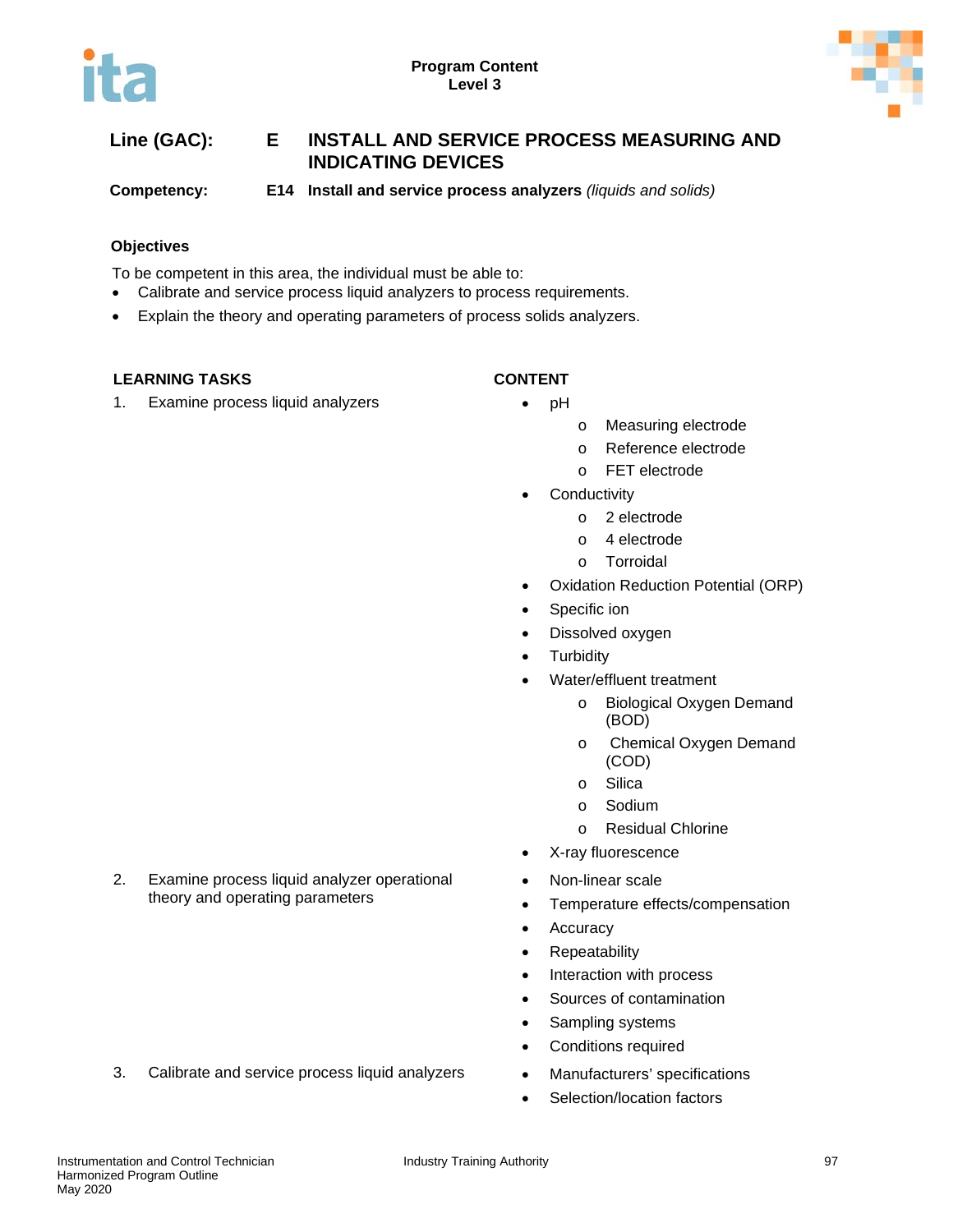

### **LEARNING TASKS CONTENT**

- o Measurement delays
- o Chemical mixing
- o Temperature requirements
- Connection to control system or indicator
- Configuration of devices
- Calibration of devices
	- o Buffering solutions
	- o Calibration standards
- 
- Assays
- Moisture content
- X-ray devices
- Near infra-red
- Online
	- o Material handling considerations
	- o Interface with system
- Offline/lab test
	- o Sample/weigh/dry/weigh
	- o Chemical theory
- Standards
	- o ASTM
- Accuracy
- Repeatability
- Interaction with process
- Sources of contamination
- Sampling systems
- Conditions required
- Method used
- 
- Paper sheet scanners
- Kappa (K#) analyzers
- Sulfidity
- Crossbelt analyzers
	- o Gamma matrix
- 4. Examine types of process solids analyzers Nuclear devices
- 5. Examine methods used by process solids analyzers

6. Examine operating parameters of process solids analyzers

7. Examine other process analyzers **•** Brightness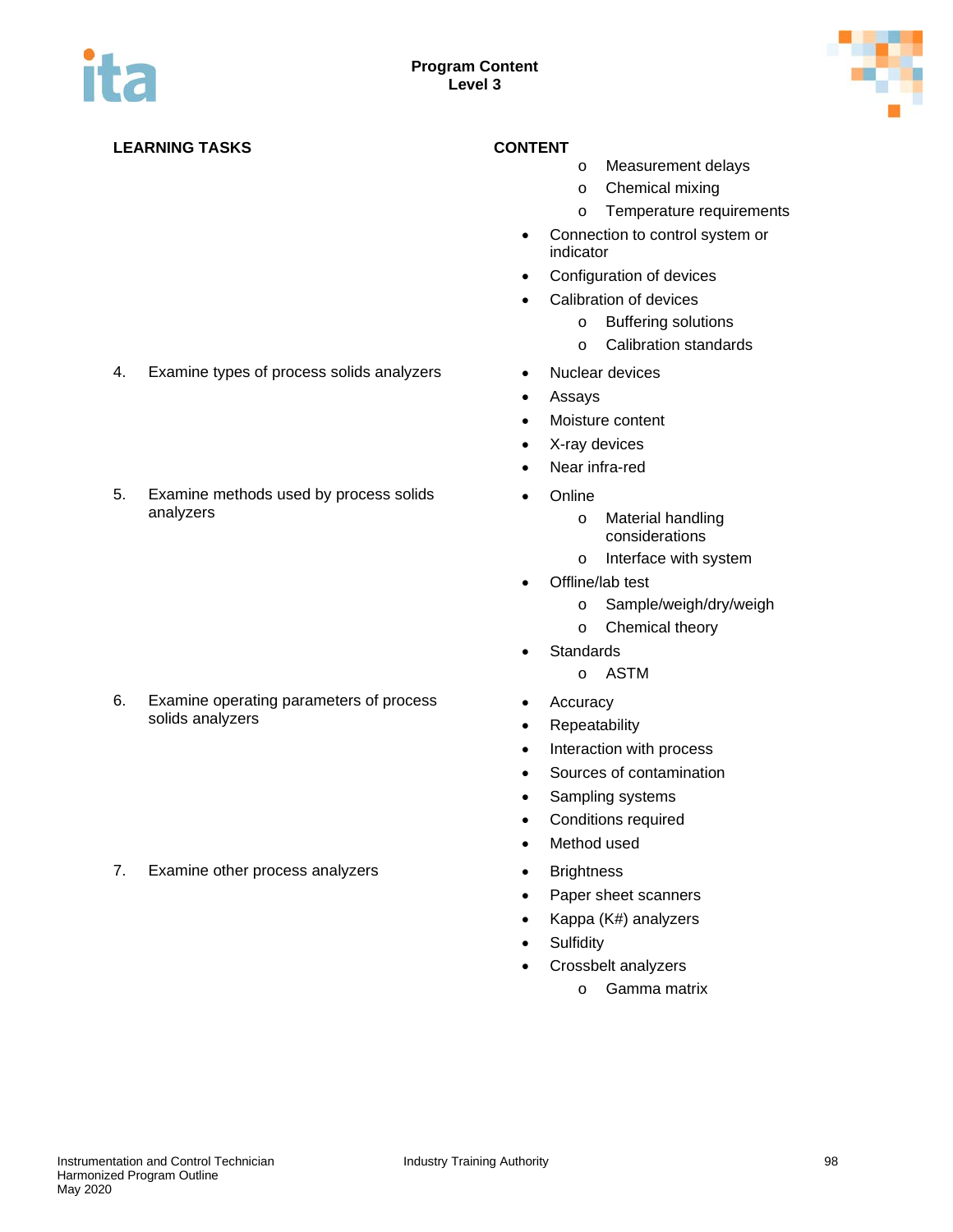



| Performance | The learner will be able to calibrate and service process liquid analyzers                                                                                     |
|-------------|----------------------------------------------------------------------------------------------------------------------------------------------------------------|
| Conditions  | As part of practical lab tasks, given the required tools and materials                                                                                         |
| Criteria    | Tasks must be performed within specifications, safety standards and time frames<br>acceptable to industry, and the learner must achieve a minimum grade of 70% |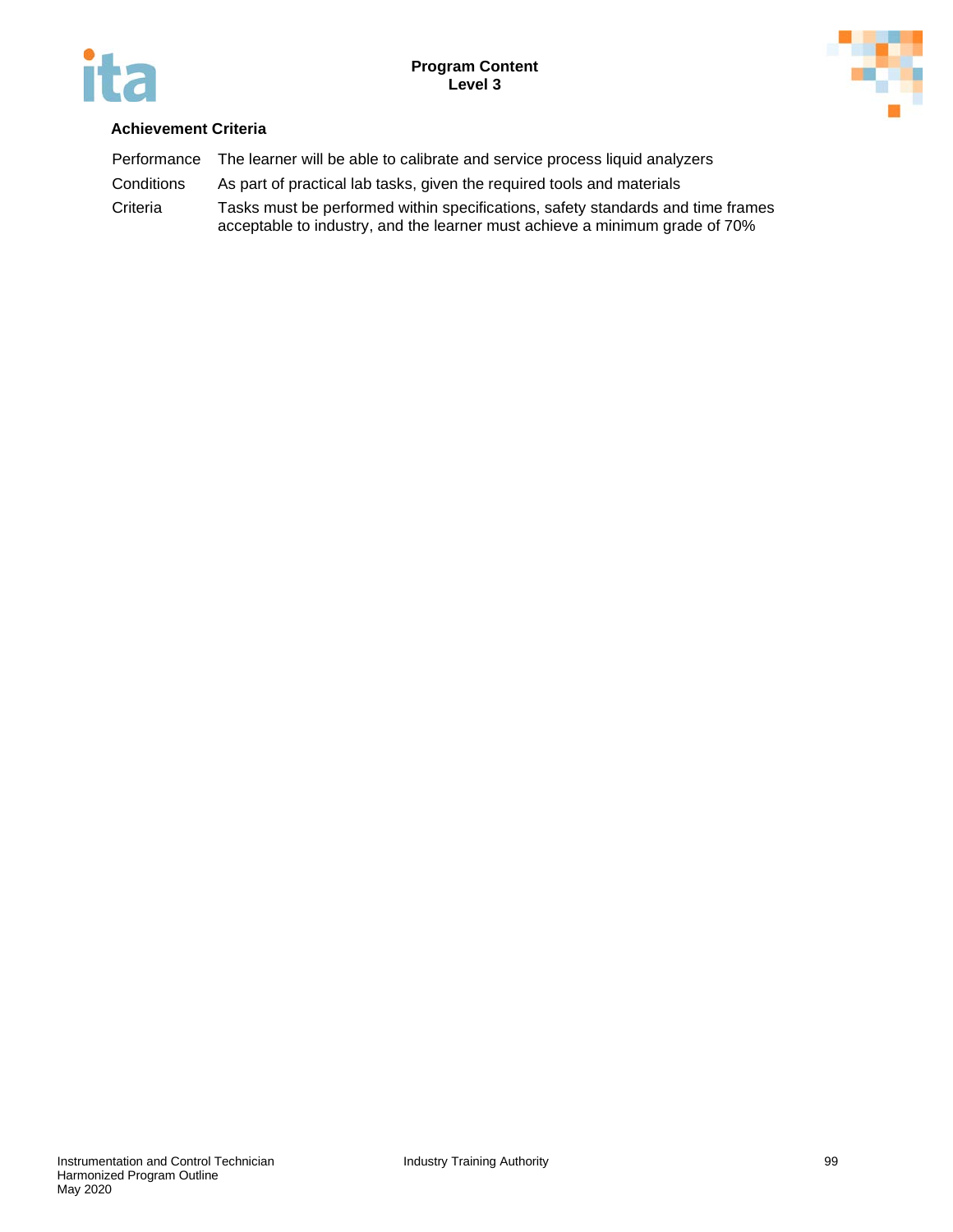



# **Line (GAC): F INSTALL AND SERVICE PNEUMATIC AND HYDRAULIC EQUIPMENT**

**Competency: F3 Install and service pneumatic systems**

#### **Objectives**

To be competent in this area, the individual must be able to:

• Align pneumatic controllers.

### **LEARNING TASKS CONTENT**

1. Examine pneumatic controllers **•** Force balance

- 
- Motion balance
- 2. Align pneumatic controllers **•** Input/output calibration
	- Temperature and pressure inputs
	- Indication calibration
	- Controller alignment and service
	- Auto/manual transfer stations

- Performance The learner will be able to align pneumatic controllers
- Conditions As part of practical lab tasks, given the required tools and materials
- Criteria Tasks must be performed within specifications, safety standards and time frames acceptable to industry, and the learner must achieve a minimum grade of 70%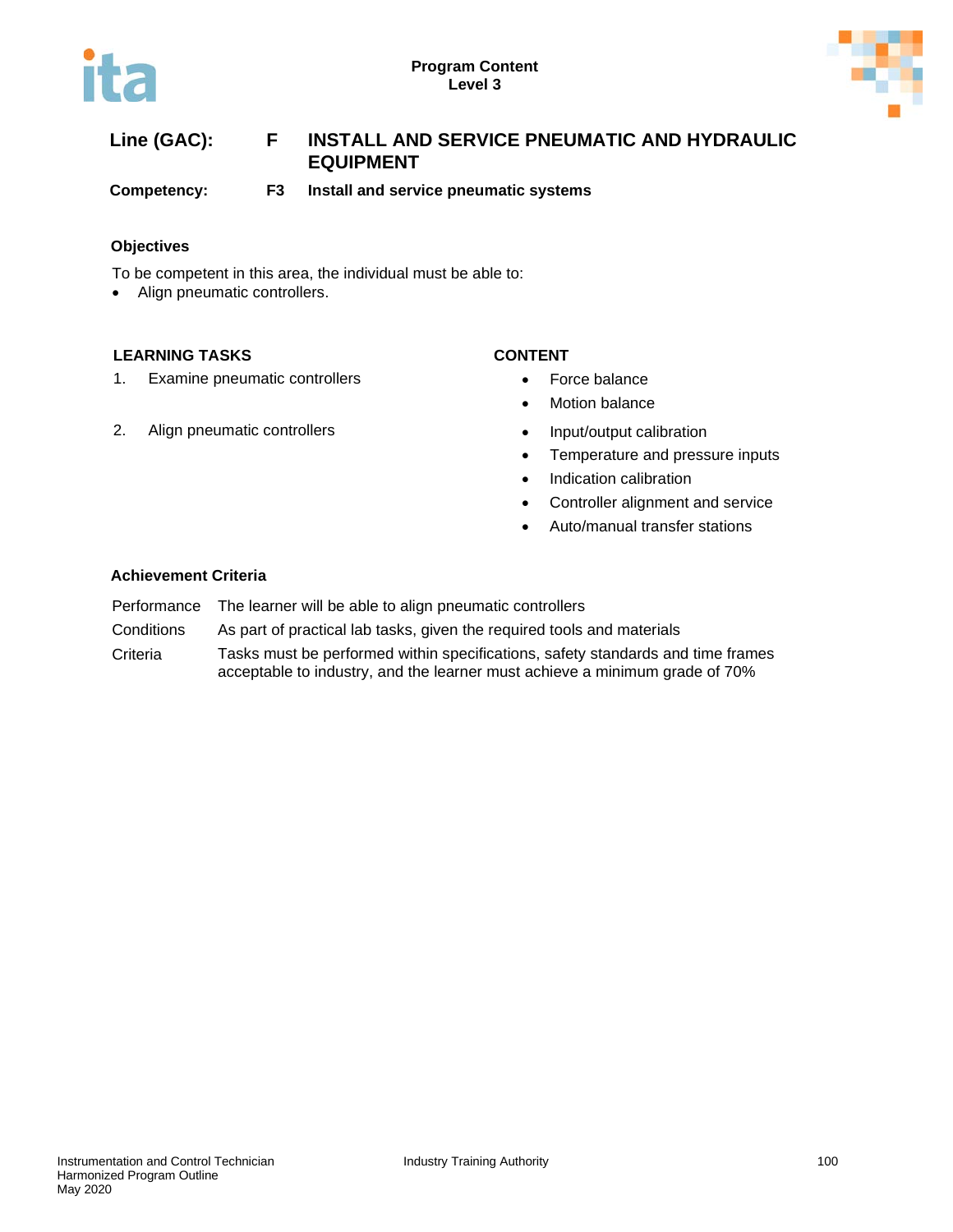



# **Line (GAC): H INSTALL AND SERVICE FINAL CONTROL ELEMENTS**

**Competency: H4 Install and service variable speed drive (VSD) and variable frequency drive (VFD)**

**Objectives**

To be competent in this area, the individual must be able to:

• Configure and test VSD and VFD.

### **LEARNING TASKS CONTENT**

1. Examine basic operation of VSD and VFD • Operation

- - o Tuning parameter identification
	- o Signal isolation DCS/VFD
- Control of speed
	- o Eddy Current Coupling (ECC)
	- o Hydraulic speed control
	- o Input signals (digital and analog)
- 2. Test operation of a VSD/VFD Set up and test a VSD/VFD
- 3. Examine interaction of PID tuning and VSD configuration
- 
- PID control in PLC/DCS with configuration parameters in VSD

- Performance The learner will be able to configure and test VSD and VFD
- Conditions As part of practical lab tasks, given the required tools and materials
- Criteria Tasks must be performed within specifications, safety standards and time frames acceptable to industry, and the learner must achieve a minimum grade of 70%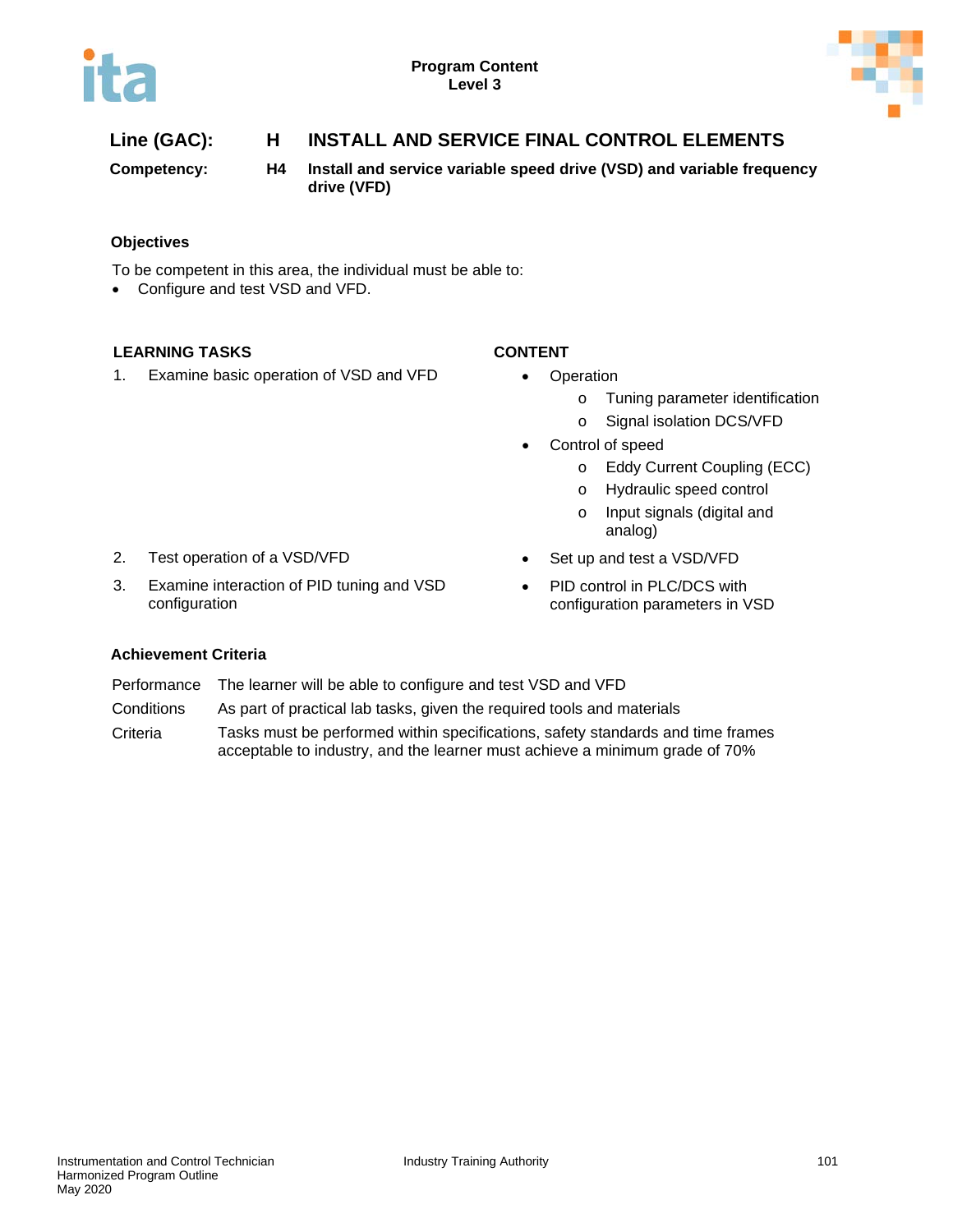



| Line (GAC): | INSTALL AND SERVICE COMMUNICATION SYSTEMS AND |
|-------------|-----------------------------------------------|
|             | <b>DEVICES</b>                                |

**Competency: I1 Install and service control network systems**

#### **Objectives**

To be competent in this area, the individual must be able to:

• Explain the basic structures and components of communication networks.

### **LEARNING TASKS CONTENT**

- 1. Examine hardware layers **•** Network switches (routers)
	- o Configurable
	- o Nonconfigurable
	- o Firewalls
	- o Hubs
	- **Gateways** 
		- o Protocol interface
		- o Media interface
		- o Network isolation
	- Hardware topologies
		- o Rapid spanning tree
		- o Self-healing rings
		- o Star
- 2. Examine network connectors **•** Types of connectors
	- o USB
	- o Firewire
	- o 9 pin, 25 pin serial port
	- o RJ45
	- o RJ11
	- o M12
	- o M10
	- o BNC
	- o Cannon plugs
	- Resistance and Environmental **Standards** 
		- o IP standards (IP67)
	- Current loops
		- o 4-20 mA loops (HART)
		- Digital buses (at least one of the following):
			- o Foundation Fieldbus
			- o Profibus

3. Troubleshoot wired signal transmission systems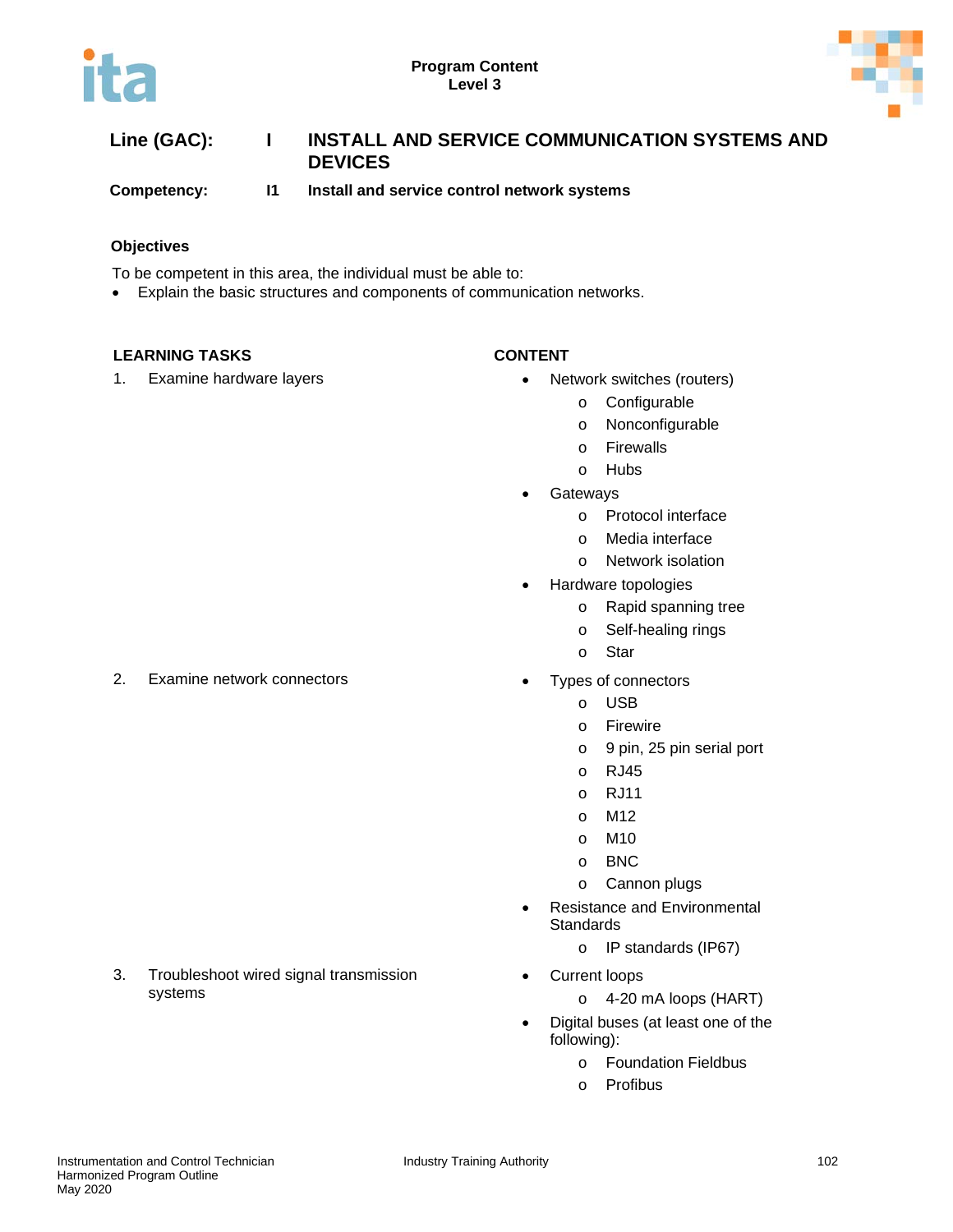

### **LEARNING TASKS CONTENT**

- o Device net
- Software configuration
	- o FDT (Field Device Tool)
- Performing system diagnostics
- Troubleshooting installation problems/ deficiencies
	- o Testing cable
	- o Manipulating process to allow for servicing
	- o Removing/replacing components
- Upgrading software and firmware
- Signal strength requirements
	- o Batteries
- Potential causes of interference
- Performing system diagnostics
- Troubleshooting installation problems/ deficiencies
	- o Manipulating process to allow for servicing
	- o Removing/replacing components
- Upgrading software and firmware
- **Networks** 
	- o Line of sight
	- o Spanning tree
	- o Interface to DCS

### **Achievement Criteria**

- Performance The learner will be able to troubleshoot wired and wireless signal transmission systems
- Conditions As part of practical lab tasks, given the required tools and materials

Criteria Tasks must be performed within specifications, safety standards and time frames acceptable to industry, and the learner must achieve a minimum grade of 70%

### 4. Troubleshoot wireless signal transmission systems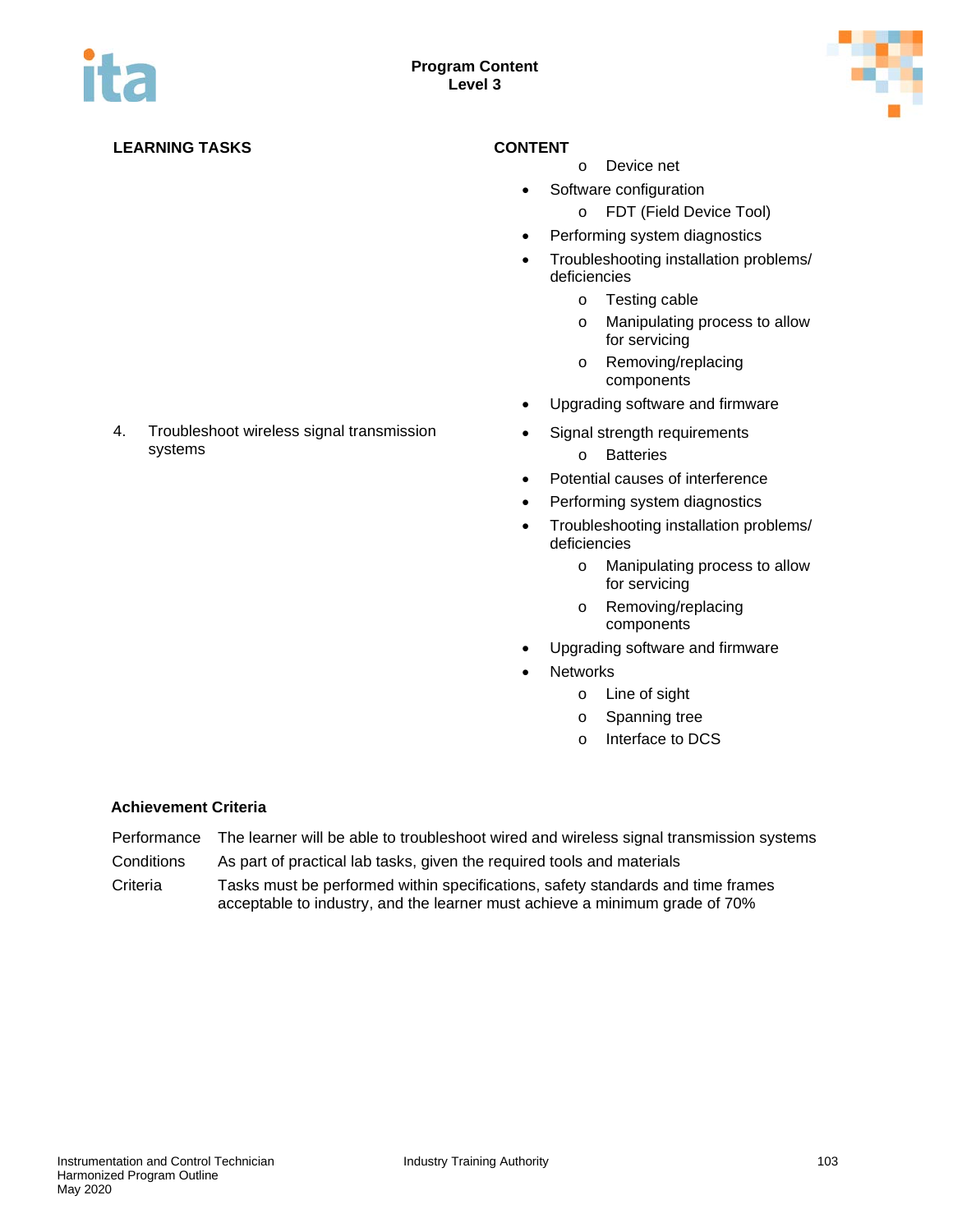



| Line (GAC): | INSTALL AND SERVICE COMMUNICATION SYSTEMS AND<br><b>DEVICES</b> |
|-------------|-----------------------------------------------------------------|
|             |                                                                 |

**Competency: I3 Install and service gateways, bridges and media converters**

### **Objectives**

To be competent in this area, the individual must be able to:

• Explain the features and limitations on specified communication protocols.

### **LEARNING TASKS CONTENT**

1. Examine types of signal transmission systems • Fibre optics

- - o Armoured cable
	- o Non-armoured cable
	- o Multimode/single mode transmission
- Wired
	- o Coax
	- o Unshielded Twisted Pair (UTP)
	- Types of protocols
	- o RS232
		- o RS422/485
		- o MODBUS
		- o MODBUS+
		- o ASi BUS
		- o Device Net
		- o Profibus
		- o Highway Addressable Remote Transducer (HART)
		- o Frequency Shift Keying (FSK)
		- o Foundation Fieldbus
		- o Spread spectrum
		- o Ethernet TCP/IP
- Addressing methods and components
- Potential sources of interference
- Related standards, codes, licenses

2. Examine features and limitations of communication protocols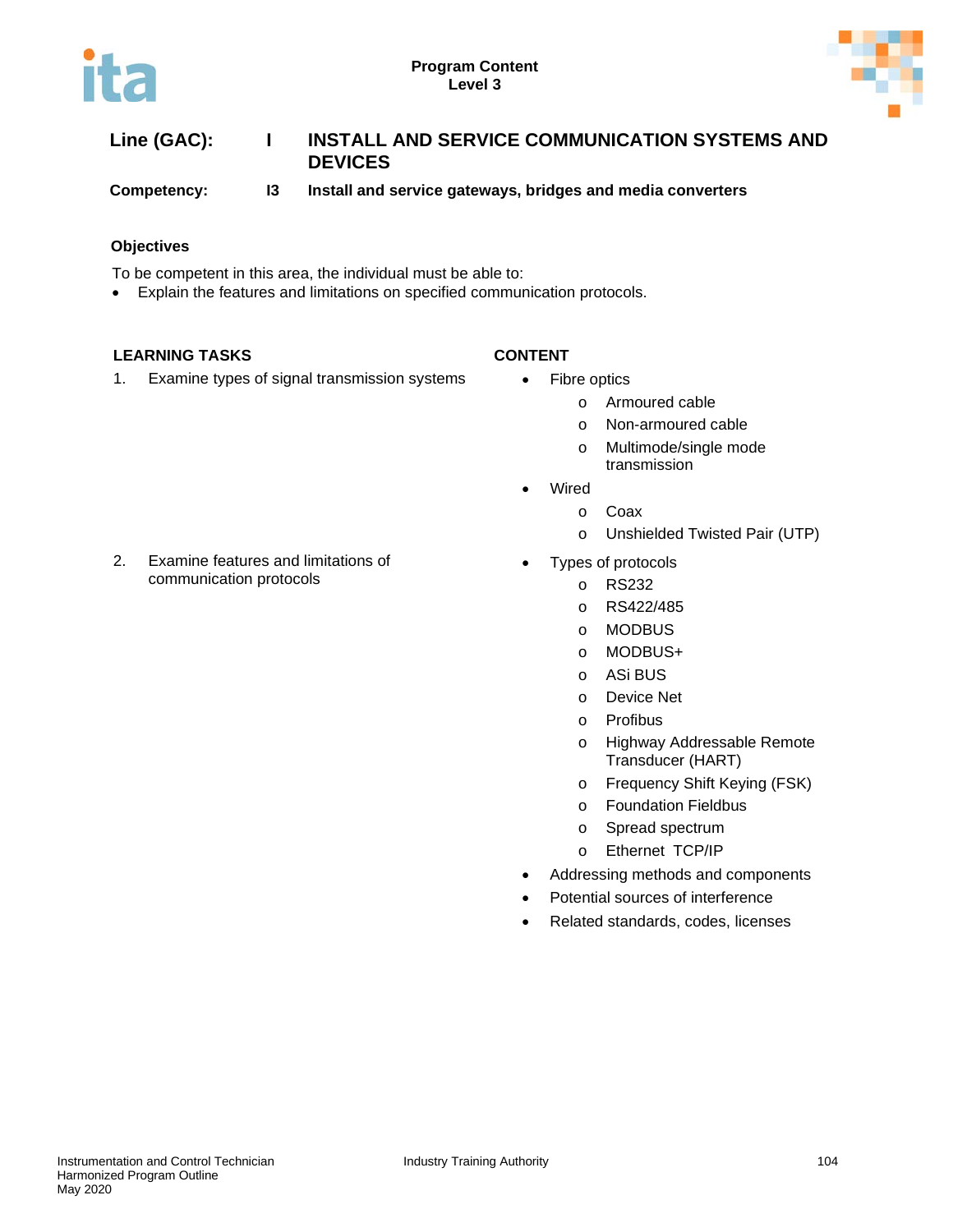

# **Line (GAC): J INSTALL AND SERVICE CONTROL SYSTEMS AND PROCESS CONTROL**

**Competency: J1 Establish and optimize process control strategies**

### **Objectives**

To be competent in this area, the individual must be able to:

- Explain the basic operation of common industrial processes.
- Calibrate and tune industrial control loops.
- Diagnose process control problems on a live process.

### **LEARNING TASKS CONTENT**

1. Examine common industrial processes • Basic oil & gas field processes

- - o Raw gas processing
	- o Compression
	- o Dehydration
- Material handling/quality control
	- o Pulp consistency control process
- **Separation** 
	- o Magnets
	- o Screening
	- o Centrifugal
	- o Electrostatic
- Concrete plant
- Food
- **Pharmaceuticals** 
	- Chemical reaction
		- o pH
			- o Electrolytic
			- o Water and waste water treatment
- **Evaporation**
- **Flotation**
- Multiple effect evaporation
- Material handling/quality control
	- o Pulp consistency control process
- Chemical reaction
	- o pH
	- o Conductivity
- Multiple effect evaporation

2. Calibrate and tune industrial instrumentation for common industrial processes

3. Operate processes and troubleshoot control problems.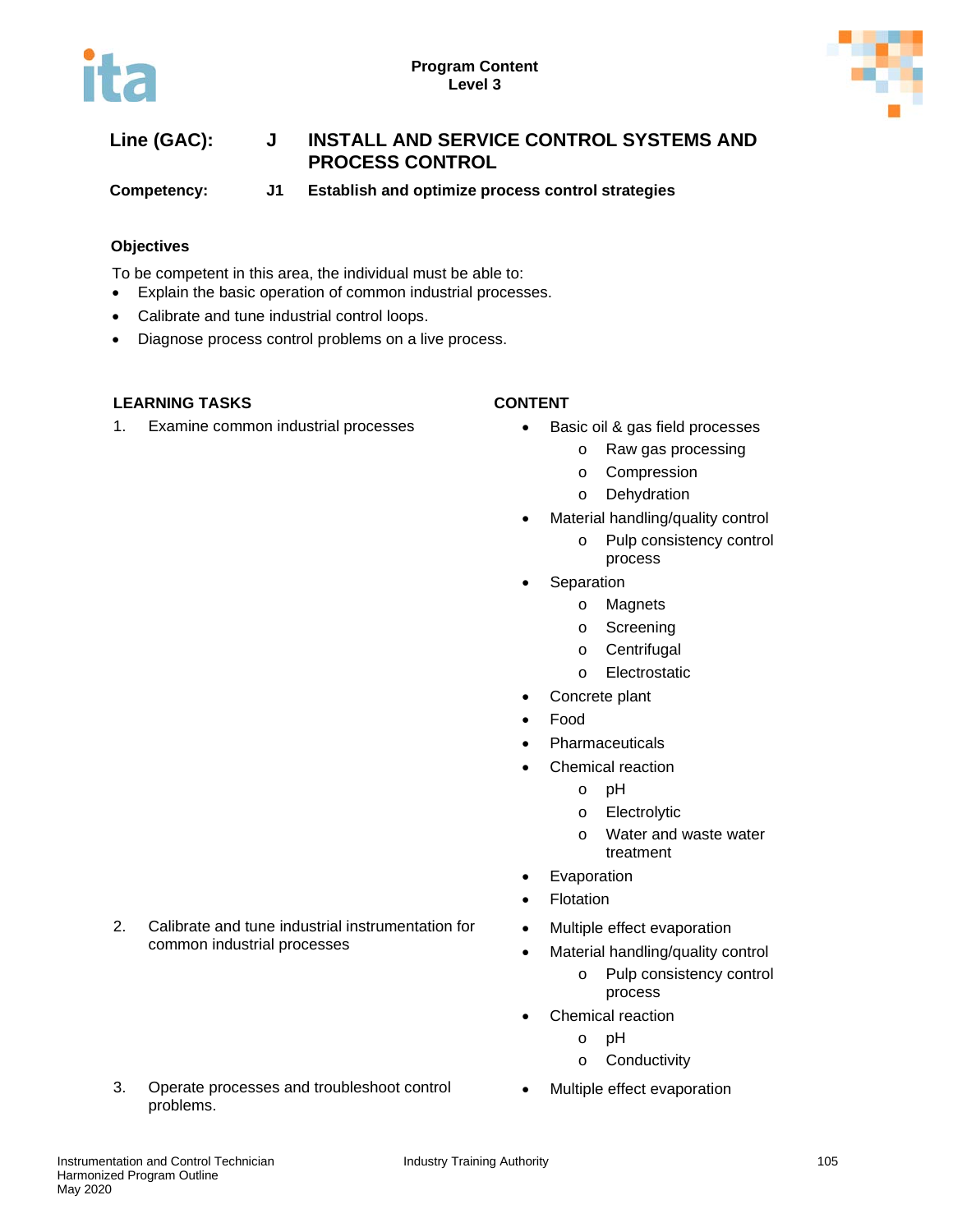

### **LEARNING TASKS CONTENT**

- Material handling/quality control
	- o Pulp consistency control process
- Chemical reaction
	- o pH
	- o Conductivity

- Performance The learner will be able to:
	- Calibrate and tune industrial control loops
	- Diagnose process control problems on a live process
- Conditions As part of practical lab tasks, given the required tools, materials and live process equipment
- Criteria Tasks must be performed within specifications, safety standards and time frames acceptable to industry, and the learner must achieve a minimum grade of 70%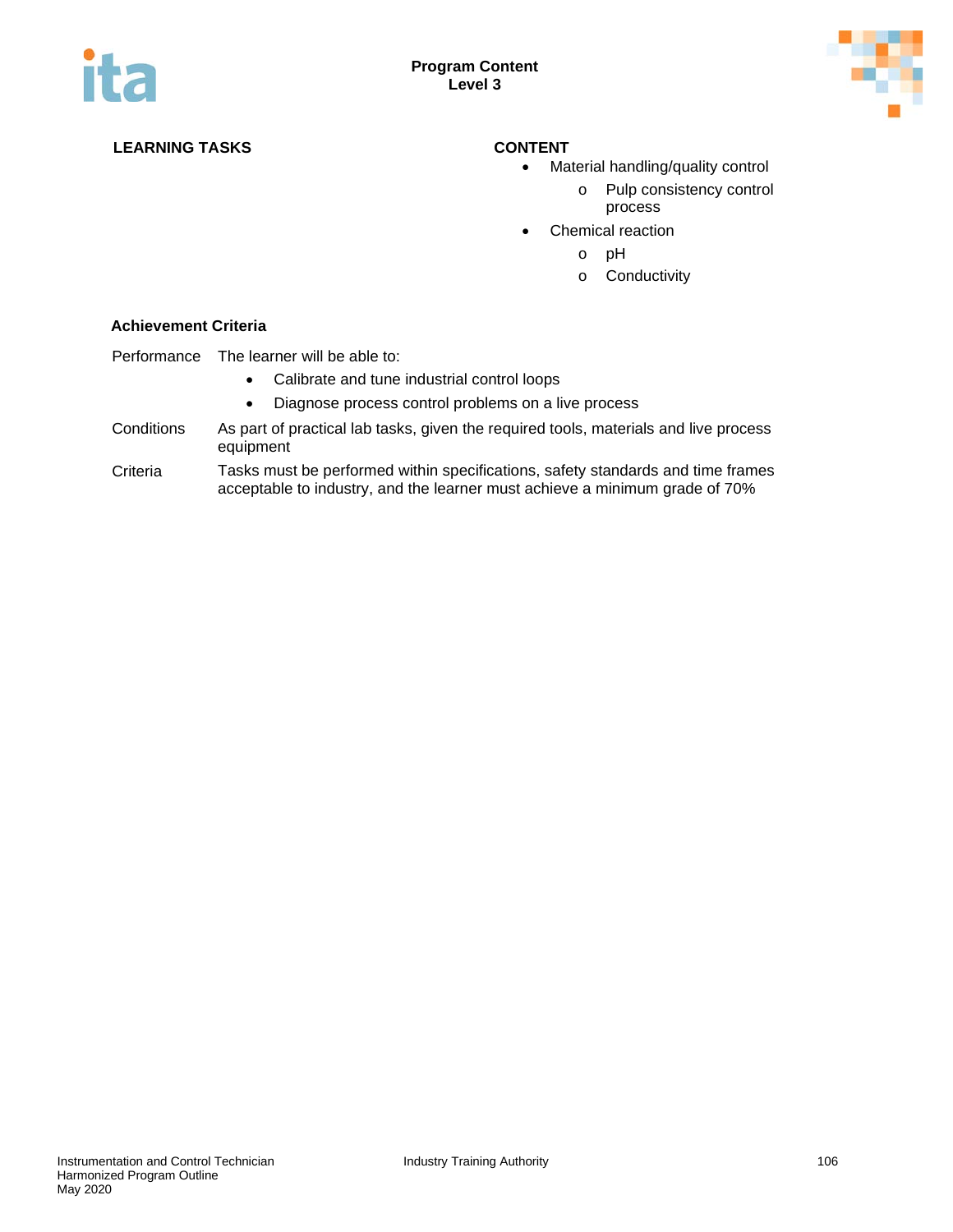



**Competency: J2 Install and service stand-alone controllers (SAC)**

# **Objectives**

To be competent in this area, the individual must be able to:

• Explain basic control theory, actions and operational modes.

# **LEARNING TASKS CONTENT**

1. Examine basic control theory **•** Set point/process variable/

- manipulated variable
- Relation of output to input
- Steady state value and dynamic component
- Control loop gains/loop stability
- 
- Differential Gap
- Proportional only
- Integral only
- Proportional plus Integral
- PID -Proportional, Integral, Derivative
	- o Reset rate/reset time
	- o Series/parallel
	- o Interactive/non-interactive/ rate on PV
- 
- Reverse acting
- 
- **Manual**
- Remote
- Local
- Supervisory

2. Examine control modes **•** On/off control

- 3. Examine controller action **•** Direct acting
- 4. Examine controller operating modes Automatic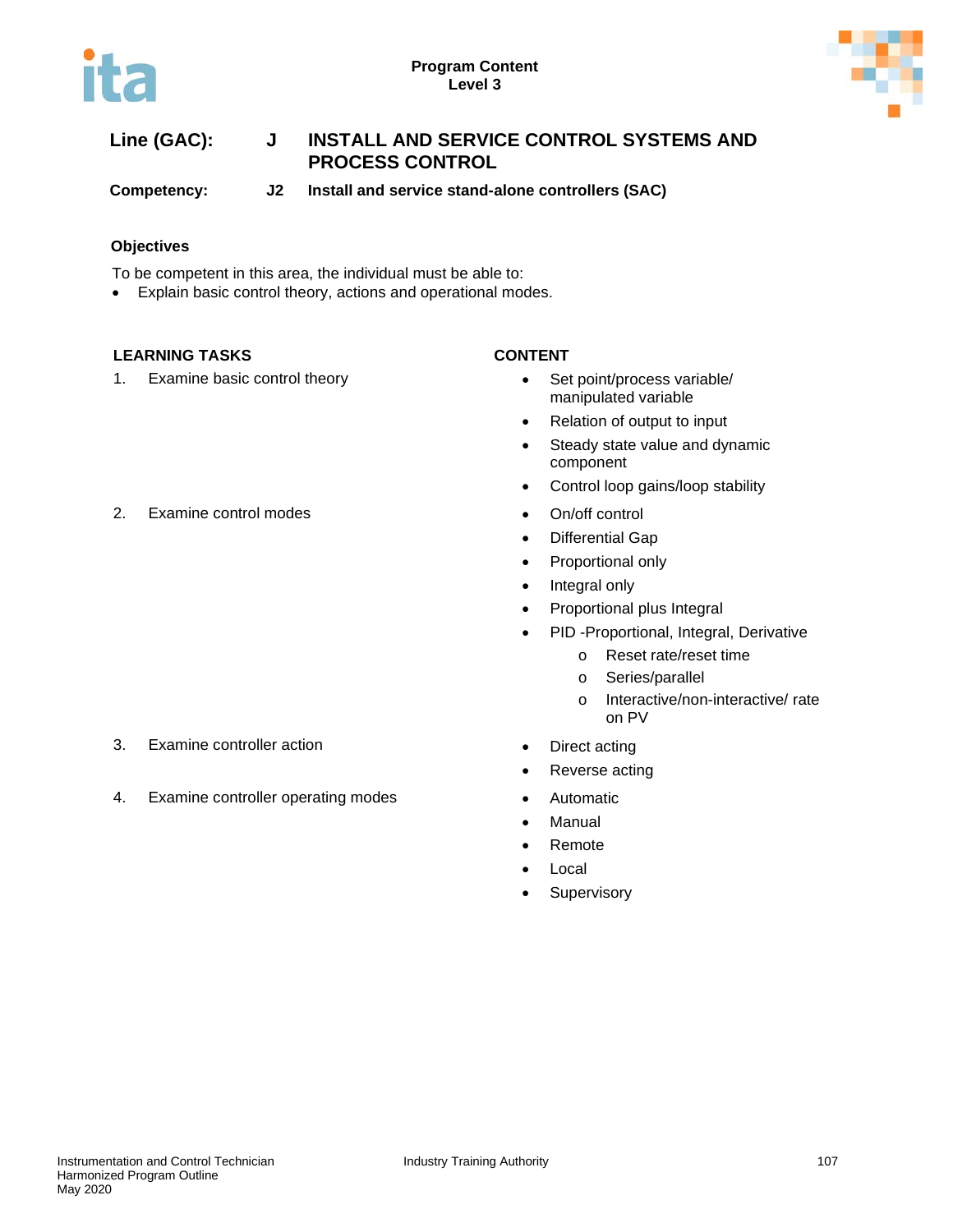



**Competency: J3 Install and service programmable logic controllers (PLC)**

# **Objectives**

To be competent in this area, the individual must be able to:

- Program PLC in ladder logic.
- Troubleshoot various PLC, given appropriate instructional materials.

# **LEARNING TASKS CONTENT**

1. Review PLC languages and symbols • IEC Standard 61131-3 Programming

- Languages
	- o Instruction List (IL)
	- o Structured Text (ST)
	- o Ladder Diagram (LD)
	- o Function Block Diagram (FBD)
	- o Sequential Function Chart (SFC)

- 2. Examine, create and troubleshoot industrial PLC installations
- **Hardware**
- Assembly
- Configuration
- I/O addressing
- Programming
	- o Ladder logic
- Data Tables
- User Programs
- 3. Examine and troubleshoot PLC components CPU
	- Memory organization
	- Input interface
	- Output interface
	- Power supply
	- Programming/monitoring interface
	- Network communication module
	- Back up and document programming
		- o Configuration
		- o Settings
		- o Parameters

# 4. Back up and document PLC data for future recovery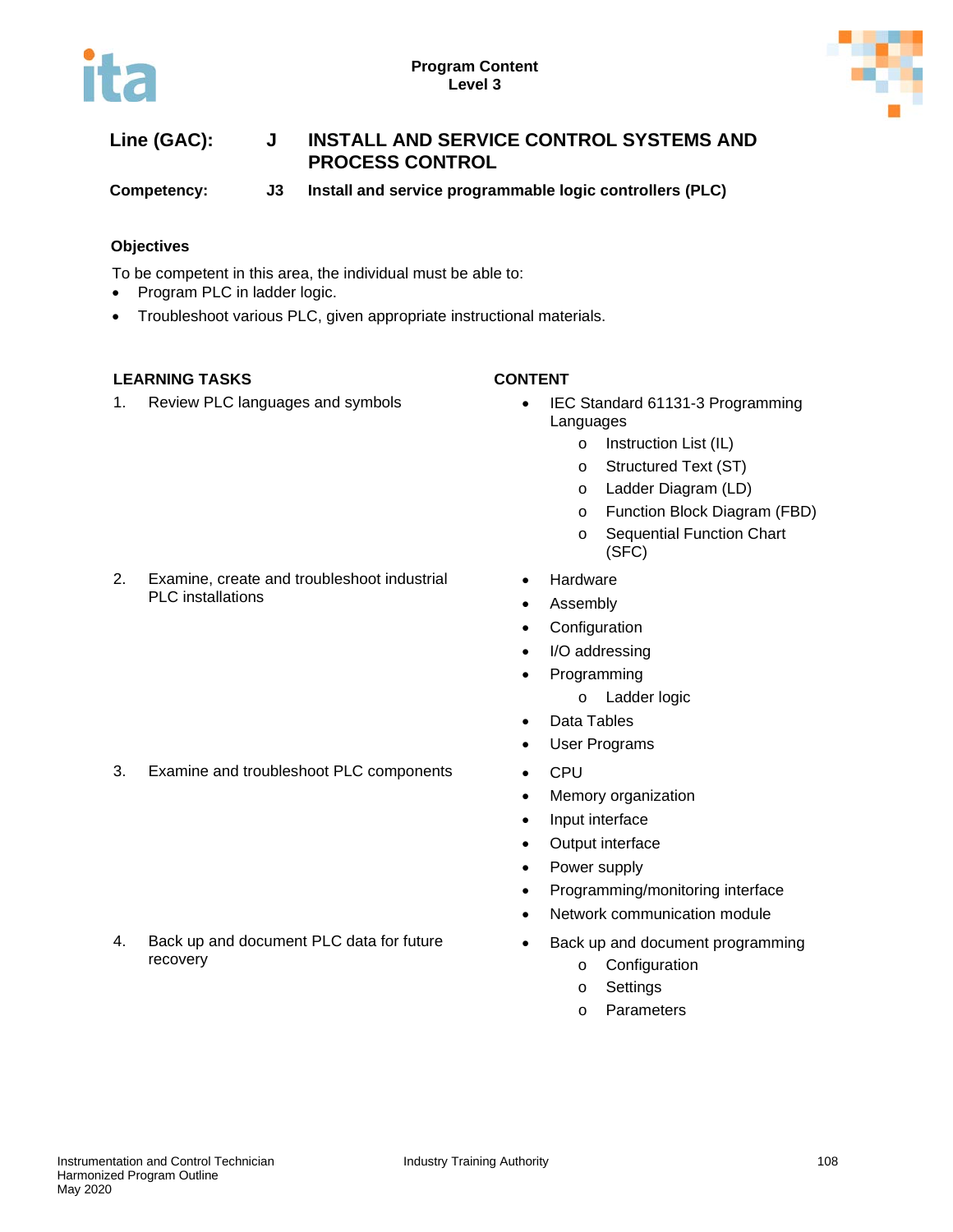



# **Achievement Criteria**

Performance The learner will be able to:

- Program PLC in ladder logic
- Troubleshoot PLC industrial installations and components
- Conditions As part of practical lab tasks, given the required tools and materials
- Criteria Tasks must be performed within specifications, safety standards and time frames acceptable to industry, and the learner must achieve a minimum grade of 70%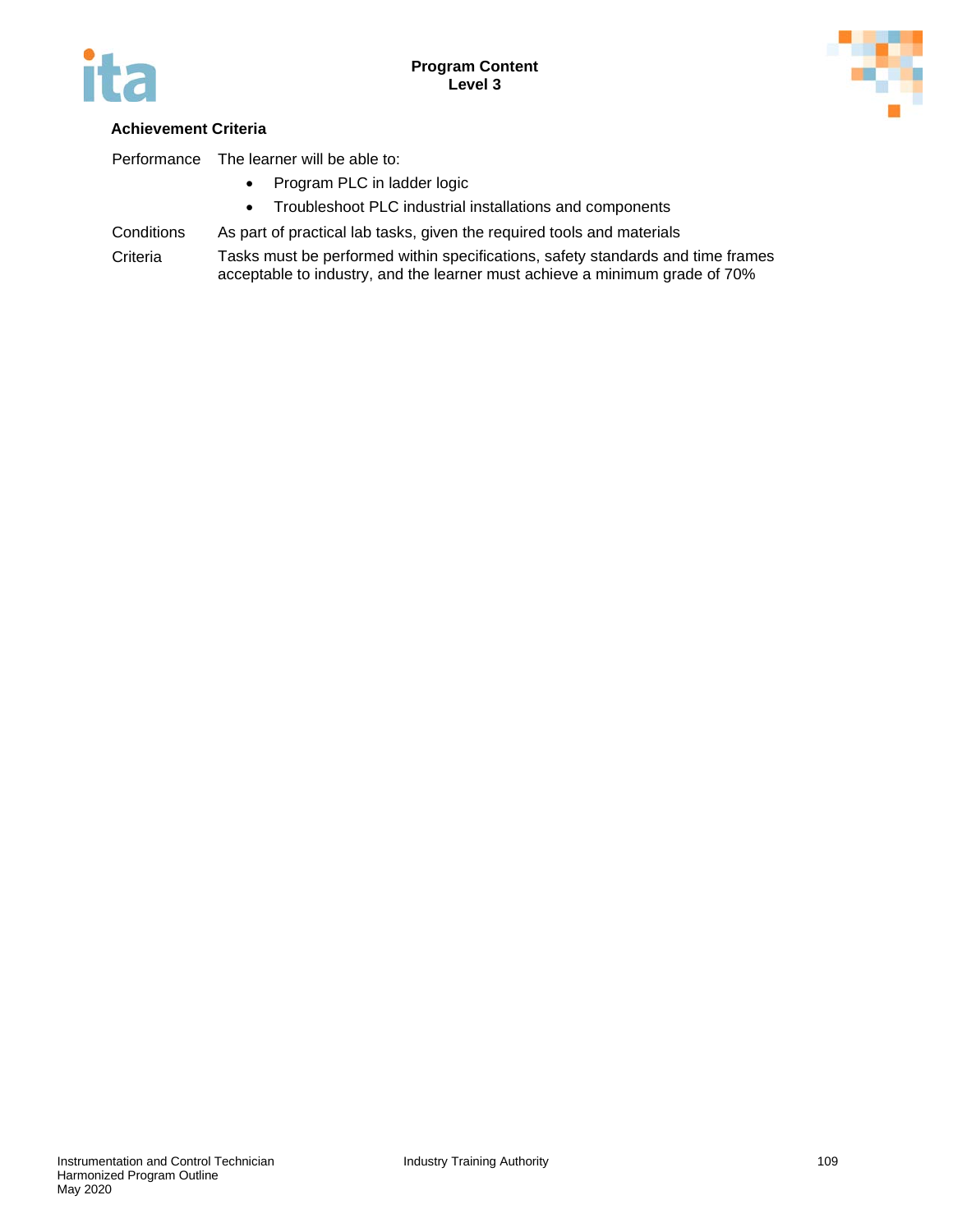



**Competency: J4 Install and service human machine interface (HMI)**

# **Objectives**

To be competent in this area, the individual must be able to:

• Program HMI software to communicate with a PLC or DCS.

# **LEARNING TASKS CONTENT**

- 1. Examine HMI Software/hardware design and capability
	- Compatibility with other process control systems
	- Communication networks and protocols
	- Tag descriptors and addressing
	- Consistency issues in programming
	- Alarm priorities
	- Read/write issues
	- Access/security issues
	- Communications systems used
	- Interaction with PLC, DCS
- 2. Program HMI software  **Program graphical representation of a** process
	- Program HMI software to communicate with a PLC
	- Build HMI software to interface with PID control and motor control in PLC
	- Back up and document programming
		- o Configuration
	- Communication settings

# **Achievement Criteria**

recovery

3. Back up and document HMI data for future

- Performance The learner will be able to program HMI software to communicate with a PLC or DCS
- Conditions As part of practical lab tasks, given the required tools and materials
- Criteria Tasks must be performed within specifications, safety standards and time frames acceptable to industry, and the learner must achieve a minimum grade of 70%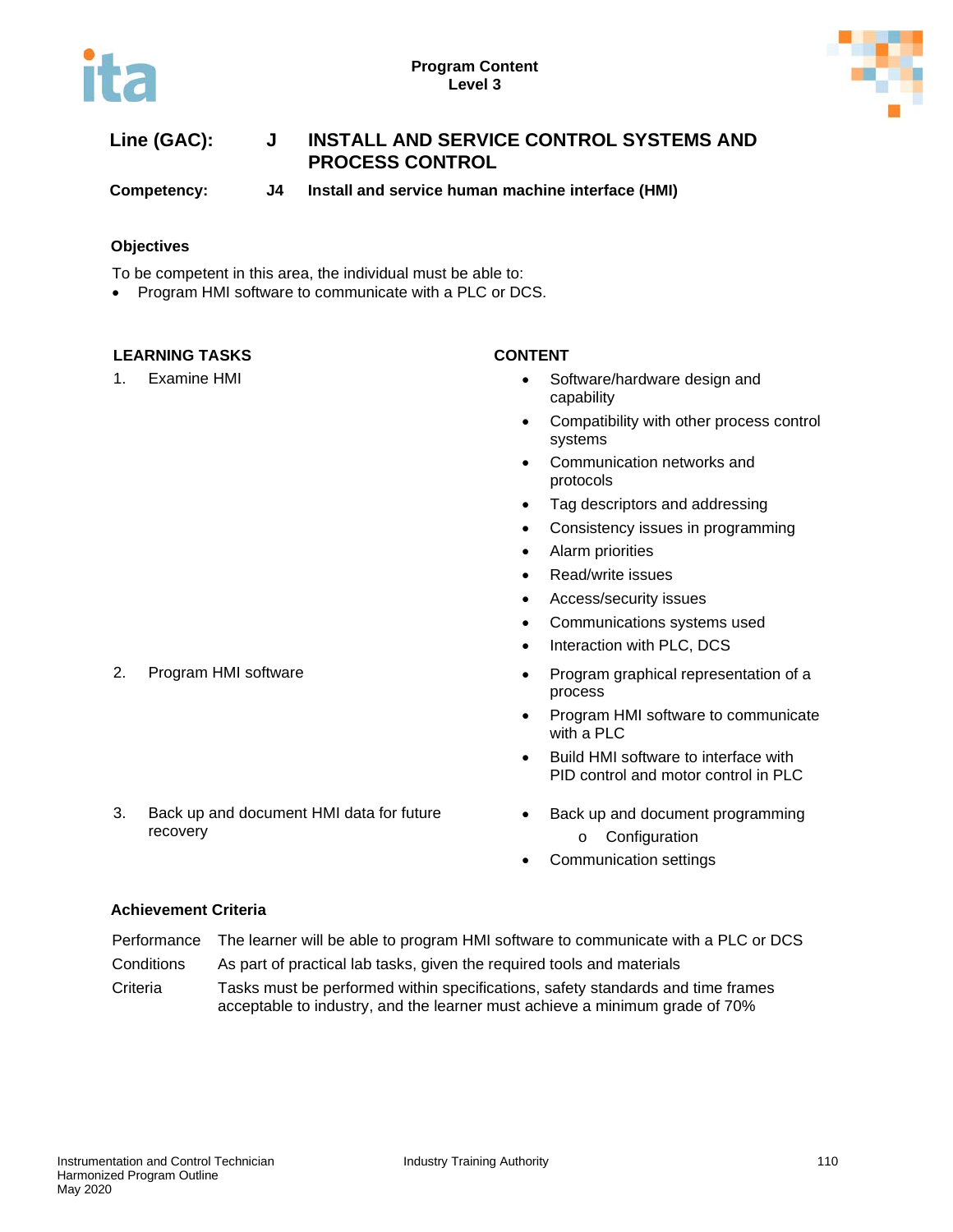



**Competency: J7 Install and optimize advanced supervisory control systems**

# **Objectives**

To be competent in this area, the individual must be able to:

• Perform process optimization for an advanced supervisory control system.

# **LEARNING TASKS CONTENT**

1. Examine and diagnose safety instrumented systems (SIS)

- SIL levels
- Voting structures
- Documentation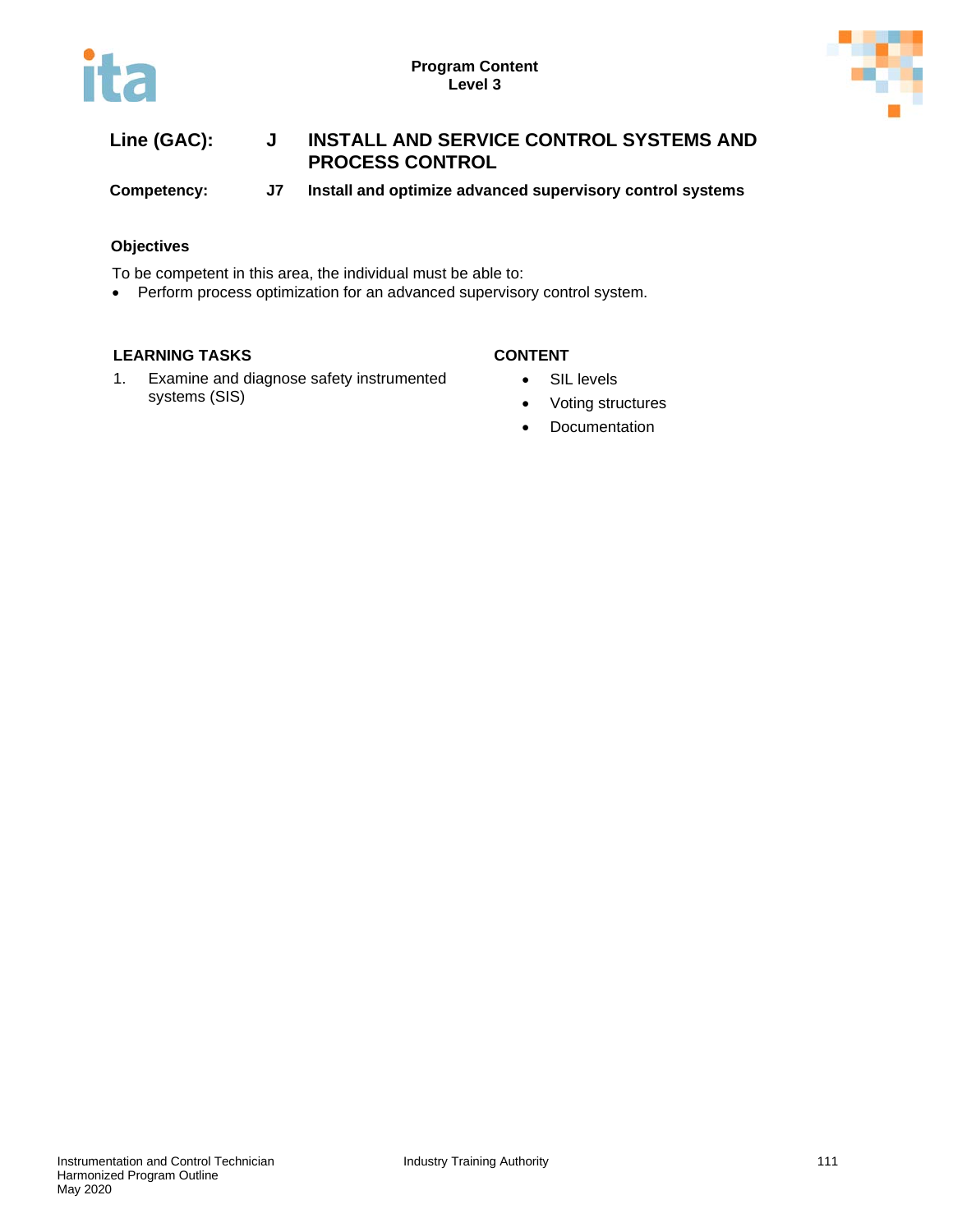



# **Level 4 Instrumentation and Control Technician**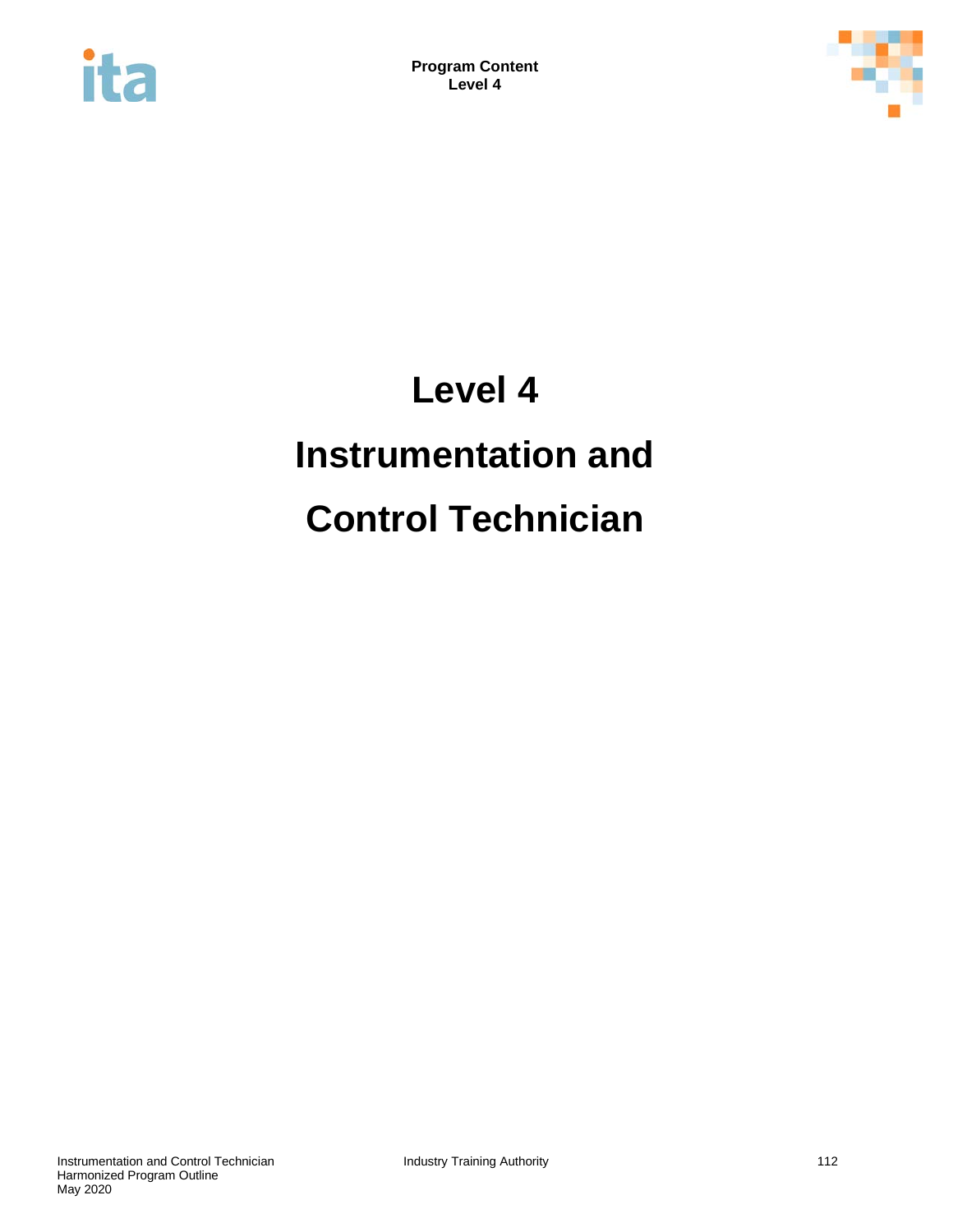

# **Line (GAC): C ORGANIZE WORK**

**Competency: C2 Use computers and related applications**

# **Objectives**

To be competent in this area, the individual must be able to:

• Configure and program instrumentation devices to manufacturers' specifications given related hardware, software and firmware.

### **LEARNING TASKS CONTENT**

1. Examine diagnostic and configuration software, hardware and firmware

2. Use diagnostic and configuration software,

hardware and firmware

- Types
	- o SMART communicators
	- o SMART calibrators
	- o Various PC programs
- Configuration and programming software
	- o IACC (Foxboro)
	- o Unity (Schneider)
	- o Control Logix (Allen Bradley)
	- o Delta V (Emerson)
- Configuration and programming software
	- o IACC
	- o Unity
	- o Control Logix
	- o Delta V

- Performance The learner will be able to configure and program hardware and firmware
- Conditions As part of practical lab tasks, given the required tools and materials
- Criteria Tasks must be performed within specifications, safety standards and time frames acceptable to industry, and the learner must achieve a minimum grade of 70%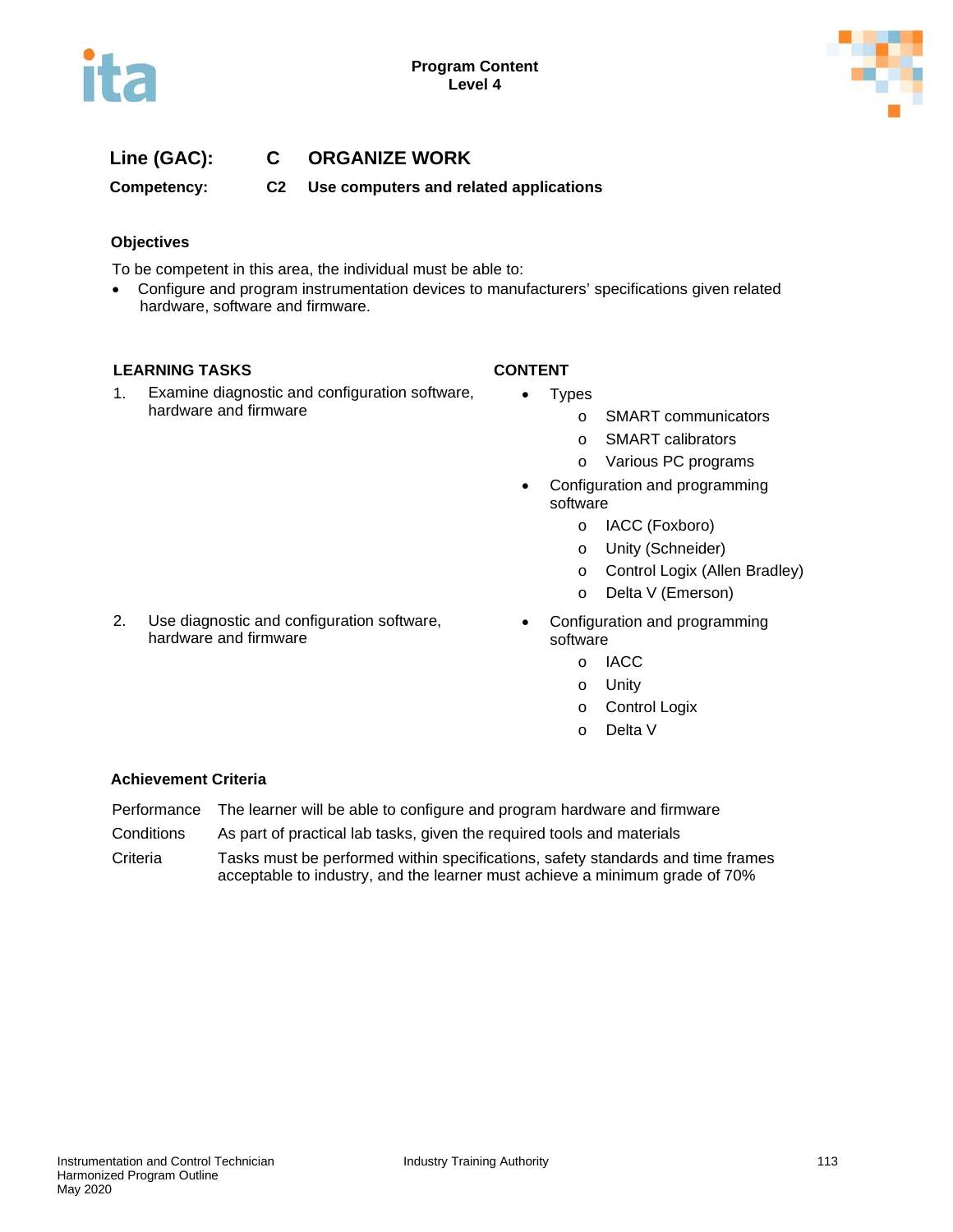



# **Line (GAC): C ORGANIZE WORK**

**Competency: C4 Use trade related diagrams, drawings and schematics**

# **Objectives**

To be competent in this area, the individual must be able to:

• Create basic schematics and drawings.

### **LEARNING TASKS CONTENT**

- 1. Create and modify basic drawings **•** Electronic drawing
	- - o AutoCAD
	- P&ID and SAMA drawings
	- Loop drawings

- Performance The learner will be able to produce a loop sheet drawing
- Conditions As part of practical lab tasks, given the required tools and materials
- Criteria Tasks must be performed within specifications, safety standards and time frames acceptable to industry, and the learner must achieve a minimum grade of 70%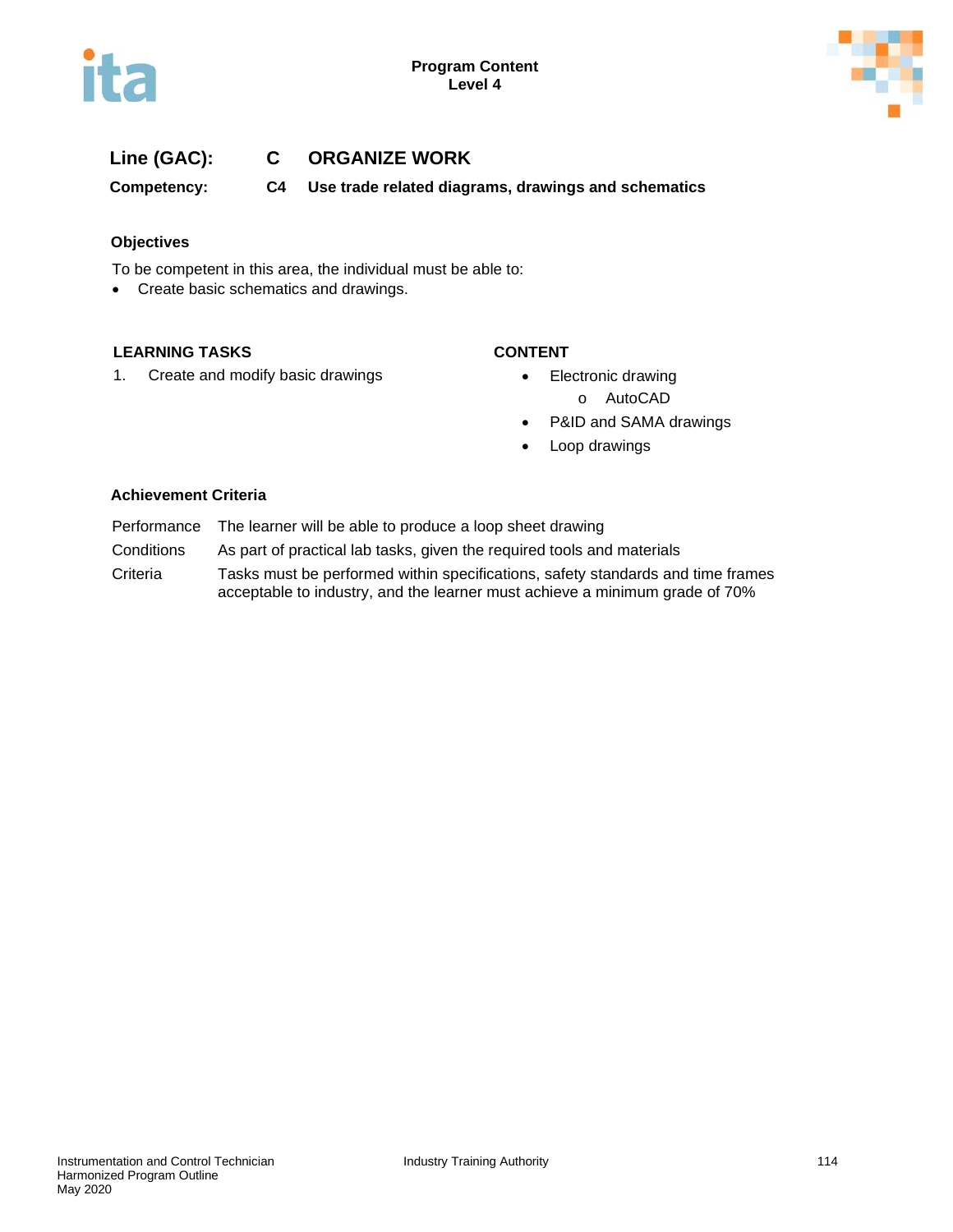



# **Line (GAC): D USE COMMUNICATION AND MENTORING TECHNIQUES**

**Competency: D2 Use mentoring techniques**

# **Objectives**

To be competent in this area, the individual must be able to:

• Explain mentoring techniques.

# **LEARNING TASKS CONTENT**

1. Describe effective mentoring techniques • Verbal

- 
- Non-verbal
	- o Body language
	- o Signals
- Active listening
	- o Hearing
	- o Interpreting
	- o Reflecting
	- o Responding
	- o Paraphrasing
- Personal responsibilities
	- o Attitude
	- o Harassment
	- o Descrimination
- 
- **Practice**
- Assessing
	- o Feedback
	- o Correcting
- Reinforcement
- 
- Punctuality
- Safety
- **Collaboration**

2. Describe learning strategies • Coaching

3. Describe outcomes of effective coaching • Responsibilites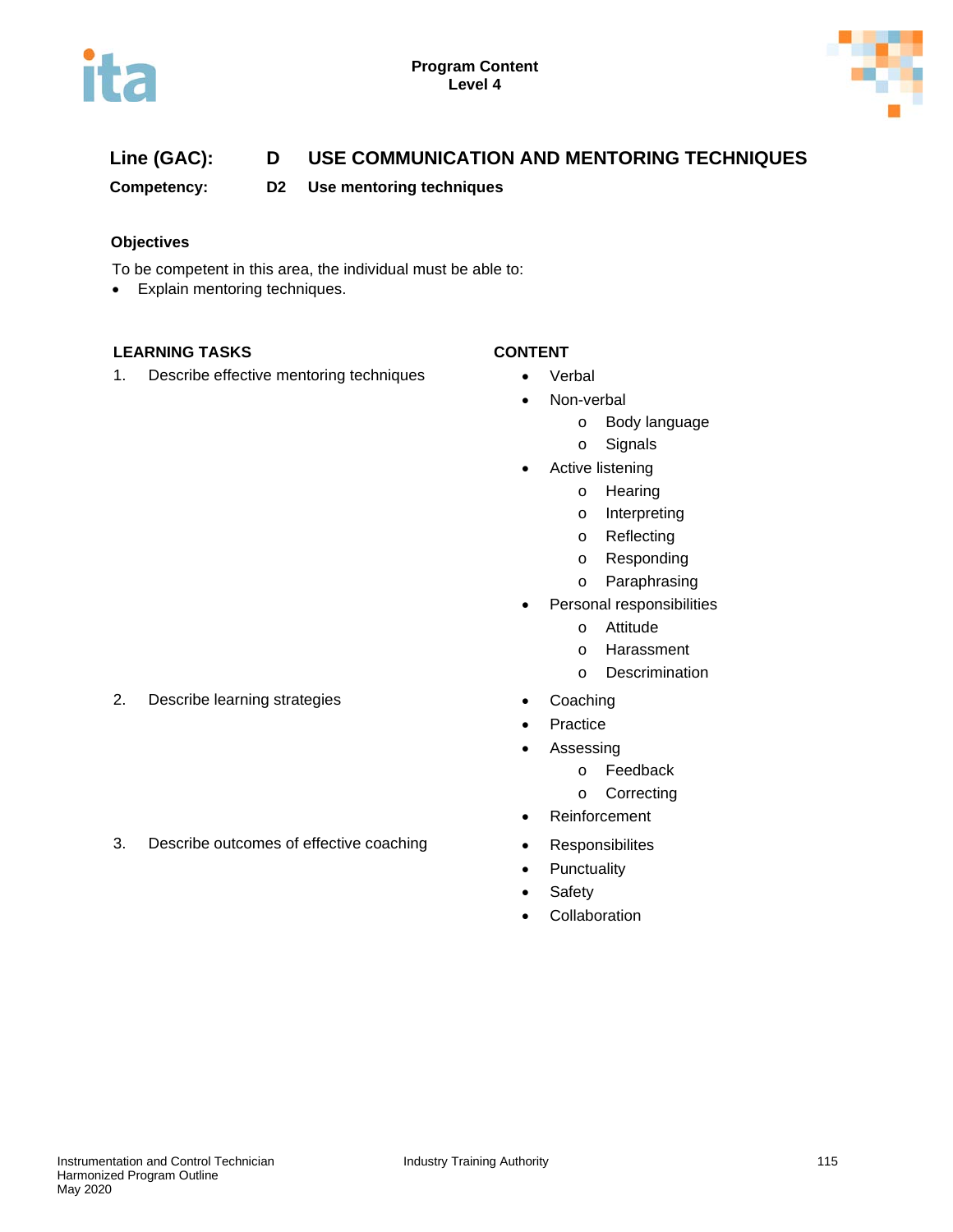



# **Line (GAC): E INSTALL AND SERVICE PROCESS MEASURING AND INDICATING DEVICES**

**Competency: E14 Install and service process analyzers** *(Gas)*

# **Objectives**

To be competent in this area, the individual must be able to:

- Calibrate and service gas chromatographs.
- Calibrate and service flue gas analyzers.

# **LEARNING TASKS CONTENT**

1. Examine gas chromatographs **•** Gas analysis

- 
- Methane, Ethane, Propane, Butane, etc.
- Sulfur species
- 2. Examine gas chromatograph operational theory Chromatography
	- Flame Ionization detector (FID)
	- Photo Ionization detector (PID)
	- Thermal Conductivity detector
	- Accuracy
	- Repeatability
	- Interaction with process
	- Sources of contamination
	- Sampling systems
		- o In situ
		- o Extractive
	- Conditions required
	- Manufacturers' specifications
	- Selection/location factors
	- Connection to control system or indicator
	- Configuration of devices
	- Alarming methods
	- Calibration of devices
	- Laptop/software
	- Test gas selection and storage
	-
	- Selection/location factors
	- Connection to control system or indicator
	- Configuration of devices

4. Examine the installation, calibration and servicing of process gas chromatographs

3. Examine operating parameters of gas

chromatographs

5. Calibrate and service gas chromatographs • Manufacturers' specifications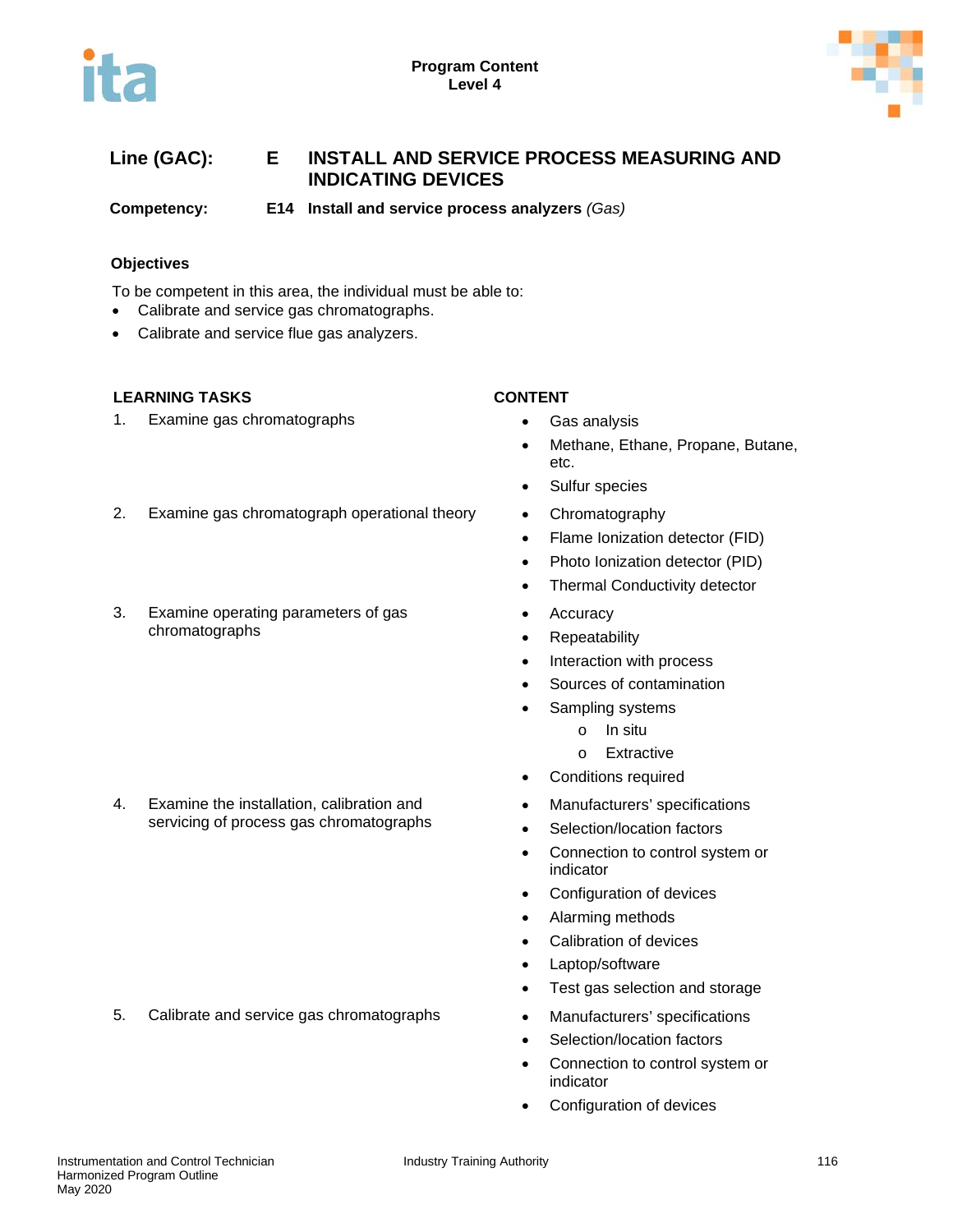

# **LEARNING TASKS CONTENT**

- 6. Examine flue gas analyzers Online
- 

- 7. Examine flue gas analyzer operational theory Thermo-paramagnetic
- 8. Examine operating parameters of flue gas analyzers

9. Calibrate and service process flue gas analyzers

- Alarming methods
- Calibration of devices
	- o Laptop/software
	- Test gas selection and storage
- - o Excess oxygen
	- o CO
	- o Particulate/opacity
	- o TRS
	- o NOX
	- o SOX
- Offline
	- o Orsat
	- o Fyrite
- 
- Zirconium oxide
- Catalytic combustibles detector
- Infrared laser
- Accuracy
- Repeatability
- Interaction with process
- Sources of contamination
- Sampling systems
	- o In situ
	- o Convective
	- o Close-coupled extractive
	- o Extractive
- Manufacturers' specifications
- Selection/location factors
- Connection to control system or indicator
- Configuration of devices
- Alarming methods
- Calibration of devices
	- o Laptop/software
- Test gas selection and storage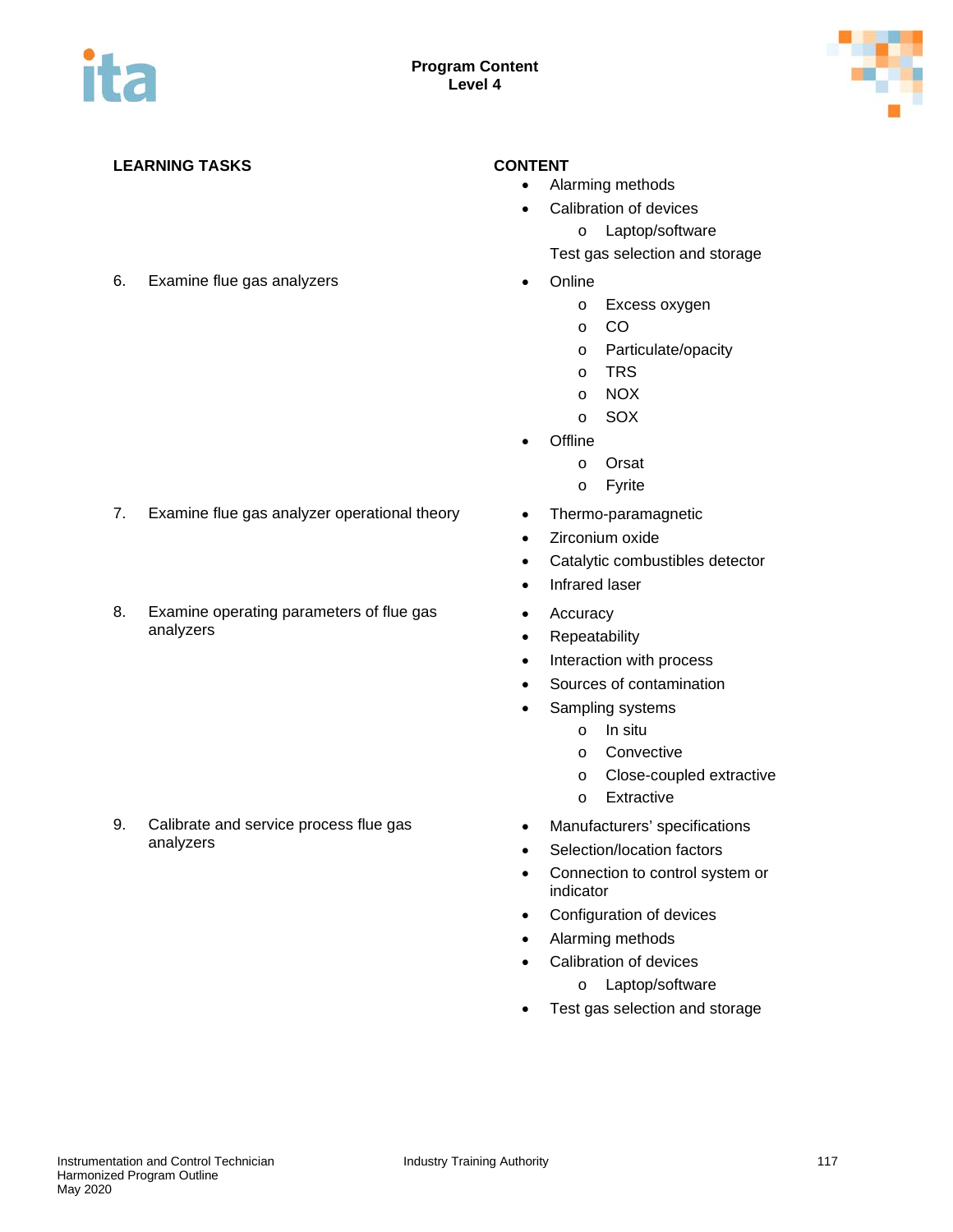



# **Achievement Criteria**

Performance The learner will be able to calibrate and service:

- Process gas chromatographs
- Flue gas analyzers
- Conditions As part of practical lab tasks, given the required tools and materials
- Criteria Tasks must be performed within specifications, safety standards and time frames acceptable to industry, and the learner must achieve a minimum grade of 70%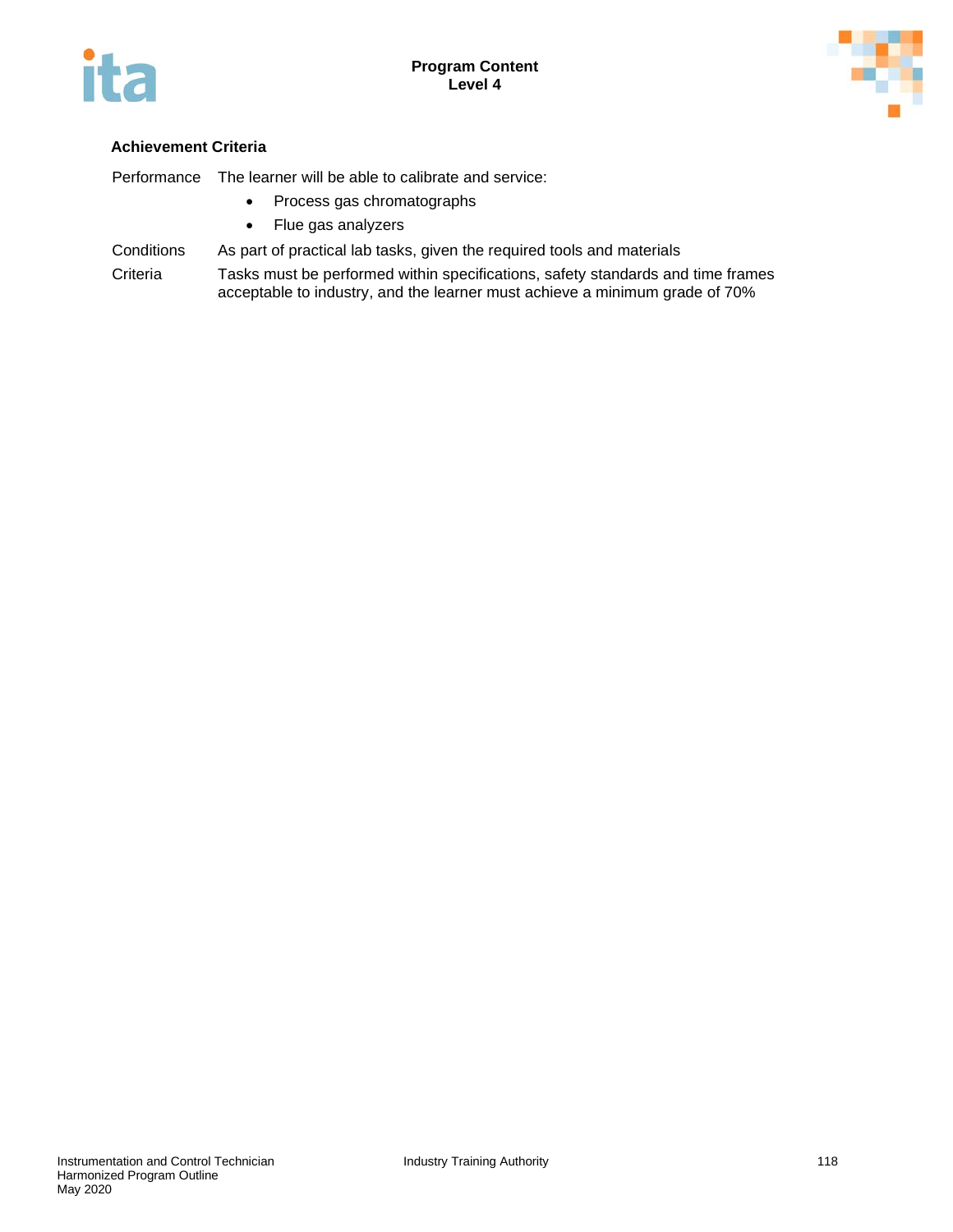



# **Line (GAC): E INSTALL AND SERVICE PROCESS MEASURING AND INDICATING DEVICES**

**Competency: E15 Install and service multiple variable computing devices**

# **Objectives**

To be competent in this area, the individual must be able to:

- Configure a multivariable steam or natural gas flow metering system.
- Explain the purpose and application of a temperature compensated vortex steam flow meter.

### **LEARNING TASKS CONTENT**

- 1. Examine multivariable flow meters Operation of multivariable flow meters
	- - o Mass steam flow
		- o Mass air flow
		- o Temperature compensated vortex steam flow (volumetric to mass)
		- o Floboss meters for natural gas custody transfer
		- o Pressure and temperature compensated natural gas turbine flow measurement
- 2. Configure (calibrate) multivariable flow meters Calibration/certification of multivariable transmitters
	- o Mass steam flow
	- o Mass air flow
	- o Temperature compensated vortex steam flow (volumetric to mass)
	- o Floboss meters for natural gas custody transfer
	- o Pressure and temperature compensated natural gas turbine flow measurement

### **Achievement Criteria**

- Configure (program) multivariable transmitters
- Certify the accuracy of a multivariable transmitter
- Conditions As part of practical lab tasks, given the required tools and materials

Criteria Tasks must be performed within specifications, safety standards and time frames acceptable to industry, and the learner must achieve a minimum grade of 70%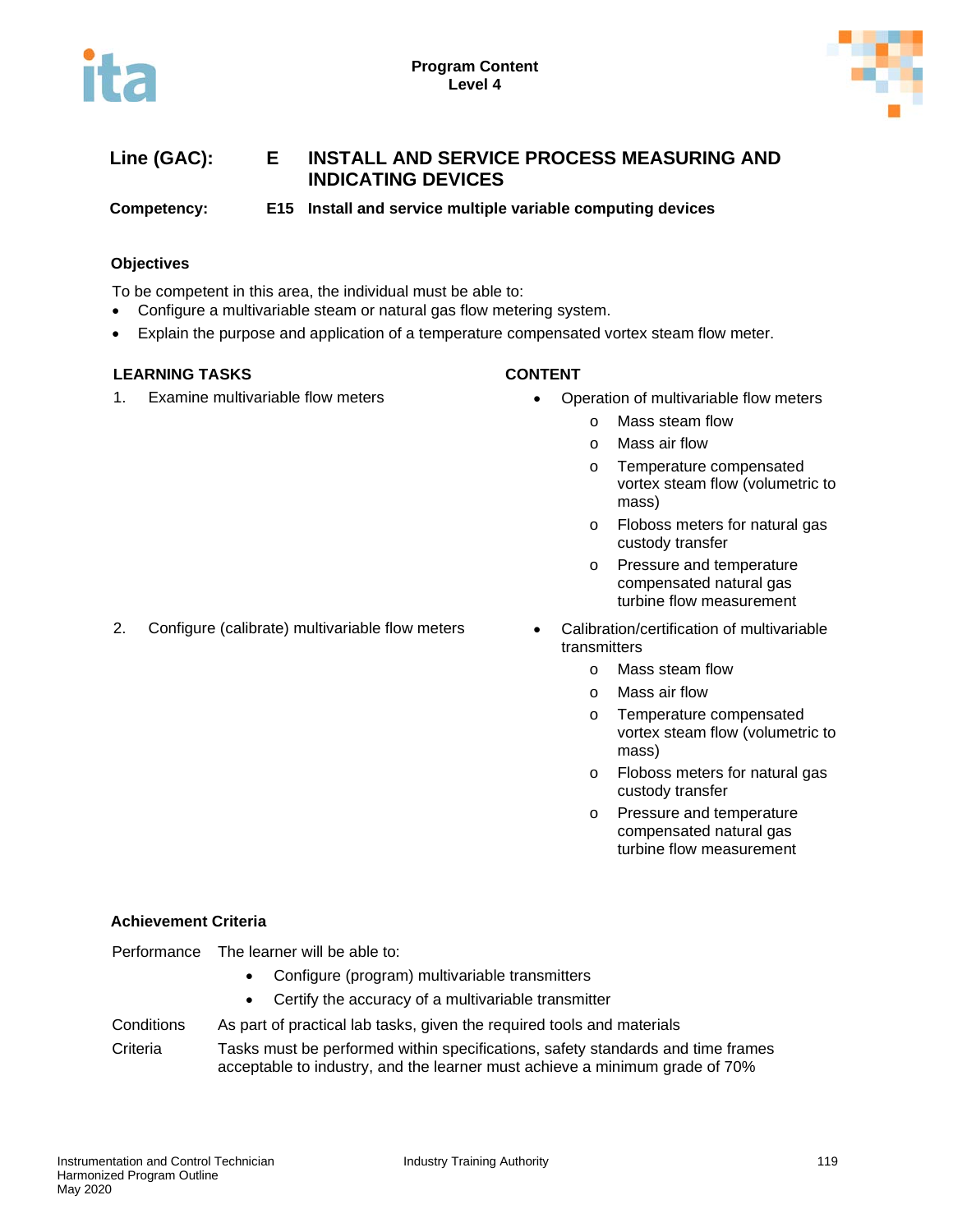



| Line (GAC): | INSTALL AND SERVICE COMMUNICATION SYSTEMS AND |
|-------------|-----------------------------------------------|
|             | <b>DEVICES</b>                                |

**Competency: I1 Install and service control network systems**

### **Objectives**

To be competent in this area, the individual must be able to:

• Explain the basic structures and components of communication networks.

### **LEARNING TASKS CONTENT**

1. Explain types of networking example and the Serial networks

- 
- Ethernet
- Wireless networks
- 2. Configure network addressing **•** Serial
	- **Ethernet**
	- **Wireless**
- 3. Test network communications **•** Send and receive data
	- o Protocols
		- **Serial**
		- Ethernet
		- **Wireless**
	-
	- **Cellular**
	- **Bluetooth**
	- RF
	- IR
	- **IEEE** standards

### **Achievement Criteria**

- Performance The learner will be able to troubleshoot wired and wireless signal transmission systems.
- Conditions As part of practical lab tasks, given the required tools and materials.
- Criteria Tasks must be performed within specifications, safety standards and time frames acceptable to industry, and the learner must achieve a minimum grade of 70%

4. Install and configure wireless systems • Satellite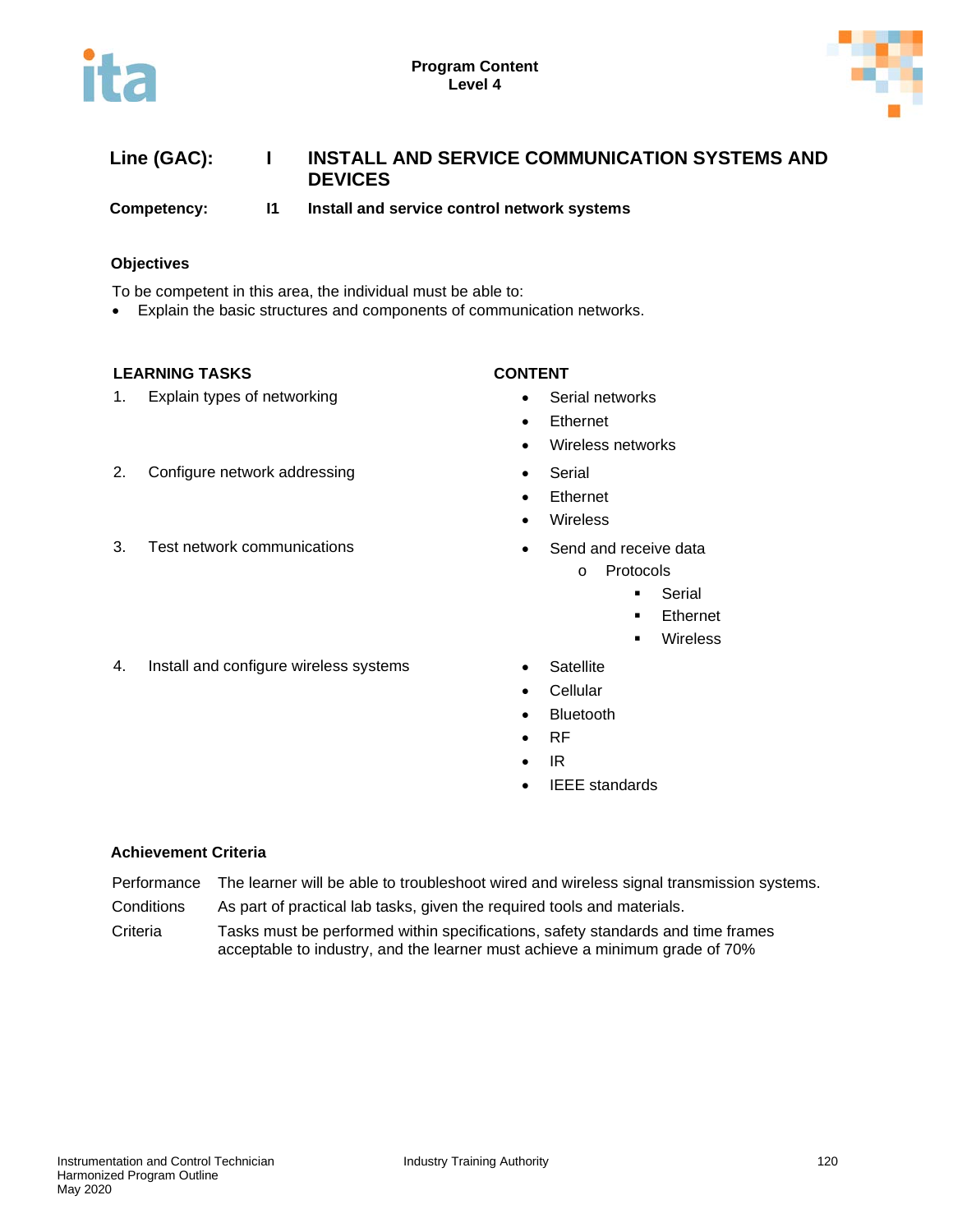



# **Line (GAC): I INSTALL AND SERVICE COMMUNICATION SYSTEMS AND DEVICES**

**Competency: I2 Install and service signal converters**

# **Objectives**

To be competent in this area, the individual must be able to:

• Calibrate and service signal conditioners (A/D and D/A) to process requirements.

### **LEARNING TASKS CONTENT**

1. Explain the operations of signal conversion • Digital to analog converters

- 
- Analog to digital converters
- 2. Test and certify the operation **•** Test the operation of a D/A converter
	- Test the operation of an A/D converter

- Performance The learner will be able to calibrate and service signal conditioners
- Conditions As part of practical lab tasks, given the required tools and materials
- Criteria Tasks must be performed within specifications, safety standards and time frames acceptable to industry, and the learner must achieve a minimum grade of 70%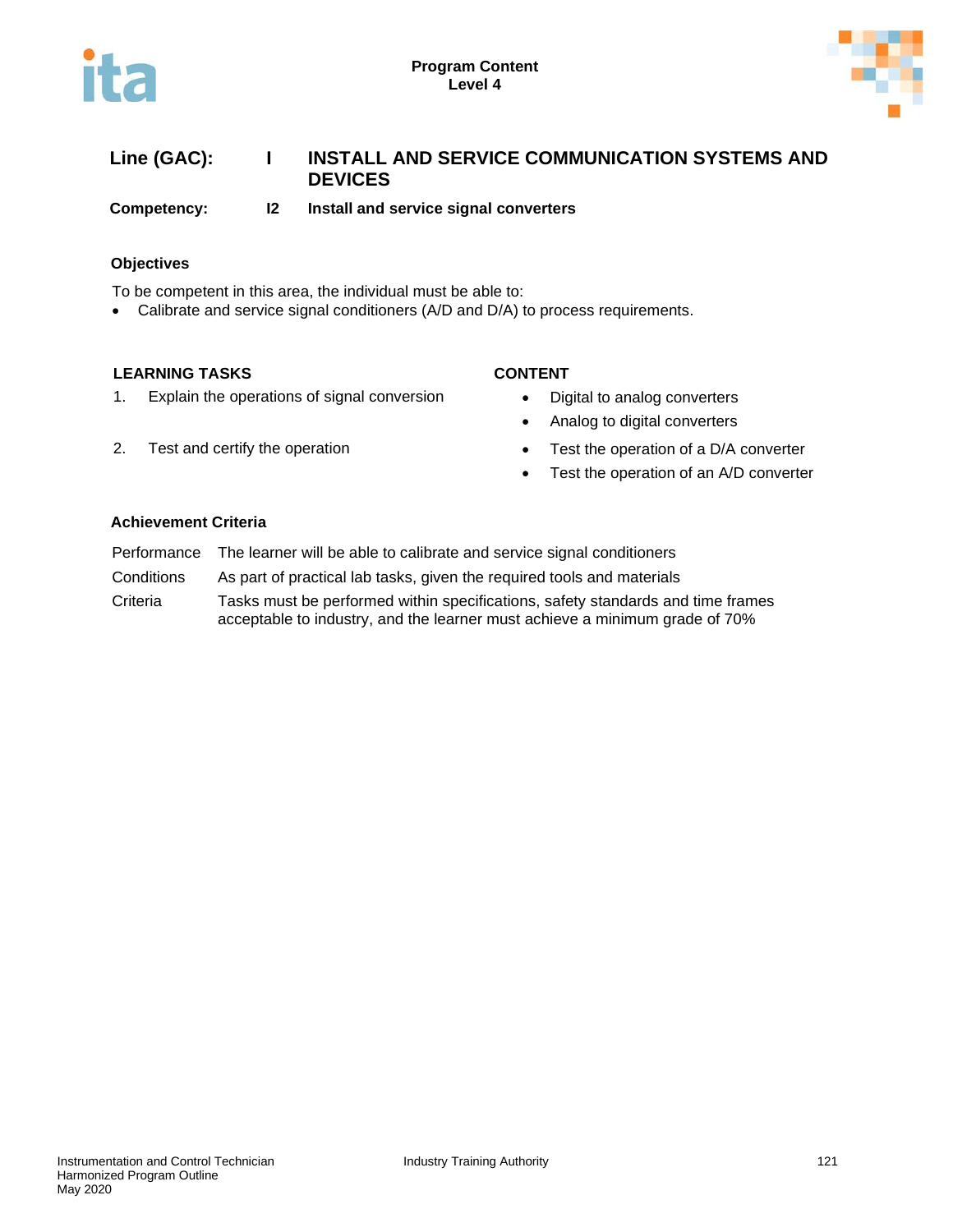



# **Line (GAC): I INSTALL AND SERVICE COMMUNICATION SYSTEMS AND DEVICES**

**Competency: I3 Install and service gateways, bridges and media converters**

### **Objectives**

To be competent in this area, the individual must be able to:

- Explain the features and limitations on specified communication protocols.
- Configure and test communication protocols.

### **LEARNING TASKS CONTENT**

- 1. Explain the operation of gateways, bridges, media converters, routers and switches
- 2. Configure switches and routers as required; connect and test connections to and from hosts and slaves

- Ethernet connections
- Serial connections
- Test and confirm network
- Test and confirm communications

- Performance The learner will be able to configure and test communication protocols
- Conditions As part of practical lab tasks, given the required tools and materials
- Criteria Tasks must be performed within specifications, safety standards and time frames acceptable to industry, and the learner must achieve a minimum grade of 70%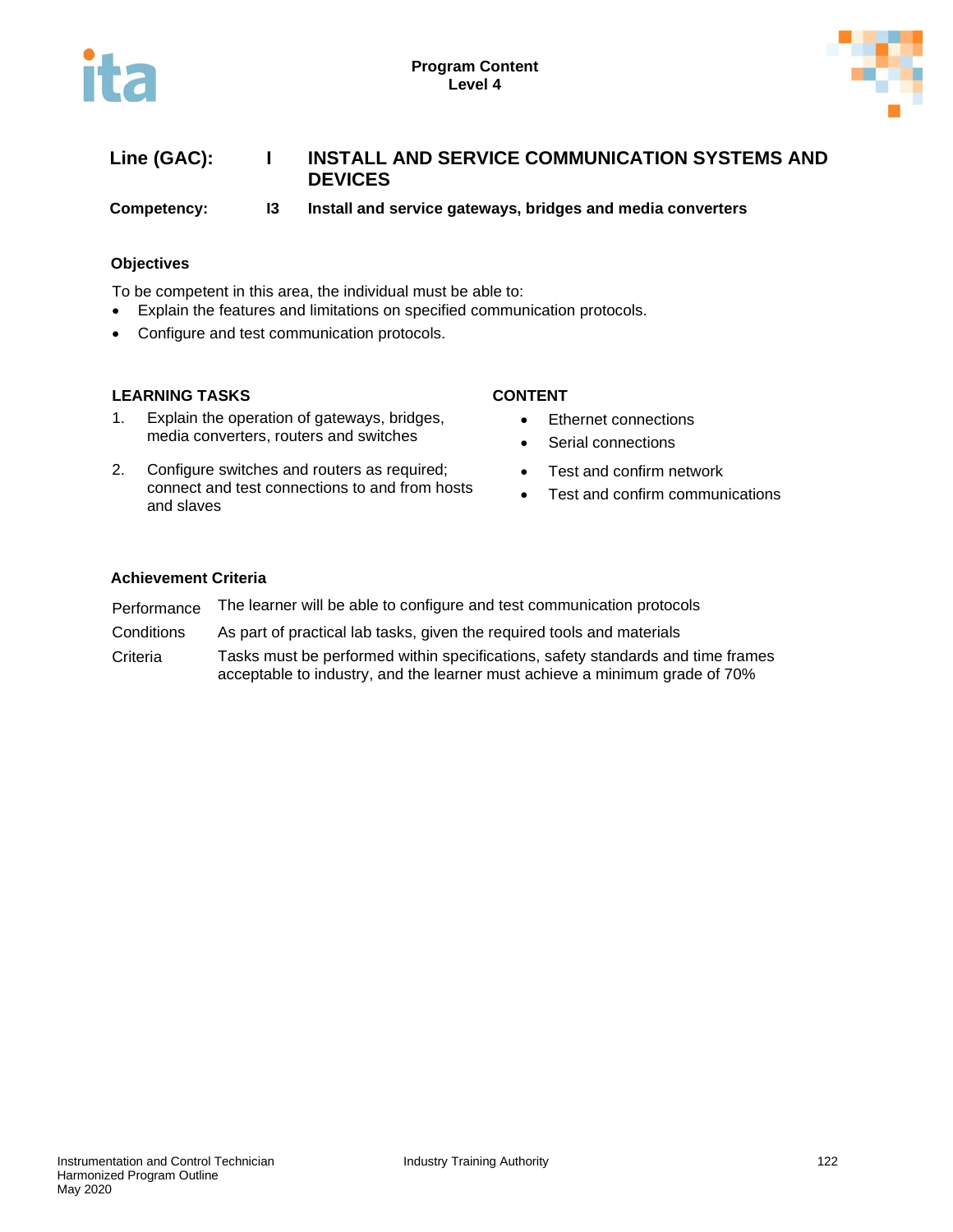

**Competency: J1 Establish and optimize process control strategies**

# **Objectives**

To be competent in this area, the individual must be able to:

- Explain the operation of common industrial processes using advanced control strategies.
- Calibrate and tune industrial control loops.
- Diagnose process control problems on a live process.

### **LEARNING TASKS CONTENT**

processes

1. Examine industrial instrumentation for advanced control systems with industrial processes

- Steam generation (boilers)
- Batch process
	- o Digester
- **Distillation** 
	- o Fractionation
	- o Binary tower
	- o Cryogenic
	- o LNG
- Steam generation (boilers)
- Batch process
	- o Digester
- **Distillation** 
	- o Fractionation
	- o Binary tower
- Steam generation (boilers)
- Batch process
	- o Digester
	- **Distillation** 
		- o Fractionation
		- o Binary tower

### **Achievement Criteria**

Performance The learner will be able to:

- Calibrate and tune industrial control loops
- Diagnose process control problems on a live process
- Conditions As part of practical lab tasks, given the required tools, materials and live process equipment
- Criteria Tasks must be performed within specifications, safety standards and time frames acceptable to industry, and the learner must achieve a minimum grade of 70%

3. Operate processes and troubleshoot advanced control systems

2. Calibrate and tune industrial instrumentation for advanced control systems with industrial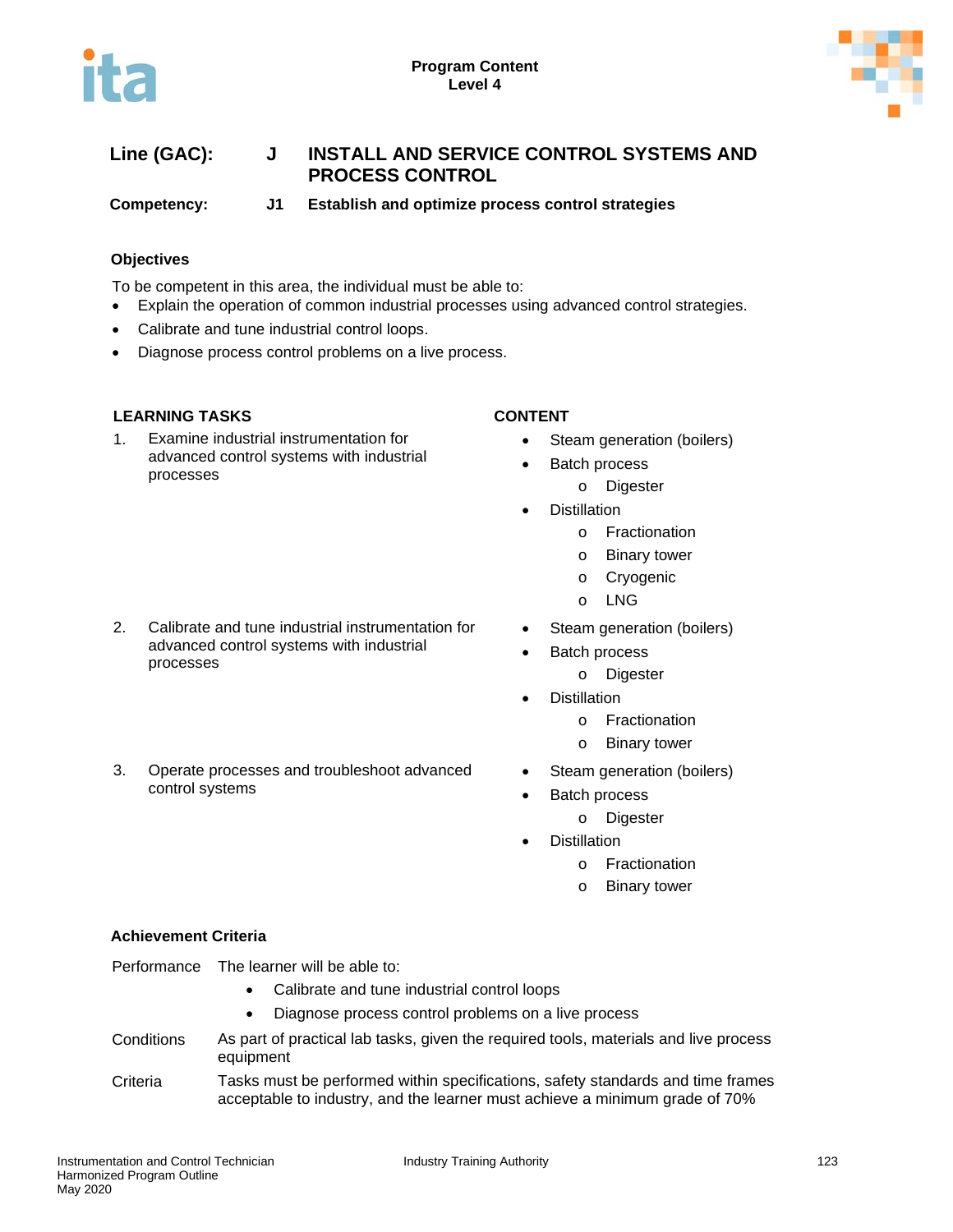



**Competency: J2 Install and service stand-alone controllers (SAC)**

# **Objectives**

To be competent in this area, the individual must be able to:

- Explain advanced control theory, actions and operational modes.
- Apply advanced control applications using microprocessor-based controllers.

### **LEARNING TASKS CONTENT**

1. Examine stand-alone controllers **•** Microprocessor

- - o Single loop
	- o Cascade loop
- $\bullet$  I/O
	- o HART
	- o Electronic
- Installation requirements
	- o Ambient temperature
	- o Area classification
- 2. Configure stand-alone controller **•** Maintenance
	- **Configuration** 
		- o Techniques
		- o Tools
			- **Handheld** 
				- programmers
			- **Software**

- Performance The learner will be able to configure stand-alone controllers for various control strategies
- Conditions As part of practical lab tasks, given the required tools and materials
- Criteria Tasks must be performed within specifications, safety standards and time frames acceptable to industry, and the learner must achieve a minimum grade of 70%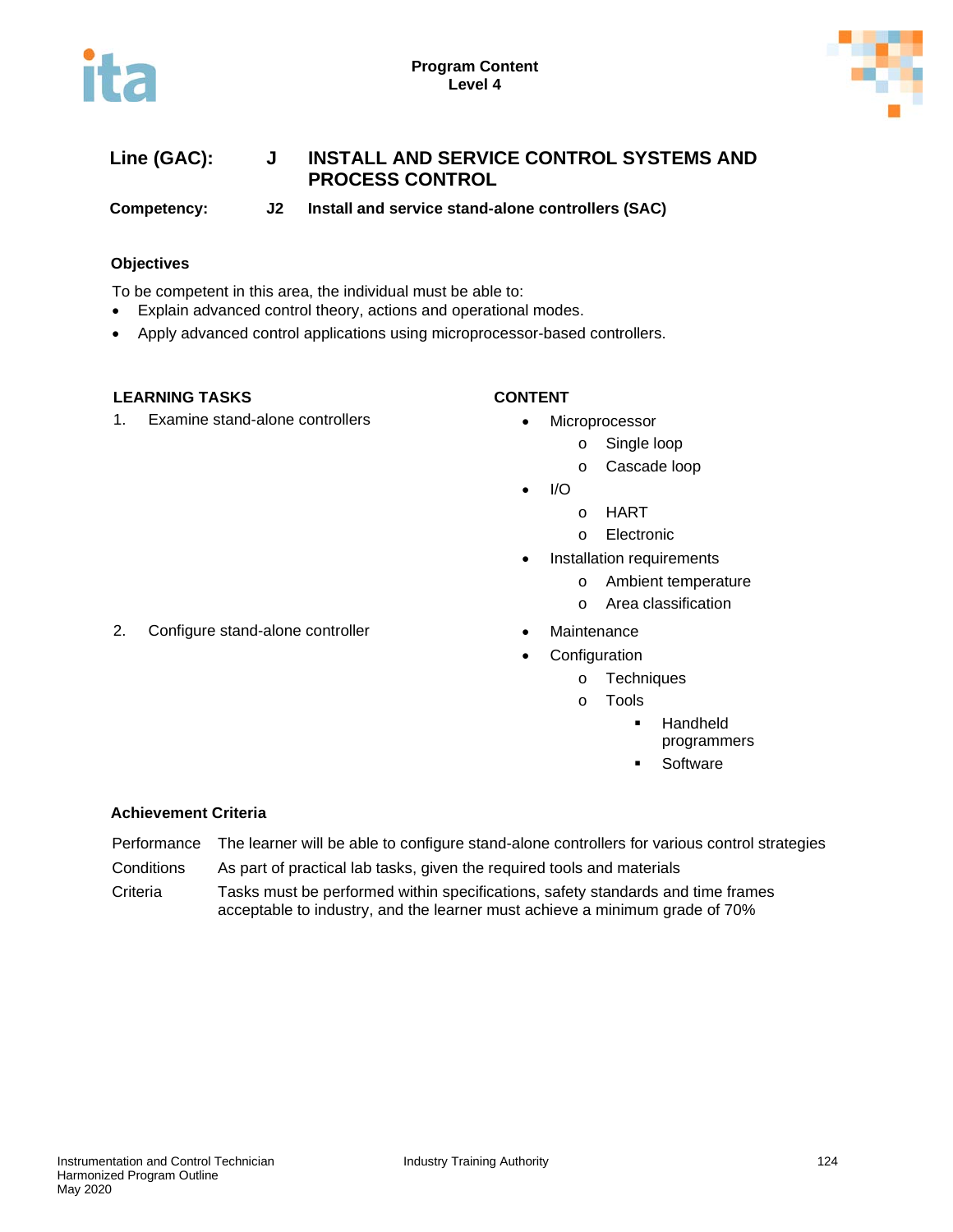



**Competency: J3 Install and service programmable logic controllers (PLC)**

# **Objectives**

To be competent in this area, the individual must be able to:

- Program PLC in FBD.
- Program PLC in SFC.
- Troubleshoot PLC.

### **LEARNING TASKS CONTENT**

- 1. Configure PLC **•** Configuration of analog plus discrete logic control strategies using both of the following IEC 61131-3 standard programming languages:
	- o FBD
	- o SFC
	- Software interface
	- **Operation**
	- Troubleshooting
	- SIS systems
	- Back up and document programming
		- o Configuration
		- o Settings
		- o Parameters

# **Achievement Criteria**

recovery

Performance The learner will be able to:

2. Back up and document PLC data for future

- Configure a PLC
- Program in FBD and SFC languages
- Conditions As part of practical lab tasks, given the required tools and materials
- Criteria Tasks must be performed within specifications, safety standards and time frames acceptable to industry, and the learner must achieve a minimum grade of 70%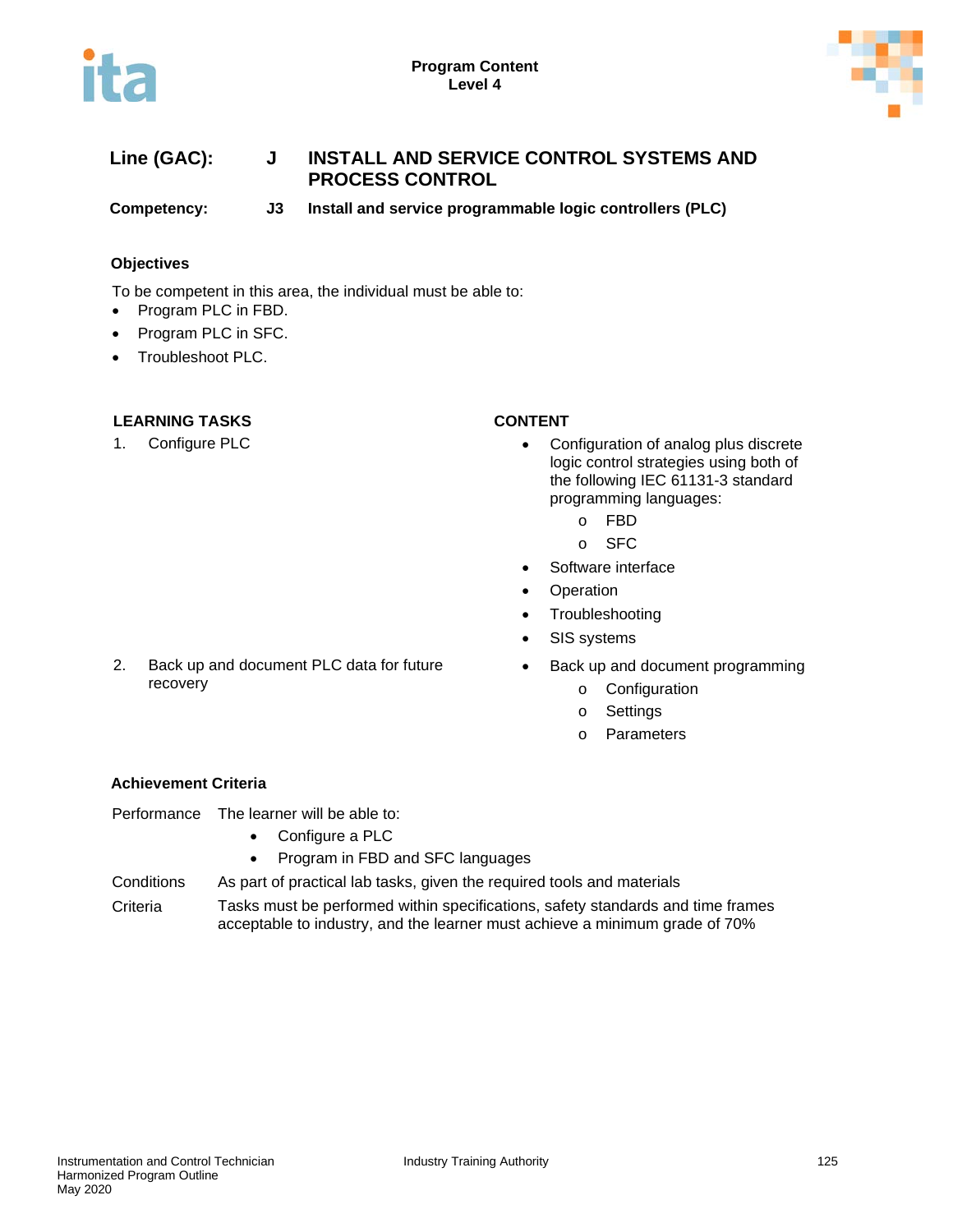



**Competency: J4 Install and service human machine interface (HMI)**

# **Objectives**

To be competent in this area, the individual must be able to:

- Configure HMI operator graphics.
- Program HMI software to communicate with a PLC or DCS.

# **LEARNING TASKS CONTENT**

- 1. Examine HMI Software/hardware design and capability
	- Compatibility with other process control systems
	- Communication networks and protocols
	- Tag descriptors and addressing
	- Consistency issues in programming
	- Alarm priorities
	- Read/write issues
	- Access/security issues
	- Communications systems used
	- Interaction with PLC/DCS
- 2. Program HMI software **•** Program graphical representation of a process
	- Program HMI software to communicate with a PLC
	- Build HMI software to interface with PID control and motor control in PLC
	- Back up and document programming configuration
	- Communication settings

3. Back up and document HMI data for future recovery

### **Achievement Criteria**

Performance The learner will be able to:

- Create HMI operator graphics
- Program HMI software to communicate with a PLC or DCS

# Conditions As part of practical lab tasks, given the required tools and materials

Criteria Tasks must be performed within specifications, safety standards and time frames acceptable to industry, and the learner must achieve a minimum grade of 70%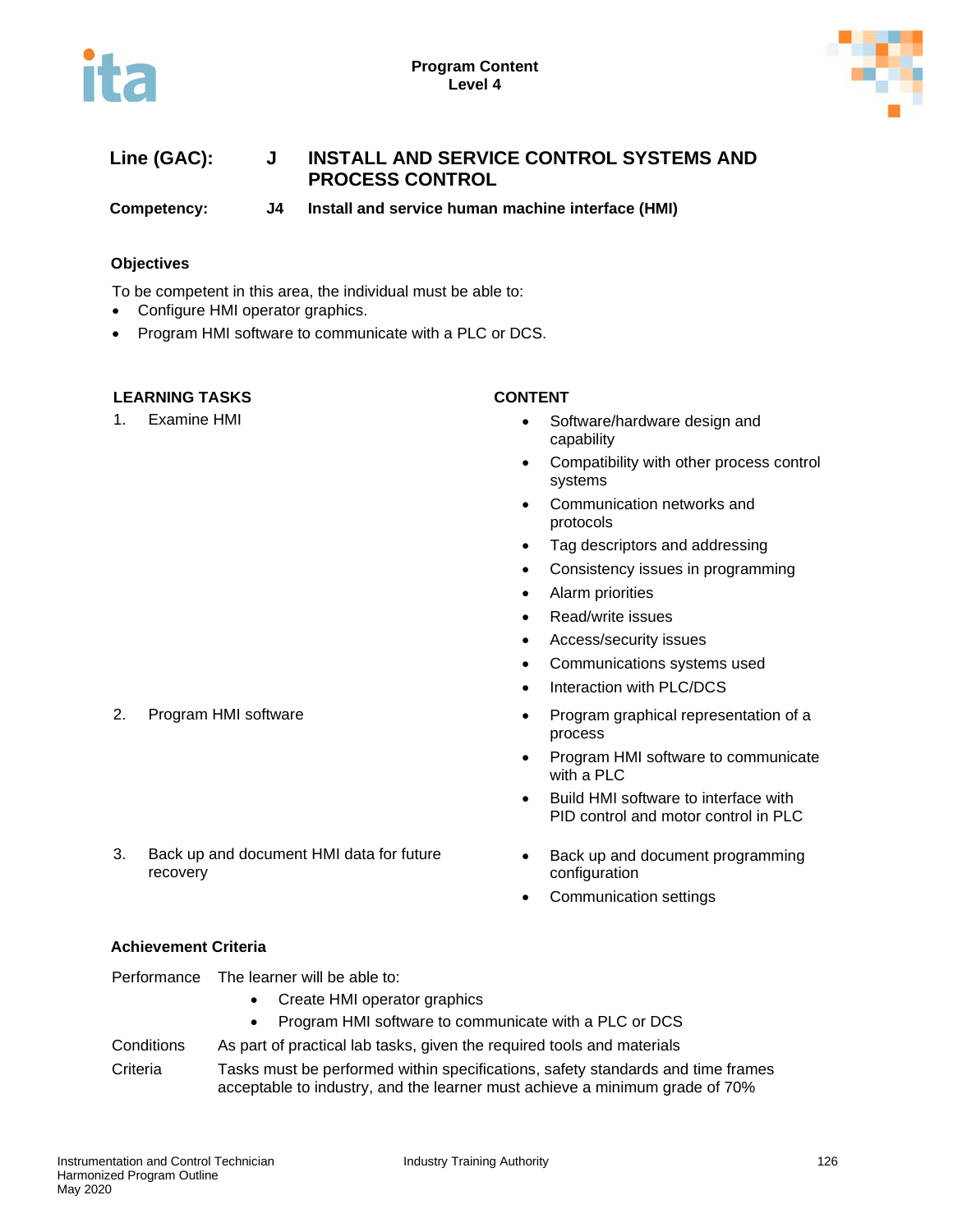



**Competency: J5 Install and service distributed control systems (DCS)**

### **Objectives**

To be competent in this area, the individual must be able to:

• Configure DCS equipment.

### **LEARNING TASKS CONTENT**

1. Examine DCS **• DCS** 

- - o Emerson
	- o Schneider (Foxboro)
	- o Honeywell
	- System configuration
	- LAN communication protocols
	- Hardware components
	- Configuration software
	- Troubleshooting
	- Operator console and diagnostic tools
		- o Analog and discrete input and output signals
		- o Tunable parameters in software blocks
	- SIS systems
- 2. Configure DCS  **Build and troubleshoot a cascade** control system (including operator interface graphics)
	- Configure and troubleshoot analog inputs, analog outputs, control loops and pump stop/start

- Performance The learner will be able to configure and troubleshoot a DCS
- Conditions As part of practical lab tasks, given the required tools and materials
- Criteria Tasks must be performed within specifications, safety standards and time frames acceptable to industry, and the learner must achieve a minimum grade of 70%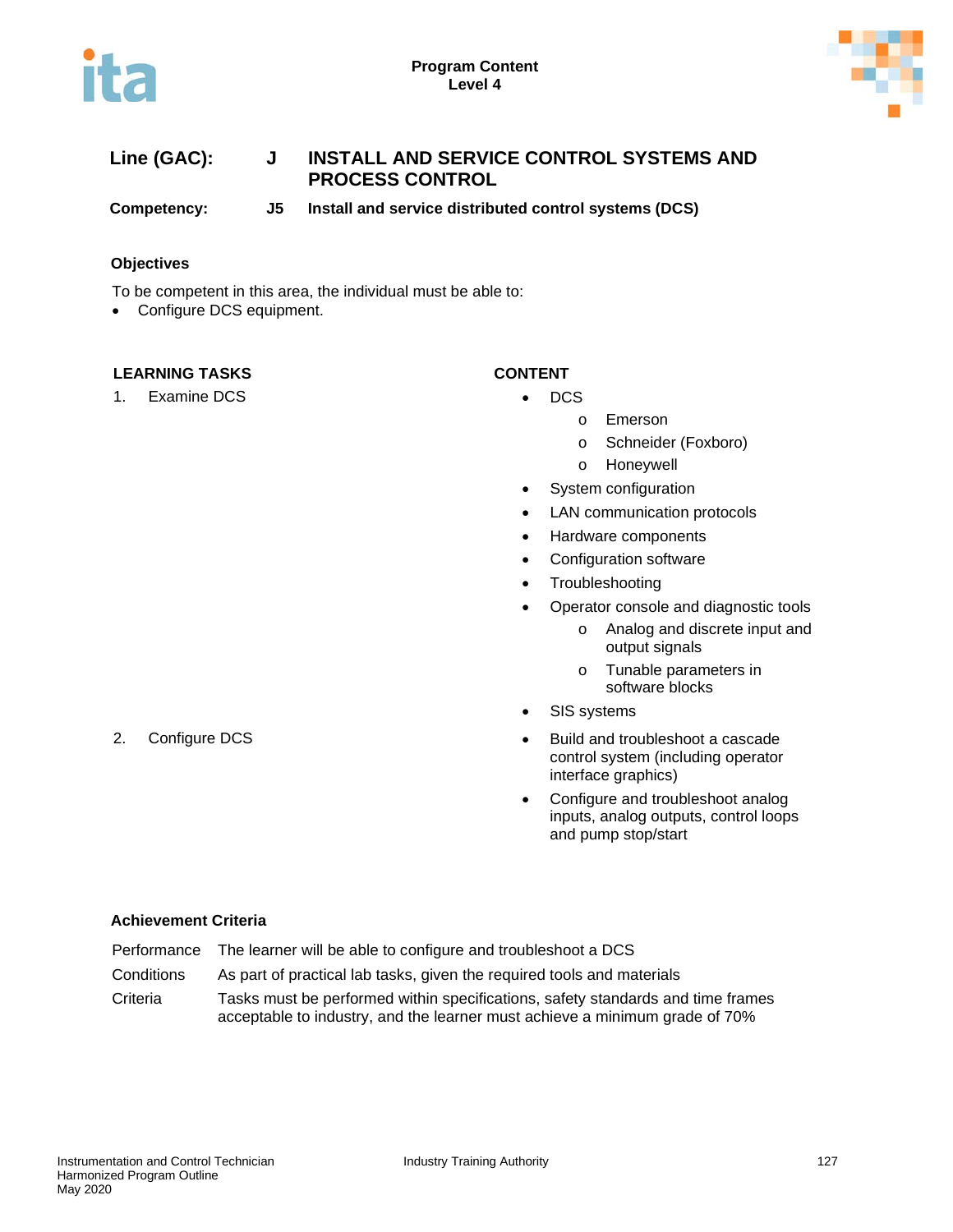



**Competency: J6 Install and service supervisory control and data acquisition (SCADA)**

# **Objectives**

To be competent in this area, the individual must be able to:

- Explain SCADA protocols, configurations, equipment and servers.
- Program and service SCADA systems.

# **LEARNING TASKS CONTENT**

1. Examine types of SCADA protocols and configurations

- Applications
	- o Custody transfer
		- **AGA/API calculations**
- Online history
- Remote equipment operation
- Time synchronization and time stamping
- **Network layout** 
	- o Protocols
	- o Host
	- o Field
- Addressing methods
- Configuration licensing
- Radio Telemetry Units (RTU)
- Wireless communications systems
	- o Cellular
	- o Satellite
	- o Radio
- 3. Service SCADA systems **•** Manipulating process to allow for servicing
	- Alerting operations
	- Transferring from automatic to manual
	- Awareness of impact on process
	- Maintaining on site software/firmware revisions and data backups
	- Performing system diagnostics
	- Testing SCADA components
	- Maintaining host integrity
	- Installation problems and deficiencies
	- Develop logic strategies
- 2. Examine types of SCADA equipment and servers for data acquisition and storage
-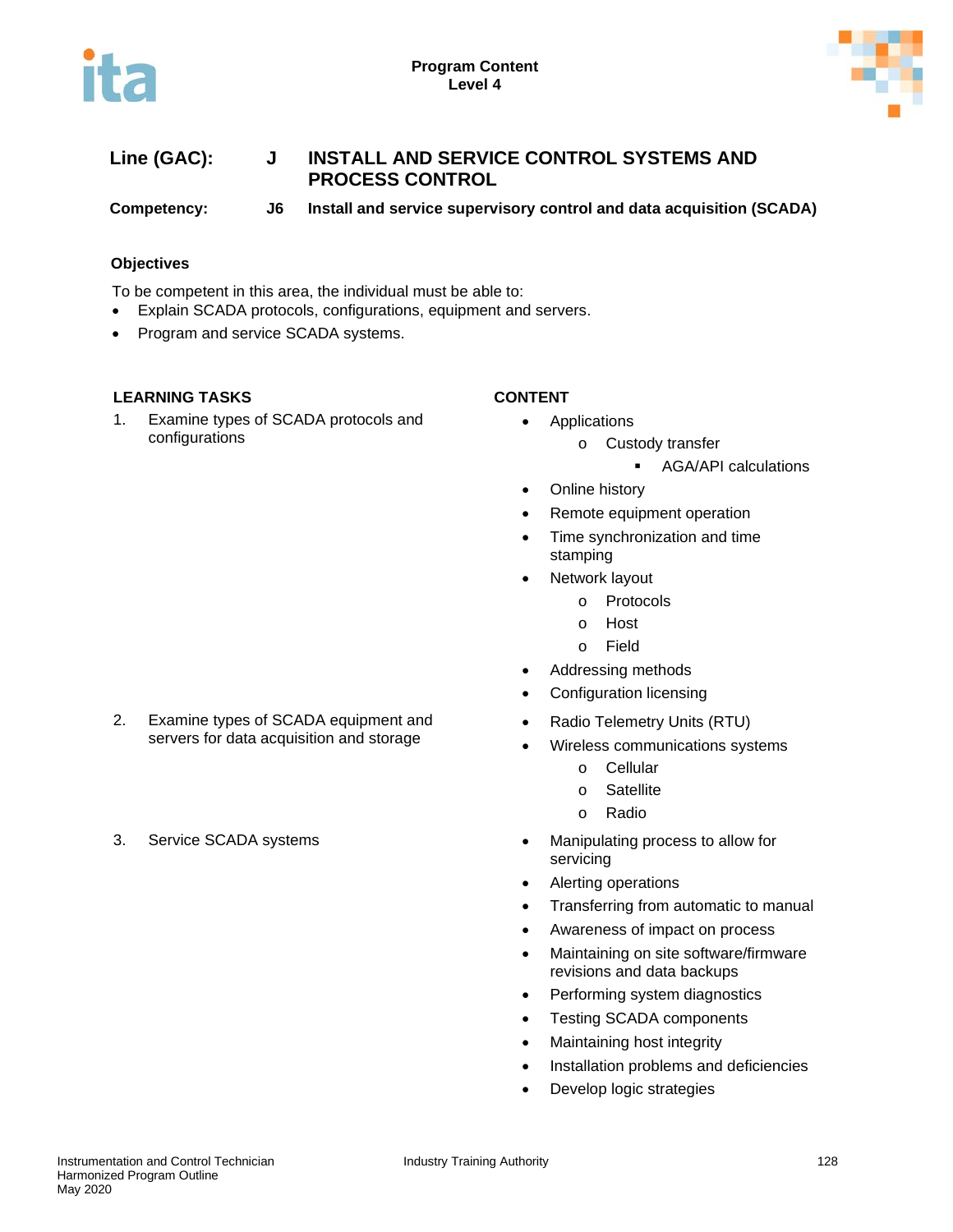



|            | Performance The learner will be able to program and service SCADA systems                                                                                      |
|------------|----------------------------------------------------------------------------------------------------------------------------------------------------------------|
| Conditions | As part of practical lab tasks, given the required tools and materials                                                                                         |
| Criteria   | Tasks must be performed within specifications, safety standards and time frames<br>acceptable to industry, and the learner must achieve a minimum grade of 70% |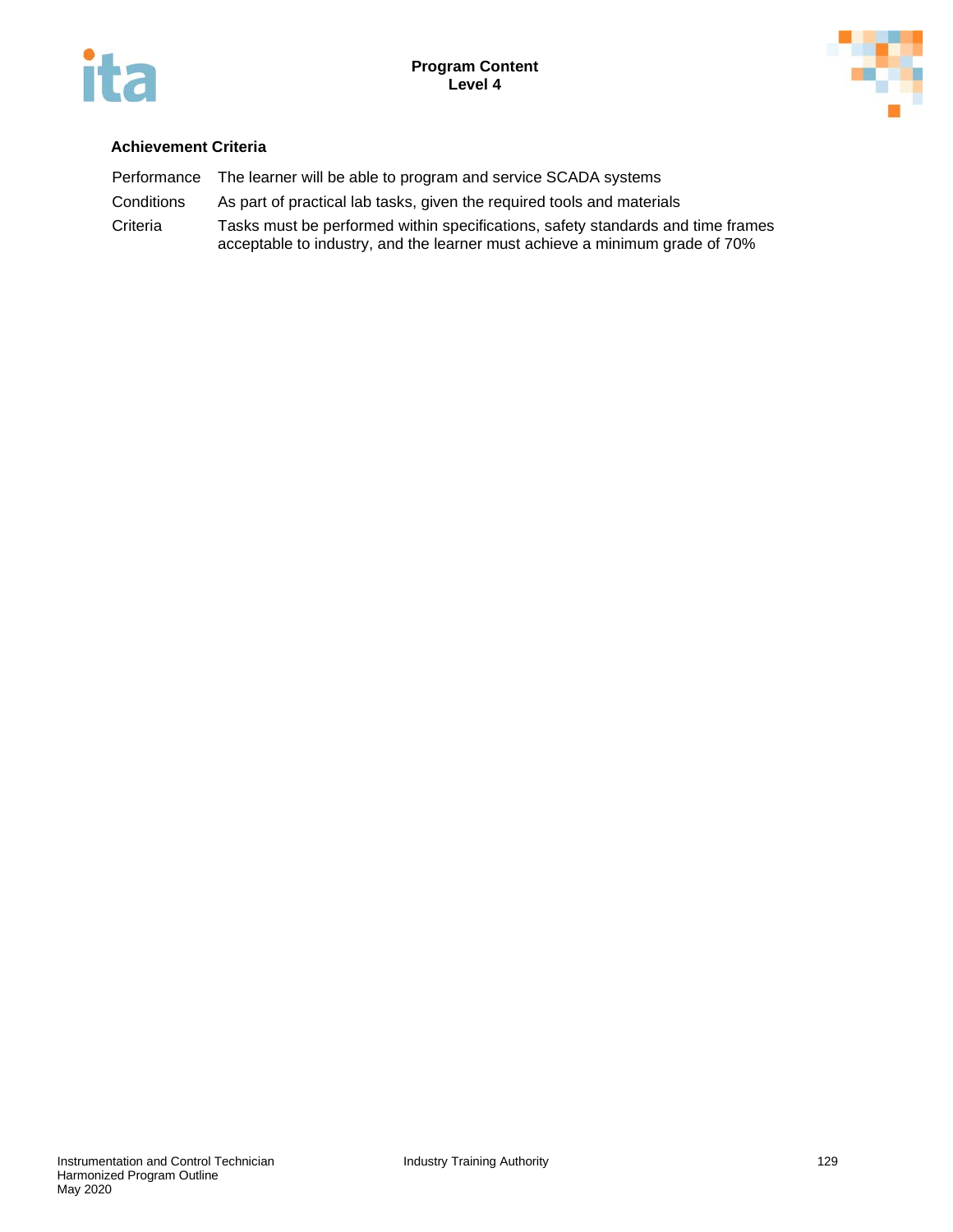



**Competency: J7 Install and optimize advanced supervisory control systems**

# **Objectives**

To be competent in this area, the individual must be able to:

• Perform process optimization for an advanced supervisory control system.

### **LEARNING TASKS CONTENT**

1. Examine Batch Process Control **•** Operation and application of Batch

### 2. Examine Batch Process Control and compare to other control applications and strategies

3. Examine Batch Process Control software in use • DCS and PLC

### 4. Examine and tune boiler control systems • Combustion control systems

5. Examine other advanced supervisory control

- - Process Control
	- **Continuous**
	- Discontinuous
	-
	- Applications (examples)
		- o Batch pulp digester process
		- o Cement plant
		- o Oil pipeline transmission
		- o Chemical industry
		- o Food plant
	- - o Parallel open/closed loop
		- o Cross limited
	- Application of excess oxygen trim control
	- Plant Master vs. Boiler Master controls
	- Application of feedforward control indexing to Plant Master pressure controller
	- Steam temperature attemporator
	- Conventional desuperheater control
	- 2, 3 and 5 element drum level control
	- Balanced draft furnace pressure control
		- o FD and ID fans
	- Predictive control techniques
		- o Smith Predictors
		- o Model Predictive Control (MPC)
		- o Horizon Predictive Control

systems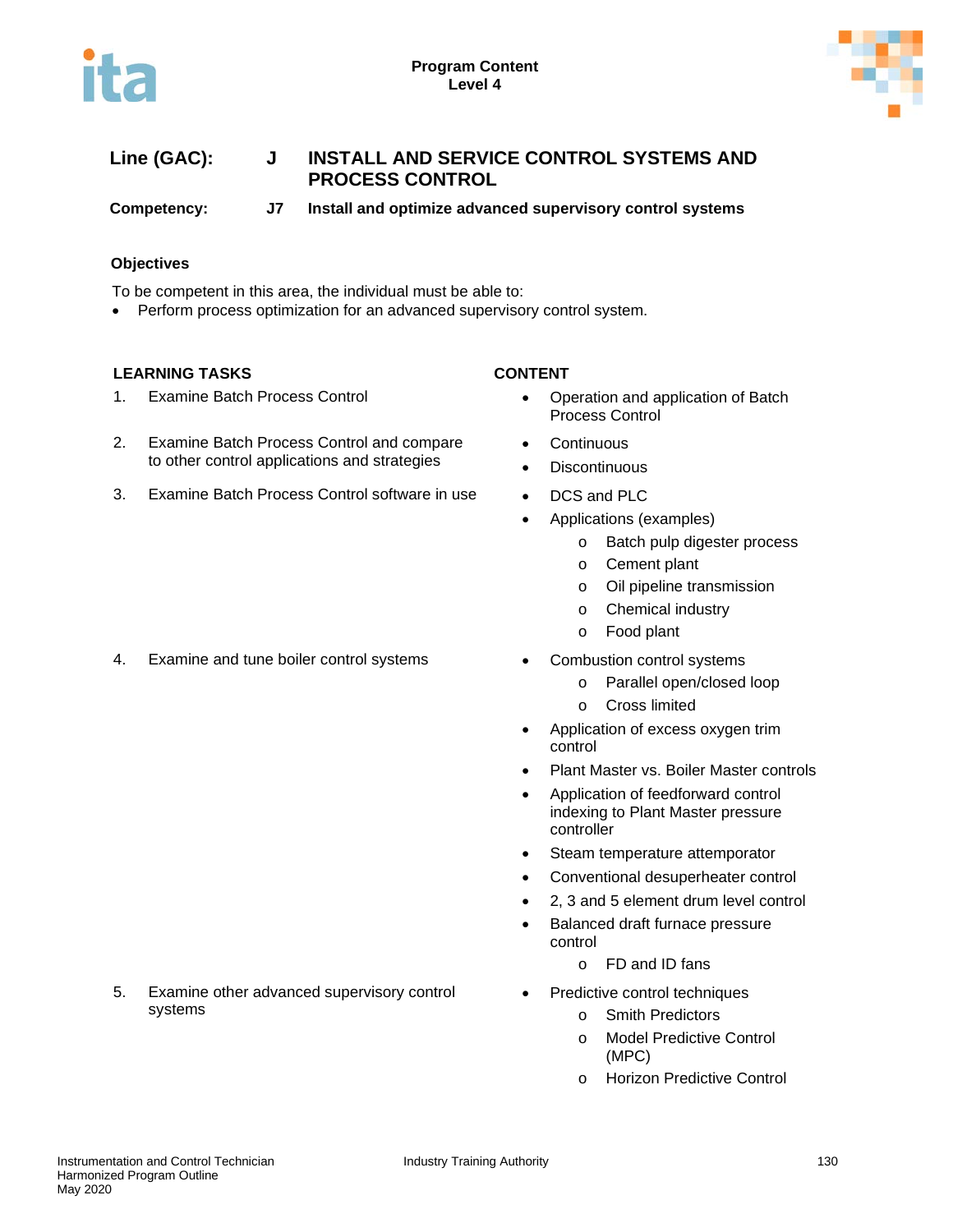



|            | Performance The learner will be able to tune boiler control systems                                                                                            |
|------------|----------------------------------------------------------------------------------------------------------------------------------------------------------------|
| Conditions | As part of practical lab tasks, given the required tools and materials                                                                                         |
| Criteria   | Tasks must be performed within specifications, safety standards and time frames<br>acceptable to industry, and the learner must achieve a minimum grade of 70% |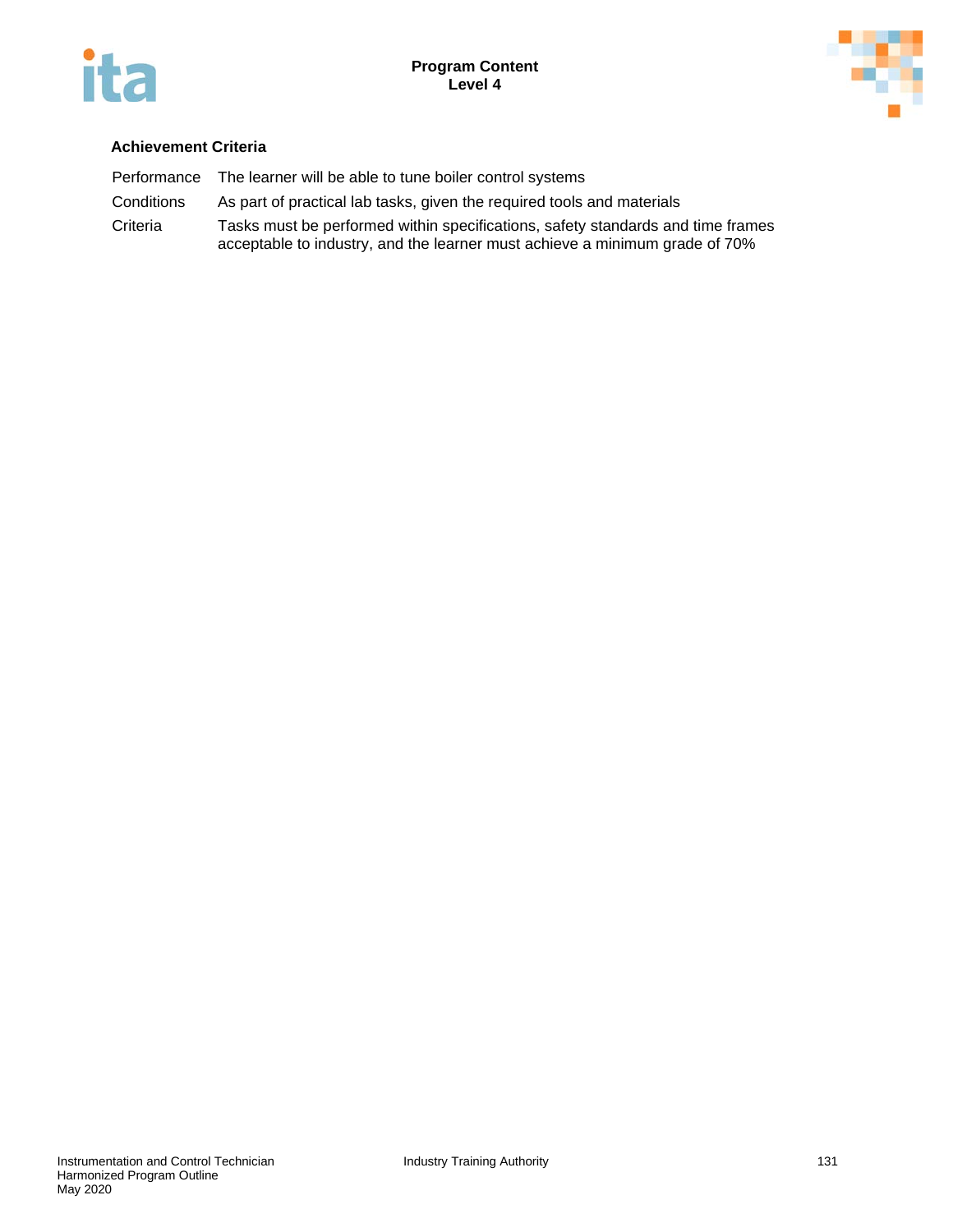

# **Line (GAC): K INSTALL AND SERVICE SAFETY SYSTEMS AND DEVICES**

**Competency: K1 Install and service safety systems and devices**

# **Objectives**

To be competent in this area, the individual must be able to:

- Troubleshoot flame detection equipment.
- Service flame safety systems.
- Explain the operation of process cameras and their applications.
- Explain the types of Emergency Shutdown Devices (ESD), their purposes and testing procedures.

# **LEARNING TASKS CONTENT**

1. Examine flame detection equipment • Ultraviolet

- 
- Infrared
- Magnetic
- Rate of rise
- Heat sensors (thermopile)
- Ionic
- - o Technical Safety BC regulatory requirements
- **Accuracy**
- Shut down
	- o Procedures
	- o Actions
	- o Implications
- Applications
	- o BMS
	- o Flare stacks
- recommendations
- Selecting required equipment
- Connecting to process/indicator
- Configuring
- Calibrating
- Alarming
- 
- Fire monitoring
- Intruder alert
- Remote monitoring
	- o Process control

3. Troubleshoot flame detection equipment • Manufacturers' specifications and

4. Examine process camera applications • Leak monitoring

# 2. Examine operation of flame safety systems • Acceptable limits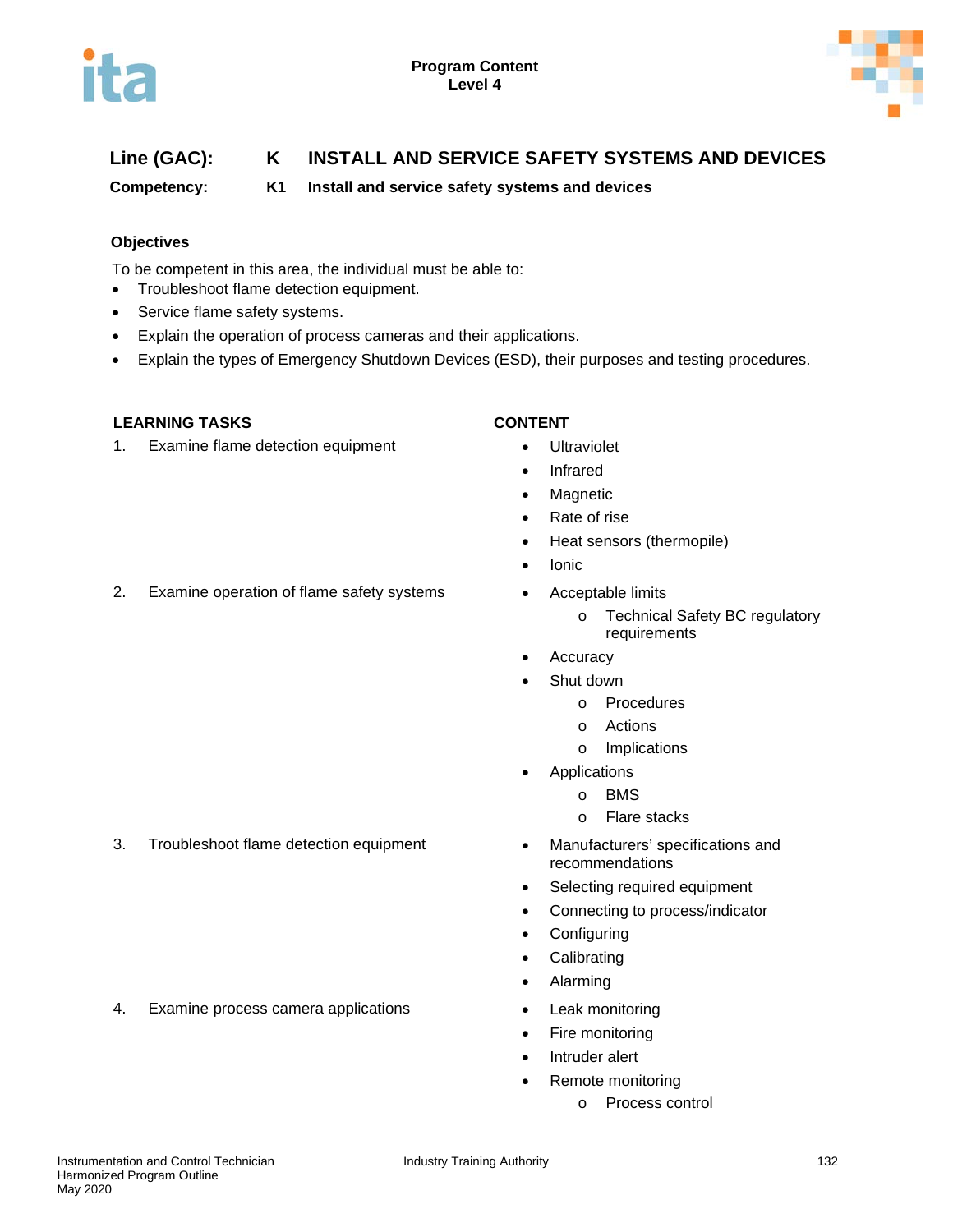

# **LEARNING TASKS CONTENT**

5. Examine the operation of process cameras • Analog and Digital

- 
- 6. Examine types of ESD control systems Levels of shutdown
- 

- 7. Examine purposes of different types of ESD Personnel protection
- 8. Examine ESD testing procedures Partial stroke test

- o Quality control
- **Safety**
- 
- Manufacturers' specifications and recommendations
- Selecting required equipment
- Connecting to process/indicator
- Configuring
- Calibrating
- Alarming
- - o Equipment shutdown
	- o Area shutdown
	- o Total/Plant shutdown
- Types of ESD
	- o Electric
		- o Pneumatic
		- o Hydraulic
		- o Mechanical
- 
- Environmental protection
- Equipment protection
- 
- Time test
- Valve integrity
- Interlock checks (system shut down check)

# **Achievement Criteria**

Performance The learner will be able to:

- Troubleshoot flame detection equipment
- Troubleshoot Burner Management Systems (BMS)
- Conditions As part of practical lab tasks, given the required tools and materials
- Criteria Tasks must be performed within specifications, safety standards and time frames acceptable to industry, and the learner must achieve a minimum grade of 70%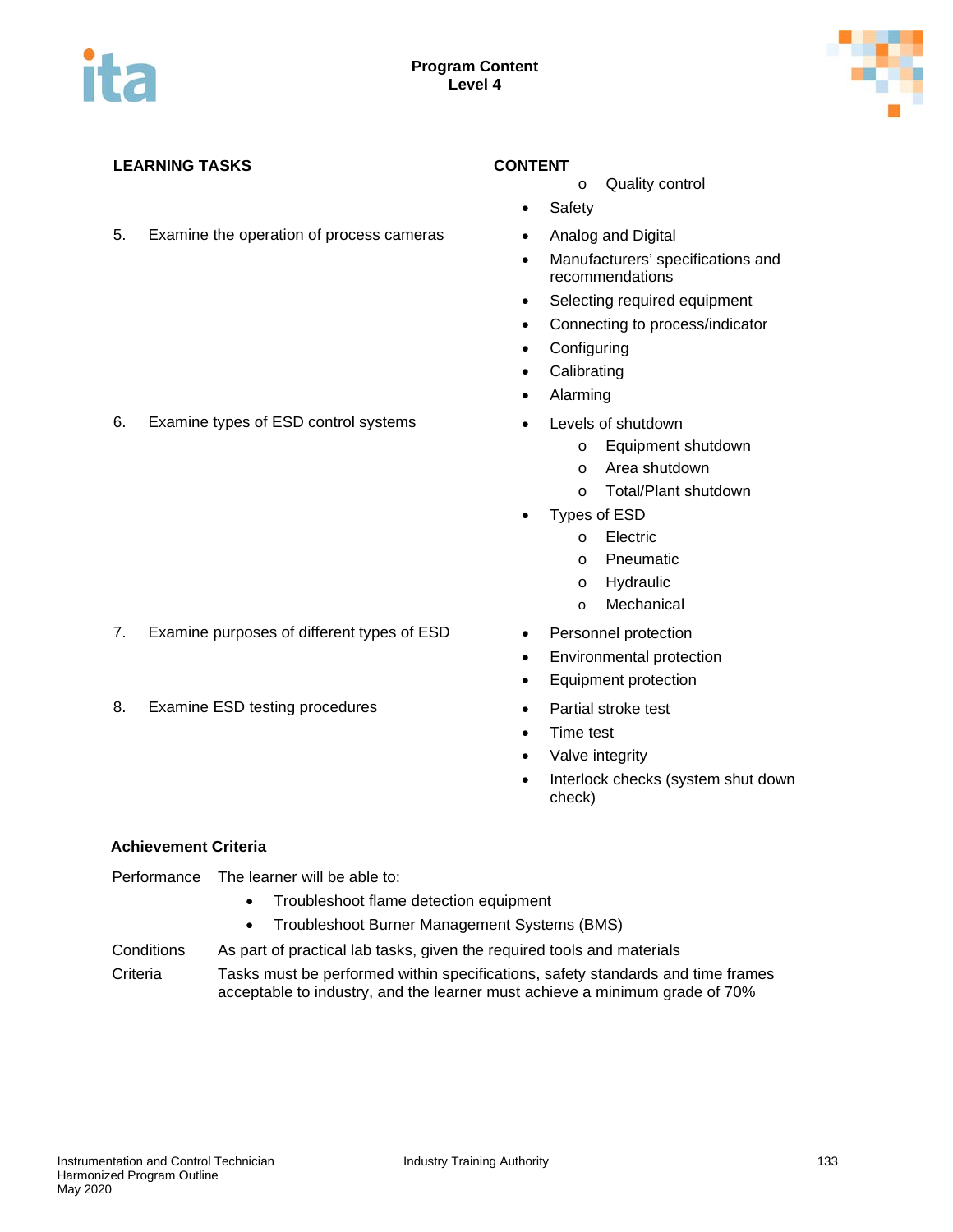

# **Line (GAC): K INSTALL AND SERVICE SAFETY SYSTEMS AND DEVICES**

**Competency: K2 Install and service safety instrumented systems (SIS)**

# **Objectives**

To be competent in this area, the individual must be able to:

• Diagnose Safety Instrumented Systems (SIS)

### **LEARNING TASKS CONTENT**

- 1. Review, examine and diagnose safety instrumented systems (SIS)
- 2. Examine Fire & Gas (F&G) safety systems Functionality tests

- SIL levels
- Voting structures
- Documentation
- - o Calibrate sensors
	- o Test safety functions

### **Achievement Criteria**

Performance The learner will be able to:

- Diagnose F&G safety systems and sensors
- Troubleshoot F&G safety systems and sensors
- Conditions As part of practical lab tasks, given the required tools and materials
- Criteria Tasks must be performed within specifications, safety standards and time frames acceptable to industry, and the learner must achieve a minimum grade of 70%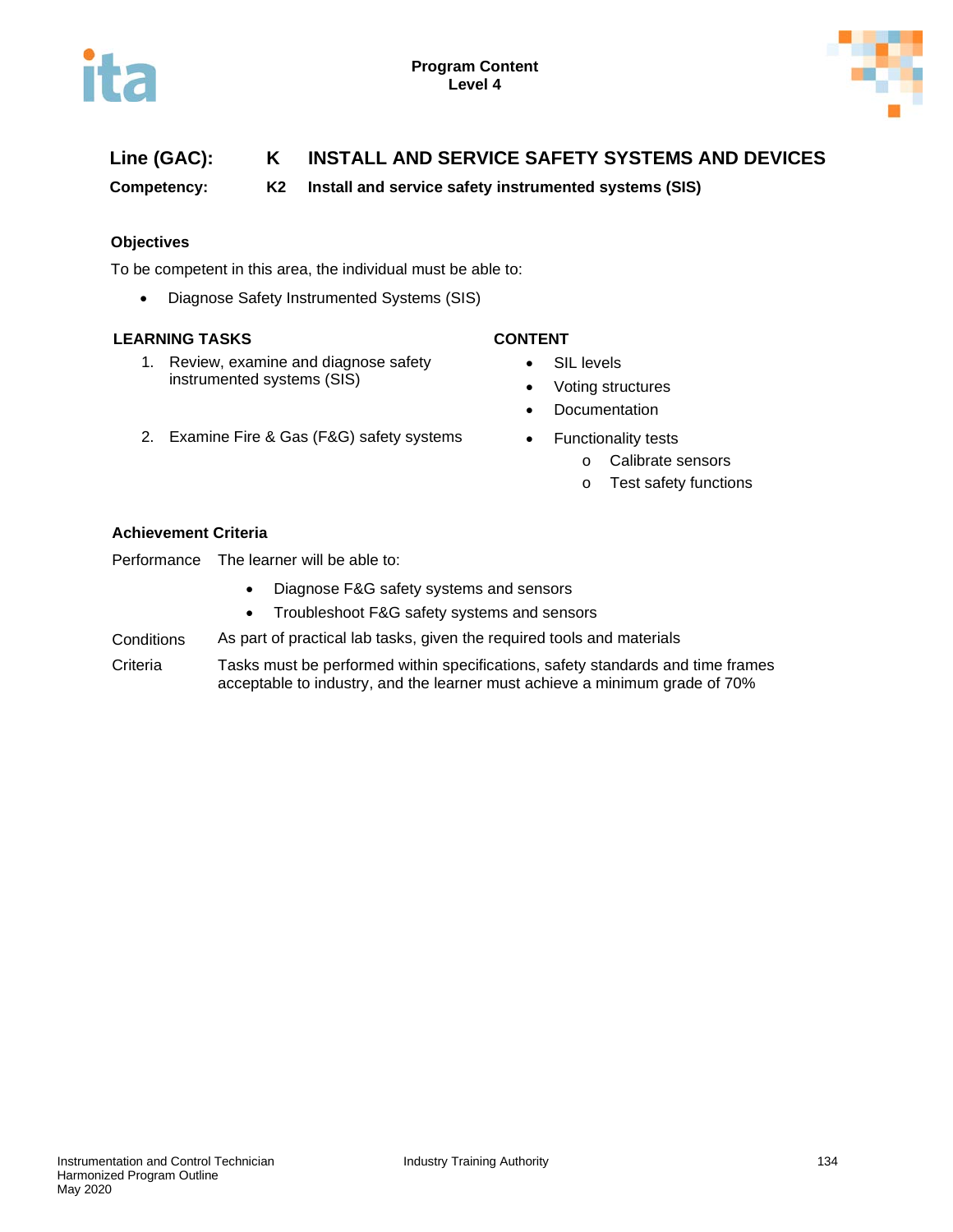

# **Line (GAC): K INSTALL AND SERVICE SAFETY SYSTEMS AND DEVICES**

**Competency: K3 Install and service environmental monitoring devices**

# **Objectives**

To be competent in this area, the individual must be able to:

• Install, configure and calibrate monitoring devices to process safety requirements.

# **LEARNING TASKS CONTENT**

1. Examine types of hazardous gases and particulates to be monitored

- Classes and groups of gases
- Terms and definitions for hazardous gases
	- o LEL/HEL (Low/High Explosive Limit)
	- o PEL (Personnel Exposure Limit)
- Monitored Gases
	- o H2S
	- o CO
	- o Cl2
	- o SOX
	- o NOX
	- o TRS (Total Reduced Sulphur)
- **Particulates**
- **Protection** 
	- o Personnel
	- o Equipment
	- o Environment
- **Infrared**
- Catalytic bead
- Electro-chemical cell
- Lead acid strip
- Other technologies
- 3. Examine operation of monitoring systems Acceptable limits
	- Accuracy limitations
	- Shut down
		- o Procedures
		- o Actions
		- o Implications
	- Manufacturers' specifications
	- Selection/location factors

2. Examine types of detection equipment for hazardous gases

- 
- 4. Install, configure and calibrate monitoring devices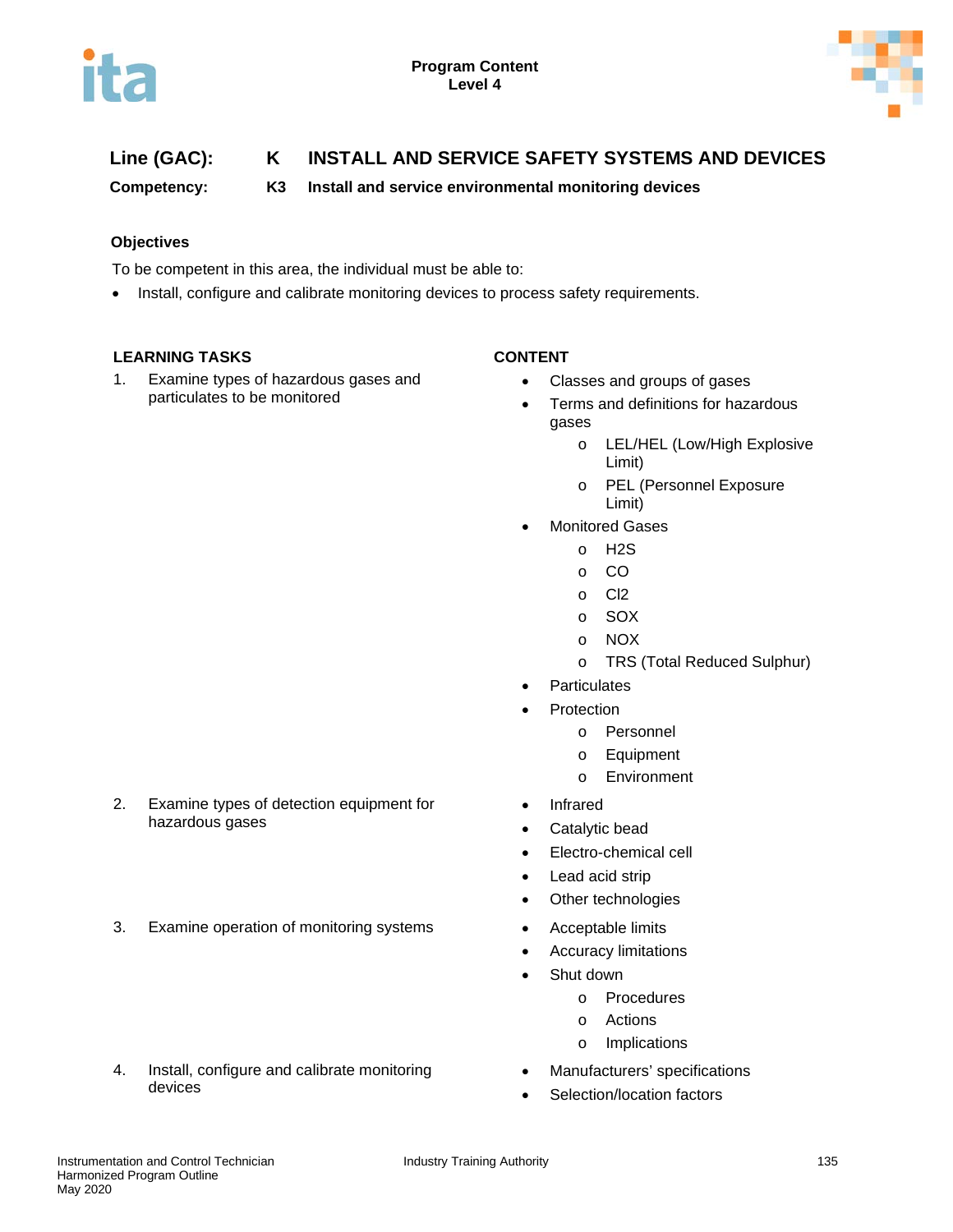



# **LEARNING TASKS CONTENT**

- Connection to control system or indicator
- Configuration of devices
- Alarming methods
- Calibration of devices
	- o Laptop/software
	- o Test gas selection and storage
- Documenting calibration

- Performance The learner will be able to calibrate and service environmental monitoring devices
- Conditions As part of practical lab tasks, given the required tools and materials
- Criteria Tasks must be performed within specifications, safety standards and time frames acceptable to industry, and the learner must achieve a minimum grade of 70%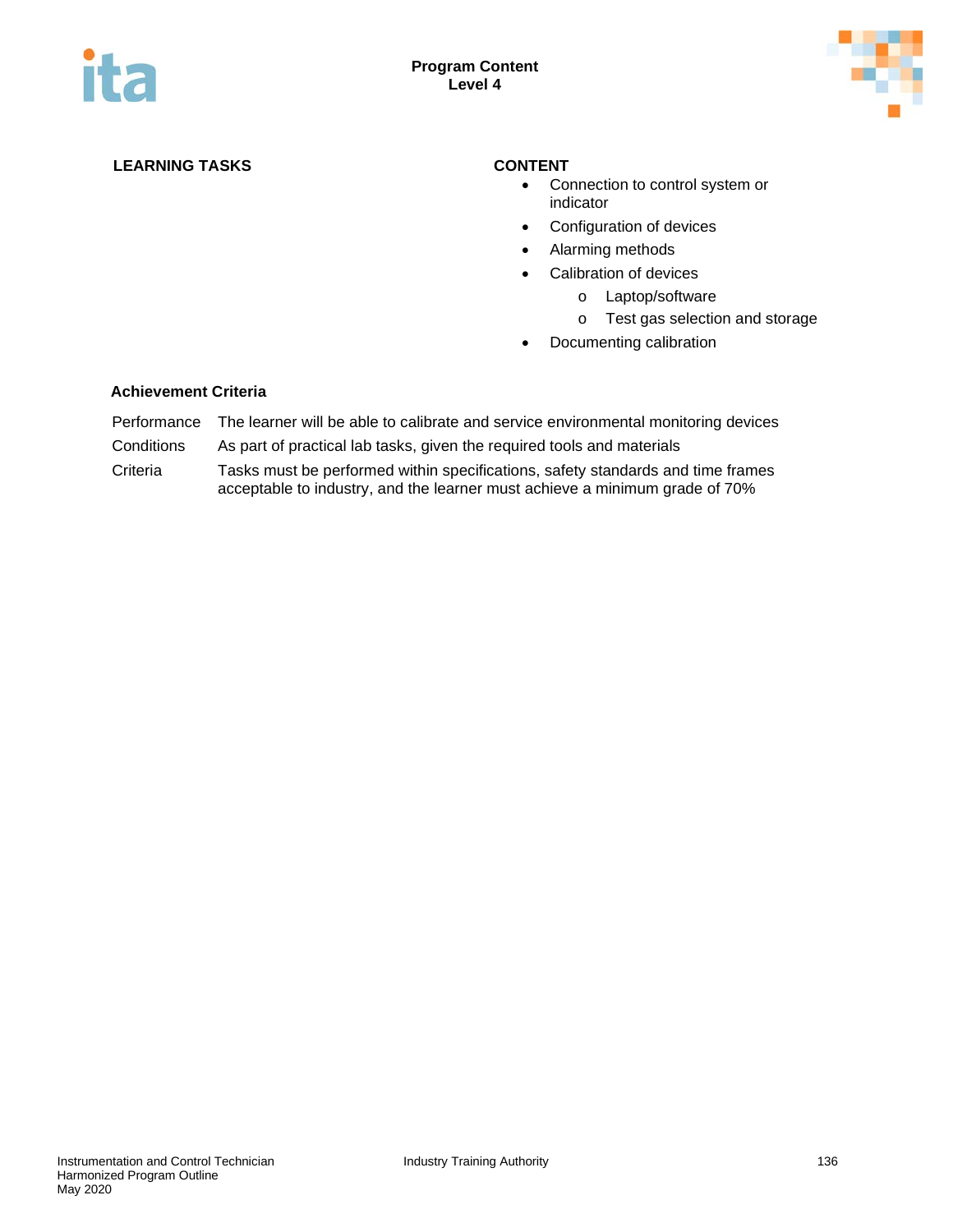



# **Section 4 ASSESSEMENT GUIDELINES**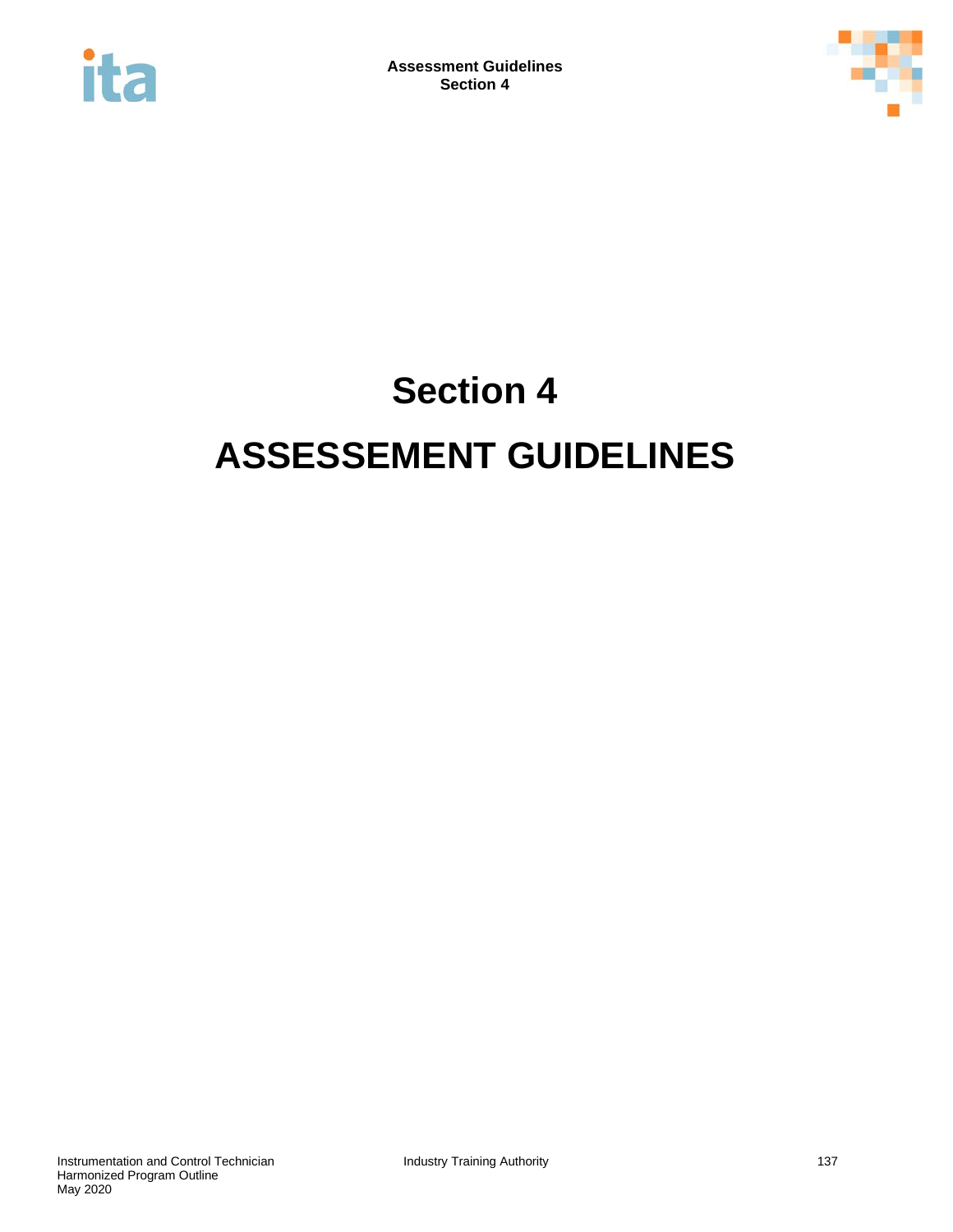

# **Level 1 Grading Sheet: Subject Competency and Weightings**

| <b>PROGRAM:</b><br><b>IN-SCHOOL TRAINING:</b>                                  |                                                                   | <b>INSTRUMENTATION AND CONTROL TECHNICIAN</b><br><b>LEVEL 1</b> |                                   |                                      |
|--------------------------------------------------------------------------------|-------------------------------------------------------------------|-----------------------------------------------------------------|-----------------------------------|--------------------------------------|
| <b>LINE</b>                                                                    |                                                                   | <b>SUBJECT COMPETENCIES</b>                                     | <b>THEORY</b><br><b>WEIGHTING</b> | <b>PRACTICAL</b><br><b>WEIGHTING</b> |
| A                                                                              | PERFORM SAFETY RELATED FUNCTIONS                                  |                                                                 | 3%                                | 3%                                   |
| B                                                                              | USE TOOLS AND EQUIPMENT                                           |                                                                 | 3%                                | 3%                                   |
| C                                                                              | <b>ORGANIZE WORK</b>                                              |                                                                 | 5%                                | 5%                                   |
| D                                                                              |                                                                   | USE COMMUNICATION AND MENTORING TECHNIQUES                      | 2%                                | 2%                                   |
| E                                                                              | <b>INDICATING DEVICES</b>                                         | INSTALL AND SERVICE PROCESS MEASURING AND                       | 15%                               | 15%                                  |
| F                                                                              | INSTALL AND SERVICE PNEUMATIC AND HYDRAULIC<br><b>EQUIPMENT</b>   |                                                                 | 8%                                | 8%                                   |
| G                                                                              | INSTALL AND SERVICE ELECTRICAL AND ELECTRONIC<br><b>EQUIPMENT</b> |                                                                 | 30%                               | 30%                                  |
| H                                                                              | INSTALL AND SERVICE FINAL CONTROL ELEMENTS                        |                                                                 | 28%                               | 28%                                  |
| J                                                                              | INSTALL AND SERVICE CONTROL SYSTEMS AND<br>PROCESS CONTROL        |                                                                 | 6%                                | 6%                                   |
|                                                                                |                                                                   | Total                                                           | 100%                              | 100%                                 |
| In-school theory / practical subject competency weighting                      |                                                                   |                                                                 | 65%                               | 35%                                  |
| Final in-school percentage score                                               |                                                                   |                                                                 |                                   | IN-SCHOOL %                          |
| <b>In-school Percentage Score</b>                                              |                                                                   |                                                                 |                                   |                                      |
| Combined theory and practical subject competency multiplied by                 |                                                                   |                                                                 |                                   | 80%                                  |
| <b>Standard Level Exam Percentage Score</b><br>The exam score is multiplied by |                                                                   |                                                                 | 20%                               |                                      |

**Final Percentage Score FINAL%**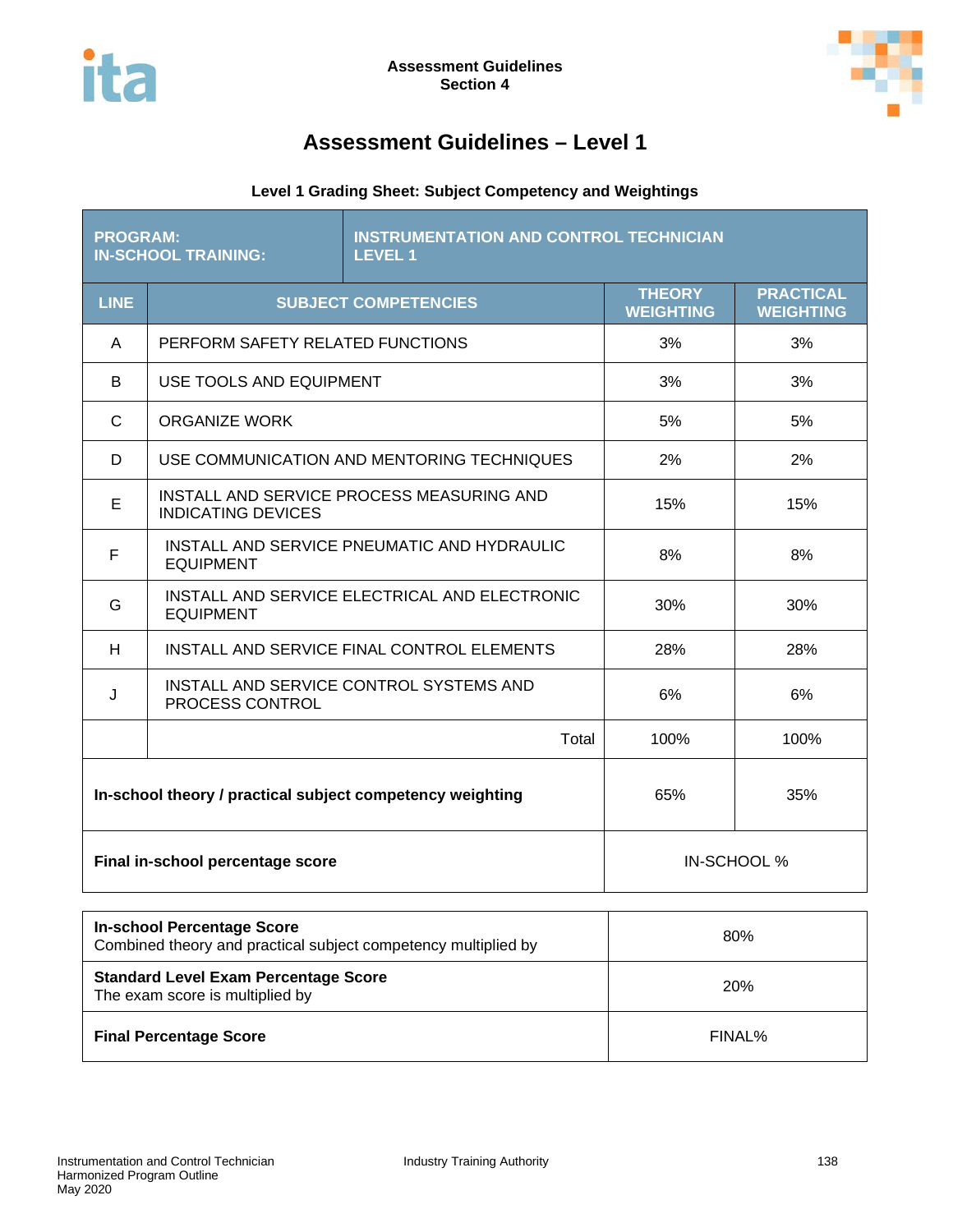

# **Level 2 Grading Sheet: Subject Competency and Weightings**

| <b>PROGRAM:</b><br><b>IN-SCHOOL TRAINING:</b>             |                                                                        | <b>INSTRUMENTATION AND CONTROL TECHNICIAN</b><br><b>LEVEL 2</b> |                                   |                                      |
|-----------------------------------------------------------|------------------------------------------------------------------------|-----------------------------------------------------------------|-----------------------------------|--------------------------------------|
| <b>LINE</b>                                               | <b>SUBJECT COMPETENCIES</b>                                            |                                                                 | <b>THEORY</b><br><b>WEIGHTING</b> | <b>PRACTICAL</b><br><b>WEIGHTING</b> |
| A                                                         | PERFORM SAFETY RELATED FUNCTIONS                                       |                                                                 | 1%                                | $1\%$                                |
| C                                                         | ORGANIZE WORK                                                          |                                                                 | 5%                                | 5%                                   |
| E                                                         | INSTALL AND SERVICE PROCESS MEASURING AND<br><b>INDICATING DEVICES</b> | 44%                                                             | 44%                               |                                      |
| F                                                         | INSTALL AND SERVICE PNEUMATIC AND HYDRAULIC<br><b>EQUIPMENT</b>        | 10%                                                             | 10%                               |                                      |
| G                                                         | INSTALL AND SERVICE ELECTRICAL AND ELECTRONIC<br><b>EQUIPMENT</b>      | 30%                                                             | 30%                               |                                      |
| H                                                         | INSTALL AND SERVICE FINAL CONTROL ELEMENTS                             |                                                                 | 10%                               | 10%                                  |
|                                                           |                                                                        | Total                                                           | 100%                              | 100%                                 |
| In-school theory / practical subject competency weighting |                                                                        |                                                                 | 65%                               | 35%                                  |
| Final in-school percentage score                          |                                                                        |                                                                 |                                   | IN-SCHOOL %                          |
|                                                           |                                                                        |                                                                 |                                   |                                      |

| <b>In-school Percentage Score</b><br>Combined theory and practical subject competency multiplied by | 80%        |  |
|-----------------------------------------------------------------------------------------------------|------------|--|
| <b>Standard Level Exam Percentage Score</b><br>The exam score is multiplied by                      | <b>20%</b> |  |
| <b>Final Percentage Score</b>                                                                       | FINAL%     |  |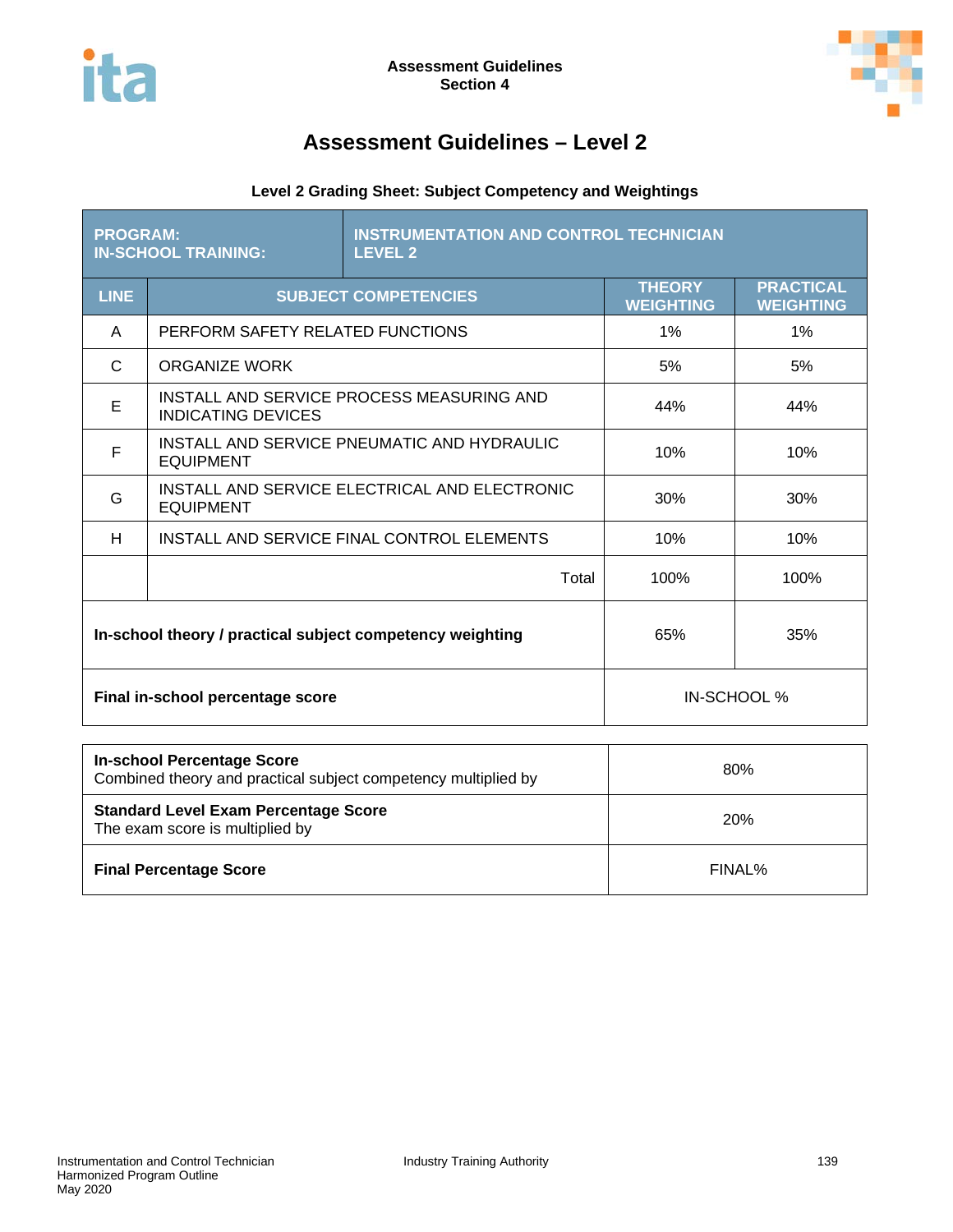

# **Level 3 Grading Sheet: Subject Competency and Weightings**

| <b>PROGRAM:</b>                                           | <b>IN-SCHOOL TRAINING:</b>                                             | <b>INSTRUMENTATION AND CONTROL TECHNICIAN</b><br><b>LEVEL 3</b> |                                   |                                      |  |
|-----------------------------------------------------------|------------------------------------------------------------------------|-----------------------------------------------------------------|-----------------------------------|--------------------------------------|--|
| <b>LINE</b>                                               | <b>SUBJECT COMPETENCIES</b>                                            |                                                                 | <b>THEORY</b><br><b>WEIGHTING</b> | <b>PRACTICAL</b><br><b>WEIGHTING</b> |  |
| C                                                         | ORGANIZE WORK                                                          |                                                                 | 5%                                | 5%                                   |  |
| E                                                         | INSTALL AND SERVICE PROCESS MEASURING AND<br><b>INDICATING DEVICES</b> | 35%                                                             | 35%                               |                                      |  |
| F                                                         | INSTALL AND SERVICE PNEUMATIC AND HYDRAULIC<br><b>EQUIPMENT</b>        | 2%                                                              | 2%                                |                                      |  |
| H                                                         | INSTALL AND SERVICE FINAL CONTROL ELEMENTS                             |                                                                 | 5%                                | 5%                                   |  |
|                                                           | INSTALL AND SERVICE COMMUNICATION SYSTEMS AND<br><b>DEVICES</b>        |                                                                 | 10%                               | 10%                                  |  |
| J                                                         | INSTALL AND SERVICE CONTROL SYSTEMS AND<br>PROCESS CONTROL             | 43%                                                             | 43%                               |                                      |  |
|                                                           |                                                                        | Total                                                           | 100%                              | 100%                                 |  |
| In-school theory / practical subject competency weighting |                                                                        | 65%                                                             | 35%                               |                                      |  |
| Final in-school percentage score                          |                                                                        |                                                                 | IN-SCHOOL %                       |                                      |  |
| In-school Percentage Score                                |                                                                        |                                                                 |                                   |                                      |  |

| <b>In-school Percentage Score</b><br>Combined theory and practical subject competency multiplied by | 80%        |  |
|-----------------------------------------------------------------------------------------------------|------------|--|
| <b>Standard Level Exam Percentage Score</b><br>The exam score is multiplied by                      | <b>20%</b> |  |
| <b>Final Percentage Score</b>                                                                       | FINAL%     |  |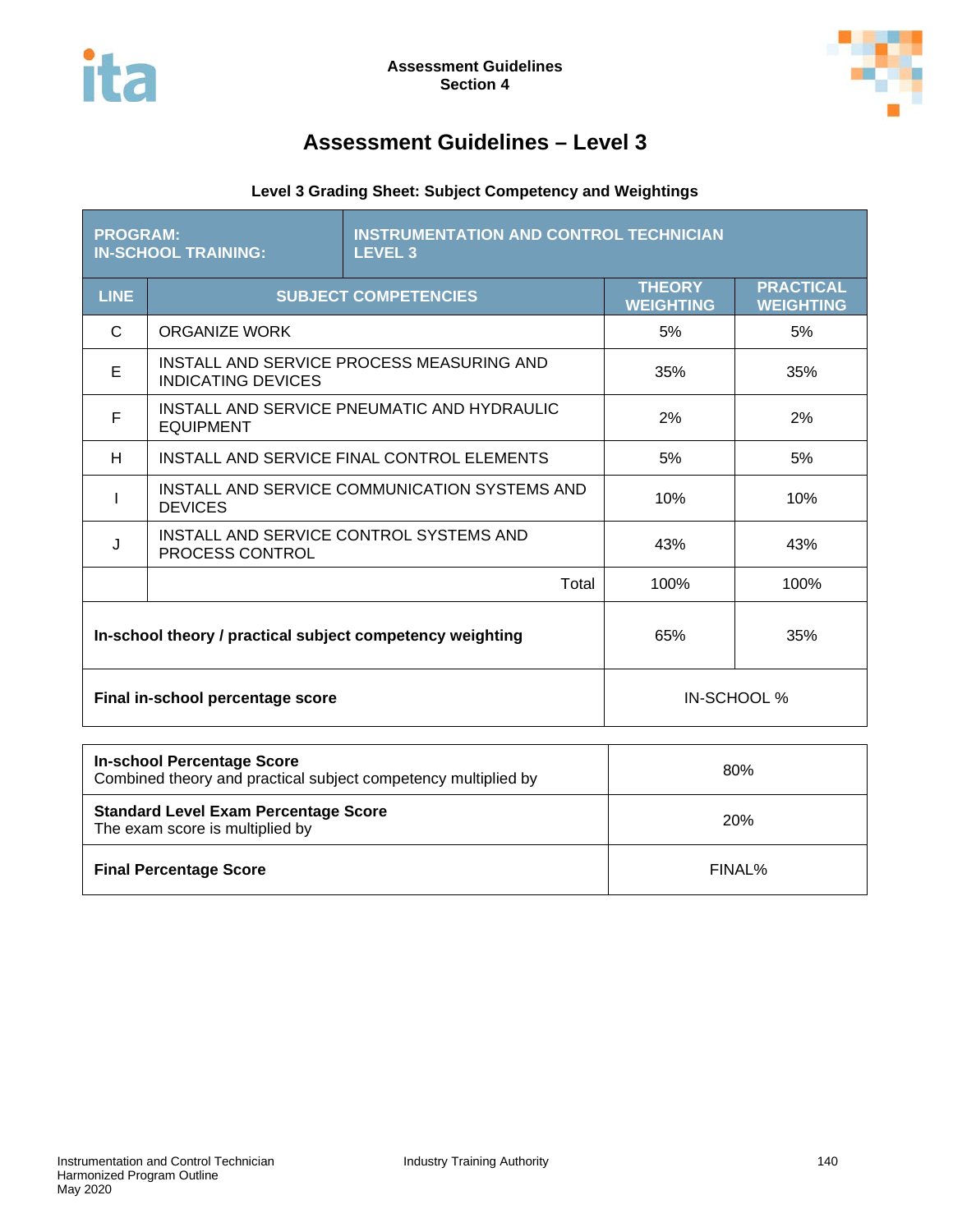

# **Level 4 Grading Sheet: Subject Competency and Weightings**

| <b>PROGRAM:</b><br><b>IN-SCHOOL TRAINING:</b>                                                                                                   |                                                                        | <b>INSTRUMENTATION AND CONTROL TECHNICIAN</b><br><b>LEVEL 4</b> |                                   |                                      |  |
|-------------------------------------------------------------------------------------------------------------------------------------------------|------------------------------------------------------------------------|-----------------------------------------------------------------|-----------------------------------|--------------------------------------|--|
| <b>LINE</b>                                                                                                                                     | <b>SUBJECT COMPETENCIES</b>                                            |                                                                 | <b>THEORY</b><br><b>WEIGHTING</b> | <b>PRACTICAL</b><br><b>WEIGHTING</b> |  |
| C                                                                                                                                               | ORGANIZE WORK                                                          |                                                                 | 2%                                | 2%                                   |  |
| D                                                                                                                                               |                                                                        | USE COMMUNICATION AND MENTORING TECHNIQUES                      | 3%                                | 3%                                   |  |
| E                                                                                                                                               | INSTALL AND SERVICE PROCESS MEASURING AND<br><b>INDICATING DEVICES</b> |                                                                 | 10%                               | 10%                                  |  |
|                                                                                                                                                 | INSTALL AND SERVICE COMMUNICATION SYSTEMS AND<br><b>DEVICES</b>        |                                                                 | 10%                               | 10%                                  |  |
| J                                                                                                                                               | INSTALL AND SERVICE CONTROL SYSTEMS AND<br>PROCESS CONTROL             |                                                                 | 60%                               | 60%                                  |  |
| K                                                                                                                                               | INSTALL AND SERVICE SAFETY SYSTEMS AND DEVICES                         |                                                                 | 15%                               | 15%                                  |  |
|                                                                                                                                                 |                                                                        | Total                                                           | 100%                              | 100%                                 |  |
| In-school theory / practical subject competency weighting<br>57%                                                                                |                                                                        |                                                                 |                                   | 43%                                  |  |
| Final in-school percentage score                                                                                                                |                                                                        |                                                                 |                                   |                                      |  |
| Apprentices must achieve a minimum 70% as the final in-school<br>percentage score to be eligible to write the Interprovincial Red Seal<br>exam. |                                                                        |                                                                 | IN-SCHOOL %                       |                                      |  |

**All apprentices who complete Level 4 of the Instrumentation and Control Technician program with a FINAL level percentage score of 70% or greater will write the Interprovincial Red Seal examination as their final assessment.**

**ITA will enter the apprentices' Instrumentation and Control Technician Interprovincial Red Seal examination percentage score into ITA Direct Access.**

**A minimum percentage score of 70% on the examination is required for a pass.**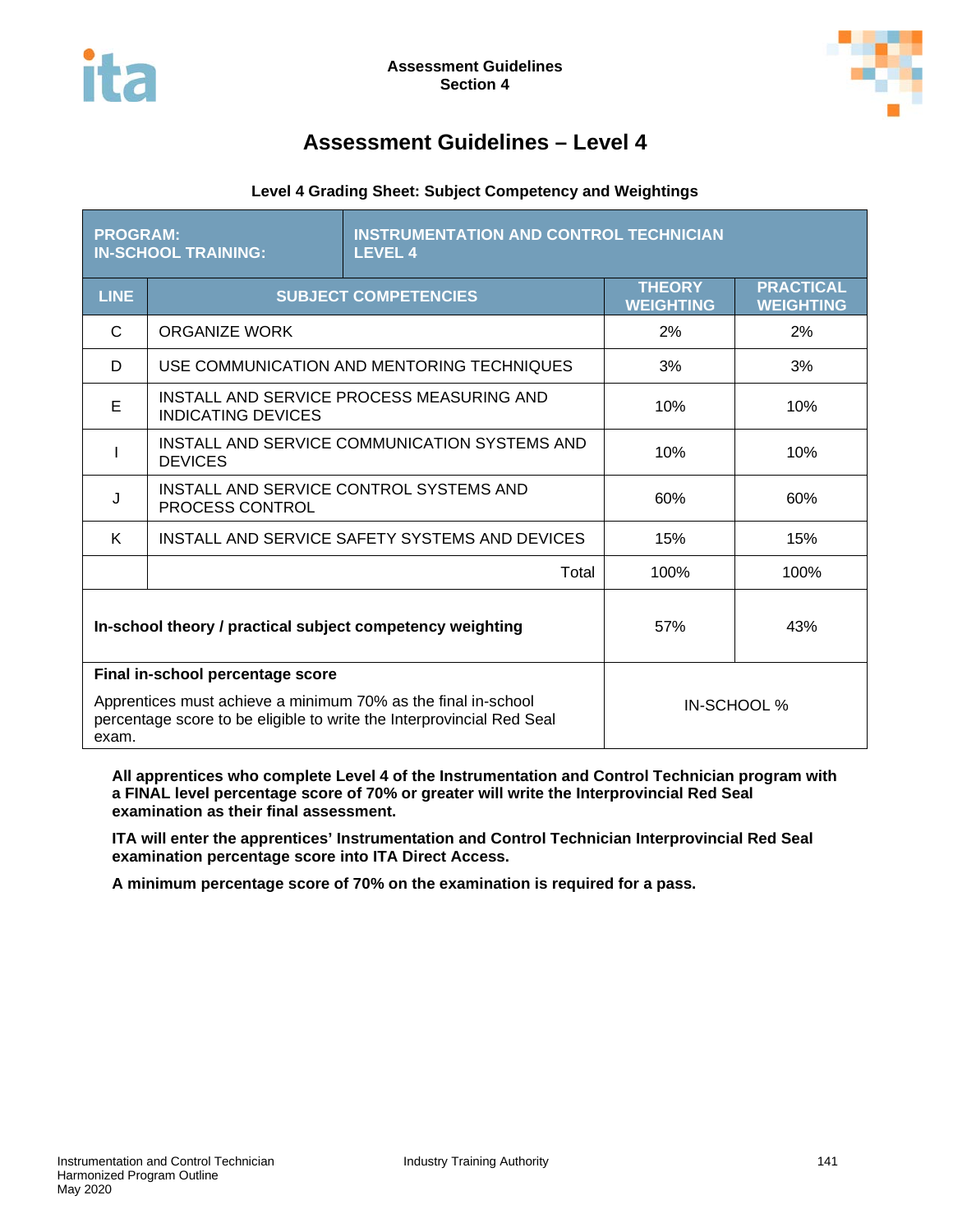



# **Section 5 TRAINING PROVIDER STANDARDS**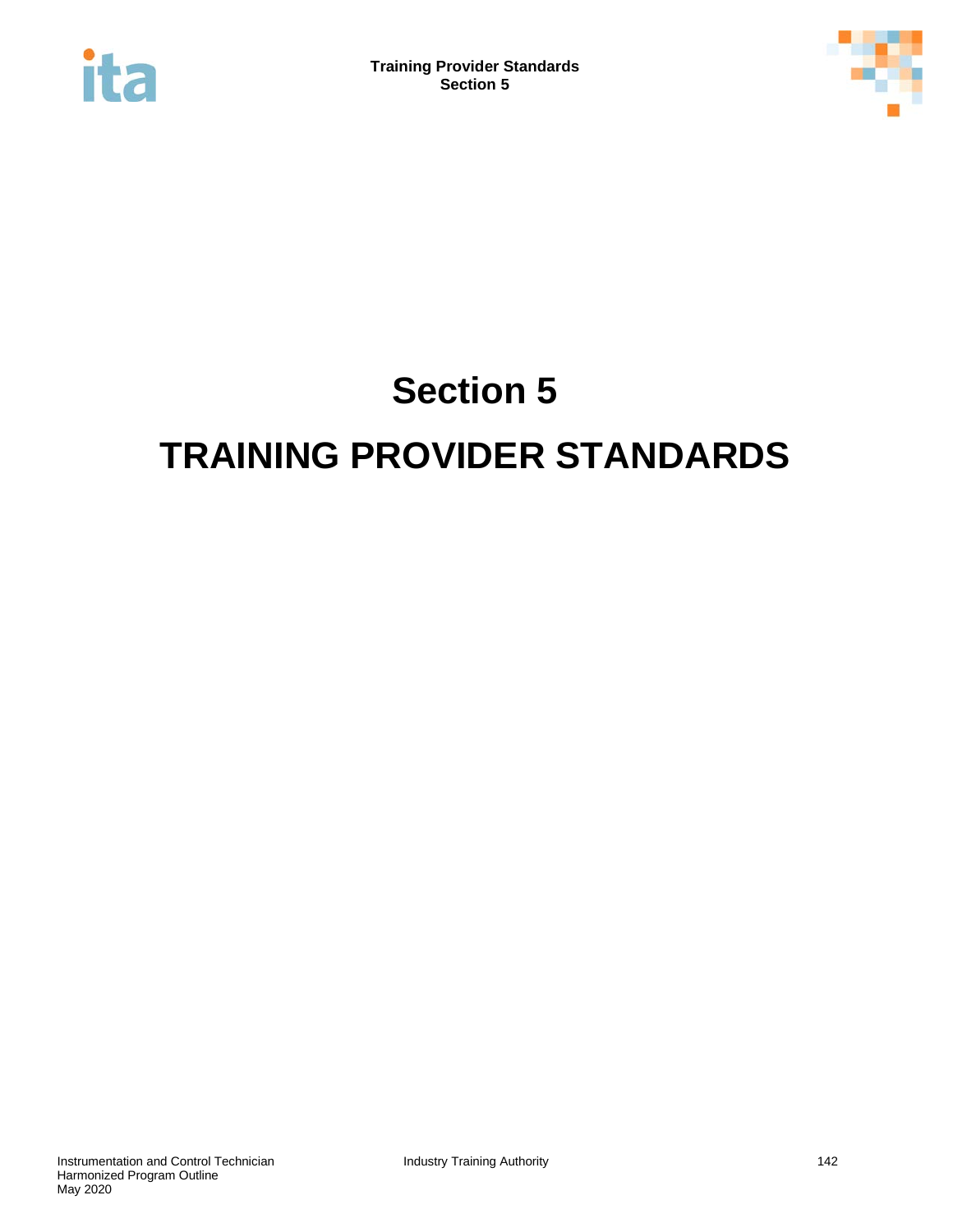

# **Facility Requirements**

# **General Areas**

- Cleaning supplies
- Compliance with all local and national fire code and occupational safety requirements
- Adequate lighting
- Heating/air conditioning for comfort all year round
- 120 volt AC

### **Classroom Area (General Area requirements plus the following)**

- Comfortable seating and tables suitable for training, teaching, and lecturing
- Lighting controls to allow easy visibility of projection screen while also allowing students to take notes
- Windows must have shades or blinds to adjust sunlight
- Heating/air conditioning for comfort all year round with room-specific control
- Acoustics in the room must allow audibility of the instructor
- White marking board with pens and eraser
- Projection screen or projection area at front of classroom
- Document camera and/or multi-media projector

### **Shop Area (General Area requirements plus the following)**

- Lifting devices
	- o Overhead cranes, hydraulic lifts
- Workbenches with 6" vices
- Instrument air supply
- Water supply (100 psig)

#### **Lab Requirements**

#### *All Levels*

- Communication and Signal transmission instrumentation and final control equipment
- Measurement recorders and indicators including motion, speed, vibration, position, mass flow, pH, temperature, pressure, weight, level
- Multiple computer stations with interfacing options
- Resource computer with internet access
- Instrument air supply

#### *Level 1*

• "Instruction list" Programmable Logic Controllers (e.g., Omron, Westinghouse, Schneider)

#### *Level 2*

• "Instruction list Programmable Logic Controllers (e.g., Omron, Westinghouse, Schneider)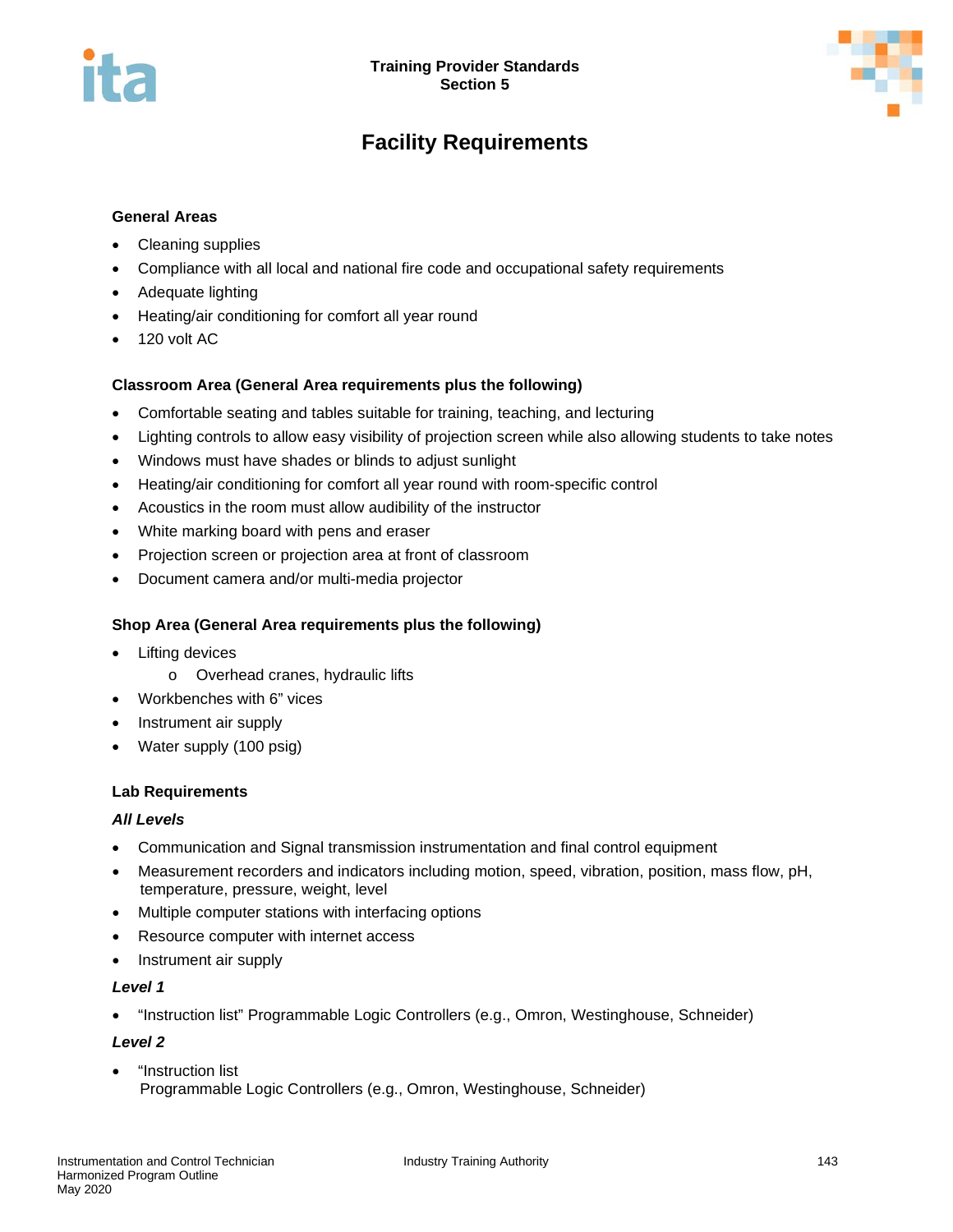



• Access to a radiation source that may be used for level or density measurement

# *Level 3*

- Fully operational, representative process-equipment with supporting instrumentation and control equipment (e.g., distillation column, evaporator and power boiler, pulp stock digester, mineralization)
- Installed control system (e.g., Fisher Delta V)
- Stand alone controllers, pneumatic
- Software-loadable Programmable Logic Controllers (e.g., Schneider, GE/Fanuc, AB)
- Distributed Control Systems (e.g., Schneider Foxboro IA, Delta V, ABB)
- Access to a radiation source that may be used for level or density measurement

# *Level 4*

- Fully operational, representative process-equipment with supporting instrumentation and control equipment (e.g., distillation column, evaporator and power boiler, pulp stock digester, mineralization)
- Installed control system (e.g., Fisher Delta V)
- Stand alone controllers, electronic (e.g., F&P MC-5000)
- PC-based advanced control software (e.g., Brainwave)
- Software-loadable Programmable Logic Controllers (e.g., Schneider, GE/Fanuc, AB)
- Distributed Control Systems (e.g., Schneider Foxboro IA, Delta V, ABB)
- SCADA systems (e.g., Bristol, Fisher, Schneider)
- Access to a radiation source that may be used for level or density measurement

# **Student Facilities**

- Adequate lunch room as per WorkSafeBC requirements
- Adequate washroom facilities as per WorkSafeBC requirements
- Personal storage lockers

# **Instructor's Office Space**

• Private seating space sufficient for 3 people (separate from training space)

# **Other**

• Not applicable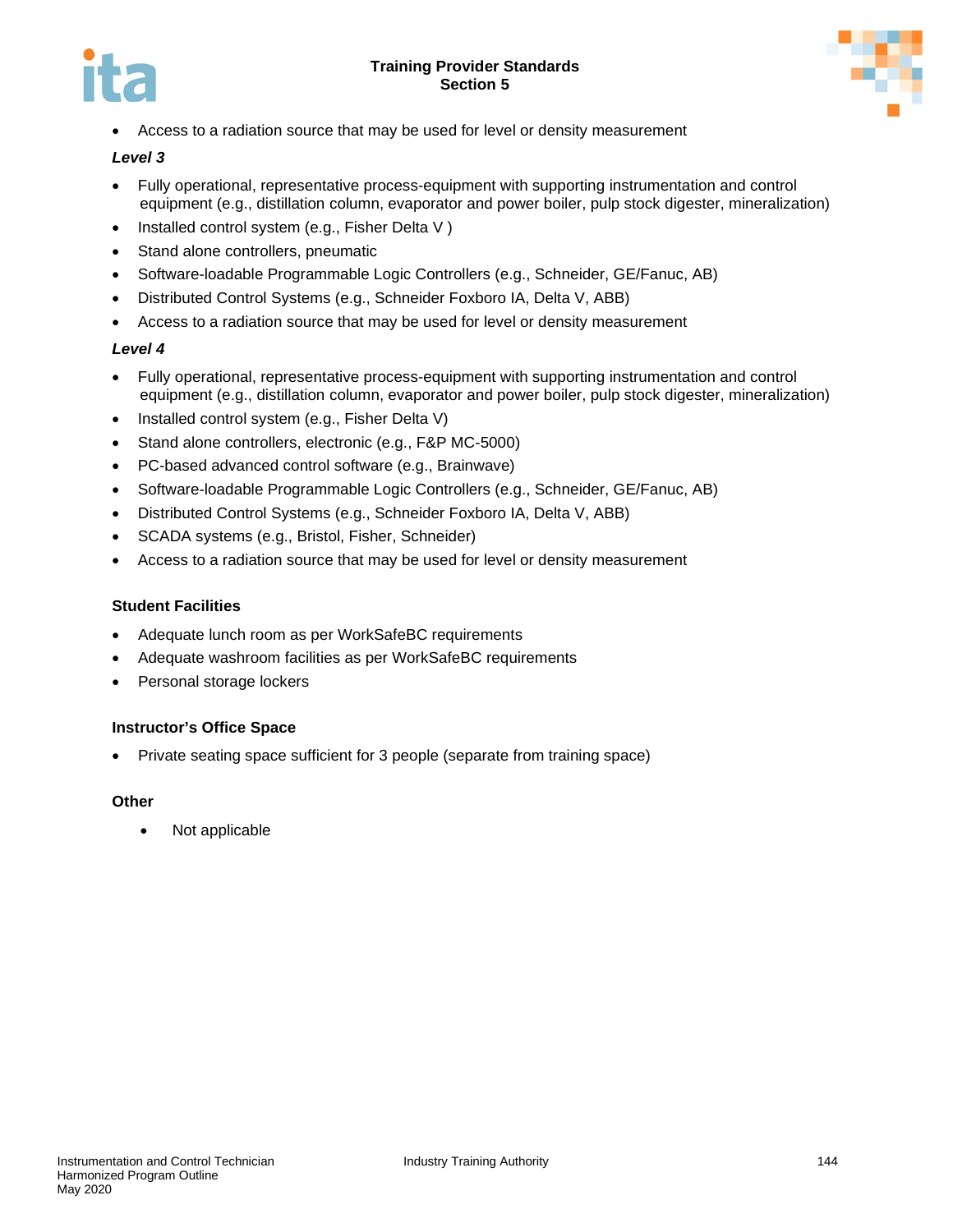# **Tools and Equipment**

# **Shop Equipment**

# *Power Tools*

# *Required*

- 
- 
- 
- Heat gun

# *Recommended*

- 
- 
- 
- Impact wrench

# *Electronic Tools and Test Equipment*

# *Required*

- 
- Analog multimeter **•** Modem
- Flue gas analyzers (complete with Ringelmann chart)
- Gas chromatograph **•** Optical pyrometer
- 
- 
- 
- 
- 
- 
- Deadweight tester (hydraulic and pneumatic) Power supplies
- 
- Deflectional-type strain indicator Printers
- 
- Digital multimeter Radiation meter
- Dry block calibrator **•** Regulator
- Electromagnetic flowmeter **•** Rpm tester/tachometer
- 
- Ethernet network kit **•** Signal generator
- 
- 
- Gauge blocks Software
- Air compressor Portable electric drill
- Drill press Pressure and vacuum pumps
	- Grinders Soldering iron with appropriate ventilation
- Cutoff saw  **Pipe threader** 
	- High pressure grease gun Powder actuated tools (hilti, ramset, etc.)
	- Hydraulic press Pneumatic tools
- Amp probe Millivoltmeter calibrator
	-
	- Null balance strain indicator
	-
- Barometer Constantine Oscilloscope
- Bridges **blue and the state of the state of the state of the state of the state of the state of the state of the state of the state of the state of the state of the state of the state of the state of the state of the s**
- Calibrated oven **•** Pneumatic test stand
- Capacitance simulator **•** Portable sound level meter
- Current calibrator  **Portable voltage tester**
- Data logger Potentiometer
	-
	- **Decade resistance box by ressure/vacuum calibrator** 
		-
- Dew point tester Protocol analyzer
	-
	-
	-
- Electrostatic voltmeter **Electrostatic voltmeter** Rtd/thermocouple calibrator
	-
	- Frequency counter **Frequency** counter **•** Signal analyzer
	- Frequency generator **•** Sling psychrometer
		-

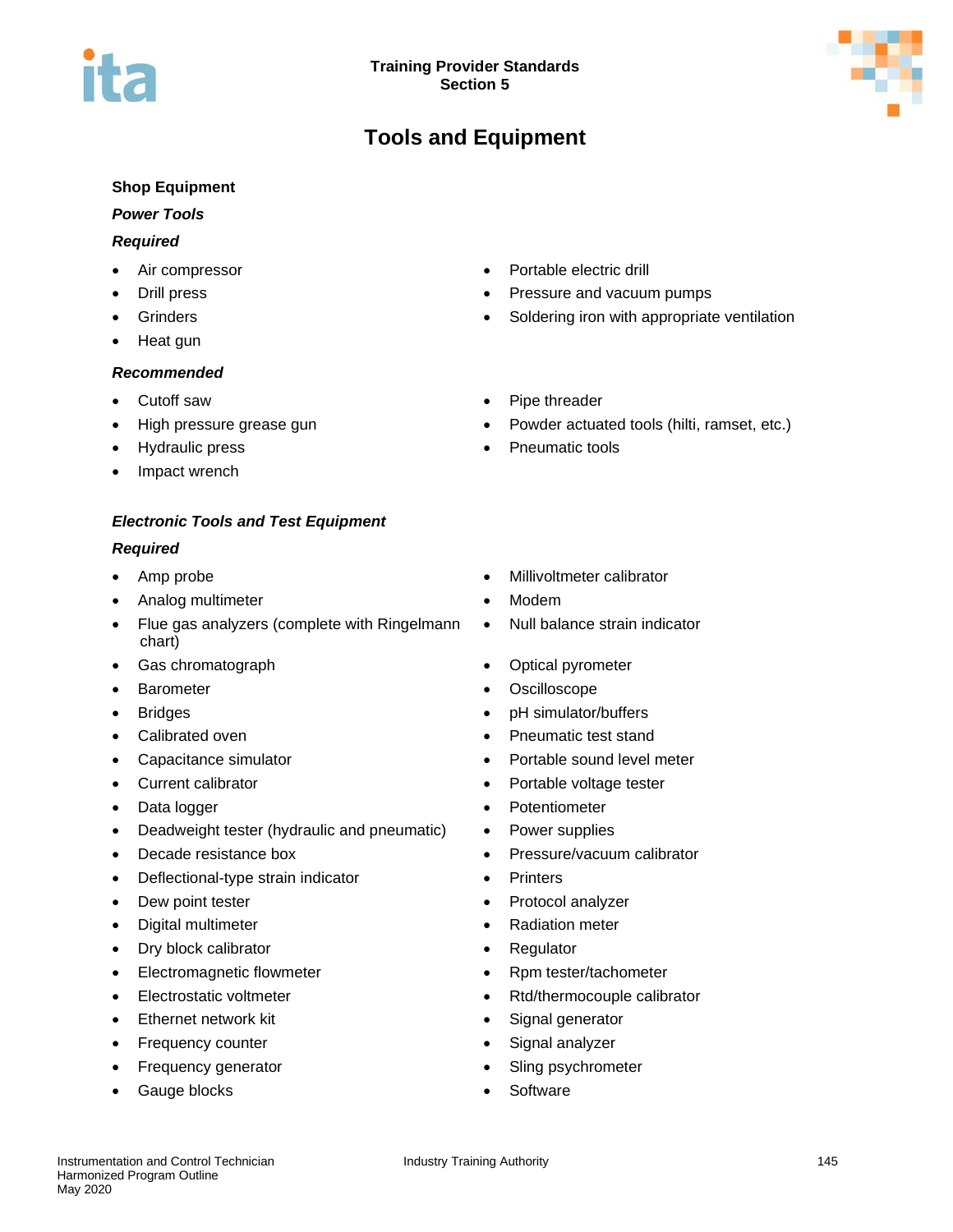

- Hand held programmer (configurator) Tachometer generator
- Hand held pyrometer Temperature bath
- Hydrometer Test gases
- 
- 
- 
- 
- 
- Loop calibrator/simulator Wrist ground strap
- Manometer (well and incline)

# *Recommended*

- Eddy current tachometer Stroboscope
- 
- Microwave leakage meter
	-

- 
- 
- Infrared thermometer Test gauges (pressure, vacuum)
- Lab scales Thermal meter
- Label maker Thermometer
- Laptop computer Variable transformer
- Logic testers Vibration table (wobbulator)
	-
	-
	- Laser strength meter **•** Wireless signal strength tester

# **Student Tools (supplied by student)**

# **NOTE: check with training provider for student equipment and tools**

# *Required*

• Steel-toed boots

# *Recommended*

- Coveralls
- Fluke 789 process calibrator or equivalent
- Electronic kit c/w breadboard (purchase from school has required components for labs)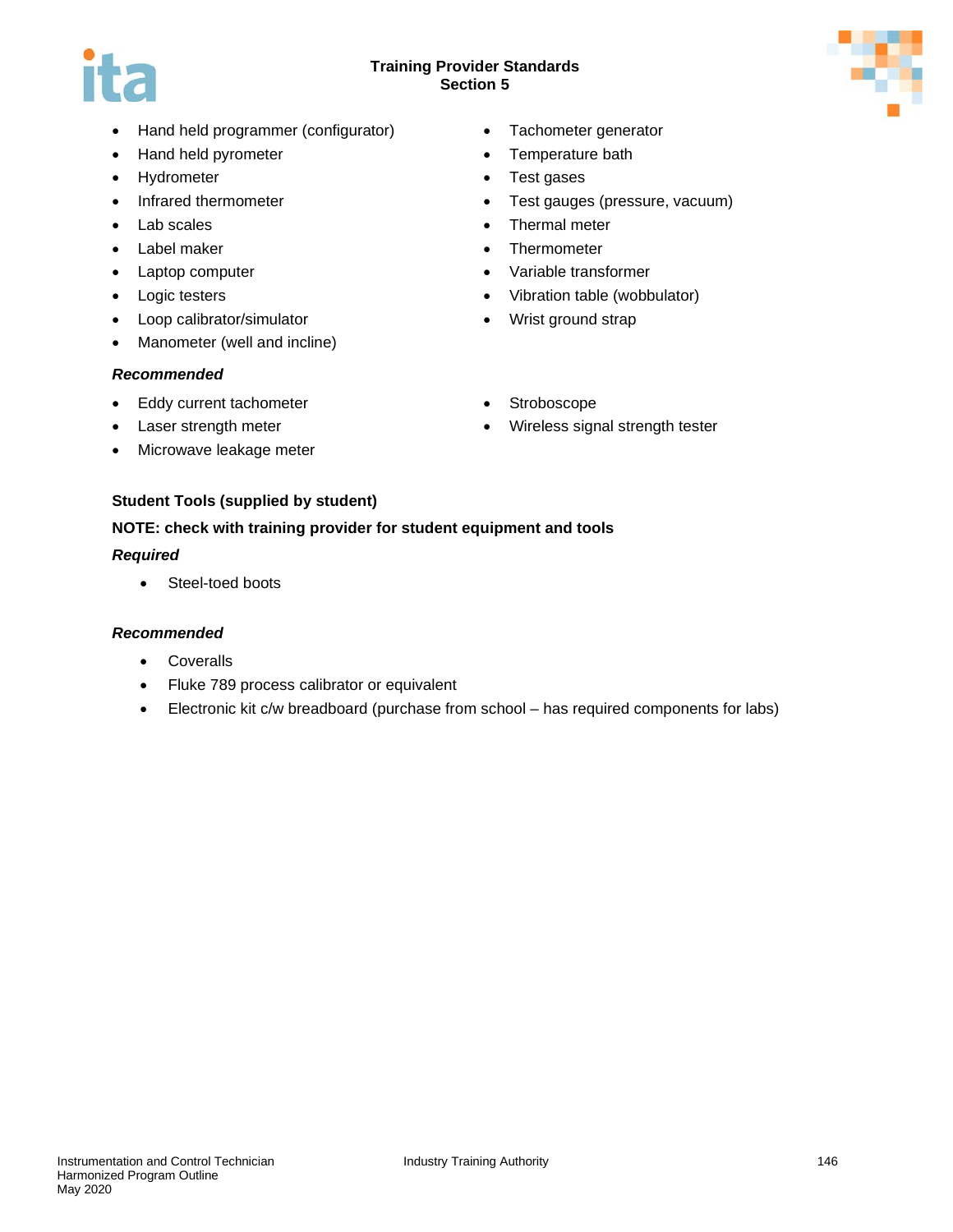

# **Reference Materials**

#### **Introduction**

The amount of technical data and the rate of technological innovation confronting workers in this trade are extremely high.<sup>[1](#page-148-0)</sup> Manufacturers who formerly maintained in-house publishing operations (due to the sheer quantity of specialized technical information associated with their products) have now moved to providing technical information in on-line and/or CD formats, in order to reduce costs associated with frequent revisions and updates to technical materials. The implications for the development of trade training materials are clear: there is potential for rapid redundancy of information and a need for constant Subject Matter Expert-led evaluation of curriculum.

As well, there are almost infinite variations in the technologies of industrial instrumentation. The focus of BC ICT training is on the technologies *most prevalent* in the industries of this province. This approach has served industry well. Apprentices are prepared to work with the most current BC technologies and also capable of dealing with the older systems sometimes encountered in the oil and gas fields. Training materials should support a "BC first" focus, while enabling apprentices to successfully challenge the IP exam for this trade.

# **MATERIALS IN PRINT**

• *Canadian Electrical Code, Part 1*, most current edition.

| $\bullet$ | McMillan, Gregory K.                          | Advanced temperature measurement and control                                          |
|-----------|-----------------------------------------------|---------------------------------------------------------------------------------------|
| $\bullet$ | Vickers, Incorporated Training<br>Center      | Closed loop electrohydraulic systems manual                                           |
| $\bullet$ | Warren, John E.                               | <b>Control instrument mechanisms</b>                                                  |
| $\bullet$ | Coggan, Donald A.                             | <b>Fundamentals of industrial control</b>                                             |
| $\bullet$ | Parr, E.A.                                    | <b>Hydraulics and Pneumatics</b>                                                      |
| $\bullet$ | Eaton Corporation                             | <b>Industrial Hydraulics manual</b>                                                   |
| $\bullet$ | Eaton Corporation                             | <b>Industrial Hydraulics answer book</b>                                              |
| $\bullet$ | Liptak, Bela G.                               | Instrument Engineers Handbook. Process Management and<br><b>Analysis</b>              |
| $\bullet$ | Liptak, Bela G.                               | <b>Instrument Engineers Handbook. Process Control and Optimization</b>                |
| $\bullet$ | Liptak, Bela G.                               | <b>Instrument Engineers Handbook. Process Software and Digital</b><br><b>Networks</b> |
| $\bullet$ | <b>Eaton Fluid Power Training</b>             | <b>Introduction to Hydraulics Technology</b>                                          |
| $\bullet$ | Nyce, David S.                                | <b>Linear Position Sensors</b>                                                        |
| $\bullet$ | Park, John                                    | <b>Practical Data Communication for Instrumentation and Control</b>                   |
| $\bullet$ | Mackay, Steve                                 | <b>Practical Industrial Data Networks</b>                                             |
| $\bullet$ | Terrel, David L.                              | <b>Fundamentals of Electronics DC/AC Circuits</b>                                     |
| $\bullet$ | Cooke and Adams                               | <b>Basic Math for Electronics</b>                                                     |
| $\bullet$ | Ptec                                          | Instrumentation                                                                       |
| $\bullet$ | Kirk, Franklin & Philip, Weeder,<br>Thomas A. | <b>Instrumentation</b>                                                                |
| $\bullet$ | Murrill, Paul W.                              | <b>Fundamentals of Process Control Theory</b>                                         |

<span id="page-148-0"></span> $1$  When asked about the technical information resources they use in their trade, about 2/3 of the SMEs, identified the "Help Menus" of the products they configure and install as a significant source of up-to-date technical information.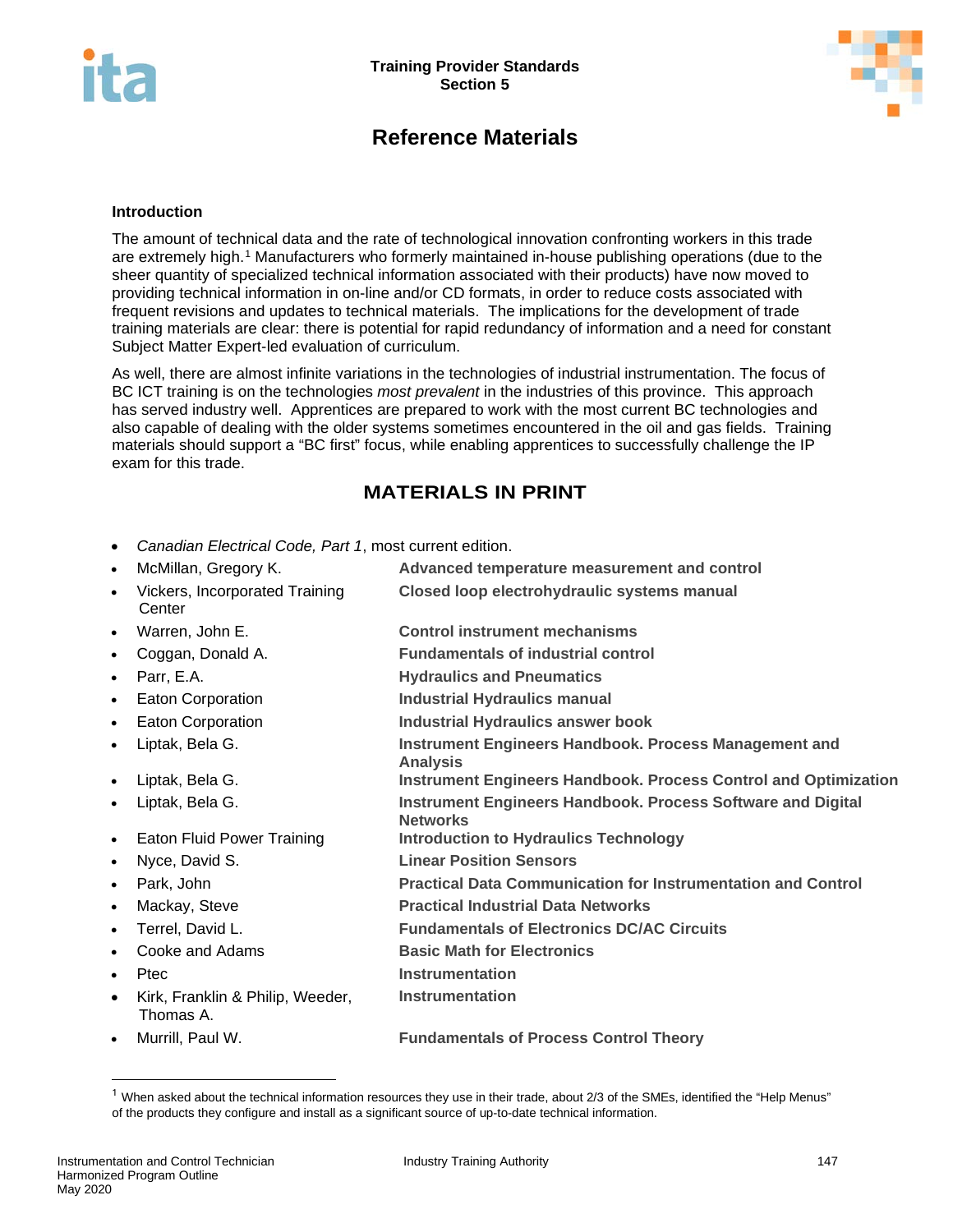



|           | Buchla, David                          | <b>Experiments of Digital Fundamentals</b>                                                                                                                                  |
|-----------|----------------------------------------|-----------------------------------------------------------------------------------------------------------------------------------------------------------------------------|
| $\bullet$ | Floyd, Thomas L.                       | <b>Principals of Electric Circuits</b>                                                                                                                                      |
| $\bullet$ | Bartlet, Terry                         | <b>Instrumentation and Process Control</b>                                                                                                                                  |
| $\bullet$ | Patrick, Dale R. & Steven R.           | <b>Pneumatic Instrumentation</b>                                                                                                                                            |
| $\bullet$ | Faulk, Sutko                           | Industrial Instrumentation                                                                                                                                                  |
| $\bullet$ | Thomson, Delmar Learning               | <b>Fundamentals of Instrumentation</b>                                                                                                                                      |
| $\bullet$ | Price, Winston T. & Miller, Merlin     | <b>Elements of Data Processing Math</b>                                                                                                                                     |
| $\bullet$ | Alerich, Walter N. & Keljik, Jeff      | <b>Electricity 3</b>                                                                                                                                                        |
| $\bullet$ | Considine, Douglas M.                  | <b>Process Industrial Instrumentation and Control Hand Book</b>                                                                                                             |
| $\bullet$ | Anderson, Norman A.                    | <b>Instruments for Process Measurement and Control</b>                                                                                                                      |
| $\bullet$ | Bell, David A.                         | <b>Fundamentals of Electric Circuits</b>                                                                                                                                    |
| $\bullet$ | Rease, Dudley A.                       | <b>Basic Fluid Power</b>                                                                                                                                                    |
| $\bullet$ | Skoog, Douglas A. & West, Donald<br>М. | <b>Fundamentals of Analytical Chemistry</b>                                                                                                                                 |
| $\bullet$ | Shortley and Williams                  | <b>Elements of Physics</b>                                                                                                                                                  |
| $\bullet$ | Wildi, Theodore                        | <b>Electrical Machines, Drives and Power Systems</b>                                                                                                                        |
| $\bullet$ | Johnston, Curtis D.                    | <b>Process Control Instrument Technologies</b>                                                                                                                              |
| $\bullet$ | Steingress, Frederick M.               | <b>Low Pressure Boilers</b>                                                                                                                                                 |
| $\bullet$ | Heath, Macnaughton and<br>Martindale   | <b>Fundamentals of Physics</b>                                                                                                                                              |
| $\bullet$ | Kuphaldt, Tony R.                      | <b>Lessons in Industrial Instrumentation</b>                                                                                                                                |
| $\bullet$ | Floyd, Thomas L.                       | Digital Fundamentals, 8th edition. Prentice-Hall, 2005.                                                                                                                     |
| $\bullet$ | Spitzer, David W.                      | Industrial Flow Measurement, 3rd edition. Instrument Society Of<br>America, 2005.                                                                                           |
| $\bullet$ | Trevathan, Vernon L.                   | Ed. A Guide to the Automation Body of Knowledge, 2nd edition.<br><b>Instrument Society of America, 2006.</b>                                                                |
| $\bullet$ | Eren, Halit                            | Wireless communication systems/ Design and construction; CRC<br>Press, 2006. 297 pages ISBN 0849336740                                                                      |
| $\bullet$ | Macdonald, Dave                        | <b>Practical Industrial Safety, Risk Assessment and Shutdown</b><br><b>Systems, 2003.</b><br>Paperback, 384 pages, publication date: NOV-2003<br>ISBN-13: 978-0-7506-5804-1 |
|           |                                        | ISBN-10: 0-7506-5804-5                                                                                                                                                      |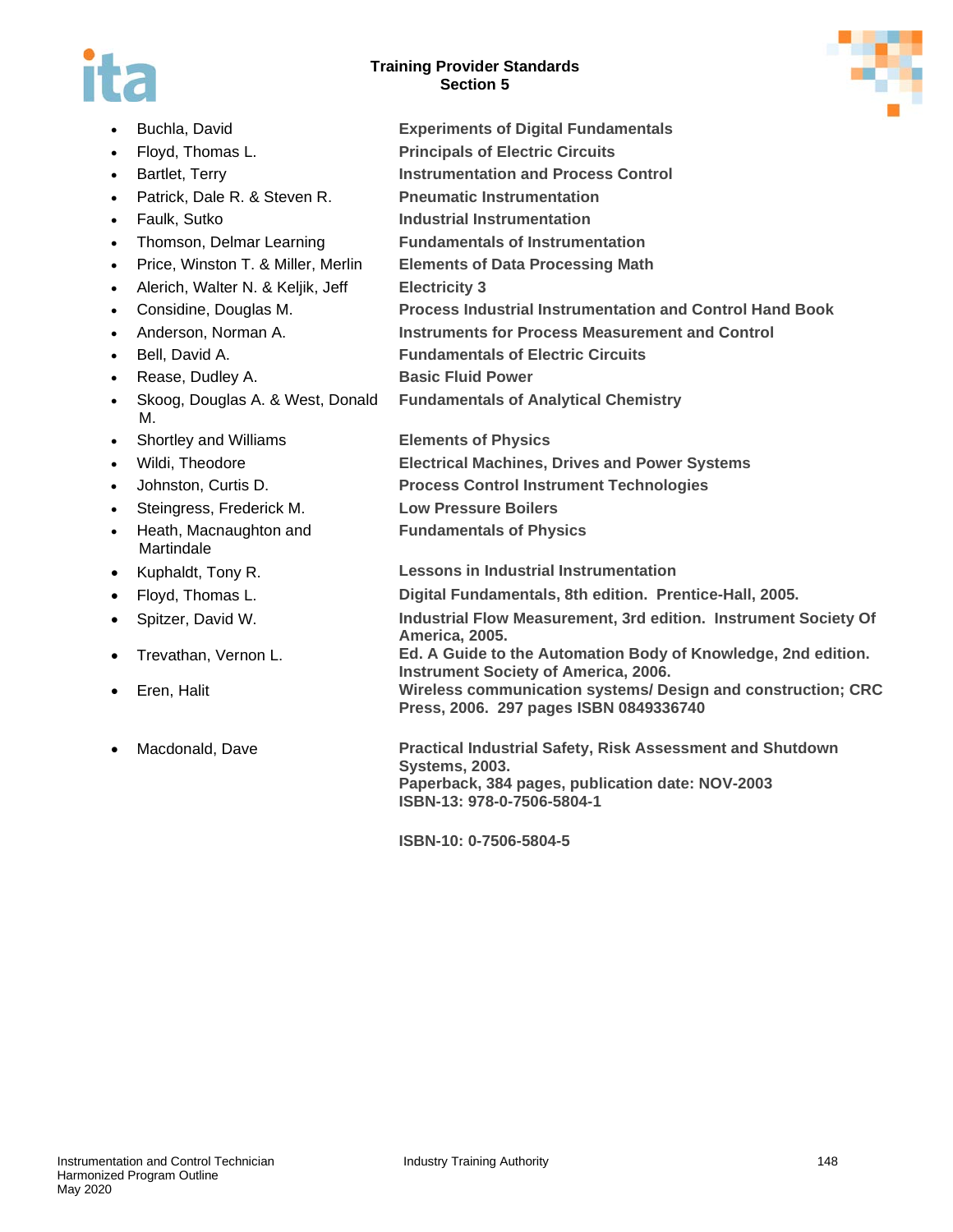



# **ONLINE RESOURCES**

(AS OF AUGUST 2020)

- [www.abb.com](http://www.abb.com/) ABB
- [www.boschrexroth.ca](http://www.boschrexroth.ca/) Bosch Rexroth Canada is the Canadian partner of Bosch Rexroth, an international company specializing in "Drive and Control." Some technical information on hydraulics, including course outlines for introduction and maintenance.
- [www.control.com](http://www.control.com/) "Control.com," an online global community of automation professionals. Webpage includes a forum for questions, list of topic threads, opportunity for exchange of ideas and information with other instrumentation professionals.
- [www.controlglobal.com/whitepapers/](http://www.controlglobal.com/whitepapers/)
- [http://www.controlsweekly.com](http://www.controlsweekly.com/) Controls Weekly Review weekly reviews of manufactured systems used in process control; archive; topics list. Information updated weekly.
- [www.cpecn.com/](http://www.cpecn.com/)
- [www.croftinst.com/home.htm](http://www.croftinst.com/home.htm) Croft Instrument Systems process instrument designers, suppliers and manufacturers. Process Solids: (see: "suspended solids" and "standard consistency" for technical/product notes).
- [www.cvs-controls.com](http://www.cvs-controls.com/) CVS Controls is a manufacturer and supplier of products for the process control industry. Select "literature": free instruction manuals available.
- [www.cyberlaboratory.com/](http://www.cyberlaboratory.com/) -- Information on density.
- [www.documentation.emersonprocess.com/](http://www.documentation.emersonprocess.com/) Click on "Emerson Process Management Documentation Library" for free downloads, including a 297 page Control Valve handbook.
- [www.emersonprocess.com](http://www.emersonprocess.com/) Emerson.
- [www.emersonprocess.com/fisher](http://www.emersonprocess.com/fisher) Fisher.
- [www.emersonprocess.com/university](http://www.emersonprocess.com/university)  PlantWeb University has 11 courses (free download when registered – no cost to register) on Safety Instrumented Systems (SIS) and 21 courses on wireless technologies.
- [www.enmet.com](http://www.enmet.com/) Enmet Corporation. Manufactures gas and vapor detectors, stationary and portable.
- [www.fisherregulators.com](http://www.fisherregulators.com/) (requires registration to access technology literature).
- [www.flowcontrolnetwork.com](http://www.flowcontrolnetwork.com/)
- [www.foxboro.com](http://www.foxboro.com/) Foxboro
- [www.galvanic.com](http://www.galvanic.com/) Galvanic Applied Sciences Ltd. (see "suspended solids" under the "liquid measurement" heading for product notes).
- [www.gongol.net](http://www.gongol.net/) DJ Gongol and Associates, manufacturers of range of process-control related equipment. Select "Instruments" – scroll to "toxic gas detections", see specifications for portable and hand held equipment.
- [www.graceindustries.com](http://www.graceindustries.com/) Grace Industries manufactures industrial safety products. Information on lone worker security systems (click "industrial Safety products").
- [www.honeywell.com](http://www.honeywell.com/) Honeywell.
- [www.iceweb.com.au/Technical/LevelTechnologies.html](http://www.iceweb.com.au/Technical/LevelTechnologies.html)
- [www.invensys.com](http://www.invensys.com/) Invensys.
- [www.isa.org](http://www.isa.org/) The Instrumentation, Systems and Automation Society.
- [www.joliettech.com](http://www.joliettech.com/) Joliet Technologies, producer of variable speed drive systems and controls. Product material has good information on VSD and VFD.
- [www.metsoautomation.com](http://www.metsoautomation.com/) Metso.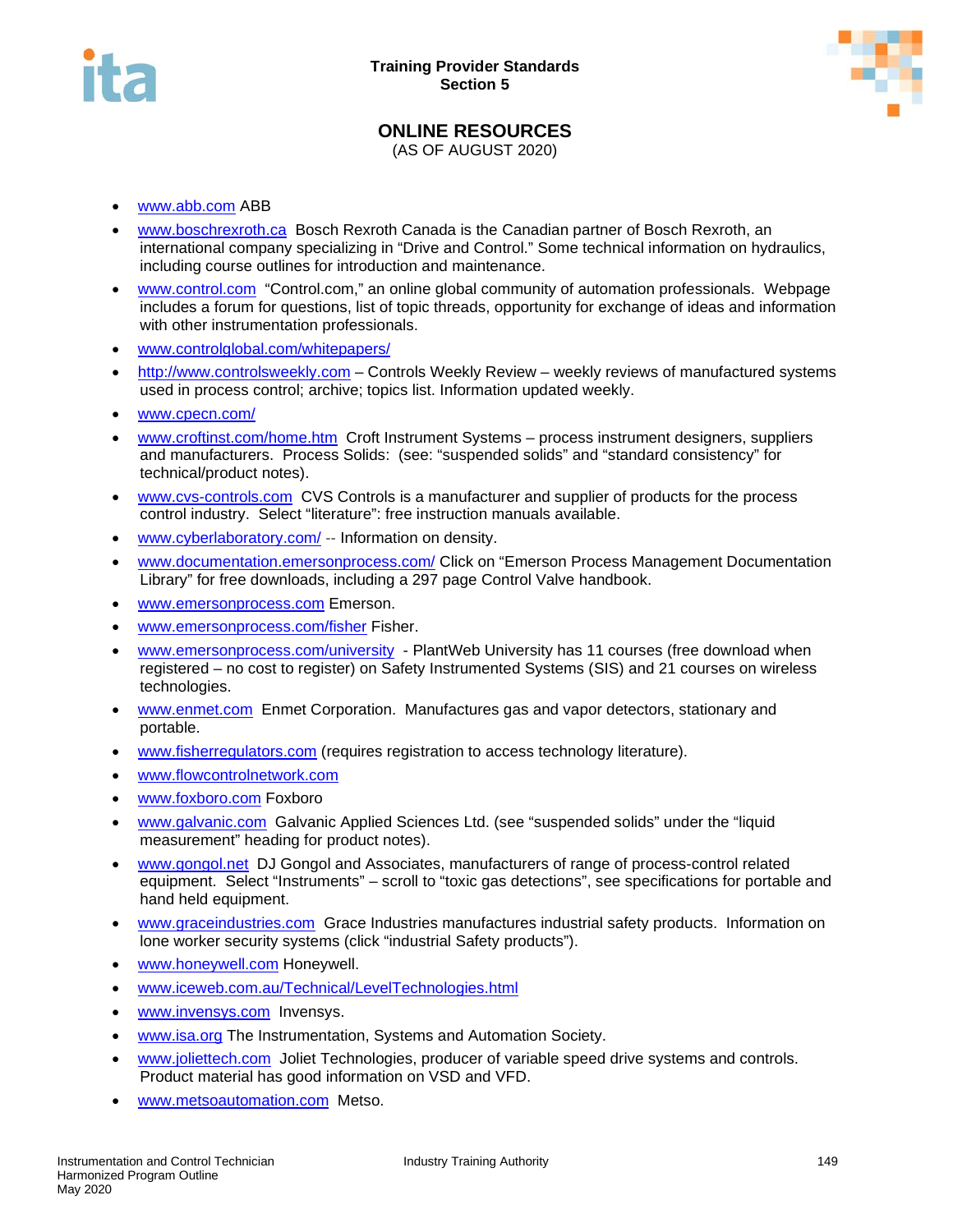



- <http://www.modelingandcontrol.com/> Modeling and Control: the Dynamic World of Process Control is a blog written by two men with a "broad range of experience in the design and commissioning of batch and continuous process control systems and the development and application of process simulation for operator training and control study." They write with the intent that readers will find the information posted interesting and helpful in work situations.
- www.nfpa.org/codes-and-standards/document-information-pages NFPA Codes and Standards e.g. NFPA 85 – Boiler and Combustion Systems Hazards Code.
- <http://www.ca.endress.com/en> Endress + Hauser.
- <http://www.blrbac.org/> Black Liquor Recovery Boiler Advisory Committee.
- <http://www.multimediahrd.com/>Multi media offers DVD and video materials on 10 topics related to hydraulics training. Click on "DVD and video" on webpage sidebar, scroll down to "technical" on new page shown, select "hydraulics" to view topics covered.
- [www.omega.com](http://www.omega.com/) Information on basic process measurements like flow, temperature, pressure, pH, conductivity, level, etc.
- [www.ohsonline.com](http://www.ohsonline.com/) --National US website on employment safety issues; use Search button to get information on personal gas detectors.
- [www.processingtalk.com/guides/](http://www.processingtalk.com/guides/) News and information site for Process Engineers, updated daily. Select "Emergency Shutdown" from list of common terms – or browse through for information on other topics.
- [www.raesystems.com](http://www.raesystems.com/) Rae Systems. See technical and application notes for information on hand held and portable sensors (personal safety systems).
- [www.scadalink.com](http://www.scadalink.com/) Bentek Systems. See Tech notes for information on wireless SCADA systems.
- [www2.sea.siemens.com/Products/Process-Instrumentation/Support/PI-User-Manuals](http://www2.sea.siemens.com/Products/Process-Instrumentation/Support/PI-User-Manuals) --advanced control strategies.
- [www.smar.com/PDFs/Catalogues/FBTUTCE.pdf](http://www.smar.com/PDFs/Catalogues/FBTUTCE.pdf) -- Foundation Fieldbus information. [www.smar.com/PDFs/Catalogues/HARTTUTCE.PDF](http://www.smar.com/PDFs/Catalogues/HARTTUTCE.PDF) -- a good tutorial on HART communication.
- [www.spitzerandboyes.com](http://www.spitzerandboyes.com/)
- [www.vegacontrols.co.uk/vega\\_downloads\\_open.htm](http://www.vegacontrols.co.uk/vega_downloads_open.htm) --Radar and ultrasonic level measurements.
- [www.worksafebc.com](http://www.worksafebc.com/) -- WorkSafeBC's webpage view the provincial OHS regulation, which explains employer/employee responsibilities, get access to WorkSafeBC publications on specific issues (young worker safety, accident reports…etc.)
- [www.yokogawa.com](http://www.yokogawa.com/) Yokogawa.
- [www.zoneni.com](http://www.zoneni.com/) National Instruments see the NI developer zone.
- <http://www.itabc.ca/program/instrumentation-and-control-technician-industrial-instrument-mechanic> <http://nuclearsafety.gc.ca/eng/> Canadian Nuclear Safety Commission.
- <http://www.nist.gov/> National Institute of Standards and Technology.
- The Engineering Mindset. Power factor Explained The Basics What is Power Factor pf, [https://www.youtube.com/watch?time\\_continue=2&v=Tv\\_7XWf96gg&feature=emb\\_logo](https://www.youtube.com/watch?time_continue=2&v=Tv_7XWf96gg&feature=emb_logo)
- Vesma, Vilnis, Three Phase Explained, [https://www.youtube.com/watch?time\\_continue=2&v=MnH\\_ifcRJq4&feature=emb\\_logo](https://www.youtube.com/watch?time_continue=2&v=MnH_ifcRJq4&feature=emb_logo)
- Khutoryansky, Eugene. Op Amp Circuits: Analog Computers from operational amplifiers**.** [https://www.youtube.com/watch?time\\_continue=1&v=\\_o4ScgRZtNI&feature=emb\\_logo](https://www.youtube.com/watch?time_continue=1&v=_o4ScgRZtNI&feature=emb_logo)
- Stron Medicine. Hydrostatic Pressure (Fluid Mechanics Lesson 3). [https://www.youtube.com/watch?time\\_continue=2&v=C0ujLqKPWew&feature=emb\\_logo](https://www.youtube.com/watch?time_continue=2&v=C0ujLqKPWew&feature=emb_logo)
- TED Ed. The History of the barometer (and how it works) Asaf Bar-Yosef. [https://www.youtube.com/watch?time\\_continue=1&v=EkDhlzA-lwI&feature=emb\\_logo](https://www.youtube.com/watch?time_continue=1&v=EkDhlzA-lwI&feature=emb_logo)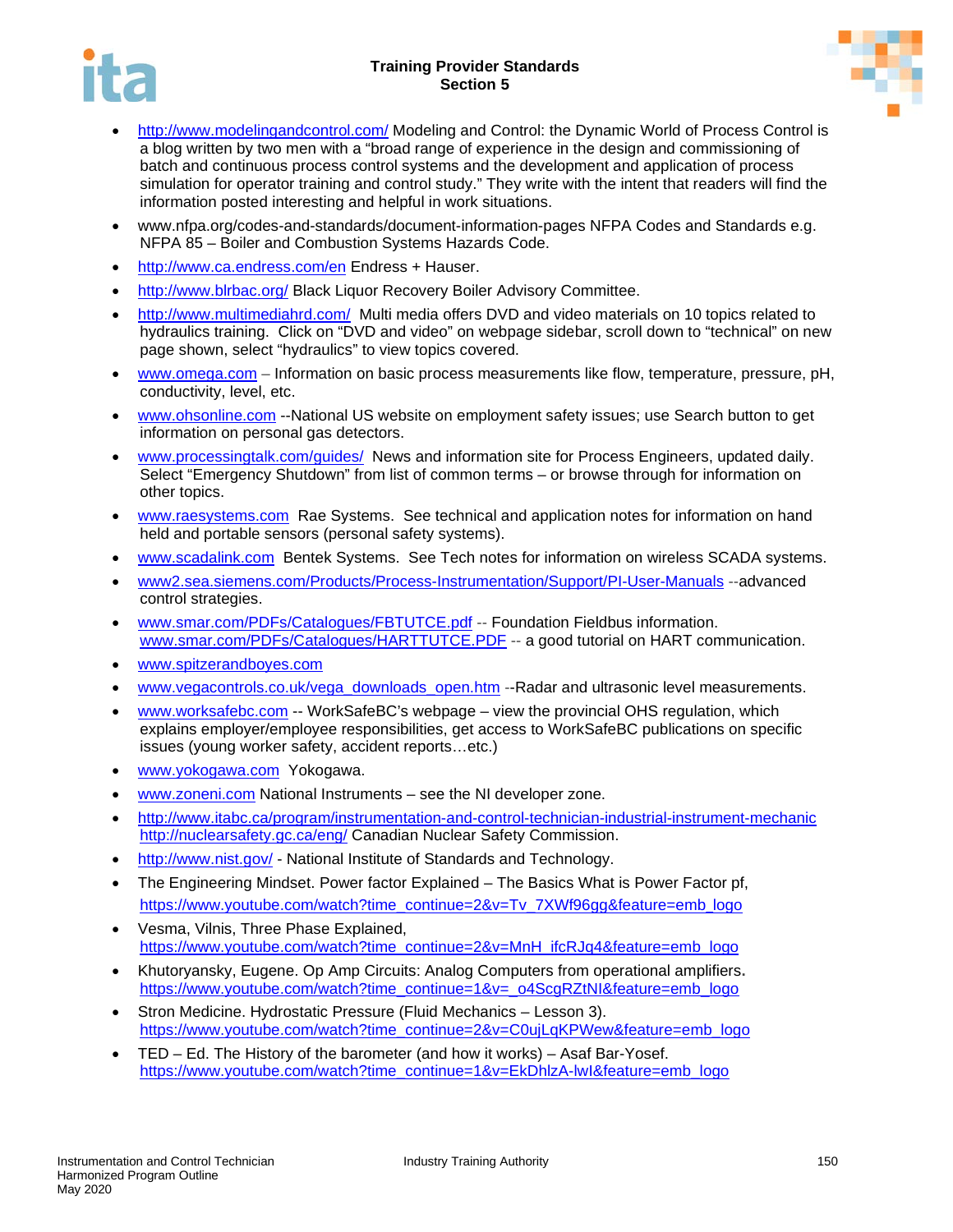



- Mensor LP. DH-Budenberg CPB5800 Deadweight Tester Overview | How Dual Piston Technology Works**.** [https://www.youtube.com/watch?v=OH-T\\_CcAJj0&feature=emb\\_logo](https://www.youtube.com/watch?v=OH-T_CcAJj0&feature=emb_logo)
- LunchBox Sessions. LunchBox Sessions Youtube Channel**.**  [https://www.youtube.com/channel/UCBX5Aj80CYu\\_DWmwdIZGIKQ](https://www.youtube.com/channel/UCBX5Aj80CYu_DWmwdIZGIKQ)
- Learnchannel. Learnchannel Youtube Channel**.**  <https://www.youtube.com/channel/UCy9UQv9SaA-fKpqoE1VWjCg>
- The Physics Channel. The Physics Channel Youtube channel**.**  [https://www.youtube.com/channel/UCaVjLZhirwDg-D0hBcqT4Vg,](https://www.youtube.com/channel/UCaVjLZhirwDg-D0hBcqT4Vg)
- Endress+Hauser. Endress+Hauser Youtube Channel**.** <https://www.youtube.com/channel/UCZGXEDoheb9GkTnB4BPKoaQ>
- RealPars. What is a Level Sensor?. https://www.youtube.com/watch?time\_continue=3&v=EMotg3BQjll&feature=emb\_logo
- Emerson. Emerson Youtube Channel, Fisher Valves & Instruments**.**  <https://www.youtube.com/channel/UCeeaILbj7WNXOxF0bbu2HCQ>
- RedVectorOnline. Three Basic Mechanisms for Pneumatic Controllers**.**  [https://www.youtube.com/watch?time\\_continue=1&v=8\\_UPBYucUM0&feature=emb\\_logo](https://www.youtube.com/watch?time_continue=1&v=8_UPBYucUM0&feature=emb_logo)
- Technical Engineering School. Technical Engineering School Youtube Channel**.**  <https://www.youtube.com/channel/UCR0EfsRZIwA5TVDaQbTqwEQ>
- Learn Engineering. Learn Engineering Youtube Channel**.** <https://www.youtube.com/channel/UCqZQJ4600a9wIfMPbYc60OQ>
- CrashCourse. Boolean Logic & Logic Gates: Crash Course Computer Science #3. <https://www.youtube.com/channel/UCX6b17PVsYBQ0ip5gyeme-Q>
- Schneider Electric. Schneider Electric Youtube Channel**.**  <https://www.youtube.com/channel/UCnpqjEw2RHDBNVGDe8pI7tw>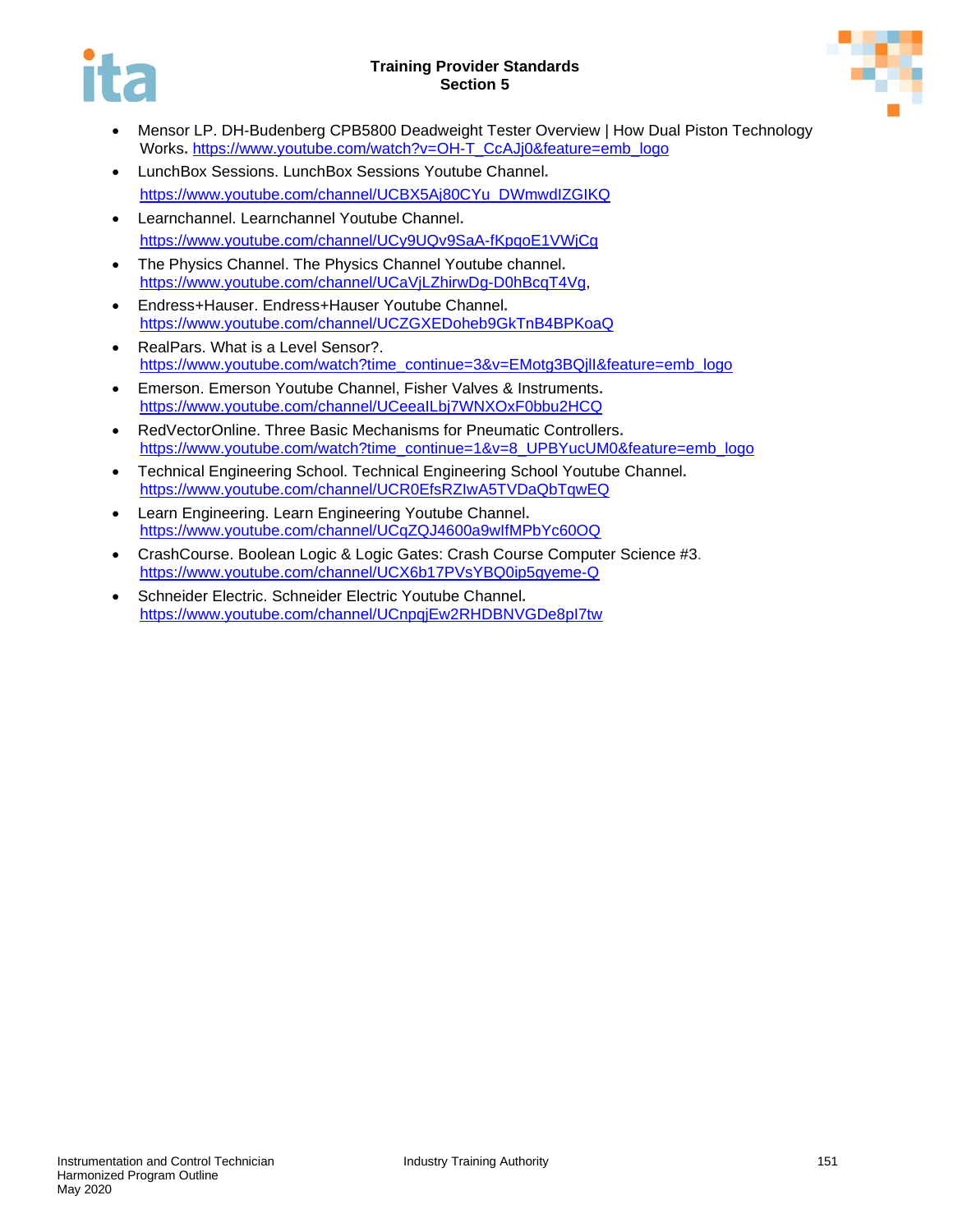



# **Instructor Requirements**

# **Occupation Qualification**

The instructor must possess:

• Red Seal Qualification as an Instrumentation and Control Technician (Industrial Instrument Mechanic)

# **Work Experience**

A minimum of 5-years' experience working in the industry as a Journeyperson.

# **Instructional Experience and Education**

It is preferred that the instructor also possesses one of the following:

- Instructor's Certificate (minimum 30 hr course)
- Registered in an Instructor's Diploma Program (to be completed within a five year period)
- Bachelor's or Master's degree in Education
- Power Engineering Certificate (4<sup>th</sup> Class or higher)
- Red Seal qualification as an Industrial or Construction Electrician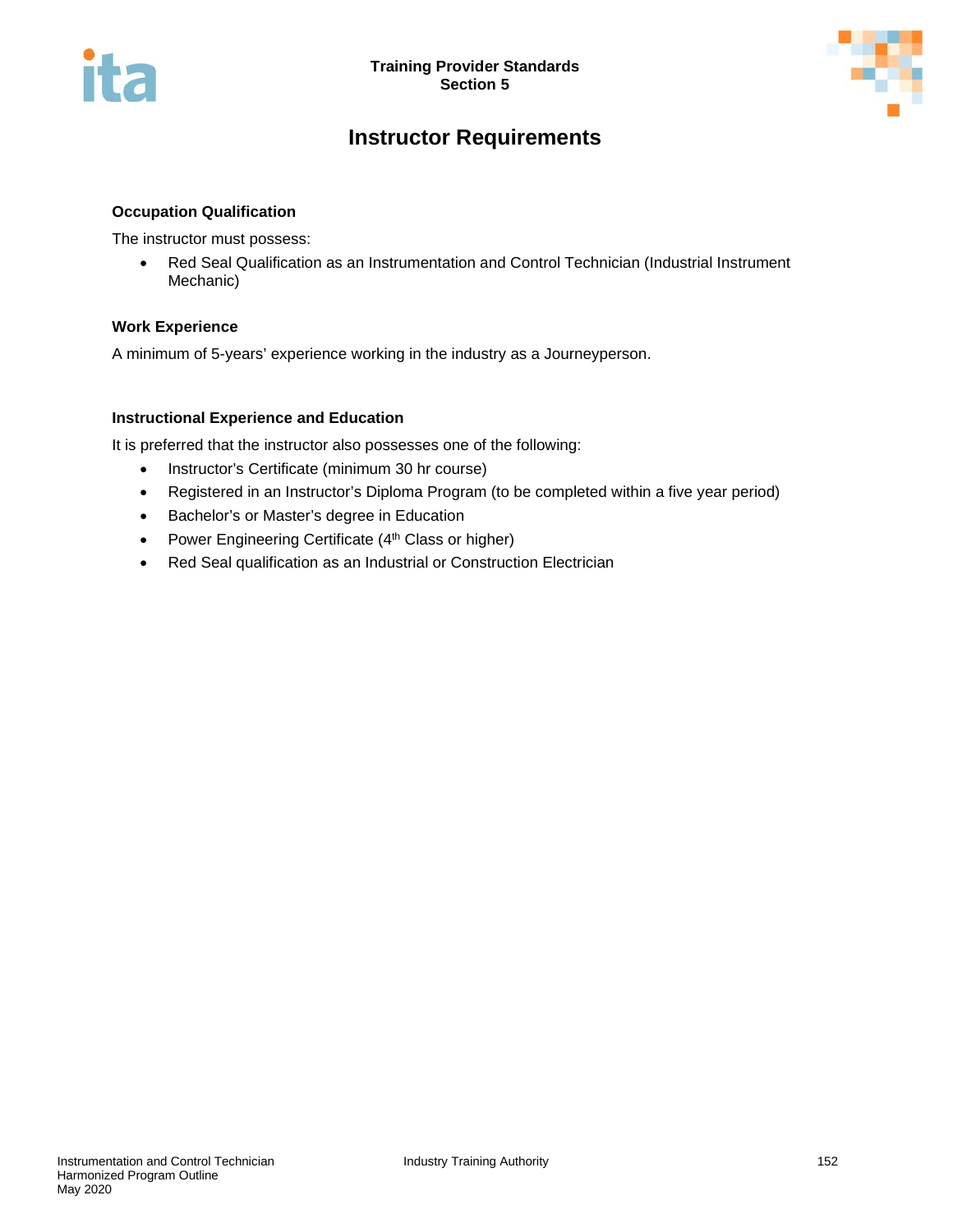



# **Appendices**

Instrumentation and Control Technician **Industry Training Authority** 153 Harmonized Program Outline May 2020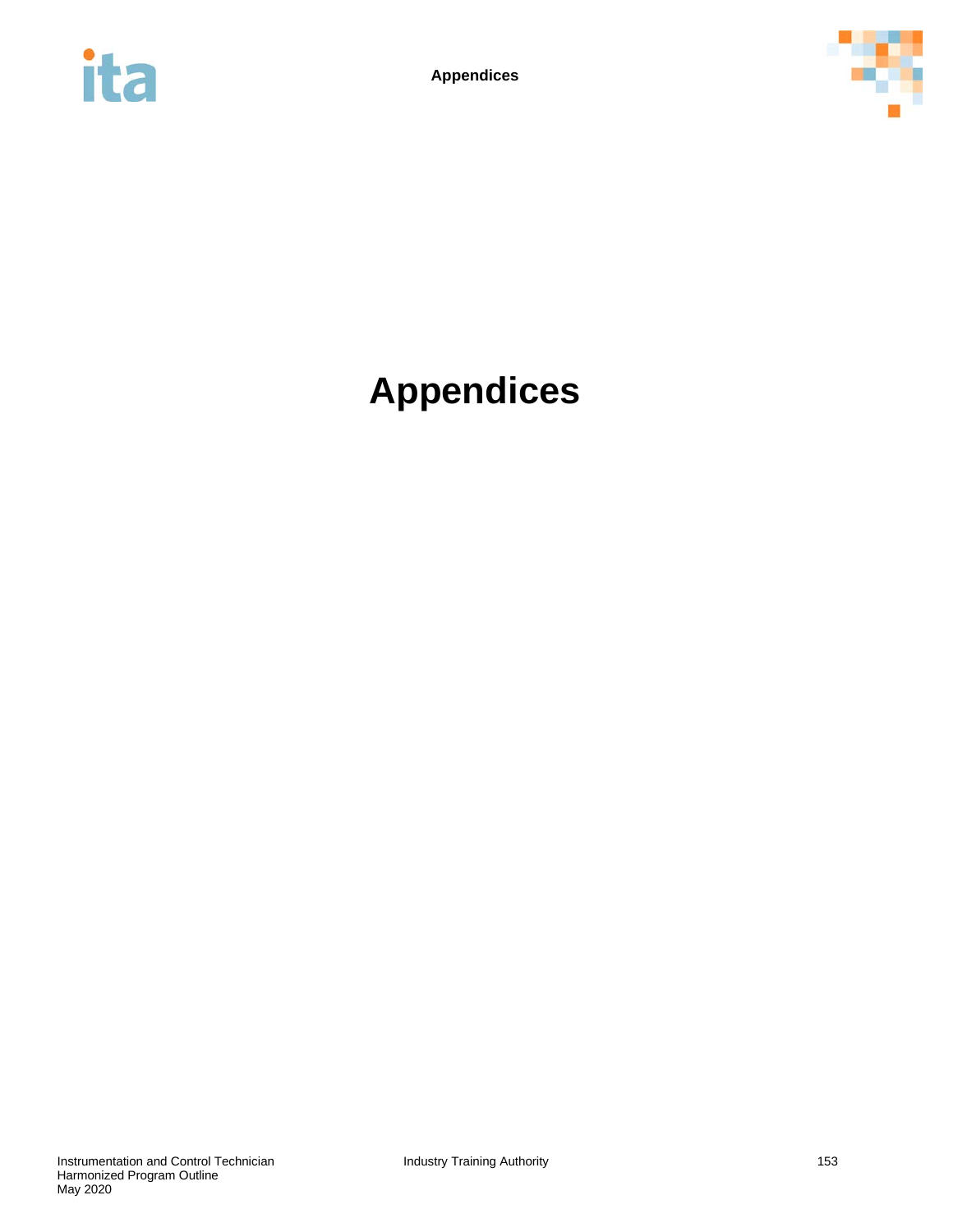



# **Appendix A Acronyms**

| <b>ASME - American Society of Mechanical Engineers</b>       | <b>OH&amp;S</b> - Occupational Health and Safety Act                                                |  |  |  |
|--------------------------------------------------------------|-----------------------------------------------------------------------------------------------------|--|--|--|
| A/D, ADC - Analog to Digital Converter                       | <b>OPC</b> - OLE (Object Linking Embedding) Process Control                                         |  |  |  |
| <b>BMS</b> - Burner Management Systems                       | <b>ORP</b> - Oxidation Reduction Potential                                                          |  |  |  |
| <b>BPR</b> - Boiling Point Rise                              | <b>P&amp;C</b> – Process and control                                                                |  |  |  |
| <b>CEC</b> - Canadian Electrical Code                        | <b>P&amp;ID</b> - Piping & Instrument Drawing                                                       |  |  |  |
| <b>CEMS</b> - Continuous Emissions Monitoring System         | PID - Proportional, Integral, Derivative                                                            |  |  |  |
| <b>CNSC</b> - Canadian Nuclear Safety Commission             | PLC - Programmable Logic Controller                                                                 |  |  |  |
| <b>CSA</b> - Canadian Standards Association                  | <b>PPE</b> - Personal Protection Equipment                                                          |  |  |  |
| <b>CRT</b> - Cathode Ray Tube                                | <b>PSS</b> - Process Safety Systems                                                                 |  |  |  |
| D/A, DAC - Digital to Analog Converter                       | RTU - Remote Terminal Unit                                                                          |  |  |  |
| <b>DCS</b> - Distributed Control System                      | <b>RTD</b> - Resistive Temperature Device                                                           |  |  |  |
| <b>DP</b> - Differential Pressure                            | <b>SAC</b> - Stand Alone Controller                                                                 |  |  |  |
| <b>EPA</b> - Environment Protection Act                      | <b>SAMA</b> - Scientific Apparatus Manufacturers Association                                        |  |  |  |
| <b>ESD</b> - Emergency Shutdown Device                       | <b>SCADA</b> - Supervisory Control and Data Acquisition                                             |  |  |  |
| FD - Forced draft                                            | <b>SIL</b> - Safety Integrity Level                                                                 |  |  |  |
| <b>GPS</b> - Global Positioning System                       | <b>SIS</b> - Safety Instrument System                                                               |  |  |  |
| HART - Highway Addressable Remote Transducer                 | <b>SOP</b> - Standard Operating Procedures                                                          |  |  |  |
| <b>HMI</b> - Human Machine Interface                         | <b>TCP/IP - Transport Control Protocol / Internet Protocol</b>                                      |  |  |  |
| I/O - Input/output                                           | <b>TDG</b> - Transportation of Dangerous Goods                                                      |  |  |  |
| <b>ID</b> - Induced draft                                    | <b>UPS</b> – Uninterruptible Power Supply                                                           |  |  |  |
| <b>ISA</b> – Instrumentation, Systems and Automation Society | <b>VFD</b> - Variable Frequency Drive                                                               |  |  |  |
| LNG - Liquefied Natural Gas                                  | <b>VSD</b> - Variable Speed Drive                                                                   |  |  |  |
| <b>LCD</b> - Liquid Crystal Display                          | <b>WHMIS/GHS</b> - Workplace Hazardous Materials<br>Information System / Globally Harmonized System |  |  |  |
| <b>LED</b> - Light Emitting Diode                            |                                                                                                     |  |  |  |
| <b>LVDT</b> - Linear variable differential transformer       |                                                                                                     |  |  |  |
| <b>MISA</b> - Municipal Industry Strategy for Abatement      |                                                                                                     |  |  |  |
| <b>MPC</b> - Model Predictive Control                        |                                                                                                     |  |  |  |
|                                                              |                                                                                                     |  |  |  |

- **MSDS –** Material Safety Data Sheets
- **NIST –** National Institute of Standards and Technology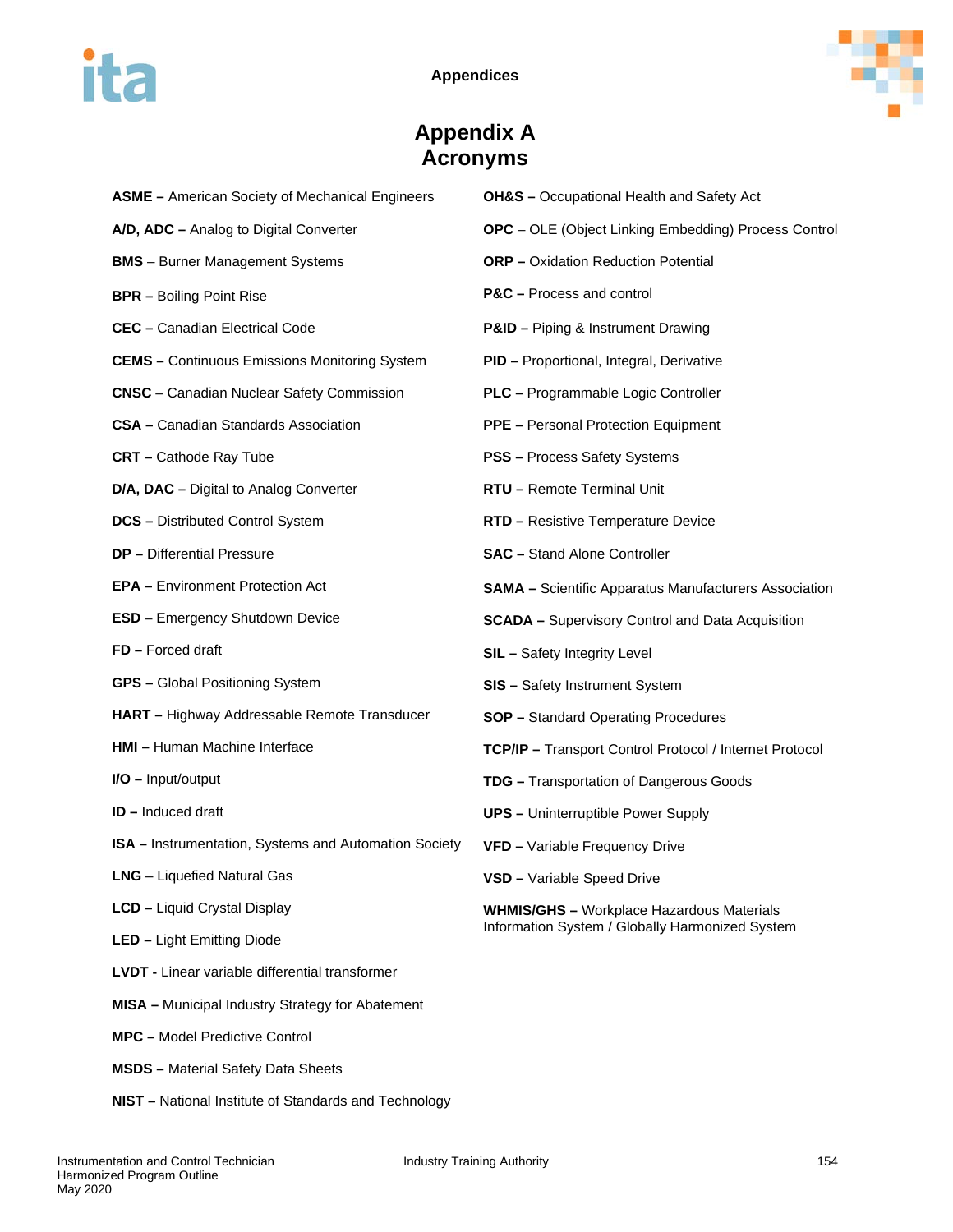

# **Appendix B Glossary**

**Actuator** – a controlled hardware device used to implement change in a process

**Adapter –** a device used to make electrical or mechanical connections between items not originally intended for use together

**Align –** to bring within required specifications

**Amplifier –** a device that enables an input signal to control power from a source independent of the signal and thus be capable of delivering an output that bears some relationship to, and is generally greater than, the input signal

**Analog signal –** any variable signal continuous in both time and amplitude rather than of a pulsed or discrete nature

**Apply** – to put to use especially for some practical purpose

**Back-up** – to save configuration, current data or status in recoverable media

**Bellows –** a mechanical element of generally cylindrical shape with cylindrical walls containing deep convolutions

**Benchtest –** removing a piece of equipment and testing it at the shop; a static setup as opposed to a dynamic setup

**Calibrate –** to determine, by measurement or comparison with a standard, the correct value of each scale reading on a meter or other device

**Cascade control –** a type of controller set-up in which the output of one controller acts as the set point or controlling signal of another controller

**Configure –** to set up a program or computer system for a particular application

**Control mode –** a specific type of control action such as proportional, integral or derivative

**Control variable –** measured variables that can be manipulated by the control system, such as flow, level, pressure and temperature

**Describe** – to give a detailed or graphic account of a process or procedure

**Determine –** to arrive at, or locate, information by a process

**Distributed Control System (DCS) –** a system of dividing plant or process control into several areas of responsibility, each managed by its own controller (processor), with the whole interconnected to form a single entity usually by communication buses of various kinds

**Document** – to provide proof or evidence

**Examine** – to investigate critically; scrutinize; test; question

**Feed forward –** an industry standard process control strategy, in which mathematically predicted errors are corrected before they occur

**Fieldbus –** a digital, two-way, multi-drop communication link among intelligent measurement and control devices which serves as a Local Area Network (LAN) for advanced process control, remote input/output and high speed factory automation applications; a communication protocol

**Firmware –** software (programs or data) that has been written onto read-only memory chips; firmware is a combination of software and hardware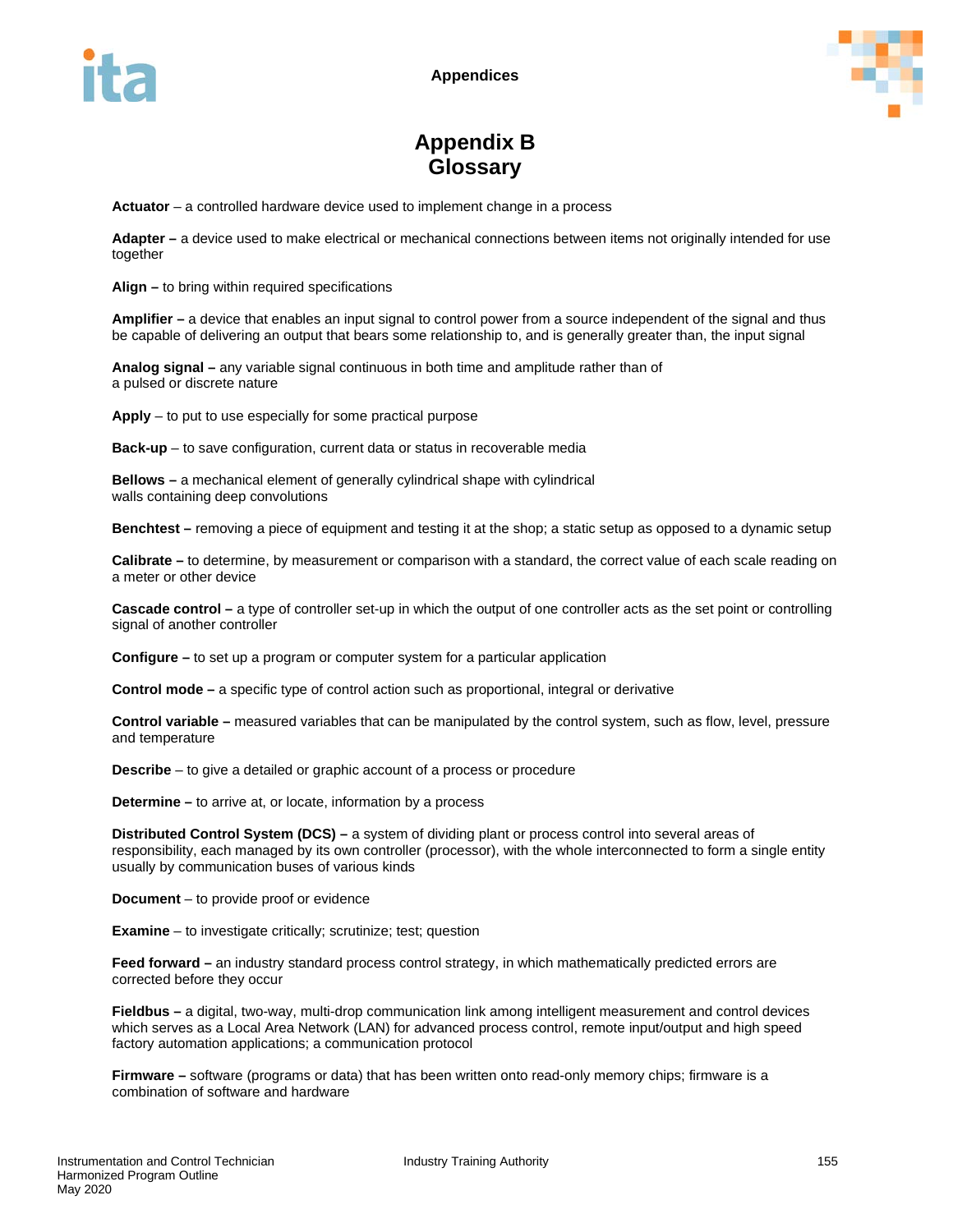



**Flume –** a device that measures large flow rates in open channels

**Frequency** – the number of cycles completed by a periodic quantity on a unit time

**Highway Addressable Remote Terminal (HART) –** provides digital communication to microprocessor-based (smart), analog process control instruments; a communication protocol

**Human Machine Interface (HMI) –** the graphical display and control interface between a process & a human operator

**Implement** – to make active or effective

**Input/Output (I/O) –** all equipment and activity that transfers information into or out of a computer

**Install** – to set up for use or service

**Instrumentation –** a collection of instruments or their application for the purpose of observation, measurement or control

**Instrumentation, Systems and Automation Society (ISA) –** an engineering society that develops and maintains defined standards for both scientific and technical areas of process control and automation

**Interface –** the place at which systems, such as a computer and a peripheral, meet and interact with each other

**Kinetic –** the energy that a body possesses as a result of its motion

**Maintain** – to keep in good condition; to keep functional and in good repair

**Management of change (facility change management) –** proper management of change to industrial facilities and processes is recognized as critical to even small changes; the main requirement is that a thorough review of a proposed change be performed by a multidisciplinary team to ensure that as many possible viewpoints as possible are used to minimize the chances of missing a hazard

**Module –** an assembly of interconnected components which constitutes an identifiable device, instrument or piece of equipment — can be removed, tested as a unit and replaced with a spare

**Network –** the interconnection of devices sharing a communications protocol

**Operate –** to perform a function; exert power or influence

**Piping and Instrumentation Diagram (P&ID) -** diagram of piping and instrumentation

**Port –** a signal input (access) or output (egress) point

**Power supply –** a device that produces one or more voltages for the operation of electronic and logic devices

**Process –** physical or chemical change of matter or conversion of energy such as change in pressure, temperature, speed, electrical potential, etc.

**Profibus –** a communication protocol

**Program –** a list of instructions that a computer will execute to perform a certain task

**Programmable Logic Controller (PLC)** a control device, normally used in industrial control applications, that employs the hardware architecture of a computer and a relay ladder diagram language

**Proportional, Integral, Derivative (PID)** proportional gain, integral action time and derivative action time. PID software, for example, compares an analog input value with a set point and if there's a discrepancy outputs an appropriate analog or digital control value, according the PID calculations

**Range –** the region between the limits within which a quantity is measured, received or transmitted; expressed by stating the lower and upper range values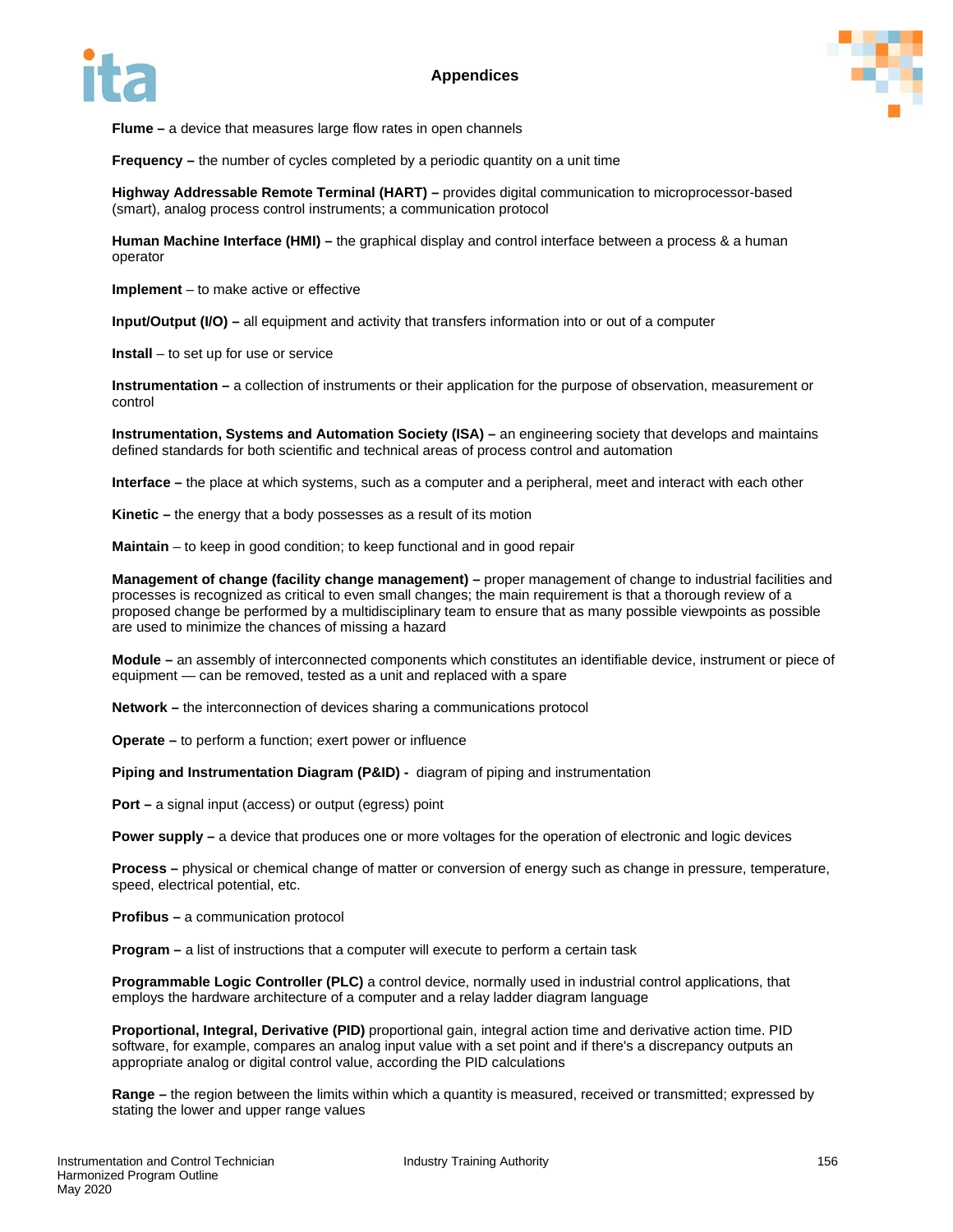### **Appendices**





**Remote –** a device allowing the set point to be altered by a signal from a physical location away from the controller — necessary for cascade operation

**Safety Integrity Level (SIL) –** Safety Instrument System (SIS)/Process Safety System (PSS)

**Sensing element –** the element directly responsive to the value of the measured variable

**Service** – to remove, maintain, repair, or replace items and/or components

**Signal –** a form of energy that quantitatively represents a variable

**Strain gauge –** a device that uses the change of electrical resistance of a wire under strain to measure applied force

**Supervisory Control and Data Acquisition (SCADA) –** a control package used to monitor and control a remote process; also includes hardware such as modems, telemetry, servers and control systems

**Telemetry –** transmitting the readings of instruments to a remote location via wires, radio waves or other means

**Temperature bath –** a volume of a substance held at constant temperature, so that an object placed in thermal contact with it is maintained at the same temperature

**Terminal –** a peripheral device used by the operator to communicate with the computer

**Test** – to methodically assess against criterion or standard

**Thermocouple –** devices that convert heat energy into electrical energy consisting of two dissimilar metal strips fused together at one end

**Transducer –** an element or device that receives energy in one form and converts to another form

**Transmitter –** a transducer which responds to a measured variable by means of a sensing element, and converts it to a standardized transmission signal that is proportional to the measured variable

**Troubleshoot** – to investigate critically and methodically the causes of abnormal conditions

**Tuning –** adjustment of parameters to optimize a particular process

**Uninterruptible Power Supply (UPS)** used to keep critical equipment, including computers, running in the event of a power failure

**Update** – to record current data or status

**Use** – the act or practice of employing something

**Variable Frequency Drive (VFD) and Variable Speed Drive (VSD)** electronic equipment that allows an electric motor to be run at varying speeds

**Weir –** an engineered obstruction placed in an open channel